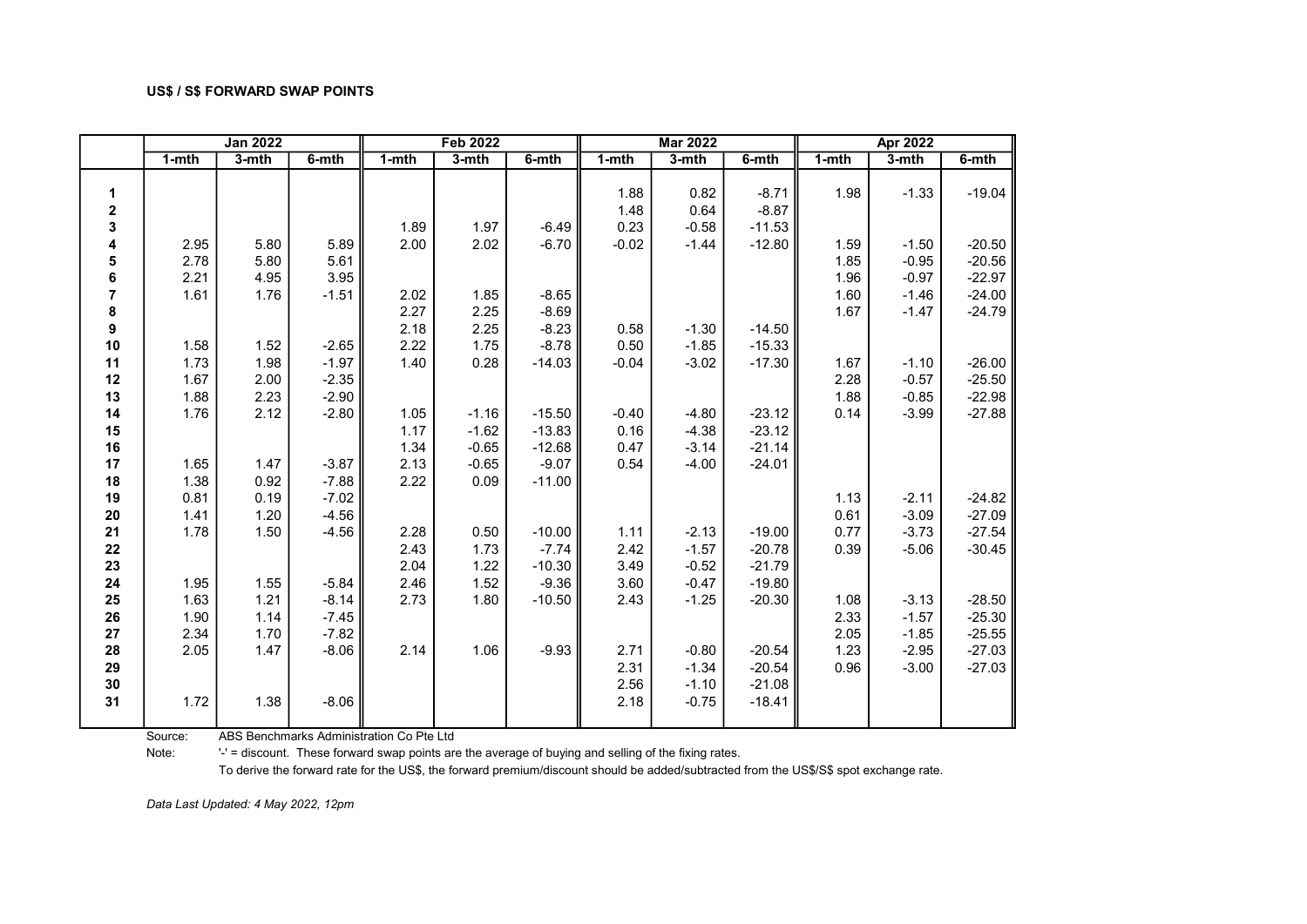|                         |           | <b>Jan 2021</b> |          |           | <b>Feb 2021</b> |         |           | <b>Mar 2021</b> |       |           | Apr 2021 |       |
|-------------------------|-----------|-----------------|----------|-----------|-----------------|---------|-----------|-----------------|-------|-----------|----------|-------|
|                         | $1 - mth$ | $3-$ mth        | $6-$ mth | $1 - mth$ | $3-$ mth        | 6-mth   | $1 - mth$ | $3-$ mth        | 6-mth | $1 - mth$ | $3-$ mth | 6-mth |
|                         |           |                 |          |           |                 |         |           |                 |       |           |          |       |
| 1                       |           |                 |          | 0.33      | 0.20            | $-0.30$ | 1.28      | 2.62            | 5.32  | 1.86      | 4.96     | 8.41  |
| $\mathbf 2$             |           |                 |          | 0.22      | 0.01            | $-0.50$ | 0.96      | 1.89            | 4.39  |           |          |       |
| 3                       |           |                 |          | 0.23      | 0.05            | $-0.72$ | 0.77      | 1.68            | 3.89  |           |          |       |
| 4                       | $-0.30$   | $-1.70$         | $-5.50$  | $-0.01$   | $-0.34$         | $-0.95$ | 0.91      | 2.18            | 4.79  |           |          |       |
| 5                       | $-0.32$   | $-1.70$         | $-5.49$  | 0.18      | $-0.12$         | $-0.65$ | 1.26      | 3.06            | 5.81  |           |          |       |
| 6                       | $-0.27$   | $-1.40$         | $-4.81$  |           |                 |         |           |                 |       | 1.74      | 4.04     | 7.45  |
| $\overline{\mathbf{r}}$ | $-0.15$   | $-1.38$         | $-4.52$  |           |                 |         |           |                 |       | 1.22      | 3.25     | 5.93  |
| 8                       | $-0.19$   | $-1.50$         | $-4.59$  | 0.27      | 0.14            | $-0.19$ | 1.60      | 3.38            | 6.44  | 0.92      | 2.85     | 5.55  |
| 9                       |           |                 |          | 0.40      | 0.44            | 0.80    | 1.81      | 3.69            | 6.90  | 0.72      | 2.70     | 4.80  |
| 10                      |           |                 |          | 0.34      | 0.34            | 0.12    | 1.58      | 3.60            | 6.75  |           |          |       |
| 11                      | $-0.14$   | $-1.30$         | $-4.27$  | 0.38      | 0.34            | 0.12    | 1.56      | 3.00            | 6.45  |           |          |       |
| 12                      | 0.04      | $-1.05$         | $-3.61$  |           |                 |         | 1.79      | 3.96            | 7.63  | 1.17      | 3.44     | 6.36  |
| 13                      | 0.00      | $-1.10$         | $-4.13$  |           |                 |         |           |                 |       | 1.10      | 3.25     | 5.96  |
| 14                      | $-0.03$   | $-1.08$         | $-4.00$  |           |                 |         |           |                 |       | 0.99      | 2.97     | 5.07  |
| 15                      | $-0.02$   | $-0.83$         | $-3.50$  | 0.35      | 0.42            | 0.21    | 1.95      | 3.82            | 7.91  | 0.86      | 2.72     | 5.11  |
| 16                      |           |                 |          | 0.50      | 0.64            | 0.87    | 2.08      | 4.47            | 8.16  | 0.70      | 2.21     | 4.19  |
| 17                      |           |                 |          | 0.79      | 1.39            | 1.78    | 2.30      | 5.33            | 9.04  |           |          |       |
| 18                      | 0.05      | $-0.83$         | $-3.33$  | 0.90      | 1.90            | 2.97    | 2.87      | 5.91            | 9.83  |           |          |       |
| 19                      | 0.16      | $-0.64$         | $-3.45$  | 0.99      | 2.17            | 4.95    | 2.75      | 5.39            | 9.90  | 1.07      | 2.96     | 5.11  |
| 20                      | 0.11      | $-0.60$         | $-3.25$  |           |                 |         |           |                 |       | 1.33      | 3.47     | 5.43  |
| 21                      | 0.15      | $-0.54$         | $-2.97$  |           |                 |         |           |                 |       | 1.35      | 3.50     | 5.75  |
| 22                      | 0.10      | $-0.55$         | $-2.38$  | 1.95      | 4.58            | 7.47    | 2.00      | 4.73            | 8.59  | 1.05      | 3.15     | 5.17  |
| 23                      |           |                 |          | 1.85      | 3.55            | 5.82    | 2.50      | 5.65            | 9.96  | 1.01      | 2.99     | 5.50  |
| 24                      |           |                 |          | 1.43      | 3.15            | 5.37    | 2.91      | 6.33            | 10.50 |           |          |       |
| 25                      | 0.28      | $-0.23$         | $-1.62$  | 1.79      | 3.95            | 7.07    | 3.08      | 6.55            | 10.63 |           |          |       |
| 26                      | 0.35      | 0.09            | $-0.91$  | 1.89      | 3.59            | 6.50    | 3.17      | 6.55            | 10.34 | 1.01      | 2.83     | 5.50  |
| 27                      | 0.12      | $-0.32$         | $-1.77$  |           |                 |         |           |                 |       | 1.00      | 3.00     | 5.81  |
| 28                      |           |                 |          |           |                 |         |           |                 |       | 1.17      | 3.51     | 6.69  |
| 29                      |           |                 |          |           |                 |         | 3.05      | 6.50            | 10.50 | 1.32      | 3.58     | 6.90  |
| 30                      |           |                 |          |           |                 |         | 2.84      | 5.82            | 10.23 | 1.70      | 4.06     | 7.22  |
| 31                      |           |                 |          |           |                 |         | 2.31      | 5.44            | 8.92  |           |          |       |
|                         |           |                 |          |           |                 |         |           |                 |       |           |          |       |

Source: ABS Benchmarks Administration Co Pte Ltd

Note: '' = discount. These forward swap points are the average of buying and selling of the fixing rates.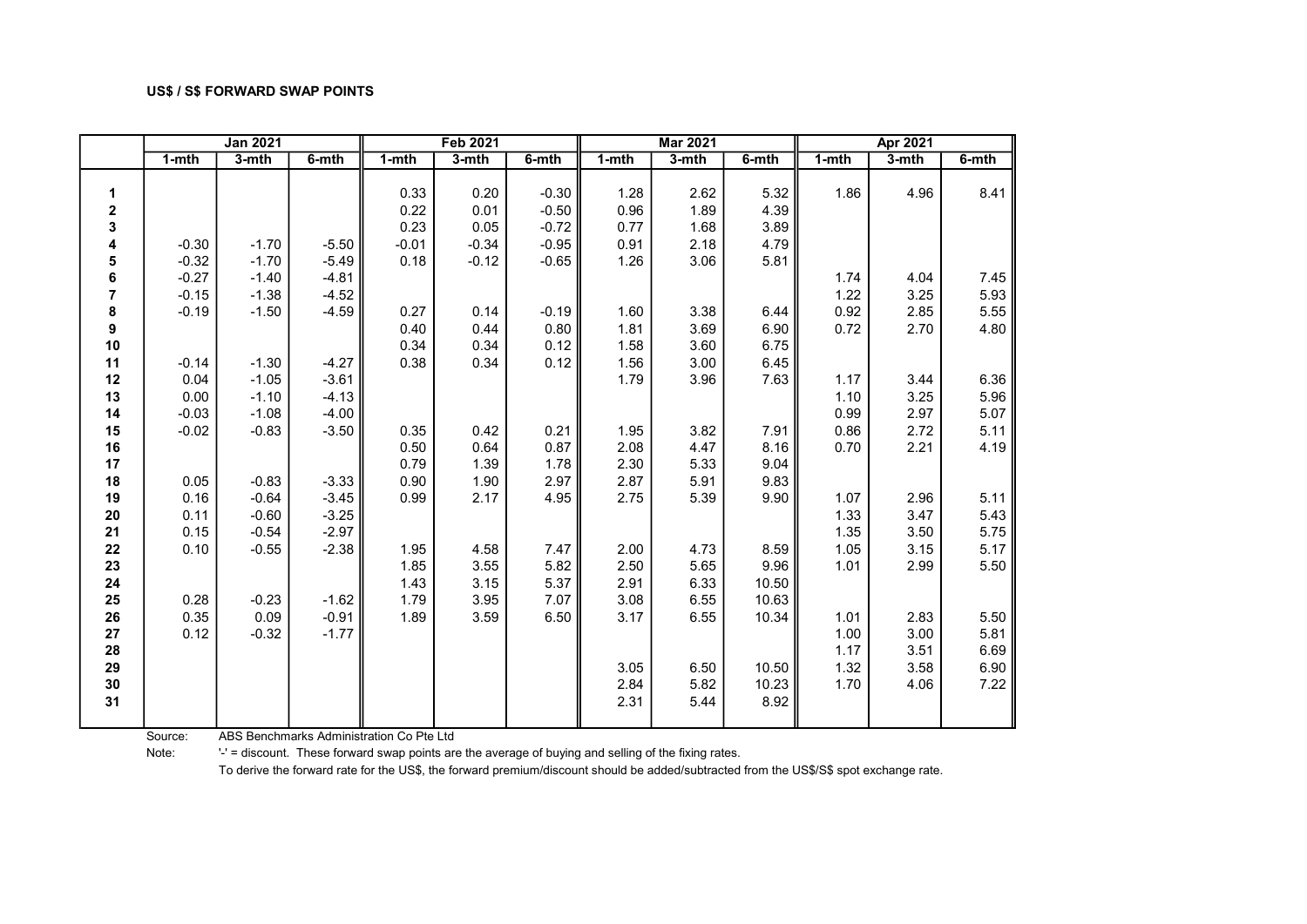|                |           | <b>May 2021</b> |          |           | <b>Jun 2021</b> |          |           | <b>Jul 2021</b> |          |           | <b>Aug 2021</b> |          |
|----------------|-----------|-----------------|----------|-----------|-----------------|----------|-----------|-----------------|----------|-----------|-----------------|----------|
|                | $1 - mth$ | $3-$ mth        | $6-$ mth | $1 - mth$ | $3-$ mth        | $6-$ mth | $1 - mth$ | $3-mth$         | $6-$ mth | $1 - mth$ | $3-mth$         | $6-$ mth |
|                |           |                 |          |           |                 |          |           |                 |          |           |                 |          |
| 1              |           |                 |          | 1.34      | 3.69            | 6.83     | 0.81      | 2.57            | 5.00     |           |                 |          |
| $\mathbf 2$    |           |                 |          | 1.40      | 4.08            | 7.50     | 0.94      | 2.80            | 5.50     | 0.75      | 1.73            | 2.70     |
| 3              |           |                 |          | 1.31      | 3.89            | 7.00     |           |                 |          | 0.75      | 1.75            | 2.57     |
| 4              | 1.56      | 4.00            | 7.00     | 1.29      | 3.77            | 6.87     |           |                 |          | 0.66      | 1.68            | 2.75     |
| 5              | 1.62      | 4.47            | 7.62     |           |                 |          | 0.94      | 2.85            | 5.50     | 0.75      | 1.86            | 3.06     |
| 6              | 1.45      | 3.99            | 7.06     |           |                 |          | 0.89      | 2.61            | 5.03     | 0.75      | 1.83            | 2.90     |
| $\overline{7}$ | 1.44      | 4.00            | 6.83     | 1.23      | 3.65            | 6.50     | 0.50      | 1.81            | 4.00     |           |                 |          |
| 8              |           |                 |          | 1.24      | 3.62            | 6.85     | 0.70      | 2.05            | 4.41     |           |                 |          |
| 9              |           |                 |          | 1.06      | 3.33            | 6.43     | 0.90      | 2.45            | 4.50     |           |                 |          |
| 10             | 1.48      | 3.82            | 6.50     | 0.93      | 3.02            | 6.21     |           |                 |          | 0.75      | 1.75            | 3.10     |
| 11             | 1.45      | 3.90            | 7.06     | 0.85      | 2.79            | 5.54     |           |                 |          | 0.76      | 1.98            | 3.50     |
| 12             | 1.53      | 4.04            | 7.64     |           |                 |          | 0.82      | 2.45            | 4.00     | 0.72      | 1.89            | 3.22     |
| 13             |           |                 |          |           |                 |          | 0.60      | 1.83            | 3.62     | 0.69      | 1.83            | 3.25     |
| 14             | 1.70      | 4.71            | 8.75     | 0.85      | 2.70            | 5.11     | 0.64      | 1.83            | 3.41     |           |                 |          |
| 15             |           |                 |          | 0.93      | 2.89            | 5.00     | 0.60      | 1.68            | 2.73     |           |                 |          |
| 16             |           |                 |          | 1.08      | 3.19            | 5.93     | 0.51      | 1.59            | 2.38     | 0.67      | 1.77            | 3.00     |
| 17             | 1.65      | 4.79            | 8.25     | 1.37      | 3.61            | 6.33     |           |                 |          | 0.72      | 1.85            | 3.26     |
| 18             | 1.49      | 4.10            | 7.50     | 1.45      | 3.42            | 5.92     |           |                 |          | 0.77      | 1.99            | 3.50     |
| 19             | 1.41      | 4.17            | 7.34     |           |                 |          | 0.55      | 1.29            | 2.50     | 0.85      | 2.09            | 3.59     |
| ${\bf 20}$     | 1.42      | 4.19            | 8.28     |           |                 |          |           |                 |          | 0.75      | 1.94            | 3.52     |
| 21             | 1.47      | 4.10            | 7.50     | 1.46      | 3.36            | 6.00     | 0.55      | 1.43            | 2.50     |           |                 |          |
| 22             |           |                 |          | 1.48      | 3.59            | 6.38     | 0.77      | 1.63            | 3.13     |           |                 |          |
| 23             |           |                 |          | 1.59      | 3.72            | 6.67     | 0.68      | 1.61            | 3.06     | 0.78      | 1.90            | 3.34     |
| 24             | 1.22      | 3.66            | 7.08     | 1.65      | 3.72            | 7.00     |           |                 |          | 0.80      | 2.02            | 3.50     |
| 25             | 1.25      | 3.71            | 6.68     | 1.37      | 3.30            | 6.20     |           |                 |          | 0.77      | 1.96            | 3.55     |
| 26             |           |                 |          |           |                 |          | 0.63      | 1.66            | 3.00     | 0.77      | 2.11            | 3.64     |
| 27             | 1.16      | 3.48            | 6.50     |           |                 |          | 0.69      | 1.85            | 2.95     | 0.85      | 2.05            | 3.76     |
| 28             | 1.11      | 3.19            | 5.89     | 1.16      | 3.10            | 5.82     | 0.75      | 1.86            | 2.99     |           |                 |          |
| 29             |           |                 |          | 1.10      | 3.11            | 5.75     | 0.70      | 1.70            | 2.57     |           |                 |          |
| $30\,$         |           |                 |          | 1.01      | 3.11            | 5.25     | 0.65      | 1.63            | 2.34     |           |                 |          |
| 31             |           |                 |          |           |                 |          |           |                 |          | 0.86      | 2.20            | 3.97     |
|                |           |                 |          |           |                 |          |           |                 |          |           |                 |          |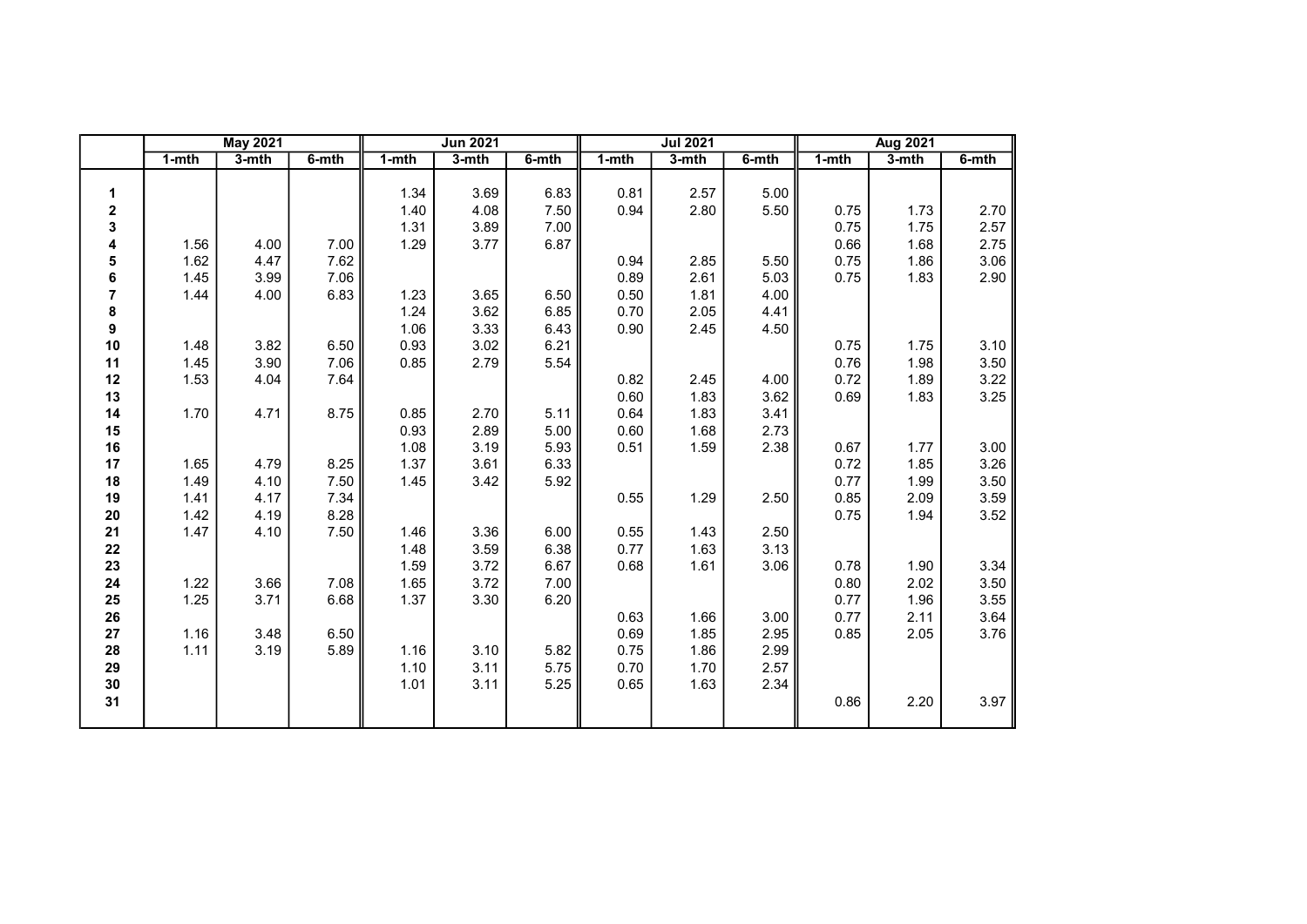|                |       | <b>Sep 2021</b> |       |           | Oct 2021 |       |       | <b>Nov 2021</b> |       |           | Dec 2021 |       |
|----------------|-------|-----------------|-------|-----------|----------|-------|-------|-----------------|-------|-----------|----------|-------|
|                | 1-mth | $3-$ mth        | 6-mth | $1 - mth$ | $3-$ mth | 6-mth | 1-mth | $3-$ mth        | 6-mth | $1 - mth$ | $3-$ mth | 6-mth |
|                |       |                 |       |           |          |       |       |                 |       |           |          |       |
| 1              | 0.75  | 2.09            | 3.56  | 0.82      | 2.50     | 4.34  | 2.01  | 4.93            | 8.46  |           |          |       |
| 2              | 0.85  | 2.09            | 4.15  |           |          |       | 2.00  | 5.06            | 7.50  |           |          |       |
| 3              | 0.85  | 2.49            | 4.15  |           |          |       | 1.68  | 4.68            | 6.55  | 2.35      | 5.22     | 8.38  |
| 4              |       |                 |       | 0.70      | 2.20     | 4.00  |       |                 |       |           |          |       |
| 5              |       |                 |       | 0.78      | 2.34     | 4.25  | 1.63  | 4.35            | 6.30  |           |          |       |
| 6              | 0.84  | 2.25            | 4.15  | 0.68      | 2.16     | 3.67  |       |                 |       | 2.39      | 5.75     | 9.50  |
| $\overline{7}$ | 1.04  | 2.71            | 4.93  | 0.77      | 2.35     | 4.35  |       |                 |       |           |          |       |
| 8              | 1.07  | 3.03            | 4.82  | 0.86      | 2.55     | 4.25  | 1.48  | 4.20            | 6.00  | 2.53      | 5.96     | 9.39  |
| 9              | 1.01  | 2.79            | 4.60  |           |          |       | 1.60  | 4.26            | 6.12  | 2.39      | 5.45     | 8.56  |
| 10             | 0.96  | 2.77            | 4.50  |           |          |       | 1.88  | 4.60            | 6.68  | 2.48      | 5.75     | 8.50  |
| 11             |       |                 |       | 0.86      | 2.50     | 4.35  | 1.84  | 5.37            | 8.35  |           |          |       |
| 12             |       |                 |       | 1.06      | 2.76     | 4.51  | 1.75  | 4.78            | 8.04  |           |          |       |
| 13             | 0.90  | 2.50            | 4.31  | 1.07      | 2.89     | 4.25  |       |                 |       | 2.98      | 6.00     | 8.66  |
| 14             | 0.96  | 2.83            | 4.97  | 0.98      | 2.60     | 3.76  |       |                 |       | 2.83      | 5.92     | 8.67  |
| 15             | 1.00  | 2.82            | 4.56  | 1.29      | 3.24     | 4.57  | 1.71  | 4.60            | 7.75  | 2.87      | 6.39     | 8.55  |
| 16             | 1.03  | 2.75            | 4.75  |           |          |       | 1.88  | 5.19            | 8.19  | 2.24      | 4.00     | 5.53  |
| 17             | 0.97  | 2.75            | 4.50  |           |          |       | 1.88  | 5.43            | 8.55  | 2.45      | 4.75     | 4.50  |
| 18             |       |                 |       | 1.72      | 3.97     | 6.46  | 2.20  | 5.75            | 9.00  |           |          |       |
| 19             |       |                 |       | 2.25      | 5.10     | 8.19  | 2.06  | 5.68            | 8.63  |           |          |       |
| 20             | 1.08  | 2.96            | 4.90  | 2.02      | 4.54     | 6.73  |       |                 |       | 2.68      | 4.70     | 4.72  |
| 21             | 1.26  | 3.31            | 5.50  | 1.75      | 4.39     | 6.50  |       |                 |       | 2.74      | 5.14     | 4.60  |
| 22             | 1.34  | 3.10            | 5.33  | 2.19      | 5.26     | 7.48  | 2.05  | 5.61            | 8.00  | 2.70      | 5.50     | 4.72  |
| 23             | 1.19  | 3.00            | 5.13  |           |          |       | 2.36  | 6.03            | 8.70  | 2.84      | 5.50     | 5.00  |
| 24             | 1.15  | 3.00            | 4.95  |           |          |       | 2.33  | 6.31            | 9.34  | 2.76      | 5.90     | 5.00  |
| 25             |       |                 |       | 2.37      | 5.35     | 7.40  | 2.24  | 6.19            | 8.78  |           |          |       |
| 26             |       |                 |       | 2.19      | 5.23     | 7.18  | 2.45  | 6.01            | 8.25  |           |          |       |
| 27             | 1.18  | 3.00            | 4.95  | 1.98      | 4.93     | 7.18  |       |                 |       |           |          |       |
| 28             | 1.11  | 3.00            | 4.88  | 1.93      | 4.93     | 7.97  |       |                 |       |           |          |       |
| 29             | 1.09  | 2.92            | 4.78  | 1.95      | 4.93     | 7.63  | 1.88  | 5.70            | 7.25  | 4.09      | 7.00     | 6.50  |
| $30\,$         | 0.94  | 2.75            | 4.62  |           |          |       | 1.82  | 5.00            | 7.06  | 3.17      | 7.00     | 5.52  |
| 31             |       |                 |       |           |          |       |       |                 |       | 2.50      | 5.00     | 5.52  |
|                |       |                 |       |           |          |       |       |                 |       |           |          |       |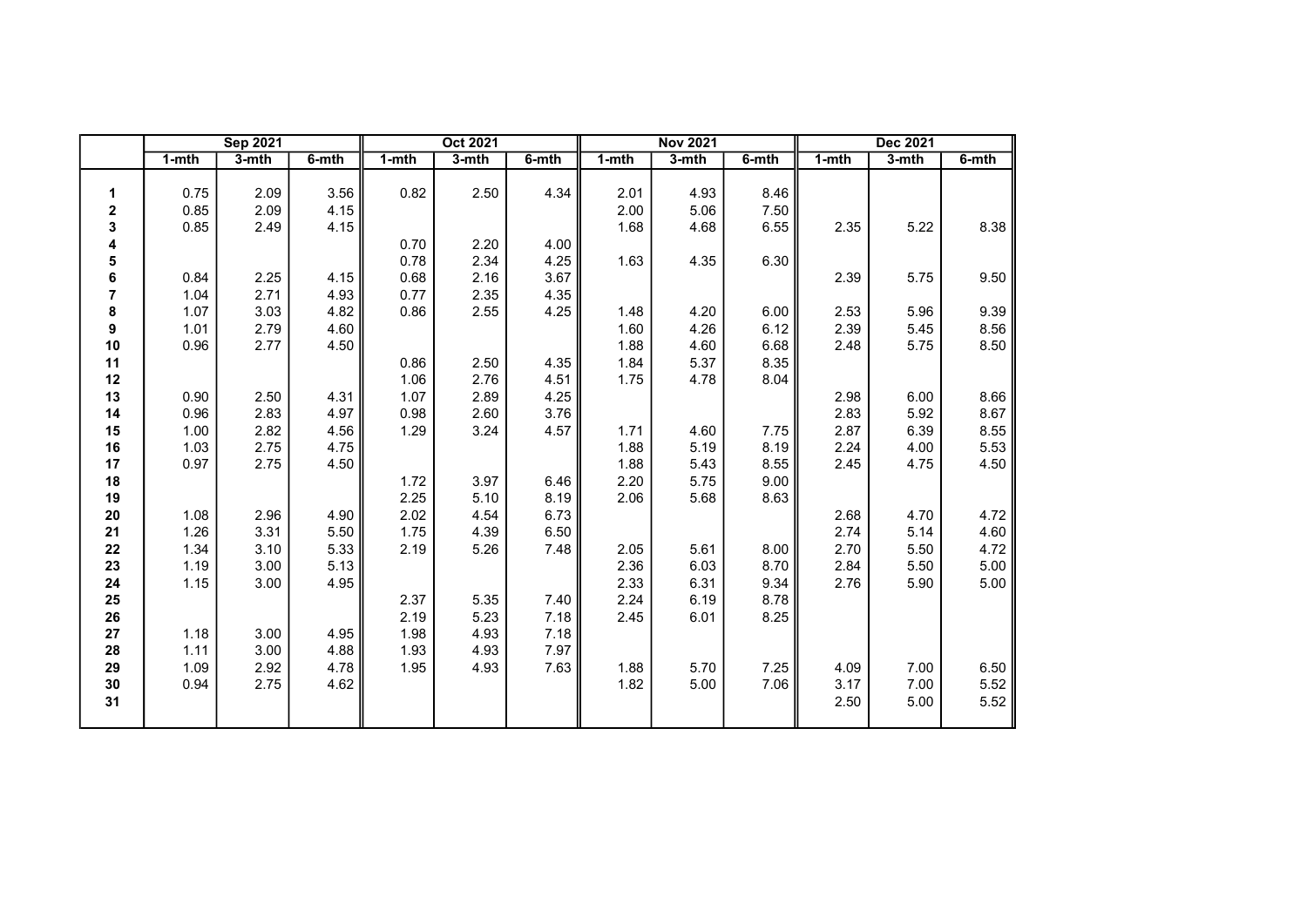|              |           | <b>Jan 2020</b> |          |           | <b>Feb 2020</b> |          |           | <b>Mar 2020</b> |          |           | <b>Apr 2020</b> |          |
|--------------|-----------|-----------------|----------|-----------|-----------------|----------|-----------|-----------------|----------|-----------|-----------------|----------|
|              | $1 - mth$ | $3-$ mth        | $6-$ mth | $1 - mth$ | $3-$ mth        | $6-$ mth | $1 - mth$ | $3-$ mth        | $6-$ mth | $1 - mth$ | $3-mth$         | 6-mth    |
|              |           |                 |          |           |                 |          |           |                 |          |           |                 |          |
| 1            |           |                 |          |           |                 |          |           |                 |          | $-4.40$   | $-16.11$        | $-28.00$ |
| $\mathbf{2}$ | $-2.43$   | $-11.96$        | $-28.67$ |           |                 |          | $-3.12$   | $-8.58$         | $-15.03$ | $-5.09$   | $-19.30$        | $-37.76$ |
| 3            | $-2.98$   | $-12.53$        | $-28.78$ | $-0.90$   | $-5.73$         | $-15.35$ | $-3.07$   | $-8.83$         | $-15.07$ | $-3.98$   | $-16.20$        | $-32.39$ |
| 4            |           |                 |          | $-1.11$   | $-6.57$         | $-16.48$ | $-0.88$   | $-2.71$         | $-6.12$  |           |                 |          |
| 5            |           |                 |          | $-0.83$   | $-4.84$         | $-14.30$ | $-1.90$   | $-4.00$         | $-6.52$  |           |                 |          |
| 6            | $-3.94$   | $-13.15$        | $-30.32$ | $-0.64$   | $-2.48$         | $-10.33$ | $-1.09$   | $-3.00$         | $-4.07$  | $-1.45$   | $-12.14$        | $-28.48$ |
| 7            | $-3.43$   | $-12.26$        | $-29.18$ | $-1.51$   | $-4.42$         | $-12.83$ |           |                 |          | $-0.03$   | $-10.08$        | $-23.83$ |
| 8            | $-2.33$   | $-12.00$        | $-27.91$ |           |                 |          |           |                 |          | 0.56      | $-8.54$         | $-23.25$ |
| 9            | $-2.37$   | $-11.00$        | $-28.00$ |           |                 |          | 0.00      | $-0.01$         | 2.97     | $-2.83$   | $-14.86$        | $-30.44$ |
| 10           | $-2.73$   | $-11.36$        | $-26.87$ | $-1.36$   | $-4.19$         | $-10.83$ | $-1.15$   | $-2.24$         | $-0.76$  |           |                 |          |
| 11           |           |                 |          | $-2.85$   | $-7.02$         | $-13.56$ | $-2.15$   | $-3.63$         | $-2.92$  |           |                 |          |
| 12           |           |                 |          | $-3.11$   | $-7.84$         | $-14.68$ | $-5.66$   | $-10.30$        | $-13.04$ |           |                 |          |
| 13           | $-2.96$   | $-11.83$        | $-28.00$ | $-1.92$   | $-6.55$         | $-12.74$ | $-6.19$   | $-9.70$         | $-15.73$ |           |                 |          |
| 14           | $-3.02$   | $-11.56$        | $-26.91$ | $-1.71$   | $-5.30$         | $-11.90$ |           |                 |          | $-2.45$   | $-10.51$        | $-25.00$ |
| 15           | $-3.16$   | $-11.18$        | $-26.43$ |           |                 |          |           |                 |          | $-1.79$   | $-9.53$         | $-22.98$ |
| 16           | $-2.79$   | $-10.94$        | $-26.16$ |           |                 |          | $-2.81$   | $-5.83$         | $-7.30$  | $-1.87$   | $-9.95$         | $-20.38$ |
| 17           | $-2.00$   | $-9.87$         | $-24.02$ | $-2.10$   | $-6.26$         | $-13.10$ | $-3.75$   | $-9.65$         | $-16.34$ | $-2.00$   | $-9.27$         | $-19.00$ |
| 18           |           |                 |          | $-2.00$   | $-5.79$         | $-11.84$ | $-4.89$   | $-9.52$         | $-15.53$ |           |                 |          |
| 19           |           |                 |          | $-2.35$   | $-6.43$         | $-13.25$ | $-7.13$   | $-11.79$        | $-20.03$ |           |                 |          |
| 20           | $-2.36$   | $-9.78$         | $-25.01$ | $-2.92$   | $-7.45$         | $-13.84$ | $-4.54$   | $-10.25$        | $-19.26$ | $-1.10$   | $-7.38$         | $-17.42$ |
| 21           | $-2.22$   | $-9.23$         | $-23.71$ | $-2.47$   | $-7.00$         | $-13.37$ |           |                 |          | $-1.09$   | $-7.76$         | $-18.22$ |
| 22           | $-2.30$   | $-9.11$         | $-23.37$ |           |                 |          |           |                 |          | $-0.61$   | $-6.45$         | $-15.18$ |
| 23           | $-2.43$   | $-9.77$         | $-23.79$ |           |                 |          | $-5.08$   | $-13.15$        | $-18.48$ | $-0.17$   | $-3.54$         | $-10.51$ |
| 24           | $-2.44$   | $-9.93$         | $-24.57$ | $-2.47$   | $-6.75$         | $-12.72$ | $-5.25$   | $-13.00$        | $-19.73$ | $-0.39$   | $-4.66$         | $-10.12$ |
| 25           |           |                 |          | $-2.19$   | $-6.83$         | $-13.42$ | $-5.74$   | $-12.98$        | $-20.70$ |           |                 |          |
| 26           |           |                 |          | $-3.25$   | $-6.75$         | $-13.22$ | $-7.47$   | $-16.81$        | $-24.26$ |           |                 |          |
| 27           |           |                 |          | $-2.44$   | $-6.90$         | $-13.52$ | $-7.53$   | $-19.74$        | $-29.07$ | $-0.43$   | $-4.50$         | $-8.88$  |
| 28           | $-2.10$   | $-9.39$         | $-23.73$ | $-3.25$   | $-8.50$         | $-15.57$ |           |                 |          | $-0.22$   | $-3.92$         | $-8.48$  |
| 29           | $-2.25$   | $-9.49$         | $-23.00$ |           |                 |          |           |                 |          | $-0.74$   | $-4.17$         | $-11.52$ |
| 30           | $-1.33$   | $-7.08$         | $-18.71$ |           |                 |          | $-10.37$  | $-29.13$        | $-44.14$ | $-1.51$   | $-6.35$         | $-12.38$ |
| 31           | $-0.91$   | $-6.90$         | $-16.22$ |           |                 |          | $-7.47$   | $-19.37$        | $-34.15$ |           |                 |          |
|              |           |                 |          |           |                 |          |           |                 |          |           |                 |          |

Source: ABS Benchmarks Administration Co Pte Ltd

Note: '-' = discount. These forward swap points are the average of buying and selling of the fixing rates.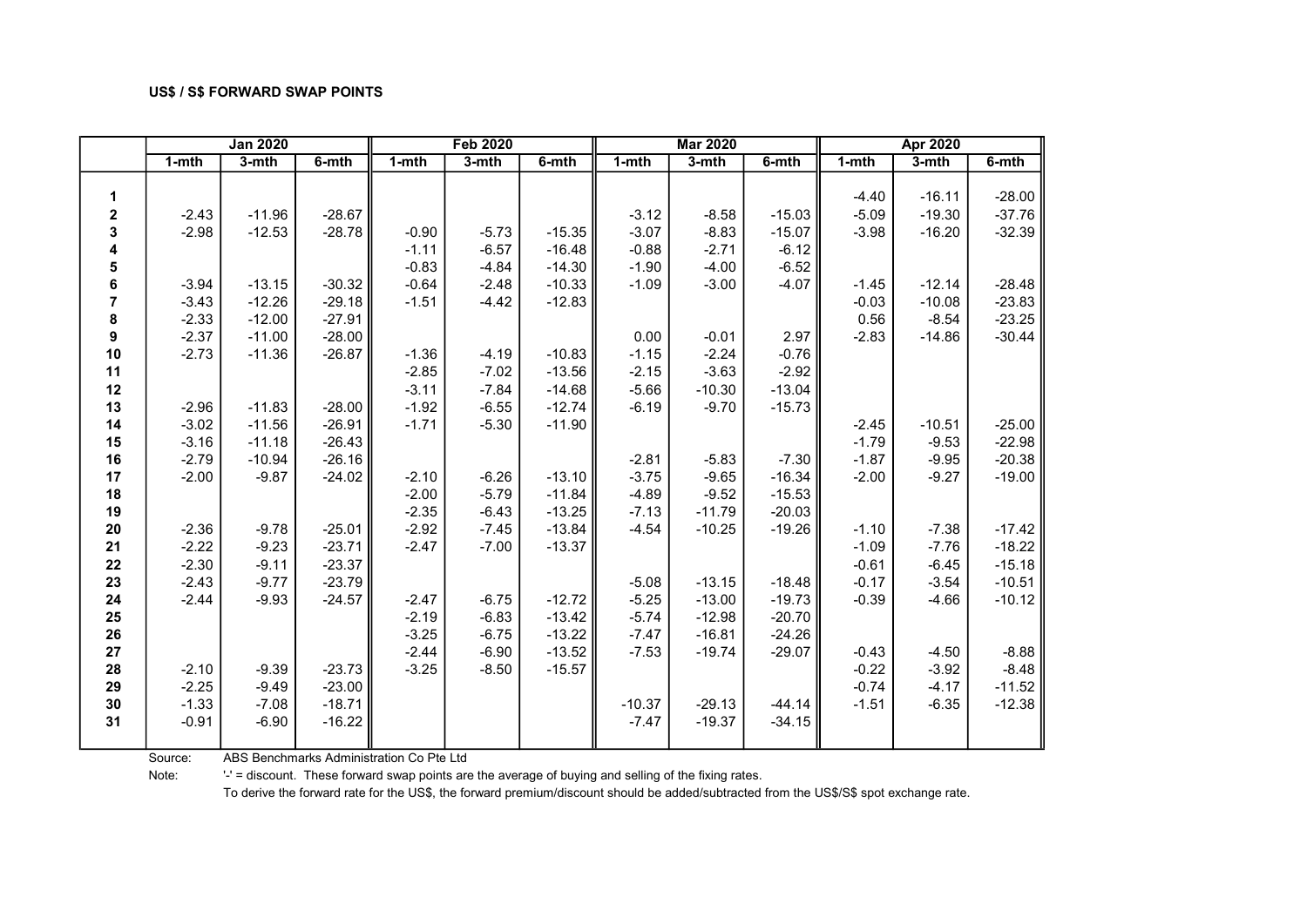|                  |           | <b>May 2020</b> |          |           | <b>Jun 2020</b> |          |           | <b>Jul 2020</b> |          |           | <b>Aug 2020</b> |         |
|------------------|-----------|-----------------|----------|-----------|-----------------|----------|-----------|-----------------|----------|-----------|-----------------|---------|
|                  | $1 - mth$ | $3-$ mth        | 6-mth    | $1 - mth$ | 3-mth           | 6-mth    | $1 - mth$ | $3-$ mth        | 6-mth    | $1 - mth$ | $3-mth$         | 6-mth   |
|                  |           |                 |          |           |                 |          |           |                 |          |           |                 |         |
| 1                |           |                 |          | $-1.34$   | $-6.20$         | $-15.50$ | $-0.80$   | $-3.25$         | $-9.88$  |           |                 |         |
| $\boldsymbol{2}$ |           |                 |          | $-1.09$   | $-5.28$         | $-12.98$ | $-0.41$   | $-2.50$         | $-8.61$  |           |                 |         |
| 3                |           |                 |          | $-0.78$   | $-5.09$         | $-11.95$ | $-0.53$   | $-2.69$         | $-8.33$  | $-0.82$   | $-3.20$         | $-8.00$ |
| 4                | $-1.77$   | $-6.77$         | $-12.95$ | $-1.11$   | $-5.13$         | $-12.84$ |           |                 |          | $-0.66$   | $-2.73$         | $-7.75$ |
| 5                | $-1.71$   | $-6.91$         | $-14.00$ | $-1.20$   | $-5.00$         | $-13.00$ |           |                 |          | $-0.77$   | $-2.92$         | $-7.42$ |
| 6                | $-1.54$   | $-6.00$         | $-12.00$ |           |                 |          | $-1.00$   | $-3.50$         | $-9.56$  | $-0.74$   | $-2.83$         | $-7.50$ |
| $\overline{7}$   |           |                 |          |           |                 |          | $-1.18$   | $-4.12$         | $-10.88$ | $-0.50$   | $-2.50$         | $-6.88$ |
| 8                |           |                 |          | $-1.23$   | $-5.67$         | $-13.50$ | $-1.29$   | $-4.26$         | $-11.41$ |           |                 |         |
| 9                |           |                 |          | $-1.42$   | $-5.79$         | $-13.83$ | $-1.11$   | $-4.07$         | $-10.00$ |           |                 |         |
| 10               |           |                 |          | $-1.55$   | $-5.48$         | $-13.02$ |           |                 |          |           |                 |         |
| 11               | $-1.53$   | $-6.25$         | $-13.50$ | $-1.02$   | $-4.86$         | $-12.53$ |           |                 |          | $-0.51$   | $-2.25$         | $-6.75$ |
| 12               | $-1.55$   | $-6.27$         | $-13.90$ | $-1.00$   | $-4.62$         | $-11.84$ |           |                 |          | $-0.39$   | $-2.00$         | $-6.11$ |
| 13               | $-1.34$   | $-6.08$         | $-13.42$ |           |                 |          | $-1.18$   | $-4.25$         | $-10.00$ | $-0.48$   | $-2.04$         | $-6.25$ |
| 14               | $-1.27$   | $-5.49$         | $-12.11$ |           |                 |          | $-0.97$   | $-3.72$         | $-8.92$  | $-0.39$   | $-1.85$         | $-5.92$ |
| 15               | $-1.32$   | $-5.50$         | $-12.50$ |           |                 |          | $-0.74$   | $-3.34$         | $-8.63$  |           |                 |         |
| 16               |           |                 |          | $-1.00$   | $-5.37$         | $-12.93$ | $-0.76$   | $-3.30$         | $-9.05$  |           |                 |         |
| 17               |           |                 |          | $-1.05$   | $-5.05$         | $-12.00$ | $-0.80$   | $-3.56$         | $-8.79$  | $-0.35$   | $-2.01$         | $-6.00$ |
| 18               | $-1.56$   | $-6.30$         | $-13.17$ | $-0.98$   | $-4.74$         | $-12.50$ |           |                 |          | $-0.25$   | $-1.46$         | $-4.67$ |
| 19               | $-1.84$   | $-6.92$         | $-15.50$ | $-0.83$   | $-4.72$         | $-11.50$ |           |                 |          | 0.00      | $-1.00$         | $-4.47$ |
| ${\bf 20}$       | $-2.25$   | $-7.43$         | $-16.18$ |           |                 |          | $-0.77$   | $-3.05$         | $-7.88$  | $-0.08$   | $-1.00$         | $-4.50$ |
| 21               | $-1.53$   | $-6.67$         | $-14.67$ |           |                 |          | $-0.54$   | $-2.29$         | $-8.00$  | $-0.30$   | $-1.38$         | $-5.04$ |
| 22               | $-1.20$   | $-5.81$         | $-12.91$ | $-0.57$   | $-4.34$         | $-11.50$ | $-0.48$   | $-2.43$         | $-7.41$  |           |                 |         |
| 23               |           |                 |          | $-0.57$   | $-3.52$         | $-10.44$ | $-0.27$   | $-2.06$         | $-6.78$  |           |                 |         |
| 24               |           |                 |          | $-0.30$   | $-3.32$         | $-9.11$  | 0.02      | $-2.00$         | $-6.75$  | $-0.52$   | $-1.38$         | $-5.76$ |
| 25               |           |                 |          | $-0.33$   | $-3.17$         | $-8.75$  |           |                 |          | $-0.51$   | $-2.02$         | $-5.50$ |
| 26               | $-1.35$   | $-5.42$         | $-13.50$ | $-0.92$   | $-3.82$         | $-10.50$ |           |                 |          | $-0.40$   | $-1.76$         | $-5.22$ |
| 27               | $-0.57$   | $-4.59$         | $-11.80$ |           |                 |          | 0.02      | $-2.35$         | $-6.80$  | $-0.46$   | $-1.79$         | $-5.25$ |
| 28               | $-0.52$   | $-4.60$         | $-11.84$ |           |                 |          | $-0.25$   | $-2.45$         | $-6.88$  | $-0.30$   | $-1.73$         | $-5.19$ |
| 29               | $-0.83$   | $-5.14$         | $-14.11$ | $-0.83$   | $-3.82$         | $-10.25$ | $-0.81$   | $-3.15$         | $-8.15$  |           |                 |         |
| $30\,$           |           |                 |          | $-0.75$   | $-3.75$         | $-10.40$ | $-0.81$   | $-3.41$         | $-7.50$  |           |                 |         |
| 31               |           |                 |          |           |                 |          |           |                 |          |           |                 |         |
|                  |           |                 |          |           |                 |          |           |                 |          |           |                 |         |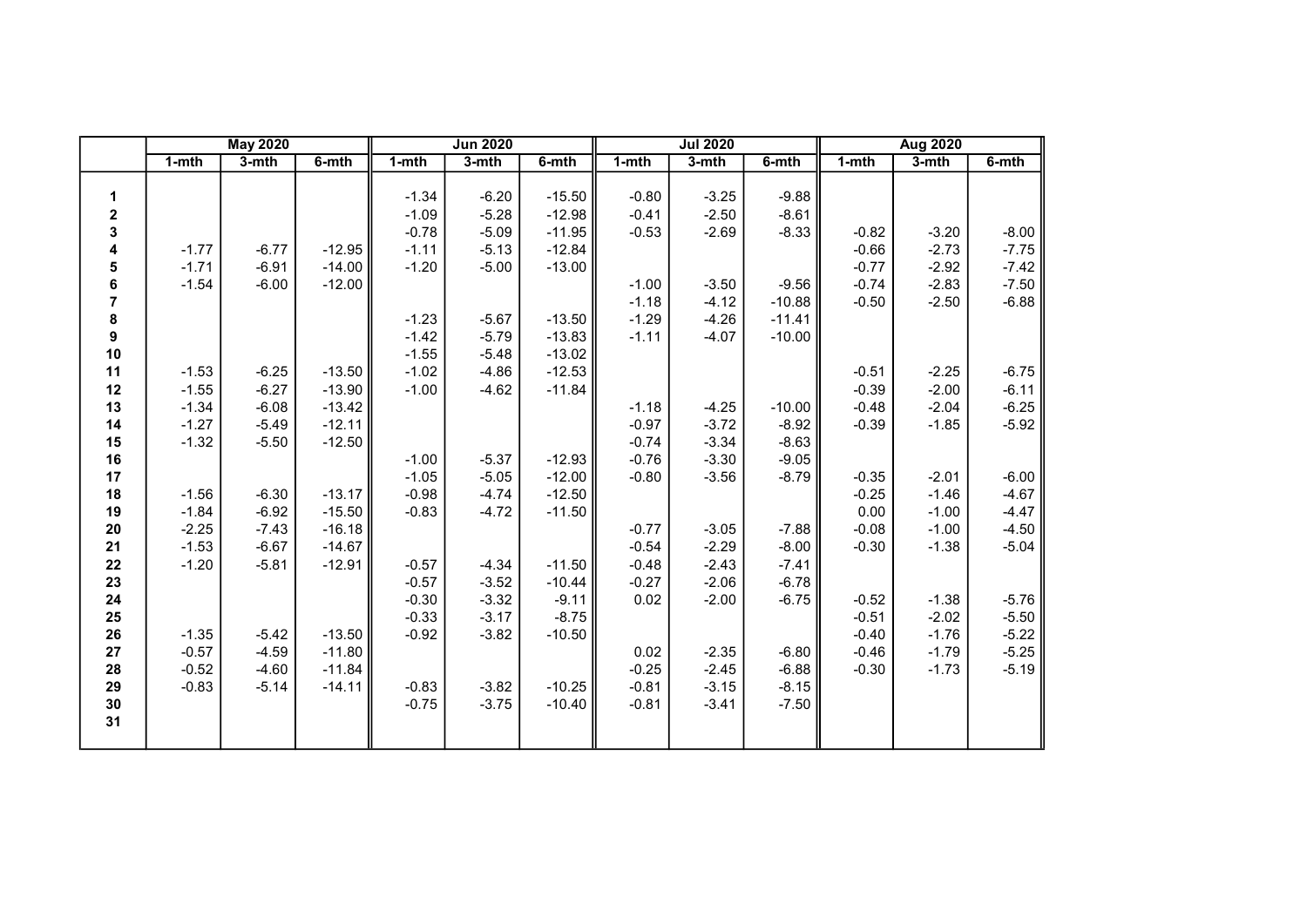|                |           | <b>Sep 2020</b> |          |           | <b>Oct 2020</b> |          |           | <b>Nov 2020</b> |          |           | <b>Dec 2020</b> |          |
|----------------|-----------|-----------------|----------|-----------|-----------------|----------|-----------|-----------------|----------|-----------|-----------------|----------|
|                | $1 - mth$ | $3-$ mth        | $6-$ mth | $1 - mth$ | $3-$ mth        | $6-$ mth | $1 - mth$ | $3-mth$         | $6-$ mth | $1 - mth$ | $3-mth$         | $6-$ mth |
|                |           |                 |          |           |                 |          |           |                 |          |           |                 |          |
| 1              | $-0.21$   | $-1.54$         | $-4.75$  | $-0.38$   | $-2.02$         | $-5.75$  |           |                 |          | $-0.15$   | $-1.43$         | $-4.75$  |
| $\mathbf 2$    | $-0.40$   | $-1.65$         | $-5.00$  | $-0.31$   | $-1.90$         | $-5.75$  | $-0.15$   | $-1.18$         | $-5.00$  | $-0.14$   | $-1.30$         | $-4.75$  |
| 3              | $-0.47$   | $-1.83$         | $-5.25$  |           |                 |          | $-0.14$   | $-1.18$         | $-4.50$  | $-0.15$   | $-1.35$         | $-4.75$  |
| 4              | $-0.48$   | $-2.30$         | $-5.75$  |           |                 |          | $-0.13$   | $-1.10$         | $-4.20$  | $-0.20$   | $-1.44$         | $-4.89$  |
| 5              |           |                 |          | $-0.26$   | $-2.00$         | $-6.00$  | $-0.16$   | $-1.09$         | $-4.45$  |           |                 |          |
| 6              |           |                 |          | $-0.20$   | $-1.70$         | $-5.65$  | $-0.20$   | $-1.20$         | $-4.63$  |           |                 |          |
| $\overline{7}$ | $-0.48$   | $-2.48$         | $-6.00$  | $-0.25$   | $-1.79$         | $-5.50$  |           |                 |          | $-0.27$   | $-1.62$         | $-5.00$  |
| 8              | $-0.47$   | $-2.26$         | $-6.00$  | $-0.21$   | $-1.83$         | $-5.60$  |           |                 |          | $-0.30$   | $-1.53$         | $-4.75$  |
| 9              | $-0.35$   | $-2.20$         | $-6.25$  | $-0.20$   | $-1.70$         | $-5.62$  | $-0.27$   | $-1.32$         | $-4.65$  | $-0.25$   | $-1.48$         | $-4.80$  |
| 10             | $-0.26$   | $-1.81$         | $-5.15$  |           |                 |          | $-0.26$   | $-1.40$         | $-4.80$  | $-0.23$   | $-1.54$         | $-5.00$  |
| 11             | $-0.25$   | $-1.82$         | $-5.41$  |           |                 |          | $-0.47$   | $-1.50$         | $-5.33$  | $-0.21$   | $-1.53$         | $-4.75$  |
| 12             |           |                 |          | $-0.27$   | $-1.92$         | $-5.65$  | $-0.54$   | $-2.05$         | $-5.75$  |           |                 |          |
| 13             |           |                 |          | $-0.15$   | $-1.74$         | $-5.50$  | $-0.40$   | $-1.86$         | $-5.86$  |           |                 |          |
| 14             | $-0.35$   | $-2.10$         | $-5.42$  | $-0.20$   | $-1.72$         | $-5.25$  |           |                 |          | $-0.25$   | $-1.61$         | $-5.12$  |
| 15             | $-0.35$   | $-1.77$         | $-5.42$  | $-0.19$   | $-1.70$         | $-5.50$  |           |                 |          | $-0.27$   | $-1.60$         | $-5.48$  |
| 16             | $-0.39$   | $-2.13$         | $-5.88$  | $-0.22$   | $-1.64$         | $-5.50$  | $-0.26$   | $-1.63$         | $-5.25$  | $-0.40$   | $-1.75$         | $-5.94$  |
| 17             | $-0.29$   | $-1.85$         | $-5.94$  |           |                 |          | $-0.30$   | $-1.54$         | $-5.48$  | $-0.48$   | $-1.86$         | $-6.28$  |
| 18             | $-0.19$   | $-1.68$         | $-5.00$  |           |                 |          | $-0.25$   | $-1.53$         | $-5.18$  | $-0.44$   | $-1.80$         | $-6.00$  |
| 19             |           |                 |          | $-0.25$   | $-1.70$         | $-5.40$  | $-0.23$   | $-1.50$         | $-5.13$  |           |                 |          |
| $20\,$         |           |                 |          | $-0.20$   | $-1.55$         | $-5.06$  | $-0.28$   | $-1.66$         | $-5.50$  |           |                 |          |
| 21             | $-0.20$   | $-1.68$         | $-5.14$  | $-0.19$   | $-1.41$         | $-5.25$  |           |                 |          | $-0.34$   | $-1.50$         | $-5.30$  |
| 22             | $-0.22$   | $-1.74$         | $-5.29$  | $-0.21$   | $-1.50$         | $-5.25$  |           |                 |          | $-0.32$   | $-1.43$         | $-4.72$  |
| 23             | $-0.34$   | $-1.83$         | $-5.50$  | $-0.23$   | $-1.50$         | $-5.50$  | $-0.30$   | $-1.61$         | $-5.44$  | $-0.32$   | $-1.61$         | $-4.96$  |
| 24             | $-0.23$   | $-1.85$         | $-5.68$  |           |                 |          | $-0.30$   | $-1.54$         | $-5.40$  | $-0.36$   | $-1.61$         | $-4.96$  |
| 25             | $-0.14$   | $-1.73$         | $-5.75$  |           |                 |          | $-0.30$   | $-1.52$         | $-5.28$  |           |                 |          |
| 26             |           |                 |          | $-0.22$   | $-1.32$         | $-5.50$  | $-0.27$   | $-1.42$         | $-4.91$  |           |                 |          |
| 27             |           |                 |          | $-0.20$   | $-1.34$         | $-5.00$  | $-0.25$   | $-1.50$         | $-5.00$  |           |                 |          |
| 28             | $-0.23$   | $-1.87$         | $-5.81$  | $-0.20$   | $-1.24$         | $-5.00$  |           |                 |          |           |                 |          |
| 29             | $-0.25$   | $-2.00$         | $-6.00$  | $-0.17$   | $-1.08$         | $-4.27$  |           |                 |          | $-0.22$   | $-1.30$         | $-4.93$  |
| 30             | $-0.34$   | $-1.88$         | $-6.00$  | $-0.15$   | $-1.14$         | $-4.00$  | $-0.15$   | $-1.50$         | $-5.00$  | $-0.03$   | $-1.40$         | $-4.74$  |
| 31             |           |                 |          |           |                 |          |           |                 |          | $-0.18$   | $-1.60$         | $-5.00$  |
|                |           |                 |          |           |                 |          |           |                 |          |           |                 |          |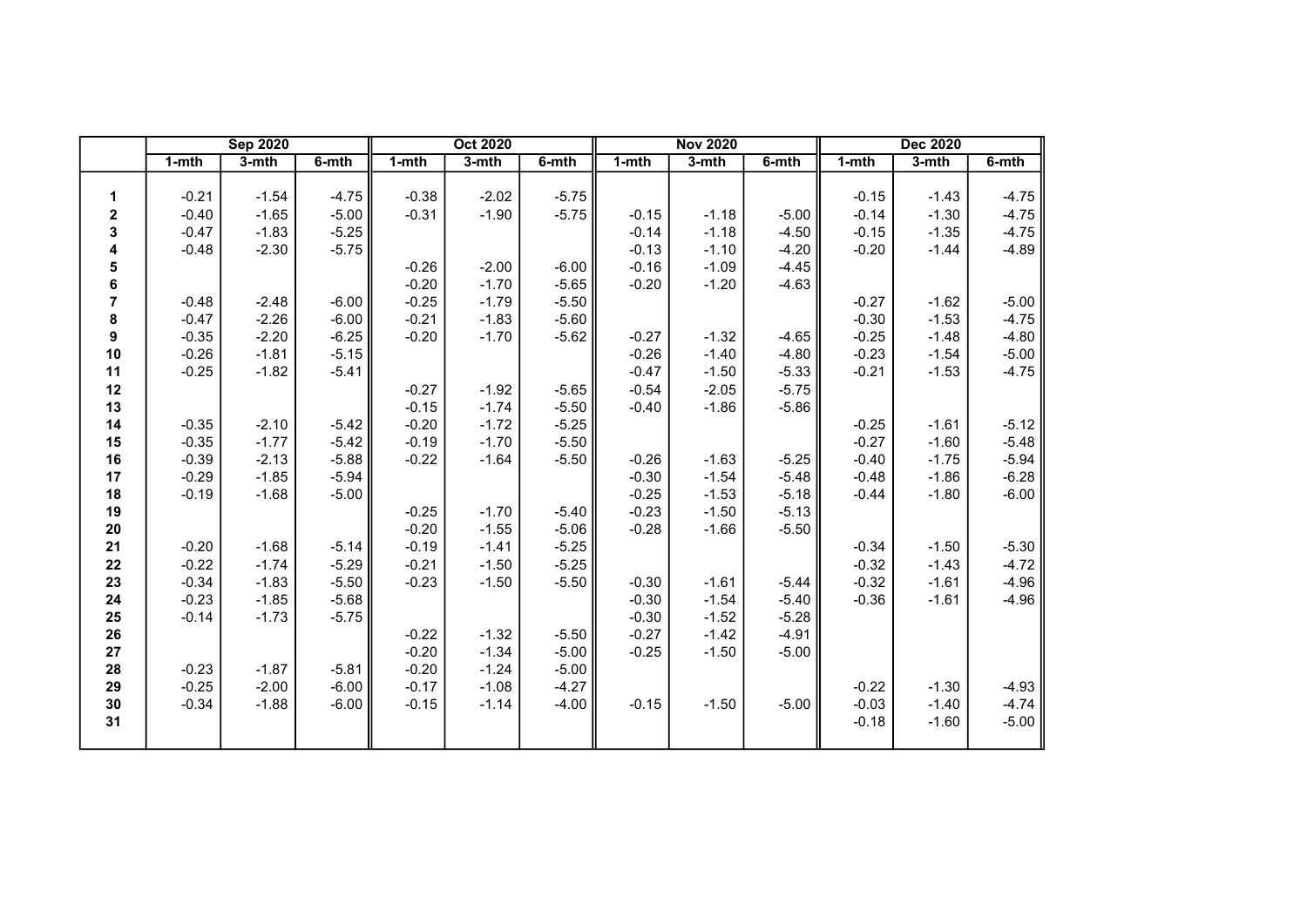|                |          | <b>Jan 2019</b> |          |         | <b>Feb 2019</b> |          |           | <b>Mar 2019</b> |           |         | Apr 2019 |          |
|----------------|----------|-----------------|----------|---------|-----------------|----------|-----------|-----------------|-----------|---------|----------|----------|
|                | 1-mth    | $3-$ mth        | 6-mth    | 1-mth   | 3-mth           | 6-mth    | $1 - mth$ | 3-mth           | $6 - mth$ | 1-mth   | 3-mth    | 6-mth    |
|                |          |                 |          |         |                 |          |           |                 |           |         |          |          |
| 1              |          |                 |          | $-7.84$ | $-26.95$        | $-56.25$ | $-6.30$   | $-21.55$        | -47.37    | $-8.24$ | $-24.42$ | $-49.00$ |
| 2              | $-8.46$  | $-29.06$        | $-65.00$ |         |                 |          |           |                 |           | $-8.71$ | $-24.79$ | $-48.62$ |
| 3              | $-8.91$  | $-30.12$        | $-65.93$ |         |                 |          |           |                 |           | $-8.50$ | $-24.48$ | $-49.00$ |
| 4              | $-8.64$  | $-29.06$        | $-62.27$ | $-7.25$ | $-26.50$        | $-56.28$ | $-7.31$   | $-22.36$        | $-48.56$  | $-8.17$ | $-24.71$ | $-49.63$ |
| 5              |          |                 |          |         |                 |          | $-7.71$   | $-23.23$        | $-49.75$  | $-7.70$ | $-24.29$ | $-49.00$ |
| 6              |          |                 |          |         |                 |          | $-7.47$   | $-23.59$        | $-49.23$  |         |          |          |
| $\overline{7}$ | $-10.38$ | $-30.73$        | $-63.64$ | $-7.53$ | $-27.50$        | $-56.50$ | $-7.59$   | $-23.49$        | $-49.75$  |         |          |          |
| 8              | $-10.11$ | $-30.31$        | $-63.38$ | $-7.23$ | $-25.00$        | $-54.21$ | $-7.50$   | $-23.75$        | -49.17    | $-6.97$ | $-23.81$ | $-48.50$ |
| 9              | $-9.53$  | $-29.63$        | $-62.06$ |         |                 |          |           |                 |           | $-7.28$ | $-23.70$ | $-48.32$ |
| 10             | $-10.39$ | $-31.00$        | $-64.13$ |         |                 |          |           |                 |           | $-7.55$ | $-24.00$ | $-49.00$ |
| 11             | $-10.10$ | $-30.20$        | $-62.11$ | $-5.91$ | $-23.75$        | $-52.04$ | $-8.39$   | $-24.08$        | $-50.01$  | $-7.88$ | $-25.00$ | $-50.34$ |
| 12             |          |                 |          | $-6.21$ | $-23.39$        | $-51.00$ | $-8.74$   | $-24.69$        | $-50.75$  | $-7.51$ | $-23.60$ | $-48.23$ |
| 13             |          |                 |          | $-7.10$ | $-24.76$        | $-52.30$ | $-8.31$   | $-25.38$        | $-50.76$  |         |          |          |
| 14             | $-11.02$ | $-29.87$        | $-63.00$ | $-7.10$ | $-25.50$        | $-53.00$ | $-8.00$   | $-24.63$        | $-50.15$  |         |          |          |
| 15             | $-11.09$ | $-30.25$        | $-63.18$ | $-7.12$ | $-25.50$        | $-53.00$ | $-8.07$   | $-23.53$        | $-49.17$  | $-7.69$ | $-24.13$ | $-49.51$ |
| 16             | $-10.23$ | $-29.57$        | $-62.02$ |         |                 |          |           |                 |           | $-8.26$ | $-23.86$ | $-49.55$ |
| 17             | $-8.51$  | $-28.05$        | $-60.14$ |         |                 |          |           |                 |           | $-7.76$ | $-23.79$ | $-49.25$ |
| 18             | $-7.94$  | $-28.12$        | $-60.31$ | $-7.15$ | $-24.96$        | $-52.33$ | $-8.30$   | $-24.29$        | $-49.51$  | $-7.76$ | $-23.69$ | $-48.75$ |
| 19             |          |                 |          | $-7.00$ | $-24.13$        | $-51.36$ | $-8.21$   | $-24.29$        | $-50.13$  |         |          |          |
| 20             |          |                 |          | $-7.30$ | $-24.79$        | $-52.20$ | $-7.44$   | $-24.31$        | $-49.50$  |         |          |          |
| 21             | $-8.86$  | $-28.13$        | $-60.38$ | $-7.00$ | $-24.28$        | $-49.99$ | $-7.33$   | $-24.13$        | $-49.57$  |         |          |          |
| 22             | $-8.68$  | $-27.50$        | $-59.21$ | $-6.67$ | $-23.79$        | $-50.00$ | $-7.45$   | $-24.25$        | $-49.75$  |         |          |          |
| 23             | $-7.27$  | $-26.10$        | $-57.55$ |         |                 |          |           |                 |           | $-7.90$ | $-22.78$ | $-48.43$ |
| 24             | $-7.80$  | $-27.74$        | $-57.87$ |         |                 |          |           |                 |           | $-7.41$ | $-22.45$ | $-47.75$ |
| 25             | $-8.47$  | $-28.57$        | $-58.97$ | $-7.08$ | $-24.16$        | $-50.76$ | $-7.88$   | $-24.00$        | $-49.00$  | $-7.09$ | $-22.53$ | $-46.94$ |
| 26             |          |                 |          | $-6.50$ | $-23.24$        | $-49.50$ | $-7.46$   | $-23.30$        | $-47.83$  | $-7.30$ | $-23.11$ | $-47.46$ |
| 27             |          |                 |          | $-6.05$ | $-21.50$        | $-48.08$ | $-6.84$   | $-22.92$        | $-47.08$  |         |          |          |
| 28             | $-8.38$  | $-28.65$        | $-59.25$ | $-6.29$ | $-21.56$        | $-47.88$ | $-6.86$   | $-22.28$        | $-46.21$  |         |          |          |
| 29             | $-7.44$  | $-26.54$        | $-57.46$ |         |                 |          | $-7.69$   | $-23.60$        | $-47.00$  | $-7.47$ | $-22.93$ | $-47.15$ |
| 30             | $-6.96$  | $-26.50$        | $-56.24$ |         |                 |          |           |                 |           | $-6.84$ | $-22.27$ | $-46.75$ |
| 31             | $-7.99$  | $-28.00$        | $-58.00$ |         |                 |          |           |                 |           |         |          |          |
|                |          |                 |          |         |                 |          |           |                 |           |         |          |          |

Source: ABS Benchmarks Administration Co Pte Ltd

Note: '-' = discount. These forward swap points are the average of buying and selling of the fixing rates.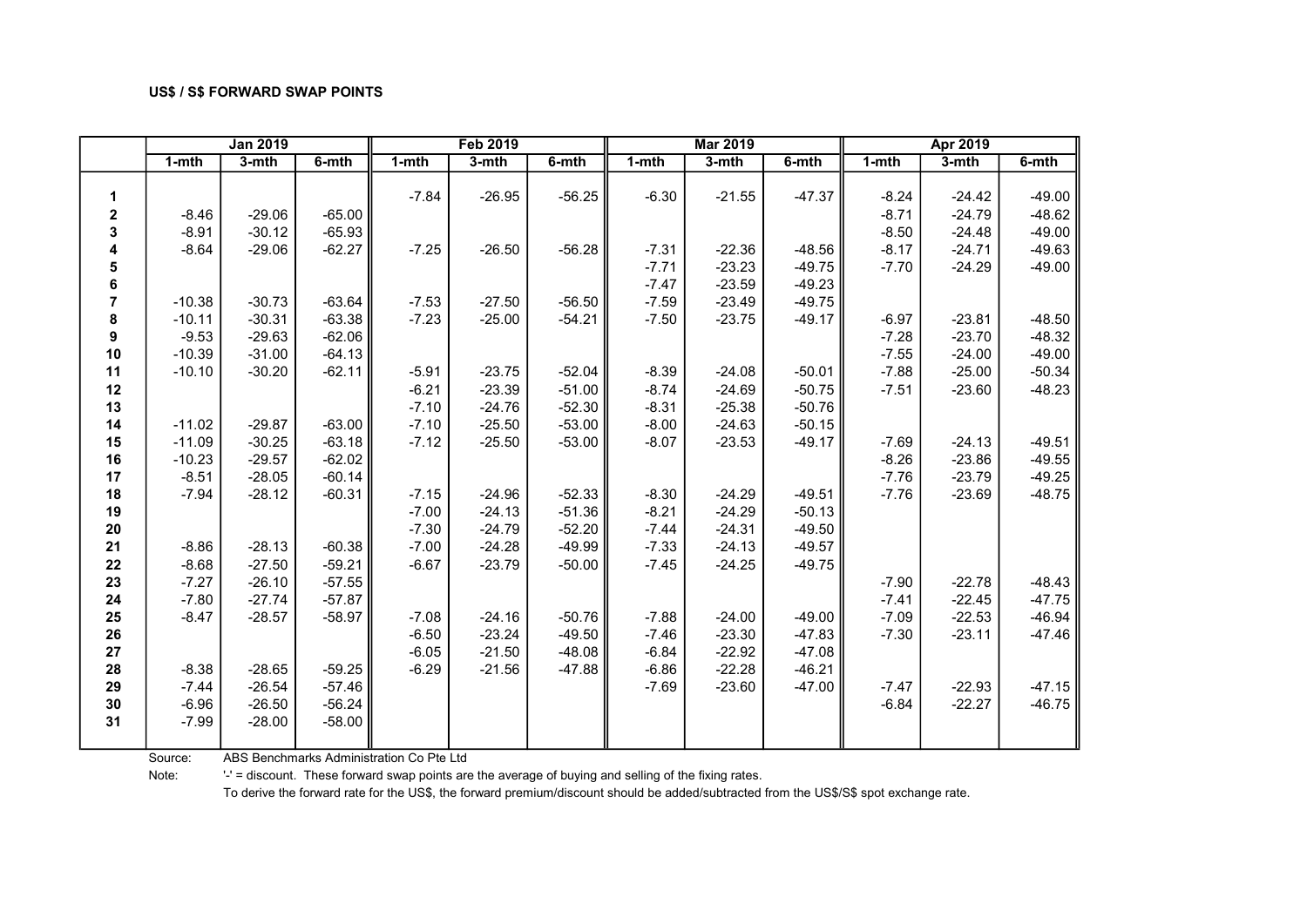|                |           | <b>May 2019</b> |          |           | <b>Jun 2019</b> |          |           | <b>Jul 2019</b> |          |           | <b>Aug 2019</b> |          |
|----------------|-----------|-----------------|----------|-----------|-----------------|----------|-----------|-----------------|----------|-----------|-----------------|----------|
|                | $1 - mth$ | $3-$ mth        | 6-mth    | $1 - mth$ | $3-$ mth        | 6-mth    | $1 - mth$ | 3-mth           | 6-mth    | $1 - mth$ | $3-$ mth        | 6-mth    |
|                |           |                 |          |           |                 |          |           |                 |          |           |                 |          |
| 1              |           |                 |          |           |                 |          | $-7.57$   | $-18.67$        | $-34.39$ | $-6.40$   | $-19.44$        | $-39.00$ |
| 2              | $-7.01$   | $-22.50$        | $-46.33$ |           |                 |          | $-7.00$   | $-18.64$        | $-34.25$ | $-6.40$   | $-18.38$        | $-35.57$ |
| 3              | $-7.05$   | $-22.86$        | $-47.03$ | $-5.84$   | $-17.78$        | $-36.84$ | $-7.00$   | $-19.26$        | $-35.00$ |           |                 |          |
| 4              |           |                 |          | $-6.50$   | $-19.06$        | $-38.05$ | $-7.26$   | $-19.56$        | $-38.12$ |           |                 |          |
| 5              |           |                 |          |           |                 |          | $-8.20$   | $-20.30$        | $-39.04$ | $-5.08$   | $-15.67$        | $-32.05$ |
| 6              |           |                 |          | $-6.83$   | $-20.06$        | $-40.06$ |           |                 |          | $-4.75$   | $-14.74$        | $-28.78$ |
| $\overline{7}$ | $-5.77$   | $-21.45$        | $-44.33$ | $-6.35$   | $-19.14$        | $-38.88$ |           |                 |          | $-4.67$   | $-15.47$        | $-28.95$ |
| 8              | $-6.21$   | $-21.30$        | $-44.66$ |           |                 |          | $-8.22$   | $-20.84$        | $-41.09$ | $-4.99$   | $-14.91$        | $-27.96$ |
| 9              | $-5.80$   | $-20.37$        | $-44.00$ |           |                 |          | $-8.37$   | $-21.22$        | $-41.65$ |           |                 |          |
| 10             | $-6.17$   | $-20.65$        | $-44.00$ | $-5.51$   | $-18.63$        | $-37.91$ | $-9.11$   | $-24.00$        | $-44.52$ |           |                 |          |
| 11             |           |                 |          |           | $-17.65$        | $-37.91$ | $-8.89$   | $-23.67$        | $-42.95$ |           |                 |          |
| 12             |           |                 |          | $-5.34$   | $-17.77$        | $-36.28$ | $-8.06$   | $-22.22$        | $-40.65$ |           |                 |          |
| 13             | $-6.50$   | $-21.36$        | $-45.08$ | $-6.03$   | $-18.35$        | $-37.93$ |           |                 |          | $-4.78$   | $-14.48$        | $-27.21$ |
| 14             | $-6.08$   | $-20.56$        | $-44.67$ | $-6.13$   | $-18.66$        | $-37.95$ |           |                 |          | $-4.80$   | $-15.25$        | $-27.21$ |
| 15             | $-5.99$   | $-20.36$        | $-43.09$ |           |                 |          | $-7.50$   | $-19.81$        | $-37.45$ | $-4.86$   | $-14.67$        | $-25.12$ |
| 16             | $-5.70$   | $-19.56$        | $-41.10$ |           |                 |          | $-7.39$   | $-19.35$        | $-39.52$ | $-4.85$   | $-14.50$        | $-22.23$ |
| 17             | $-5.68$   | $-19.73$        | $-40.66$ | $-6.00$   | $-18.69$        | $-37.00$ | $-6.79$   | $-19.69$        | $-38.45$ |           |                 |          |
| 18             |           |                 |          | $-6.90$   | $-19.10$        | $-37.00$ | $-6.50$   | $-19.36$        | $-37.75$ |           |                 |          |
| 19             |           |                 |          | $-6.46$   | $-19.00$        | $-36.96$ | $-5.85$   | $-17.89$        | $-35.69$ | $-5.34$   | $-15.26$        | $-24.06$ |
| ${\bf 20}$     |           |                 |          | $-5.88$   | $-18.07$        | $-33.16$ |           |                 |          | $-5.94$   | $-15.26$        | $-25.13$ |
| 21             | $-5.50$   | $-19.00$        | $-40.71$ | $-6.18$   | $-18.00$        | $-33.13$ |           |                 |          | $-5.79$   | $-16.00$        | $-25.50$ |
| 22             | $-5.45$   | $-18.83$        | $-39.88$ |           |                 |          | $-5.05$   | $-16.76$        | $-34.15$ | $-5.28$   | $-15.49$        | $-24.00$ |
| 23             | $-5.13$   | $-17.76$        | $-38.50$ |           |                 |          | $-5.75$   | $-17.41$        | $-35.98$ | $-5.23$   | $-15.10$        | $-24.29$ |
| 24             | $-5.82$   | $-18.41$        | $-39.61$ | $-5.90$   | $-17.21$        | $-32.50$ | $-6.25$   | $-18.74$        | $-37.12$ |           |                 |          |
| 25             |           |                 |          | $-6.66$   | $-16.93$        | $-31.35$ | $-6.86$   | $-18.93$        | $-37.51$ |           |                 |          |
| 26             |           |                 |          | $-7.23$   | $-17.48$        | $-33.50$ | $-6.75$   | $-19.00$        | $-37.75$ |           |                 |          |
| 27             |           |                 |          | $-7.20$   | $-17.89$        | $-32.42$ |           |                 |          | $-5.36$   | $-15.50$        | $-24.89$ |
| 28             | $-5.67$   | $-18.55$        | $-39.13$ | $-7.19$   | $-17.62$        | $-33.00$ |           |                 |          | $-5.29$   | $-14.96$        | $-24.18$ |
| 29             | $-5.06$   | $-17.00$        | $-37.12$ |           |                 |          | $-6.26$   | $-19.00$        | $-36.00$ | $-4.57$   | $-14.63$        | $-23.77$ |
| 30             | $-5.60$   | $-17.73$        | $-36.50$ |           |                 |          | $-6.12$   | $-17.91$        | $-36.50$ | $-4.74$   | $-15.25$        | $-25.50$ |
| 31             | $-5.41$   | $-16.75$        | $-35.84$ |           |                 |          | $-6.13$   | $-18.92$        | $-36.50$ |           |                 |          |
|                |           |                 |          |           |                 |          |           |                 |          |           |                 |          |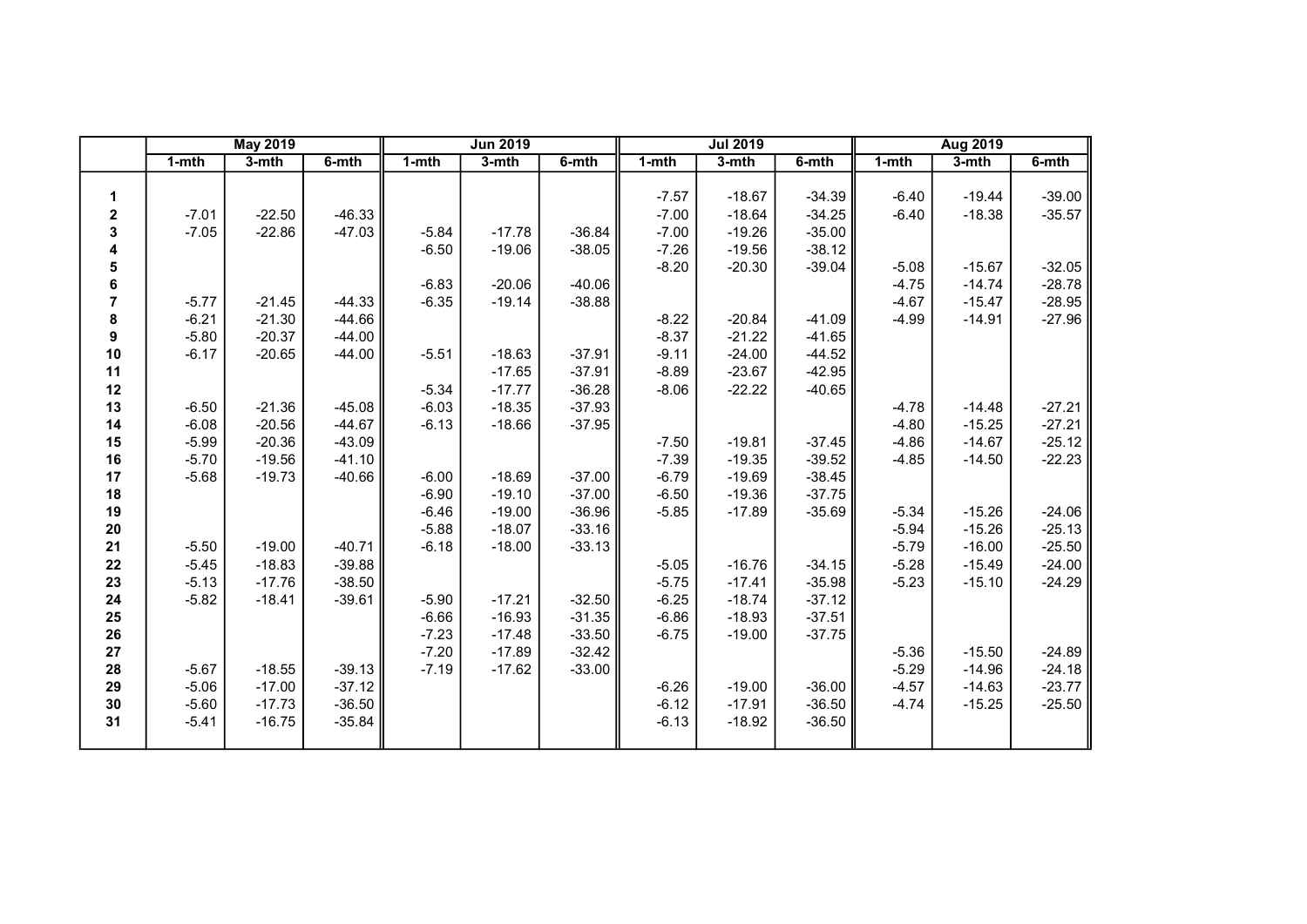|                | <b>Sep 2019</b> |          |          |           | <b>Oct 2019</b> |          |         | <b>Nov 2019</b> |          |           | Dec 2019 |          |
|----------------|-----------------|----------|----------|-----------|-----------------|----------|---------|-----------------|----------|-----------|----------|----------|
|                | $1 - mth$       | $3-$ mth | 6-mth    | $1 - mth$ | 3-mth           | 6-mth    | 1-mth   | 3-mth           | 6-mth    | $1 - mth$ | 3-mth    | 6-mth    |
|                |                 |          |          |           |                 |          |         |                 |          |           |          |          |
| 1              |                 |          |          | $-4.97$   | $-15.00$        | $-26.75$ | $-4.72$ | $-15.66$        | $-30.19$ |           |          |          |
| 2              | $-4.74$         | $-15.50$ | $-25.00$ | $-5.00$   | $-15.00$        | $-26.12$ |         |                 |          | $-3.59$   | $-13.20$ | $-30.00$ |
| 3              | $-5.00$         | $-14.78$ | $-24.77$ | $-4.47$   | $-13.85$        | $-24.97$ |         |                 |          | $-3.47$   | $-13.53$ | $-30.14$ |
| 4              | $-4.47$         | $-14.04$ | $-22.75$ | $-4.06$   | $-13.30$        | $-23.80$ | $-5.06$ | $-16.21$        | $-34.30$ | $-3.66$   | $-13.53$ | $-30.63$ |
| 5              | $-4.46$         | $-13.43$ | $-22.72$ |           |                 |          | $-5.00$ | $-15.81$        | $-36.57$ | $-3.71$   | $-14.25$ | $-31.00$ |
| 6              | $-4.00$         | $-13.16$ | $-23.50$ |           |                 |          | $-4.38$ | $-15.42$        | $-34.06$ | $-3.56$   | $-14.27$ | $-31.63$ |
| $\overline{7}$ |                 |          |          | $-5.23$   | $-14.00$        | $-24.75$ | $-4.58$ | $-15.75$        | $-34.12$ |           |          |          |
| 8              |                 |          |          | $-6.07$   | $-15.50$        | $-27.42$ | $-4.36$ | $-15.25$        | $-34.00$ |           |          |          |
| 9              | $-3.50$         | $-12.79$ | $-23.00$ | $-5.30$   | $-15.50$        | $-26.50$ |         |                 |          | $-3.28$   | $-13.69$ | $-30.50$ |
| 10             | $-4.34$         | $-12.88$ | $-24.36$ | $-5.14$   | $-14.97$        | $-26.58$ |         |                 |          | $-2.49$   | $-11.72$ | $-28.51$ |
| 11             | $-4.14$         | $-13.07$ | $-26.93$ | $-5.46$   | $-15.90$        | $-29.45$ | $-4.22$ | $-15.09$        | $-33.69$ | $-3.19$   | $-12.68$ | $-29.50$ |
| 12             | $-4.63$         | $-14.20$ | $-26.88$ |           |                 |          | $-4.20$ | $-14.68$        | $-33.68$ | $-3.35$   | $-12.78$ | $-29.09$ |
| 13             | $-4.58$         | $-14.39$ | $-27.58$ |           |                 |          | $-4.27$ | $-15.55$        | $-34.06$ | $-3.46$   | $-12.78$ | $-29.31$ |
| 14             |                 |          |          | $-5.25$   | $-15.96$        | $-31.39$ | $-3.72$ | $-14.59$        | $-32.70$ |           |          |          |
| 15             |                 |          |          | $-5.50$   | $-16.00$        | $-30.06$ | $-3.56$ | $-14.32$        | $-33.30$ |           |          |          |
| 16             | $-4.38$         | $-13.33$ | $-26.19$ | $-4.93$   | $-15.98$        | $-29.93$ |         |                 |          | $-4.46$   | $-13.19$ | $-29.49$ |
| 17             | $-4.93$         | $-13.59$ | $-27.55$ | $-4.35$   | $-14.39$        | $-28.30$ |         |                 |          | $-4.21$   | $-13.37$ | $-30.00$ |
| 18             | $-5.85$         | $-14.86$ | $-28.96$ | $-4.50$   | $-14.50$        | $-28.18$ | $-3.50$ | $-14.75$        | $-32.63$ | $-4.77$   | $-13.65$ | $-30.00$ |
| 19             | $-6.78$         | $-16.07$ | $-29.46$ |           |                 |          | $-3.65$ | $-14.35$        | $-31.68$ | $-4.30$   | $-13.11$ | $-29.08$ |
| 20             | $-7.73$         | $-16.62$ | $-29.00$ |           |                 |          | $-2.73$ | $-13.25$        | $-29.68$ | $-3.07$   | $-11.90$ | $-26.50$ |
| 21             |                 |          |          | $-4.55$   | $-13.84$        | $-28.19$ | $-2.25$ | $-12.00$        | $-28.50$ |           |          |          |
| 22             |                 |          |          | $-4.84$   | $-14.63$        | $-29.40$ | $-2.88$ | $-12.75$        | $-31.31$ |           |          |          |
| 23             | $-5.88$         | $-15.00$ | $-26.88$ | $-4.25$   | $-14.14$        | $-28.50$ |         |                 |          | $-2.51$   | $-11.07$ | $-25.84$ |
| 24             | $-5.21$         | $-13.81$ | $-26.07$ | $-4.50$   | $-14.28$        | $-29.15$ |         |                 |          | $-2.29$   | $-11.02$ | $-26.79$ |
| 25             | $-5.00$         | $-13.75$ | $-26.02$ | $-4.40$   | $-14.66$        | $-30.56$ | $-3.03$ | $-13.91$        | $-31.81$ |           |          |          |
| 26             | $-5.70$         | $-15.72$ | $-27.81$ |           |                 |          | $-2.50$ | $-13.48$        | $-31.17$ |           |          |          |
| 27             | $-5.40$         | $-15.31$ | $-27.50$ |           |                 |          | $-2.34$ | $-12.41$        | $-29.00$ | $-3.95$   | $-13.94$ | $-30.11$ |
| 28             |                 |          |          |           |                 |          | $-2.79$ | $-11.75$        | $-28.66$ |           |          |          |
| 29             |                 |          |          | $-4.22$   | $-14.40$        | $-30.84$ | $-3.58$ | $-13.39$        | $-30.56$ |           |          |          |
| 30             | $-5.16$         | $-15.00$ | $-28.17$ | $-3.58$   | $-14.25$        | $-30.50$ |         |                 |          | $-4.67$   | $-14.89$ | $-31.74$ |
| 31             |                 |          |          | $-3.65$   | $-14.11$        | $-29.93$ |         |                 |          | $-3.38$   | $-13.12$ | $-29.92$ |
|                |                 |          |          |           |                 |          |         |                 |          |           |          |          |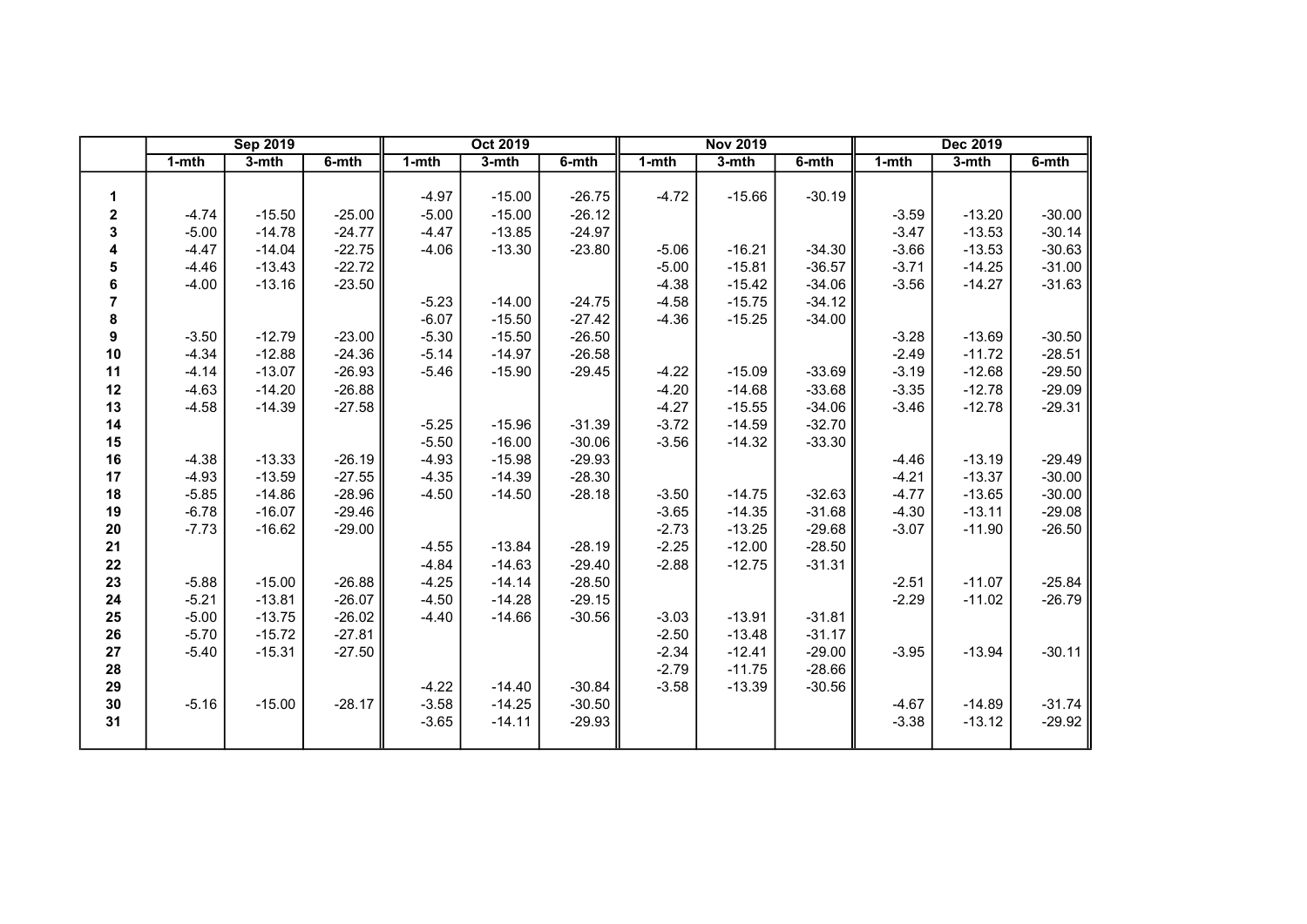|             |         | <b>Jan 2018</b> |          |           | <b>Feb 2018</b> |          |         | <b>Mar 2018</b> |          |           | Apr 2018 |          |
|-------------|---------|-----------------|----------|-----------|-----------------|----------|---------|-----------------|----------|-----------|----------|----------|
|             | 1-mth   | 3-mth           | 6-mth    | $1 - mth$ | 3-mth           | 6-mth    | 1-mth   | 3-mth           | 6-mth    | $1 - mth$ | 3-mth    | 6-mth    |
|             |         |                 |          |           |                 |          |         |                 |          |           |          |          |
| 1           |         |                 |          | $-6.90$   | $-25.09$        | $-54.77$ | $-5.34$ | $-23.50$        | $-54.78$ |           |          |          |
| $\mathbf 2$ | $-7.07$ | $-20.27$        | $-41.10$ | $-5.96$   | $-22.45$        | $-50.45$ | $-5.11$ | $-23.76$        | $-54.76$ |           |          |          |
| 3           | $-5.67$ | $-19.05$        | $-40.09$ |           |                 |          |         |                 |          | $-9.46$   | $-29.00$ | $-60.00$ |
| 4           | $-5.78$ | $-19.59$        | $-40.94$ |           |                 |          |         |                 |          | $-10.09$  | $-30.67$ | $-61.30$ |
| 5           | $-6.67$ | $-21.53$        | $-44.03$ | $-6.61$   | $-24.60$        | $-52.00$ | $-5.75$ | $-24.84$        | $-56.23$ | $-10.32$  | $-32.16$ | $-62.81$ |
| 6           |         |                 |          | $-6.90$   | $-25.41$        | $-53.76$ | $-5.73$ | $-24.30$        | $-55.94$ | $-10.62$  | $-32.93$ | $-62.13$ |
| 7           |         |                 |          | $-6.50$   | $-25.84$        | $-55.00$ | $-5.70$ | $-24.17$        | $-55.43$ |           |          |          |
| 8           | $-8.00$ | $-23.01$        | $-45.25$ | $-5.35$   | $-23.28$        | $-52.55$ | $-5.50$ | $-23.10$        | $-53.58$ |           |          |          |
| 9           | $-7.68$ | $-21.56$        | $-45.09$ | $-3.21$   | $-20.57$        | $-48.73$ | $-5.80$ | $-23.37$        | $-54.09$ | $-9.92$   | $-32.06$ | $-62.34$ |
| 10          | $-7.65$ | $-21.25$        | $-44.43$ |           |                 |          |         |                 |          | $-10.43$  | $-31.92$ | $-63.00$ |
| 11          | $-8.92$ | $-23.60$        | $-48.45$ |           |                 |          |         |                 |          | $-10.73$  | $-32.50$ | $-63.05$ |
| 12          | $-8.17$ | $-23.43$        | $-47.19$ | $-5.47$   | $-23.87$        | $-53.79$ | $-7.38$ | $-25.08$        | $-56.00$ | $-11.10$  | $-33.04$ | $-64.13$ |
| 13          |         |                 |          | $-5.31$   | $-24.12$        | $-53.90$ | $-7.95$ | $-26.50$        | $-57.44$ | $-11.07$  | $-32.74$ | $-64.30$ |
| 14          |         |                 |          | $-5.91$   | $-25.77$        | $-54.67$ | $-7.71$ | $-26.69$        | $-58.00$ |           |          |          |
| 15          | $-8.38$ | $-24.03$        | $-48.84$ | $-6.06$   | $-26.53$        | $-57.17$ | $-8.08$ | $-27.32$        | $-58.33$ |           |          |          |
| 16          | $-7.58$ | $-23.00$        | $-48.00$ |           |                 |          | $-8.78$ | $-27.50$        | $-58.09$ | $-11.01$  | $-32.86$ | $-64.00$ |
| 17          | $-7.50$ | $-23.90$        | $-49.52$ |           |                 |          |         |                 |          | $-10.92$  | $-32.01$ | $-63.00$ |
| 18          | $-7.17$ | $-23.44$        | $-49.31$ |           |                 |          |         |                 |          | $-9.05$   | $-29.87$ | $-61.08$ |
| 19          | $-7.82$ | $-24.18$        | $-50.63$ | $-6.40$   | $-26.80$        | $-56.00$ | $-8.70$ | $-26.94$        | $-56.86$ | $-8.63$   | $-29.19$ | $-60.43$ |
| 20          |         |                 |          | $-5.06$   | $-23.08$        | $-53.30$ | $-8.64$ | $-26.59$        | $-56.33$ | $-8.58$   | $-29.30$ | $-60.50$ |
| 21          |         |                 |          | $-4.22$   | $-20.17$        | $-50.03$ | $-6.85$ | $-24.00$        | $-52.83$ |           |          |          |
| 22          | $-7.65$ | $-24.00$        | $-50.30$ | $-4.63$   | $-22.31$        | $-51.62$ | $-7.32$ | $-25.02$        | $-54.85$ |           |          |          |
| 23          | $-8.72$ | $-25.93$        | $-52.40$ | $-4.43$   | $-23.04$        | $-53.15$ | $-8.29$ | $-26.36$        | $-55.00$ | $-7.47$   | $-27.41$ | $-59.37$ |
| 24          | $-9.26$ | $-26.30$        | $-54.00$ |           |                 |          |         |                 |          | $-7.60$   | $-26.59$ | $-57.41$ |
| 25          | $-9.64$ | $-28.10$        | $-58.40$ |           |                 |          |         |                 |          | $-8.50$   | $-28.14$ | $-59.13$ |
| 26          | $-9.72$ | $-28.06$        | $-57.76$ | $-3.74$   | $-22.79$        | $-52.73$ | $-9.02$ | $-27.00$        | $-57.50$ | $-7.91$   | $-27.51$ | $-57.80$ |
| 27          |         |                 |          | $-4.36$   | $-23.24$        | $-54.13$ | $-9.79$ | $-29.22$        | $-59.11$ | $-6.68$   | $-26.61$ | $-56.93$ |
| 28          |         |                 |          | $-4.97$   | $-23.81$        | $-55.98$ | $-8.70$ | $-27.95$        | $-57.36$ |           |          |          |
| 29          | $-8.90$ | $-27.33$        | $-56.79$ |           |                 |          | $-8.81$ | $-28.23$        | $-59.00$ |           |          |          |
| $30\,$      | $-7.10$ | $-25.42$        | $-53.73$ |           |                 |          |         |                 |          | $-8.17$   | $-29.79$ | $-59.50$ |
| 31          | $-7.27$ | $-25.66$        | $-54.74$ |           |                 |          |         |                 |          |           |          |          |
|             |         |                 |          |           |                 |          |         |                 |          |           |          |          |

Source: ABS Benchmarks Administration Co Pte Ltd

Note: '-' = discount. These forward swap points are the average of buying and selling of the fixing rates.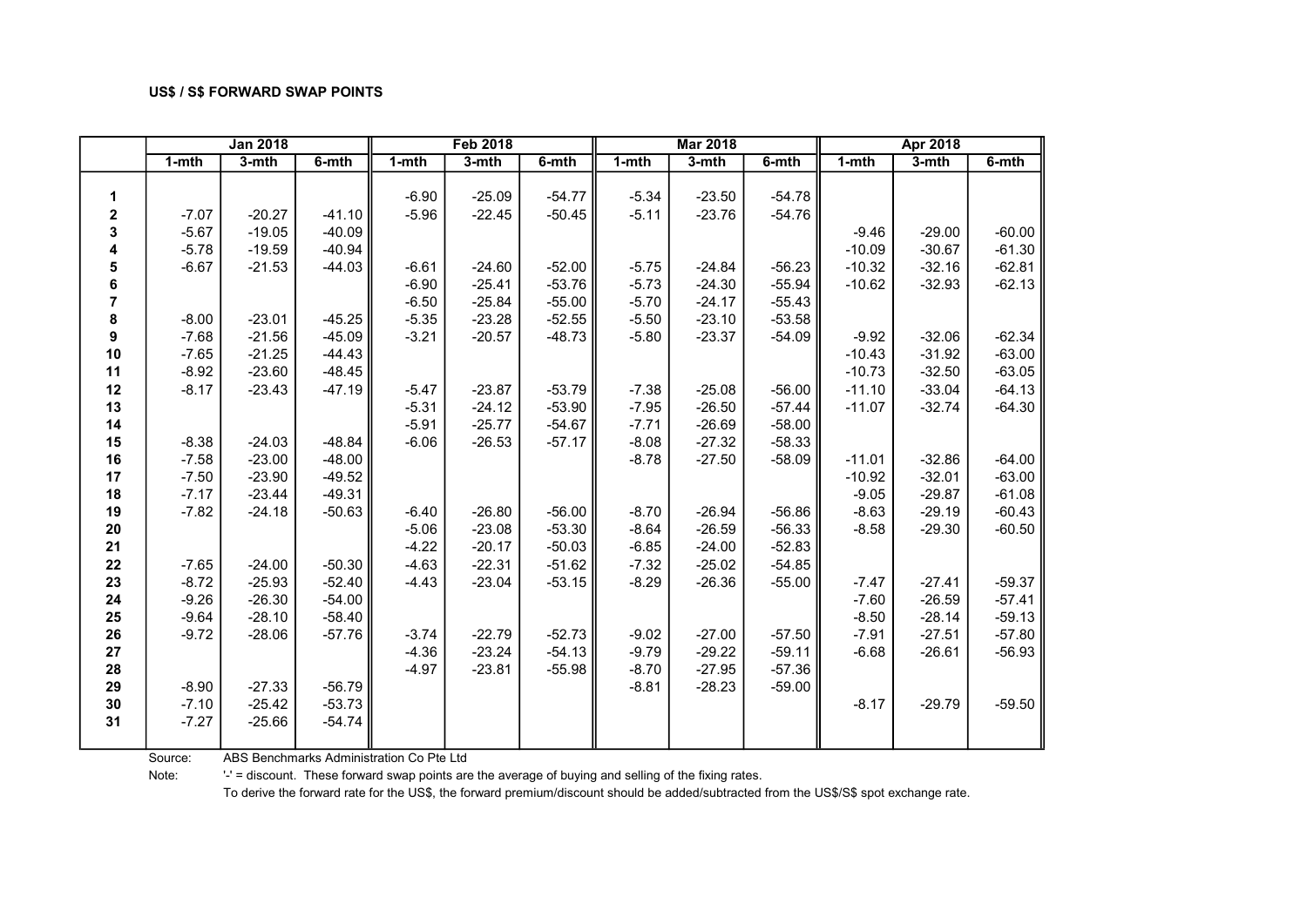|             |           | <b>May 2018</b> |          |           | <b>Jun 2018</b> |          |           | <b>Jul 2018</b> |          |           | <b>Aug 2018</b> |          |
|-------------|-----------|-----------------|----------|-----------|-----------------|----------|-----------|-----------------|----------|-----------|-----------------|----------|
|             | $1 - mth$ | $3-$ mth        | $6-$ mth | $1 - mth$ | $3-$ mth        | $6-$ mth | $1 - mth$ | $3-$ mth        | 6-mth    | $1 - mth$ | $3-$ mth        | $6-$ mth |
|             |           |                 |          |           |                 |          |           |                 |          |           |                 |          |
| 1           |           |                 |          | $-7.06$   | $-26.36$        | $-55.75$ |           |                 |          | $-6.61$   | $-26.48$        | $-62.31$ |
| $\mathbf 2$ | $-8.11$   | $-28.96$        | $-59.00$ |           |                 |          | $-8.55$   | $-27.00$        | $-56.59$ | $-6.40$   | $-26.36$        | $-61.67$ |
| 3           | $-7.29$   | $-27.54$        | $-58.63$ |           |                 |          | $-7.99$   | $-26.07$        | $-56.25$ | $-5.50$   | $-24.89$        | $-58.00$ |
| 4           | $-7.25$   | $-28.33$        | $-58.71$ | $-6.52$   | $-25.50$        | $-55.43$ | $-8.25$   | $-27.50$        | $-58.00$ |           |                 |          |
| 5           |           |                 |          | $-6.52$   | $-25.55$        | $-56.17$ | $-8.27$   | $-28.05$        | $-58.37$ |           |                 |          |
| 6           |           |                 |          | $-6.58$   | $-25.52$        | $-56.25$ | $-8.00$   | $-27.68$        | $-58.94$ | $-6.00$   | $-25.93$        | $-60.50$ |
| 7           |           |                 |          | $-7.13$   | $-26.35$        | $-56.72$ |           |                 |          | $-6.50$   | $-26.75$        | $-60.66$ |
| 8           | $-6.00$   | $-25.84$        | $-56.57$ | $-6.91$   | $-25.08$        | $-55.00$ |           |                 |          | $-6.97$   | $-26.65$        | $-61.75$ |
| 9           | $-5.00$   | $-22.63$        | $-51.29$ |           |                 |          | $-8.17$   | $-28.06$        | $-59.26$ |           |                 |          |
| 10          | $-6.30$   | $-22.43$        | $-53.33$ |           |                 |          | $-7.97$   | $-27.48$        | $-59.27$ | $-6.25$   | $-25.53$        | $-59.35$ |
| 11          | $-8.21$   | $-26.47$        | $-58.14$ | $-7.54$   | $-26.00$        | $-55.50$ | $-7.58$   | $-27.09$        | $-59.40$ |           |                 |          |
| 12          |           |                 |          | $-7.97$   | $-26.72$        | $-56.79$ | $-7.96$   | $-27.82$        | $-60.98$ |           |                 |          |
| 13          |           |                 |          | $-7.44$   | $-26.07$        | $-56.13$ | $-8.10$   | $-28.43$        | $-62.50$ | $-6.03$   | $-24.52$        | $-57.53$ |
| 14          | $-8.47$   | $-29.00$        | $-59.92$ | $-7.93$   | $-26.82$        | $-57.20$ |           |                 |          | $-5.75$   | $-25.00$        | $-59.93$ |
| 15          | $-7.99$   | $-27.12$        | $-57.77$ |           |                 |          |           |                 |          | $-6.00$   | $-25.13$        | $-59.39$ |
| 16          | $-8.09$   | $-28.85$        | $-58.71$ |           |                 |          | $-8.84$   | $-28.95$        | $-63.83$ | $-6.50$   | $-26.39$        | $-60.85$ |
| 17          | $-8.46$   | $-28.91$        | $-57.78$ |           |                 |          | $-8.75$   | $-28.57$        | $-65.00$ | $-7.29$   | $-27.07$        | $-62.45$ |
| 18          | $-8.21$   | $-27.75$        | $-57.13$ | $-8.67$   | $-26.50$        | $-56.00$ | $-8.24$   | $-28.05$        | $-63.00$ |           |                 |          |
| 19          |           |                 |          | $-9.20$   | $-27.07$        | $-56.01$ | $-8.43$   | $-28.29$        | $-63.72$ |           |                 |          |
| ${\bf 20}$  |           |                 |          | $-9.00$   | $-27.08$        | $-56.57$ | $-8.12$   | $-27.97$        | $-62.79$ | $-7.71$   | $-26.94$        | $-62.00$ |
| 21          | $-8.75$   | $-28.30$        | $-58.52$ | $-8.05$   | $-25.60$        | $-54.60$ |           |                 |          | $-6.91$   | $-26.44$        | $-60.79$ |
| 22          | $-7.94$   | $-26.65$        | $-56.97$ | $-7.64$   | $-25.87$        | $-54.60$ |           |                 |          |           |                 |          |
| 23          | $-6.27$   | $-24.73$        | $-54.71$ |           |                 |          | $-7.71$   | $-27.71$        | $-63.10$ | $-6.20$   | $-25.29$        | $-59.17$ |
| 24          | $-7.00$   | $-25.86$        | $-56.00$ |           |                 |          | $-7.50$   | $-27.06$        | $-61.99$ | $-5.72$   | $-24.12$        | $-58.25$ |
| 25          | $-6.92$   | $-25.88$        | $-56.40$ | $-7.59$   | $-25.00$        | $-54.00$ | $-8.06$   | $-28.42$        | $-64.33$ |           |                 |          |
| 26          |           |                 |          | $-7.67$   | $-25.24$        | $-54.30$ | $-8.04$   | $-28.70$        | $-64.27$ |           |                 |          |
| 27          |           |                 |          | $-8.09$   | $-26.00$        | $-56.15$ | $-7.37$   | $-27.52$        | $-62.80$ |           |                 |          |
| 28          |           |                 |          | $-7.70$   | $-25.25$        | $-54.08$ |           |                 |          | $-5.67$   | $-24.50$        | $-59.05$ |
| 29          |           |                 |          | $-8.55$   | $-26.61$        | $-56.59$ |           |                 |          | $-5.42$   | $-24.00$        | $-58.50$ |
| $30\,$      | $-7.00$   | $-25.62$        | $-54.59$ |           |                 |          | $-8.09$   | $-27.77$        | $-63.50$ | $-5.92$   | $-24.46$        | $-58.97$ |
| 31          | $-7.51$   | $-27.00$        | $-56.45$ |           |                 |          | $-7.32$   | $-26.80$        | $-62.58$ | $-5.76$   | $-23.75$        | $-57.67$ |
|             |           |                 |          |           |                 |          |           |                 |          |           |                 |          |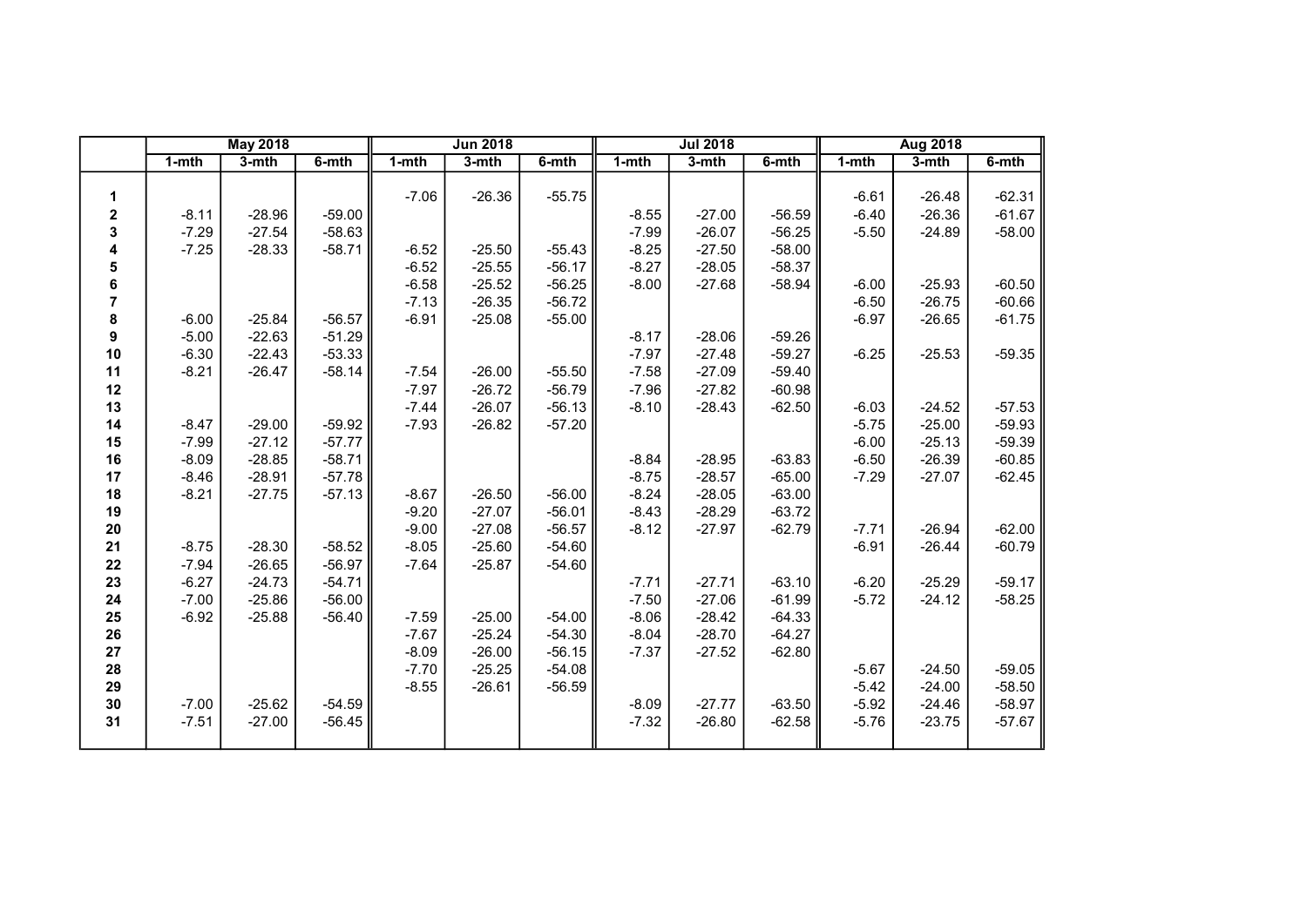|             |         | <b>Sep 2018</b> |          |          | <b>Oct 2018</b> |          |         | <b>Nov 2018</b> |          |          | Dec 2018 |          |
|-------------|---------|-----------------|----------|----------|-----------------|----------|---------|-----------------|----------|----------|----------|----------|
|             | 1-mth   | 3-mth           | 6-mth    | 1-mth    | 3-mth           | 6-mth    | 1-mth   | 3-mth           | 6-mth    | 1-mth    | 3-mth    | 6-mth    |
|             |         |                 |          |          |                 |          |         |                 |          |          |          |          |
| 1           |         |                 |          | $-9.00$  | $-26.67$        | $-59.00$ | $-8.78$ | $-30.79$        | $-65.88$ |          |          |          |
| $\mathbf 2$ |         |                 |          | $-8.76$  | $-25.61$        | $-57.25$ | $-8.78$ | $-31.81$        | $-67.50$ |          |          |          |
| 3           | $-5.48$ | $-23.50$        | $-56.66$ | $-9.00$  | $-26.81$        | $-58.00$ |         |                 |          | $-7.68$  | $-27.98$ | $-64.67$ |
| 4           | $-5.69$ | $-23.05$        | $-54.79$ | $-8.40$  | $-26.09$        | $-56.18$ |         |                 |          | $-7.93$  | $-29.24$ | $-65.17$ |
| 5           | $-6.93$ | $-23.58$        | $-55.20$ | $-8.53$  | $-26.19$        | $-56.28$ | $-9.26$ | $-31.58$        | $-66.50$ | $-8.43$  | $-29.91$ | $-67.06$ |
| 6           | $-6.87$ | $-24.00$        | $-55.86$ |          |                 |          |         |                 |          | $-10.37$ | $-32.59$ | $-68.15$ |
| 7           | $-6.58$ | $-23.50$        | $-55.80$ |          |                 |          | $-8.88$ | $-31.73$        | $-67.00$ | $-9.59$  | $-31.96$ | $-67.63$ |
| 8           |         |                 |          | $-8.75$  | $-25.50$        | $-55.00$ | $-8.77$ | $-31.12$        | $-66.88$ |          |          |          |
| 9           |         |                 |          | $-8.48$  | $-25.32$        | $-54.05$ | $-8.97$ | $-31.70$        | $-67.50$ |          |          |          |
| 10          | $-6.25$ | $-22.85$        | $-54.11$ | $-9.22$  | $-27.00$        | $-55.90$ |         |                 |          | $-9.55$  | $-30.50$ | $-66.68$ |
| 11          | $-7.00$ | $-23.67$        | $-55.43$ | $-9.42$  | $-27.80$        | $-56.95$ |         |                 |          | $-9.24$  | $-30.57$ | $-67.89$ |
| 12          | $-7.05$ | $-23.61$        | $-55.66$ | $-9.50$  | $-27.71$        | $-57.44$ | $-8.46$ | $-31.10$        | $-66.14$ | $-8.53$  | $-29.63$ | $-66.23$ |
| 13          | $-6.86$ | $-23.50$        | $-56.87$ |          |                 |          | $-9.07$ | $-30.60$        | $-66.11$ | $-8.43$  | $-30.47$ | $-67.37$ |
| 14          | $-6.84$ | $-23.19$        | $-55.50$ |          |                 |          | $-8.81$ | $-32.25$        | $-66.71$ | $-8.50$  | $-30.81$ | $-67.63$ |
| 15          |         |                 |          | $-9.95$  | $-27.41$        | $-58.00$ | $-8.55$ | $-31.18$        | $-67.37$ |          |          |          |
| 16          |         |                 |          | $-10.00$ | $-27.98$        | $-58.42$ | $-7.51$ | $-29.36$        | $-65.05$ |          |          |          |
| 17          | $-6.82$ | $-23.00$        | $-54.92$ | $-10.00$ | $-28.76$        | $-60.22$ |         |                 |          | $-9.03$  | $-30.14$ | $-66.10$ |
| 18          | $-7.00$ | $-23.25$        | $-54.92$ | $-9.50$  | $-27.75$        | $-59.07$ |         |                 |          | $-8.16$  | $-29.37$ | $-65.04$ |
| 19          | $-6.79$ | $-23.47$        | $-55.41$ | $-9.00$  | $-28.09$        | $-59.70$ | $-6.92$ | $-28.31$        | $-63.50$ | $-7.21$  | $-28.80$ | $-64.35$ |
| 20          | $-6.54$ | $-24.00$        | $-55.94$ |          |                 |          | $-7.56$ | $-28.82$        | $-65.03$ | $-7.21$  | $-29.24$ | $-64.00$ |
| 21          | $-6.07$ | $-23.50$        | $-54.16$ |          |                 |          | $-6.56$ | $-27.69$        | $-63.57$ | $-7.48$  | $-28.25$ | $-64.50$ |
| 22          |         |                 |          | $-9.59$  | $-28.16$        | $-60.92$ | $-6.09$ | $-27.31$        | $-62.99$ |          |          |          |
| 23          |         |                 |          | $-9.79$  | $-29.04$        | $-62.50$ | $-6.46$ | $-27.57$        | $-63.50$ |          |          |          |
| 24          | $-6.50$ | $-23.50$        | $-54.50$ | $-10.00$ | $-30.70$        | $-63.71$ |         |                 |          | $-7.43$  | $-28.14$ | $-64.00$ |
| 25          | $-7.67$ | $-23.65$        | $-54.70$ | $-9.79$  | $-30.00$        | $-63.00$ |         |                 |          |          |          |          |
| 26          | $-8.05$ | $-25.27$        | $-56.61$ | $-9.53$  | $-31.49$        | $-65.16$ | $-7.04$ | $-28.69$        | $-64.53$ |          |          |          |
| 27          | $-8.91$ | $-26.56$        | $-58.73$ |          |                 |          | $-8.21$ | $-30.02$        | $-65.50$ | $-7.71$  | $-27.78$ | $-63.49$ |
| 28          | $-9.09$ | $-27.27$        | $-59.00$ |          |                 |          | $-8.91$ | $-30.63$        | $-66.50$ | $-9.08$  | $-29.50$ | $-65.47$ |
| 29          |         |                 |          | $-9.89$  | $-33.18$        | $-67.87$ | $-7.93$ | $-29.24$        | $-64.68$ |          |          |          |
| 30          |         |                 |          | $-9.43$  | $-31.26$        | $-66.18$ | $-8.00$ | $-29.50$        | $-65.32$ |          |          |          |
| 31          |         |                 |          | $-8.56$  | $-30.74$        | $-65.42$ |         |                 |          | $-9.36$  | $-31.00$ | $-67.37$ |
|             |         |                 |          |          |                 |          |         |                 |          |          |          |          |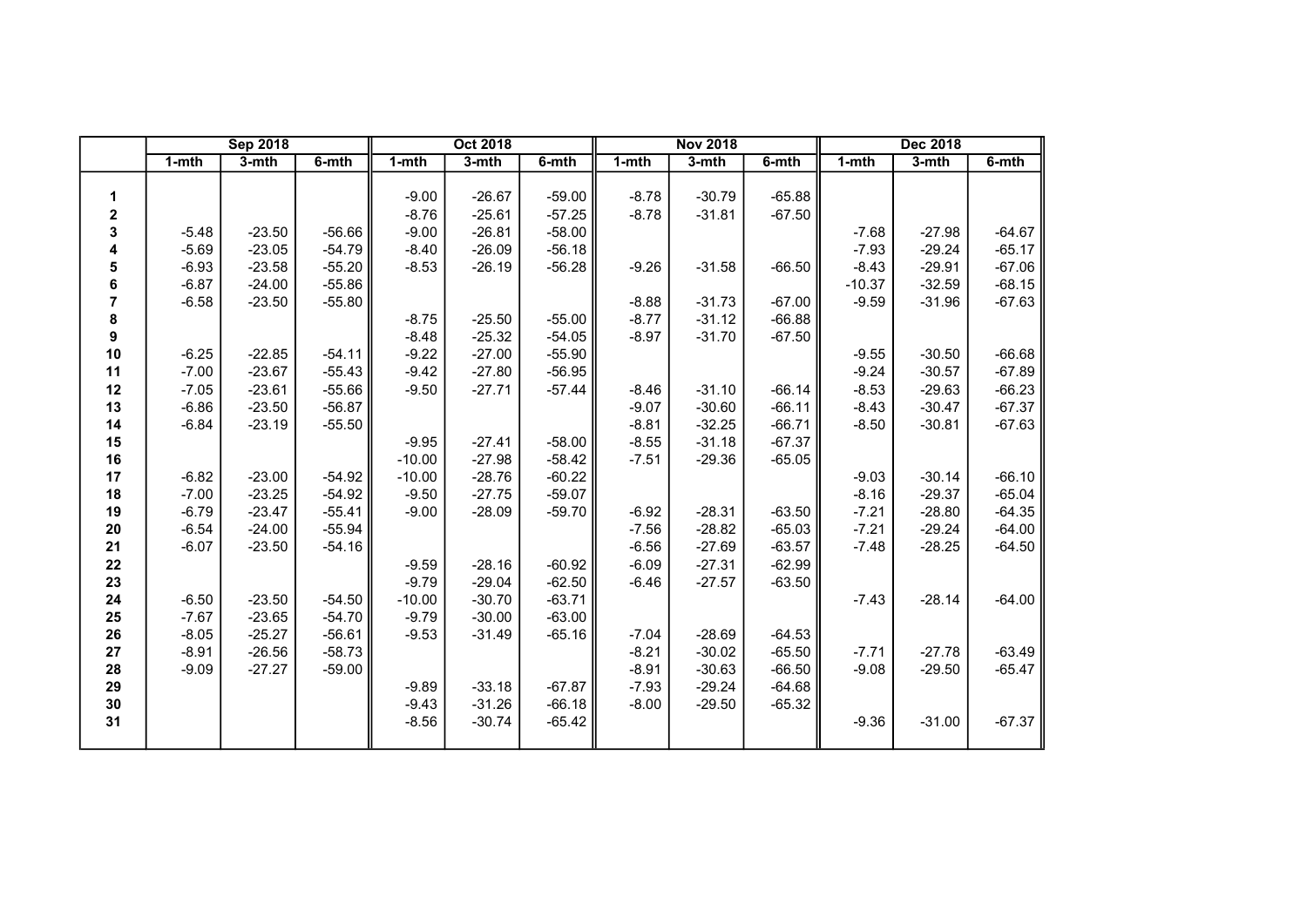|                  |           | <b>Jan 2017</b> |          |         | <b>Feb 2017</b> |          |           | <b>Mar 2017</b> |          |           | Apr 2017 |          |
|------------------|-----------|-----------------|----------|---------|-----------------|----------|-----------|-----------------|----------|-----------|----------|----------|
|                  | $1 - mth$ | 3-mth           | 6-mth    | 1-mth   | 3-mth           | 6-mth    | $1 - mth$ | 3-mth           | 6-mth    | $1 - mth$ | 3-mth    | $6-$ mth |
|                  |           |                 |          |         |                 |          |           |                 |          |           |          |          |
| $\mathbf{1}$     |           |                 |          | $-3.21$ | $-10.04$        | $-15.50$ | $-3.00$   | $-8.09$         | $-13.16$ |           |          |          |
| $\boldsymbol{2}$ |           |                 |          | $-3.85$ | $-10.70$        | $-16.66$ | $-2.81$   | $-8.50$         | $-13.02$ |           |          |          |
| 3                | 0.26      | 0.00            | 0.07     | $-3.21$ | $-10.28$        | $-16.35$ | $-2.75$   | $-8.00$         | $-13.00$ | $-2.74$   | $-8.67$  | $-19.91$ |
| 4                | $-1.00$   | $-0.14$         | $-0.16$  |         |                 |          |           |                 |          | $-2.74$   | $-9.34$  | $-20.25$ |
| 5                | $-2.00$   | $-2.79$         | $-3.26$  |         |                 |          |           |                 |          | $-3.26$   | $-9.09$  | $-19.21$ |
| 6                | $-2.05$   | $-3.25$         | $-4.42$  | $-3.30$ | $-9.83$         | $-15.56$ | $-2.91$   | $-8.25$         | $-12.94$ | $-3.52$   | $-10.00$ | $-20.09$ |
| $\overline{7}$   |           |                 |          | $-3.21$ | $-9.50$         | $-15.36$ | $-3.40$   | $-8.50$         | $-14.25$ | $-3.68$   | $-9.90$  | $-20.50$ |
| $\pmb{8}$        |           |                 |          | $-2.70$ | $-8.90$         | $-14.70$ | $-3.00$   | $-8.50$         | $-13.64$ |           |          |          |
| $\boldsymbol{9}$ | $-2.49$   | $-4.50$         | $-5.53$  | $-2.57$ | $-8.16$         | $-13.00$ | $-3.00$   | $-8.33$         | $-13.89$ |           |          |          |
| 10               | $-3.25$   | $-5.80$         | $-7.92$  | $-1.92$ | $-6.59$         | $-10.89$ | $-3.00$   | $-8.00$         | $-13.00$ | $-3.83$   | $-9.58$  | $-19.93$ |
| 11               | $-3.00$   | $-5.63$         | $-7.79$  |         |                 |          |           |                 |          | $-3.97$   | $-10.36$ | $-20.92$ |
| 12               | $-3.34$   | $-8.02$         | $-11.02$ |         |                 |          |           |                 |          | $-3.70$   | $-10.95$ | $-21.66$ |
| 13               | $-2.52$   | $-6.83$         | $-9.00$  | $-2.00$ | $-6.50$         | $-11.06$ | $-3.48$   | $-9.25$         | $-14.53$ | $-3.32$   | $-9.61$  | $-20.53$ |
| 14               |           |                 |          | $-2.90$ | $-7.98$         | $-12.74$ | $-3.25$   | $-8.95$         | $-14.06$ |           |          |          |
| 15               |           |                 |          | $-3.04$ | $-9.00$         | $-14.25$ | $-3.54$   | $-9.33$         | $-15.50$ |           |          |          |
| 16               | $-2.52$   | $-6.42$         | $-8.50$  | $-3.27$ | $-8.97$         | $-14.20$ | $-4.58$   | $-11.32$        | $-18.98$ |           |          |          |
| 17               | $-3.18$   | $-6.78$         | $-9.33$  | $-2.51$ | $-8.19$         | $-13.48$ | $-4.31$   | $-11.08$        | $-20.33$ |           |          |          |
| 18               | $-3.75$   | $-9.44$         | $-12.00$ |         |                 |          |           |                 |          | $-3.79$   | $-11.76$ | $-22.92$ |
| 19               | $-3.38$   | $-8.50$         | $-11.34$ |         |                 |          |           |                 |          | $-3.98$   | $-11.77$ | $-24.00$ |
| 20               | $-3.50$   | $-8.72$         | $-11.34$ | $-2.00$ | $-7.05$         | $-12.00$ | $-4.00$   | $-11.87$        | $-21.28$ | $-4.03$   | $-12.15$ | $-24.78$ |
| 21               |           |                 |          | $-1.78$ | $-6.46$         | $-11.43$ | $-3.98$   | $-11.47$        | $-22.17$ | $-4.05$   | $-12.50$ | $-24.75$ |
| 22               |           |                 |          | $-1.37$ | $-6.01$         | $-10.75$ | $-3.80$   | $-11.21$        | $-20.33$ |           |          |          |
| 23               | $-4.00$   | $-11.00$        | $-14.92$ | $-2.42$ | $-7.12$         | $-11.35$ | $-3.84$   | $-11.50$        | $-21.98$ |           |          |          |
| 24               | $-3.87$   | $-10.30$        | $-15.13$ | $-2.71$ | $-8.56$         | $-14.36$ | $-3.50$   | $-10.10$        | $-20.67$ | $-4.30$   | $-12.50$ | $-24.53$ |
| 25               | $-3.00$   | $-9.10$         | $-13.79$ |         |                 |          |           |                 |          | $-4.33$   | $-12.64$ | $-25.35$ |
| 26               | $-2.50$   | $-8.50$         | $-12.95$ |         |                 |          |           |                 |          | $-4.13$   | $-12.47$ | $-24.23$ |
| 27               | $-1.75$   | $-7.89$         | $-12.33$ | $-2.86$ | $-8.60$         | $-14.25$ | $-4.14$   | $-12.24$        | $-24.32$ | $-4.31$   | $-13.00$ | $-25.53$ |
| 28               |           |                 |          | $-3.00$ | $-8.57$         | $-13.76$ | $-3.75$   | $-12.10$        | $-23.12$ | $-4.60$   | $-13.41$ | $-25.53$ |
| 29               |           |                 |          |         |                 |          | $-3.49$   | $-11.25$        | $-23.24$ |           |          |          |
| 30               |           |                 |          |         |                 |          | $-3.50$   | $-10.63$        | $-22.71$ |           |          |          |
| 31               | $-3.00$   | $-10.21$        | $-15.28$ |         |                 |          | $-3.00$   | $-10.21$        | $-22.33$ |           |          |          |
|                  |           |                 |          |         |                 |          |           |                 |          |           |          |          |

Source: ABS Benchmarks Administration Co Pte Ltd

Note: '-' = discount. These forward swap points are the average of buying and selling of the fixing rates.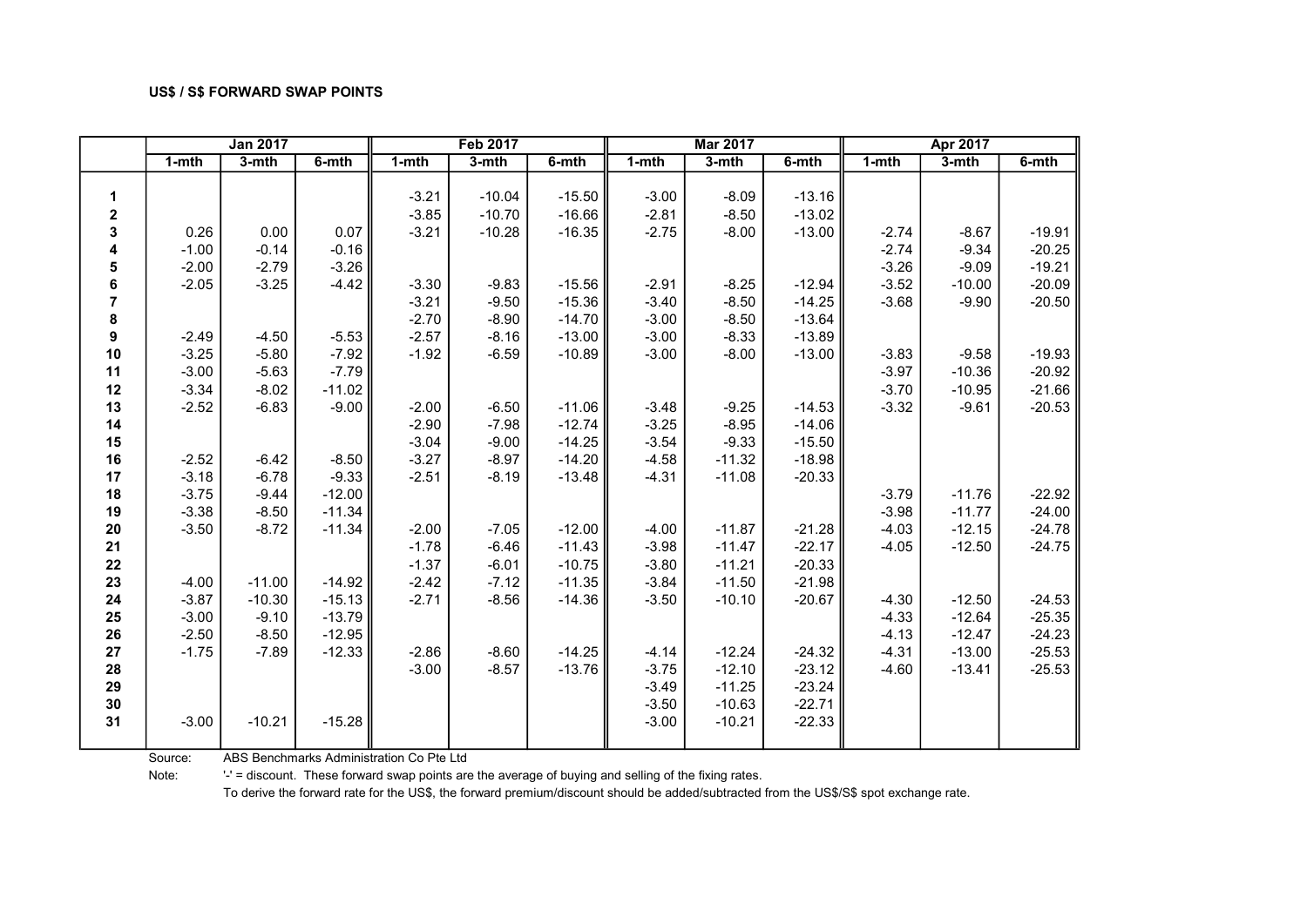|                |           | <b>May 2017</b> |          |           | <b>Jun 2017</b> |          |         | <b>Jul 2017</b> |          |           | Aug 2017 |          |
|----------------|-----------|-----------------|----------|-----------|-----------------|----------|---------|-----------------|----------|-----------|----------|----------|
|                | $1 - mth$ | $3-$ mth        | 6-mth    | $1 - mth$ | 3-mth           | 6-mth    | 1-mth   | 3-mth           | 6-mth    | $1 - mth$ | $3-mth$  | 6-mth    |
|                |           |                 |          |           |                 |          |         |                 |          |           |          |          |
| 1              |           |                 |          | $-4.97$   | $-15.75$        | $-30.20$ |         |                 |          | $-5.56$   | $-17.66$ | $-36.63$ |
| $\mathbf 2$    | $-4.75$   | $-14.50$        | $-28.33$ | $-4.80$   | $-15.57$        | $-30.50$ |         |                 |          | $-5.00$   | $-17.50$ | $-34.80$ |
| 3              | $-4.88$   | $-14.70$        | $-28.73$ |           |                 |          | $-6.66$ | $-19.74$        | $-38.71$ | $-5.03$   | $-16.79$ | $-34.32$ |
| 4              | $-5.01$   | $-14.77$        | $-28.60$ |           |                 |          | $-6.00$ | $-18.29$        | $-37.00$ | $-5.25$   | $-17.50$ | $-35.72$ |
| 5              | $-4.70$   | $-14.84$        | $-28.25$ | $-5.00$   | $-16.00$        | $-30.50$ | $-4.81$ | $-15.35$        | $-33.41$ |           |          |          |
| 6              |           |                 |          | $-4.80$   | $-15.58$        | $-30.50$ | $-3.00$ | $-14.11$        | $-32.53$ |           |          |          |
| $\overline{7}$ |           |                 |          | $-4.50$   | $-14.98$        | $-29.37$ | $-2.41$ | $-10.54$        | $-26.76$ | $-5.50$   | $-17.50$ | $-35.17$ |
| 8              | $-4.83$   | $-14.70$        | $-27.86$ | $-4.67$   | $-14.47$        | $-29.03$ |         |                 |          | $-5.32$   | $-17.21$ | $-35.08$ |
| 9              | $-4.86$   | $-15.54$        | $-29.06$ | $-5.02$   | $-15.65$        | $-29.83$ |         |                 |          |           |          |          |
| $10$           |           |                 |          |           |                 |          | $-3.00$ | $-10.77$        | $-25.34$ | $-6.17$   | $-17.50$ | $-36.00$ |
| 11             | $-4.38$   | $-14.74$        | $-28.48$ |           |                 |          | $-1.99$ | $-11.04$        | $-26.03$ | $-6.17$   | $-17.25$ | $-35.50$ |
| 12             | $-4.52$   | $-15.36$        | $-29.65$ | $-5.21$   | $-15.97$        | $-30.23$ | $-2.62$ | $-13.17$        | $-28.90$ |           |          |          |
| 13             |           |                 |          | $-5.74$   | $-16.42$        | $-31.67$ | $-4.93$ | $-17.91$        | $-36.83$ |           |          |          |
| 14             |           |                 |          | $-6.77$   | $-17.73$        | $-34.00$ | $-6.64$ | $-19.77$        | $-40.53$ | $-6.17$   | $-16.41$ | $-34.75$ |
| 15             | $-4.25$   | $-14.89$        | $-28.64$ | $-7.07$   | $-19.01$        | $-36.99$ |         |                 |          | $-4.50$   | $-15.03$ | $-32.79$ |
| 16             | $-4.20$   | $-13.64$        | $-28.21$ | $-7.17$   | $-18.32$        | $-36.10$ |         |                 |          | $-3.85$   | $-13.26$ | $-30.85$ |
| 17             | $-4.46$   | $-15.47$        | $-29.50$ |           |                 |          | $-7.64$ | $-22.34$        | $-42.81$ | $-4.38$   | $-13.99$ | $-31.43$ |
| 18             | $-4.25$   | $-14.75$        | $-28.45$ |           |                 |          | $-6.89$ | $-19.98$        | $-40.39$ | $-4.45$   | $-14.50$ | $-31.72$ |
| 19             | $-4.25$   | $-13.50$        | $-27.28$ | $-7.65$   | $-20.02$        | $-37.51$ | $-5.36$ | $-17.20$        | $-37.70$ |           |          |          |
| $20\,$         |           |                 |          | $-8.51$   | $-21.64$        | $-39.74$ | $-5.00$ | $-14.72$        | $-32.93$ |           |          |          |
| 21             |           |                 |          | $-8.12$   | $-23.34$        | $-42.98$ | $-5.06$ | $-15.39$        | $-33.95$ | $-4.45$   | $-14.09$ | $-31.72$ |
| 22             | $-4.25$   | $-14.50$        | $-28.00$ | $-8.04$   | $-23.48$        | $-43.29$ |         |                 |          | $-4.44$   | $-14.43$ | $-30.75$ |
| 23             | $-4.41$   | $-14.62$        | $-29.13$ | $-6.66$   | $-21.21$        | $-41.70$ |         |                 |          | $-3.25$   | $-13.25$ | $-28.80$ |
| 24             | $-4.20$   | $-14.36$        | $-28.18$ |           |                 |          | $-5.05$ | $-16.83$        | $-35.22$ | $-3.23$   | $-12.26$ | $-27.23$ |
| 25             | $-4.46$   | $-14.60$        | $-29.28$ |           |                 |          | $-5.38$ | $-15.83$        | $-34.25$ | $-2.00$   | $-10.72$ | $-24.10$ |
| 26             | $-4.53$   | $-15.01$        | $-30.02$ |           |                 |          | $-5.47$ | $-17.21$        | $-35.17$ |           |          |          |
| 27             |           |                 |          | $-7.50$   | $-21.83$        | $-42.06$ | $-5.82$ | $-19.49$        | $-39.19$ |           |          |          |
| 28             |           |                 |          | $-6.63$   | $-19.57$        | $-39.80$ | $-6.06$ | $-17.68$        | $-35.18$ |           |          |          |
| 29             |           |                 |          | $-5.98$   | $-17.98$        | $-37.63$ |         |                 |          | $-3.61$   | $-14.46$ | $-28.81$ |
| 30             | $-5.00$   | $-15.84$        | $-30.50$ | $-6.51$   | $-19.74$        | $-38.57$ |         |                 |          | $-4.30$   | $-14.76$ | $-31.13$ |
| 31             | $-5.00$   | $-16.04$        | $-30.88$ |           |                 |          | $-5.70$ | $-18.18$        | $-36.63$ | $-3.90$   | $-13.74$ | $-29.74$ |
|                |           |                 |          |           |                 |          |         |                 |          |           |          |          |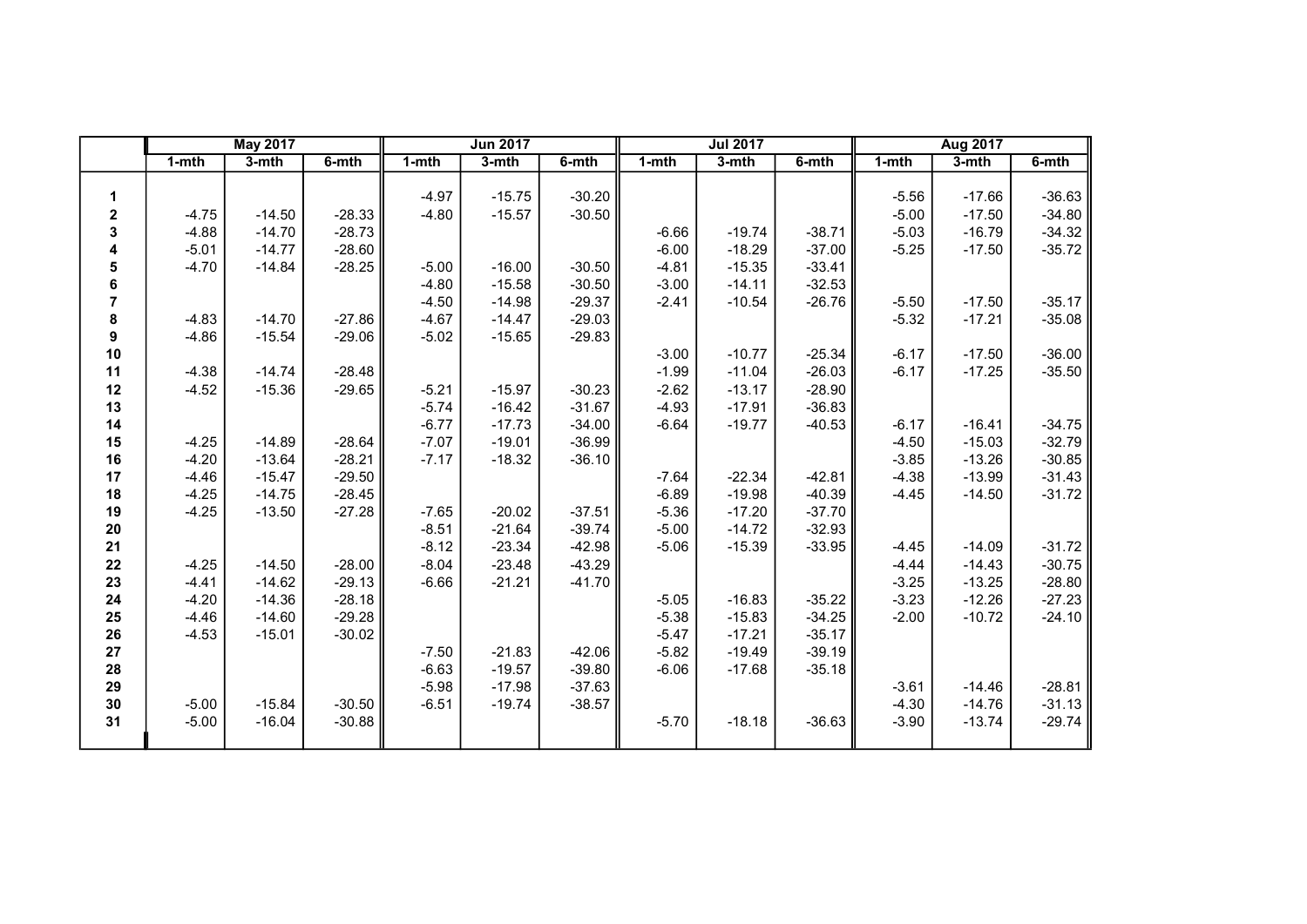|    | <b>Sep 2017</b> |          |          |           | Oct 2017 |          |           | <b>Nov 2017</b> |          |           | Dec 2017 |          |
|----|-----------------|----------|----------|-----------|----------|----------|-----------|-----------------|----------|-----------|----------|----------|
|    | 1-mth           | 3-mth    | 6-mth    | $1 - mth$ | 3-mth    | 6-mth    | $1 - mth$ | $3 - mth$       | 6-mth    | $1 - mth$ | 3-mth    | 6-mth    |
|    |                 |          |          |           |          |          |           |                 |          |           |          |          |
| 1  |                 |          |          |           |          |          | $-3.26$   | $-13.30$        | $-30.08$ | $-3.25$   | $-13.00$ | $-30.00$ |
| 2  |                 |          |          | $-4.75$   | $-14.53$ | $-30.03$ | $-3.84$   | $-14.44$        | $-31.17$ |           |          |          |
| 3  |                 |          |          | $-5.17$   | $-14.92$ | $-30.64$ | $-2.76$   | $-12.54$        | $-28.96$ |           |          |          |
| 4  | $-3.66$         | $-13.75$ | $-30.29$ | $-5.50$   | $-16.95$ | $-33.14$ |           |                 |          | $-4.05$   | $-14.44$ | $-31.94$ |
| 5  | $-3.66$         | $-12.85$ | $-29.31$ | $-5.22$   | $-16.45$ | $-33.67$ |           |                 |          | $-4.40$   | $-15.42$ | $-34.00$ |
| 6  | $-4.02$         | $-13.47$ | $-30.15$ | $-4.60$   | $-15.75$ | $-33.10$ | $-3.13$   | $-13.10$        | $-30.14$ | $-4.24$   | $-15.44$ | $-33.00$ |
| 7  | $-4.25$         | $-14.41$ | $-31.50$ |           |          |          | $-3.62$   | $-13.10$        | $-29.92$ | $-3.74$   | $-15.34$ | $-32.77$ |
| 8  | $-4.76$         | $-16.15$ | $-34.19$ |           |          |          | $-3.36$   | $-12.80$        | $-29.50$ | $-3.74$   | $-15.24$ | $-32.50$ |
| 9  |                 |          |          | $-4.60$   | $-16.08$ | $-33.28$ | $-3.13$   | $-13.00$        | $-29.61$ |           |          |          |
| 10 |                 |          |          | $-5.01$   | $-16.71$ | $-35.37$ | $-2.65$   | $-11.39$        | $-27.93$ |           |          |          |
| 11 | $-3.85$         | $-15.07$ | $-31.93$ | $-5.18$   | $-16.58$ | $-35.33$ |           |                 |          | $-3.82$   | $-15.24$ | $-33.00$ |
| 12 | $-4.20$         | $-15.00$ | $-31.27$ | $-5.00$   | $-16.43$ | $-35.36$ |           |                 |          | $-4.54$   | $-16.02$ | $-34.50$ |
| 13 | $-4.75$         | $-15.45$ | $-31.72$ | $-4.75$   | $-15.20$ | $-33.89$ | $-2.58$   | $-10.92$        | $-26.67$ | $-5.05$   | $-16.50$ | $-35.61$ |
| 14 | $-4.80$         | $-14.91$ | $-31.43$ |           |          |          | $-3.37$   | $-12.15$        | $-27.67$ | $-6.04$   | $-18.00$ | $-37.00$ |
| 15 | $-4.80$         | $-16.23$ | $-33.07$ |           |          |          | $-3.85$   | $-13.29$        | $-28.79$ | $-5.99$   | $-17.73$ | $-37.00$ |
| 16 |                 |          |          | $-4.97$   | $-16.65$ | $-35.36$ | $-3.82$   | $-14.00$        | $-30.00$ |           |          |          |
| 17 |                 |          |          | $-4.74$   | $-15.99$ | $-34.42$ | $-4.08$   | $-14.32$        | $-30.93$ |           |          |          |
| 18 | $-4.92$         | $-15.50$ | $-32.30$ |           |          |          |           |                 |          | $-6.77$   | $-18.94$ | $-37.92$ |
| 19 | $-4.50$         | $-14.33$ | $-30.35$ | $-4.63$   | $-15.21$ | $-33.11$ |           |                 |          | $-7.00$   | $-18.83$ | $-37.34$ |
| 20 | $-3.96$         | $-13.50$ | $-30.00$ | $-3.09$   | $-13.77$ | $-30.64$ | $-4.68$   | $-15.31$        | $-33.00$ | $-6.57$   | $-18.83$ | $-37.37$ |
| 21 | $-3.94$         | $-13.00$ | $-28.74$ |           |          |          | $-5.53$   | $-16.26$        | $-33.92$ | $-4.92$   | $-17.41$ | $-36.36$ |
| 22 | $-4.00$         | $-13.00$ | $-29.09$ |           |          |          | $-5.39$   | $-16.46$        | $-34.27$ | $-4.50$   | $-17.13$ | $-37.00$ |
| 23 |                 |          |          | $-2.94$   | $-13.08$ | $-29.97$ | $-5.25$   | $-16.37$        | $-34.59$ |           |          |          |
| 24 |                 |          |          | $-2.88$   | $-12.52$ | $-29.02$ | $-5.06$   | $-16.50$        | $-34.50$ |           |          |          |
| 25 | $-4.26$         | $-14.60$ | $-31.00$ | $-2.16$   | $-11.32$ | $-27.32$ |           |                 |          |           |          |          |
| 26 | $-4.15$         | $-14.33$ | $-29.96$ | $-2.60$   | $-12.07$ | $-28.44$ |           |                 |          |           |          |          |
| 27 | $-3.85$         | $-12.90$ | $-28.56$ | $-2.38$   | $-11.71$ | $-27.25$ | $-4.72$   | $-14.05$        | $-29.79$ | $-5.32$   | $-17.88$ | $-37.93$ |
| 28 | $-3.77$         | $-12.18$ | $-27.56$ |           |          |          | $-3.40$   | $-12.27$        | $-29.69$ | $-5.32$   | $-18.00$ | $-38.48$ |
| 29 | $-4.70$         | $-13.90$ | $-29.62$ |           |          |          | $-3.25$   | $-12.46$        | $-28.69$ | $-7.18$   | $-19.93$ | $-40.00$ |
| 30 |                 |          |          | $-2.72$   | $-12.50$ | $-29.00$ | $-3.29$   | $-13.00$        | $-30.00$ |           |          |          |
| 31 |                 |          |          | $-2.87$   | $-13.35$ | $-30.00$ |           |                 |          |           |          |          |
|    |                 |          |          |           |          |          |           |                 |          |           |          |          |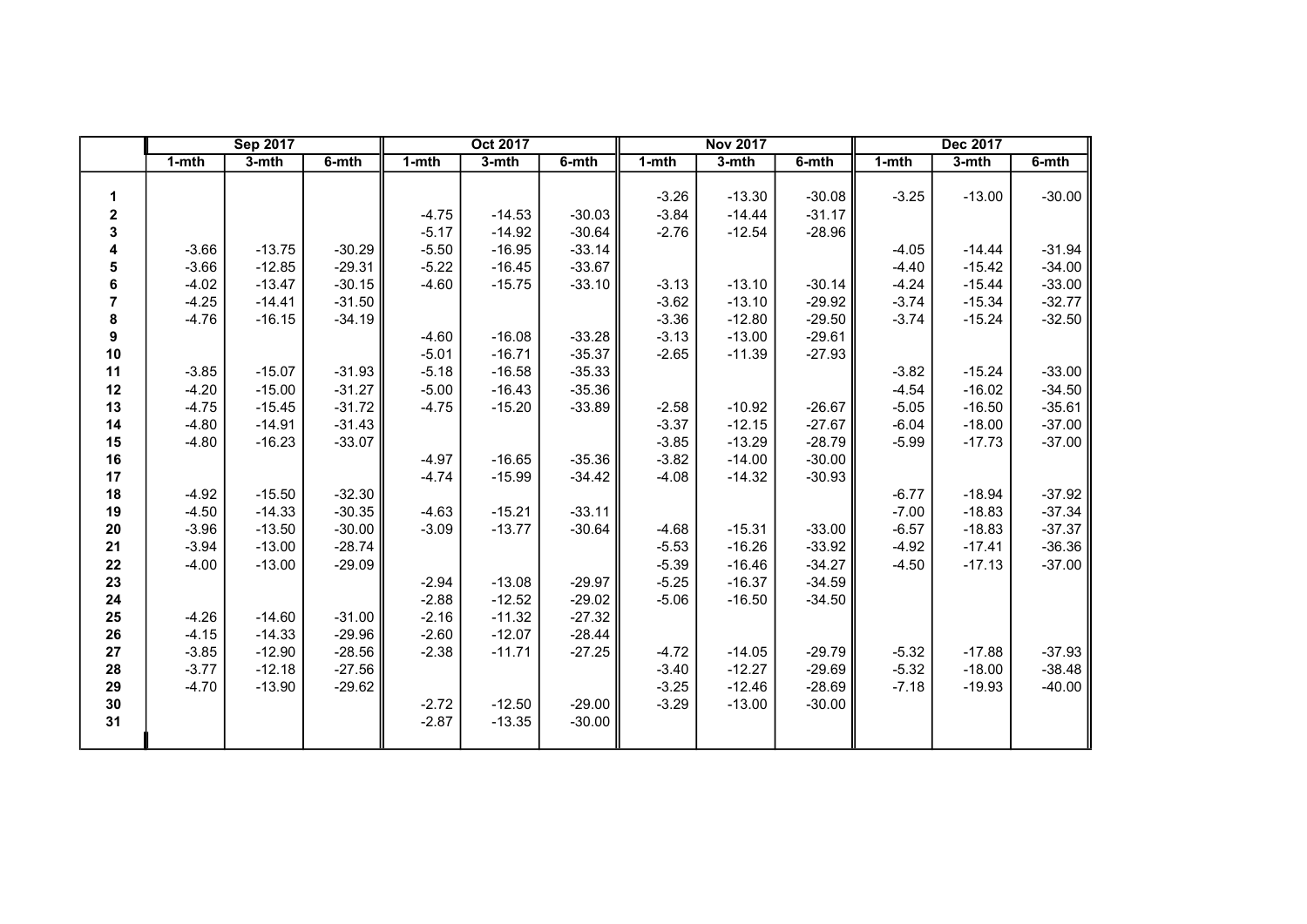|                  |           | <b>Jan 2016</b> |       |           | <b>Feb 2016</b> |       |           | <b>Mar 2016</b> |           |           | Apr 2016 |       |
|------------------|-----------|-----------------|-------|-----------|-----------------|-------|-----------|-----------------|-----------|-----------|----------|-------|
|                  | $1 - mth$ | 3-mth           | 6-mth | $1 - mth$ | 3-mth           | 6-mth | $1 - mth$ | 3-mth           | $6 - mth$ | $1 - mth$ | 3-mth    | 6-mth |
|                  |           |                 |       |           |                 |       |           |                 |           |           |          |       |
| 1                |           |                 |       | 7.01      | 22.02           | 50.07 | 7.78      | 25.25           | 58.20     | 2.55      | 9.36     | 24.00 |
| $\mathbf 2$      |           |                 |       | 6.46      | 19.80           | 46.59 | 7.57      | 26.02           | 55.21     |           |          |       |
| 3                |           |                 |       | 8.90      | 24.00           | 54.25 | 7.12      | 23.00           | 52.65     |           |          |       |
| 4                | 13.41     | 37.00           | 67.50 | 7.97      | 21.82           | 52.26 | 7.00      | 22.69           | 51.00     | 3.50      | 13.00    | 23.66 |
| 5                | 12.92     | 35.15           | 65.39 | 8.14      | 22.15           | 49.96 |           |                 |           | 4.18      | 13.10    | 29.09 |
| 6                | 11.87     | 35.12           | 66.46 |           |                 |       |           |                 |           | 3.06      | 10.50    | 25.90 |
| $\overline{7}$   | 10.71     | 35.28           | 66.62 |           |                 |       | 6.63      | 22.80           | 49.42     | 2.06      | 10.29    | 23.61 |
| 8                | 10.50     | 35.84           | 66.00 |           |                 |       | 6.63      | 24.29           | 52.65     | 2.00      | 9.57     | 26.78 |
| $\boldsymbol{9}$ |           |                 |       |           |                 |       | 6.39      | 23.00           | 52.53     |           |          |       |
| 10               |           |                 |       | 7.50      | 23.00           | 46.74 | 6.04      | 18.91           | 46.47     |           |          |       |
| 11               | 13.45     | 39.17           | 71.13 | 5.87      | 19.29           | 44.00 | 5.75      | 18.50           | 43.26     | 2.00      | 8.77     | 24.32 |
| 12               | 14.18     | 40.23           | 73.14 | 6.55      | 21.38           | 47.66 |           |                 |           | 1.74      | 7.56     | 21.51 |
| 13               | 13.25     | 40.43           | 72.05 |           |                 |       |           |                 |           | 1.83      | 7.29     | 20.83 |
| 14               | 12.50     | 38.83           | 69.90 |           |                 |       | 6.10      | 18.59           | 43.50     | 4.13      | 13.68    | 27.86 |
| 15               | 11.72     | 34.43           | 65.37 | 6.30      | 25.50           | 52.00 | 6.26      | 18.50           | 46.76     | 3.96      | 9.80     | 23.70 |
| 16               |           |                 |       | 6.53      | 25.75           | 54.60 | 5.32      | 17.00           | 42.69     |           |          |       |
| 17               |           |                 |       | 6.55      | 26.39           | 56.18 | 3.68      | 14.05           | 35.29     |           |          |       |
| 18               | 11.52     | 34.29           | 67.50 | 6.14      | 25.70           | 55.81 | 3.56      | 11.54           | 31.54     | 3.02      | 10.00    | 24.17 |
| 19               | 10.49     | 33.96           | 63.25 | 6.83      | 26.79           | 58.00 |           |                 |           | 3.06      | 8.92     | 21.00 |
| 20               | 9.96      | 32.50           | 62.95 |           |                 |       |           |                 |           | 4.64      | 10.87    | 22.74 |
| 21               | 8.82      | 29.98           | 61.45 |           |                 |       | 4.07      | 14.00           | 38.42     | 5.00      | 12.66    | 28.01 |
| 22               | 8.59      | 29.50           | 60.29 | 7.43      | 28.00           | 58.00 | 4.13      | 14.40           | 38.19     | 6.04      | 15.50    | 28.47 |
| 23               |           |                 |       | 8.23      | 28.50           | 60.14 | 3.31      | 13.17           | 35.24     |           |          |       |
| 24               |           |                 |       | 8.26      | 29.18           | 62.71 | 3.06      | 12.53           | 35.98     |           |          |       |
| 25               | 10.25     | 31.59           | 63.27 | 7.27      | 26.79           | 59.00 |           |                 |           | 6.10      | 15.00    | 29.00 |
| 26               | 9.50      | 31.96           | 63.27 | 7.00      | 25.80           | 56.29 |           |                 |           | 6.48      | 16.60    | 33.96 |
| 27               | 8.49      | 28.85           | 59.34 |           |                 |       |           |                 |           | 6.34      | 14.96    | 27.35 |
| 28               | 8.15      | 28.83           | 60.46 |           |                 |       |           |                 |           | 4.18      | 11.94    | 26.01 |
| 29               | 7.12      | 24.82           | 55.39 | 8.07      | 27.50           | 58.50 | 1.94      | 9.00            | 26.87     | 4.45      | 12.57    | 26.47 |
| 30               |           |                 |       |           |                 |       | 0.41      | 6.10            | 16.03     |           |          |       |
| 31               |           |                 |       |           |                 |       | 1.27      | 5.81            | 16.19     |           |          |       |
|                  |           |                 |       |           |                 |       |           |                 |           |           |          |       |

Source: ABS Benchmarks Administration Co Pte Ltd

Note: '-' = discount. These forward swap points are the average of buying and selling of the fixing rates.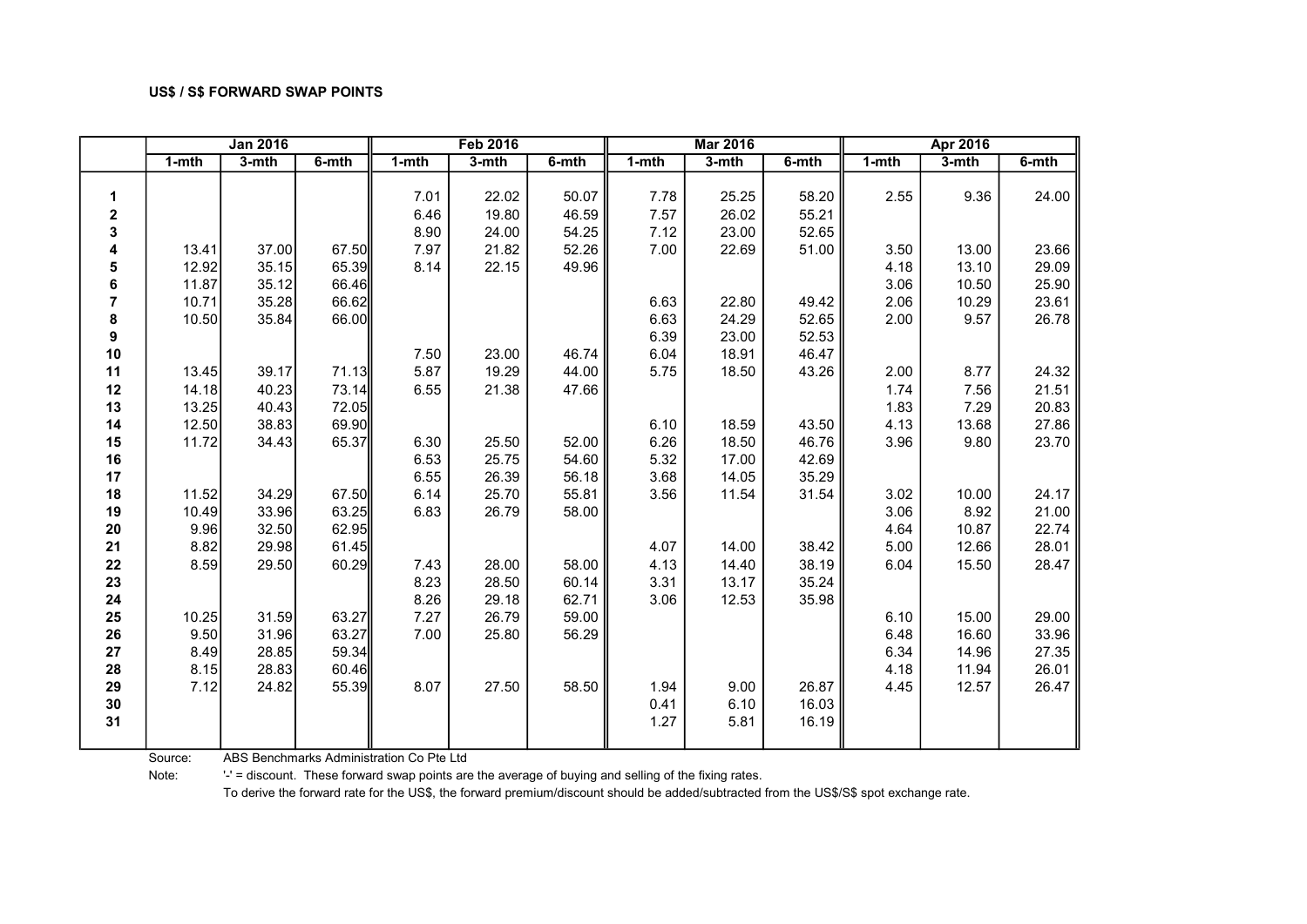|    |           | <b>May 2016</b> |       |           | <b>Jun 2016</b> |       |         | <b>Jul 2016</b> |       |           | <b>Aug 2016</b> |           |
|----|-----------|-----------------|-------|-----------|-----------------|-------|---------|-----------------|-------|-----------|-----------------|-----------|
|    | $1 - mth$ | $3-$ mth        | 6-mth | $1 - mth$ | 3-mth           | 6-mth | 1-mth   | 3-mth           | 6-mth | $1 - mth$ | $3-mth$         | $6 - mth$ |
|    |           |                 |       |           |                 |       |         |                 |       |           |                 |           |
| 1  |           |                 |       | 3.49      | 12.15           | 29.00 | 0.50    | 2.80            | 11.78 | 0.25      | 2.50            | 8.65      |
| 2  |           |                 |       | 2.75      | 11.39           | 27.82 |         |                 |       | 0.12      | 2.00            | 7.75      |
| 3  | 4.24      | 11.50           | 26.09 | 3.18      | 11.75           | 29.20 |         |                 |       | $-0.39$   | 1.91            | 9.25      |
| 4  | 4.00      | 14.00           | 29.06 |           |                 |       | 0.00    | 2.50            | 12.50 | $-0.40$   | 1.50            | 8.11      |
| 5  | 3.67      | 13.00           | 28.94 |           |                 |       | 0.25    | 4.01            | 13.98 | $-0.72$   | 0.67            | 6.94      |
| 6  | 3.50      | 13.00           | 28.50 | 2.56      | 9.50            | 25.17 |         |                 |       |           |                 |           |
| 7  |           |                 |       | 2.37      | 9.50            | 25.00 | 0.00    | 3.38            | 12.05 |           |                 |           |
| 8  |           |                 |       | 2.50      | 10.50           | 24.40 | $-0.25$ | 2.24            | 10.43 | $-1.00$   | 0.82            | 7.50      |
| 9  | 3.85      | 13.00           | 30.95 | 2.00      | 10.00           | 24.98 |         |                 |       |           |                 |           |
| 10 | 3.67      | 13.60           | 32.00 | 2.23      | 10.45           | 26.32 |         |                 |       | $-1.50$   | $-1.15$         | 4.00      |
| 11 | 2.62      | 9.00            | 26.38 |           |                 |       | $-0.50$ | 1.43            | 10.73 | $-1.50$   | $-1.15$         | 2.46      |
| 12 | 1.94      | 8.88            | 23.33 |           |                 |       | $-0.39$ | 1.80            | 10.08 | $-1.35$   | $-0.43$         | 4.50      |
| 13 | 2.10      | 8.55            | 26.31 | 1.92      | 10.67           | 27.78 | $-0.50$ | 1.90            | 9.19  |           |                 |           |
| 14 |           |                 |       | 1.85      | 9.46            | 27.78 | $-0.28$ | 2.10            | 9.12  |           |                 |           |
| 15 |           |                 |       | 1.65      | 9.61            | 27.65 | $-0.15$ | 2.03            | 7.70  | $-0.79$   | $-0.54$         | 2.00      |
| 16 | 2.22      | 9.50            | 25.00 | 1.02      | 7.32            | 24.36 |         |                 |       | $-1.91$   | $-0.90$         | $-0.03$   |
| 17 | 1.61      | 7.89            | 23.46 | 1.36      | 6.89            | 24.19 |         |                 |       | $-1.51$   | $-0.94$         | 1.00      |
| 18 | 2.84      | 10.47           | 26.40 |           |                 |       | $-0.45$ | 1.56            | 8.25  | $-2.50$   | $-2.53$         | $-1.79$   |
| 19 | 3.13      | 12.78           | 28.95 |           |                 |       | $-0.45$ | 2.06            | 7.98  | $-2.41$   | $-2.50$         | $-2.14$   |
| 20 | 2.84      | 10.96           | 27.13 | 1.04      | 5.92            | 21.82 | $-0.45$ | 2.96            | 10.58 |           |                 |           |
| 21 |           |                 |       | 0.31      | 5.50            | 17.00 | 1.52    | 5.41            | 13.64 |           |                 |           |
| 22 |           |                 |       | 0.12      | 2.84            | 15.81 | 1.00    | 5.41            | 13.00 | $-1.50$   | $-2.50$         | 2.22      |
| 23 | 3.67      | 13.59           | 29.00 | 0.08      | 2.67            | 15.75 |         |                 |       | $-1.82$   | $-1.80$         | $-0.99$   |
| 24 | 4.21      | 14.57           | 30.27 | 0.08      | 8.00            | 23.67 |         |                 |       | $-2.75$   | $-3.00$         | $-0.95$   |
| 25 | 4.21      | 14.67           | 31.54 |           |                 |       | 1.39    | 4.75            | 14.50 | $-3.49$   | $-3.00$         | $-3.59$   |
| 26 | 3.58      | 11.56           | 28.41 |           |                 |       | 2.00    | 4.67            | 13.56 | $-3.50$   | $-4.67$         | $-4.34$   |
| 27 | 3.50      | 11.56           | 27.95 | 1.15      | 4.50            | 18.80 | 2.31    | 6.25            | 14.90 |           |                 |           |
| 28 |           |                 |       | 0.16      | 1.75            | 12.00 | 1.81    | 4.75            | 11.57 |           |                 |           |
| 29 |           |                 |       | 0.16      | 3.97            | 14.25 | 0.75    | 3.47            | 9.37  |           |                 |           |
| 30 |           |                 |       | 1.32      | 5.00            | 16.02 |         |                 |       | $-2.75$   | $-4.44$         | $-4.32$   |
| 31 | 3.75      | 12.29           | 29.61 |           |                 |       |         |                 |       | $-2.75$   | $-4.23$         | $-4.28$   |
|    |           |                 |       |           |                 |       |         |                 |       |           |                 |           |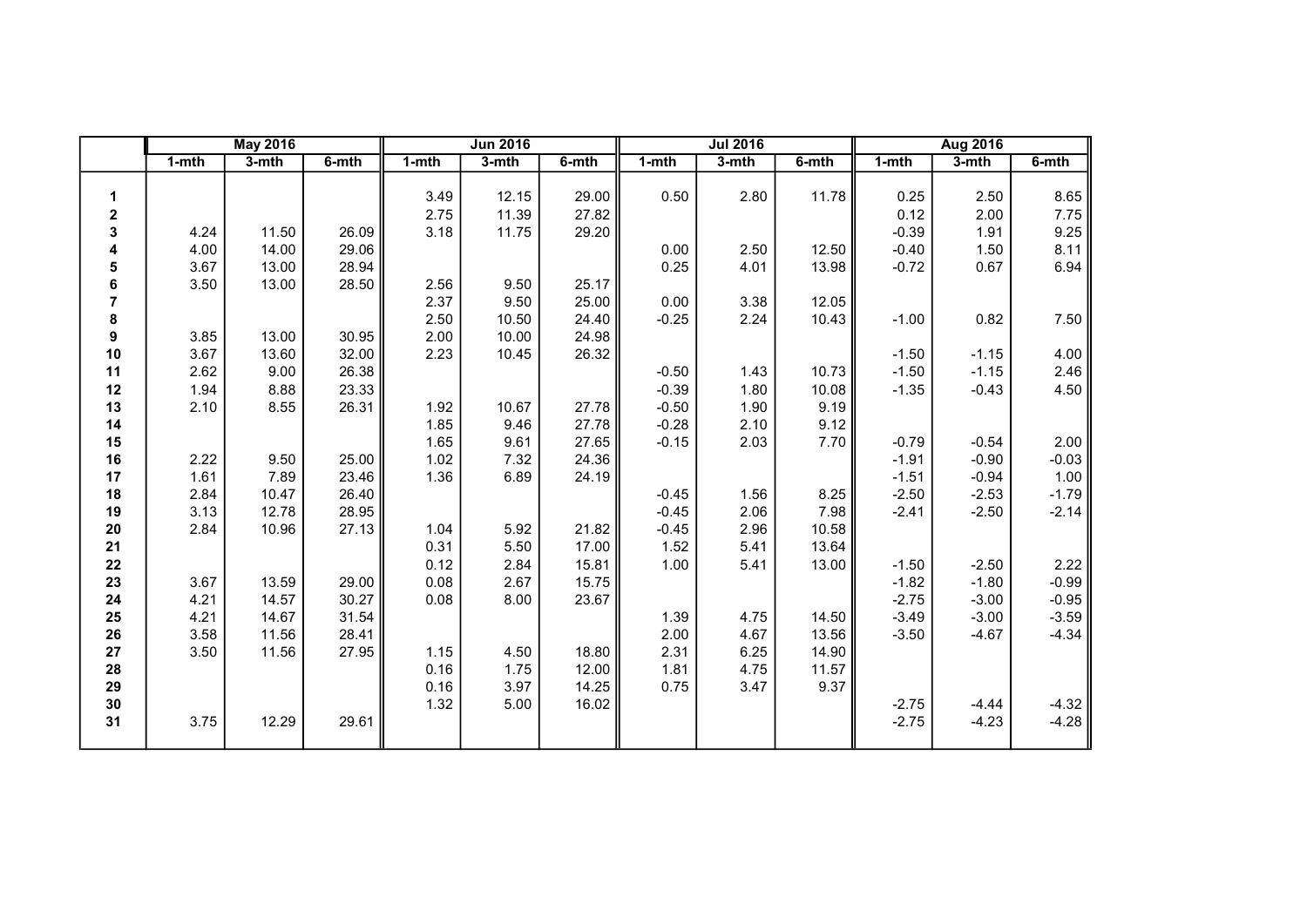|                |         | <b>Sep 2016</b> |          |         | Oct 2016 |          |         | <b>Nov 2016</b> |          |           | <b>Dec 2016</b> |          |
|----------------|---------|-----------------|----------|---------|----------|----------|---------|-----------------|----------|-----------|-----------------|----------|
|                | 1-mth   | 3-mth           | 6-mth    | 1-mth   | 3-mth    | 6-mth    | 1-mth   | $3 - mth$       | 6-mth    | $1 - mth$ | 3-mth           | 6-mth    |
|                |         |                 |          |         |          |          |         |                 |          |           |                 |          |
| 1              | $-2.00$ | $-2.83$         | $-2.31$  |         |          |          | $-3.00$ | $-7.41$         | $-15.13$ | $-2.56$   | $-8.00$         | $-9.00$  |
| 2              | $-2.00$ | $-3.00$         | $-2.69$  |         |          |          | $-3.25$ | $-7.89$         | $-15.00$ | $-3.00$   | $-7.85$         | $-10.00$ |
| 3              |         |                 |          | $-3.28$ | $-8.50$  | $-13.28$ | $-3.50$ | $-8.45$         | $-17.00$ |           |                 |          |
| 4              |         |                 |          | $-4.87$ | $-10.18$ | $-16.00$ | $-3.50$ | $-8.50$         | $-16.78$ |           |                 |          |
| 5              | $-2.50$ | $-3.00$         | $-4.00$  | $-3.93$ | $-9.74$  | $-14.50$ |         |                 |          | $-3.00$   | $-9.00$         | $-10.00$ |
| 6              | $-3.10$ | $-6.00$         | $-6.00$  | $-3.72$ | $-10.19$ | $-15.93$ |         |                 |          | $-2.75$   | $-8.72$         | $-11.50$ |
| $\overline{7}$ | $-3.75$ | $-9.12$         | $-12.29$ | $-3.36$ | $-9.51$  | $-16.00$ | $-3.25$ | $-8.50$         | $-15.63$ | $-2.99$   | $-8.72$         | $-11.00$ |
| 8              | $-3.98$ | $-10.07$        | $-13.48$ |         |          |          | $-3.25$ | $-8.15$         | $-15.50$ | $-3.07$   | $-9.00$         | $-12.00$ |
| 9              | $-2.68$ | $-8.00$         | $-11.90$ |         |          |          | $-3.25$ | $-7.75$         | $-15.00$ | $-3.07$   | $-9.00$         | $-11.75$ |
| 10             |         |                 |          | $-3.36$ | $-8.14$  | $-14.82$ | $-2.74$ | $-8.13$         | $-13.00$ |           |                 |          |
| 11             |         |                 |          | $-2.58$ | $-7.30$  | $-13.00$ | $-2.09$ | $-5.00$         | $-10.58$ |           |                 |          |
| 12             |         |                 |          | $-2.74$ | $-7.41$  | $-13.08$ |         |                 |          | $-2.40$   | $-7.60$         | $-7.00$  |
| 13             | $-3.50$ | $-6.72$         | $-9.53$  | $-2.98$ | $-7.15$  | $-13.37$ |         |                 |          | $-1.20$   | $-5.58$         | $-6.90$  |
| 14             | $-2.50$ | $-5.92$         | $-8.19$  | $-3.07$ | $-7.64$  | $-14.56$ | $-2.09$ | $-1.32$         | $-4.40$  | $-1.00$   | $-4.66$         | $-6.44$  |
| 15             | $-3.09$ | $-6.28$         | $-8.30$  |         |          |          | $-1.09$ | $-3.52$         | $-4.00$  | $-1.50$   | $-4.00$         | $-5.18$  |
| 16             | $-1.87$ | $-5.00$         | $-6.00$  |         |          |          | $-2.90$ | $-6.71$         | $-8.27$  | $-1.50$   | $-4.00$         | $-6.00$  |
| 17             |         |                 |          | $-3.50$ | $-8.50$  | $-15.07$ | $-2.20$ | $-6.37$         | $-8.12$  |           |                 |          |
| 18             |         |                 |          | $-3.75$ | $-9.12$  | $-16.71$ | $-1.95$ | $-5.64$         | $-6.12$  |           |                 |          |
| 19             | $-3.00$ | $-6.00$         | $-7.88$  | $-4.25$ | $-10.65$ | $-19.00$ |         |                 |          | $-0.50$   | $-4.25$         | $-5.36$  |
| $20\,$         | $-3.00$ | $-6.11$         | $-8.40$  | $-4.00$ | $-9.75$  | $-16.85$ |         |                 |          | $-0.50$   | $-3.50$         | $-5.11$  |
| 21             | $-3.00$ | $-8.34$         | $-11.20$ | $-2.28$ | $-7.71$  | $-15.50$ | $-1.95$ | $-4.63$         | $-6.30$  | $-0.50$   | $-3.50$         | $-5.25$  |
| 22             | $-3.50$ | $-9.00$         | $-12.14$ |         |          |          | $-2.00$ | $-5.83$         | $-7.00$  | $-0.73$   | $-4.50$         | $-5.54$  |
| 23             | $-3.50$ | $-10.00$        | $-15.16$ |         |          |          | $-2.00$ | $-5.76$         | $-7.00$  | $-1.00$   | $-3.25$         | $-5.12$  |
| 24             |         |                 |          | $-2.77$ | $-7.71$  | $-15.25$ | $-1.00$ | $-3.39$         | $-4.94$  |           |                 |          |
| 25             |         |                 |          | $-3.26$ | $-7.87$  | $-16.00$ | $-2.37$ | $-4.75$         | $-7.00$  |           |                 |          |
| 26             | $-4.40$ | $-13.00$        | $-17.59$ | $-3.50$ | $-8.50$  | $-17.00$ |         |                 |          |           |                 |          |
| 27             | $-4.40$ | $-10.68$        | $-16.25$ | $-3.29$ | $-7.84$  | $-15.00$ |         |                 |          |           |                 |          |
| 28             | $-3.67$ | $-9.43$         | $-15.89$ | $-3.00$ | $-7.50$  | $-14.50$ | $-2.00$ | $-8.00$         | $-9.50$  | $-1.00$   | $-1.64$         | $-3.80$  |
| 29             | $-3.21$ | $-6.71$         | $-12.90$ |         |          |          | $-2.00$ | $-8.00$         | $-9.00$  | 0.90      | 0.98            | $-0.61$  |
| 30             | $-3.21$ | $-6.64$         | $-12.14$ |         |          |          | $-2.21$ | $-7.66$         | $-9.62$  | 0.90      | 0.00            | 0.07     |
| 31             |         |                 |          | $-3.00$ | $-8.00$  | $-14.50$ |         |                 |          |           |                 |          |
|                |         |                 |          |         |          |          |         |                 |          |           |                 |          |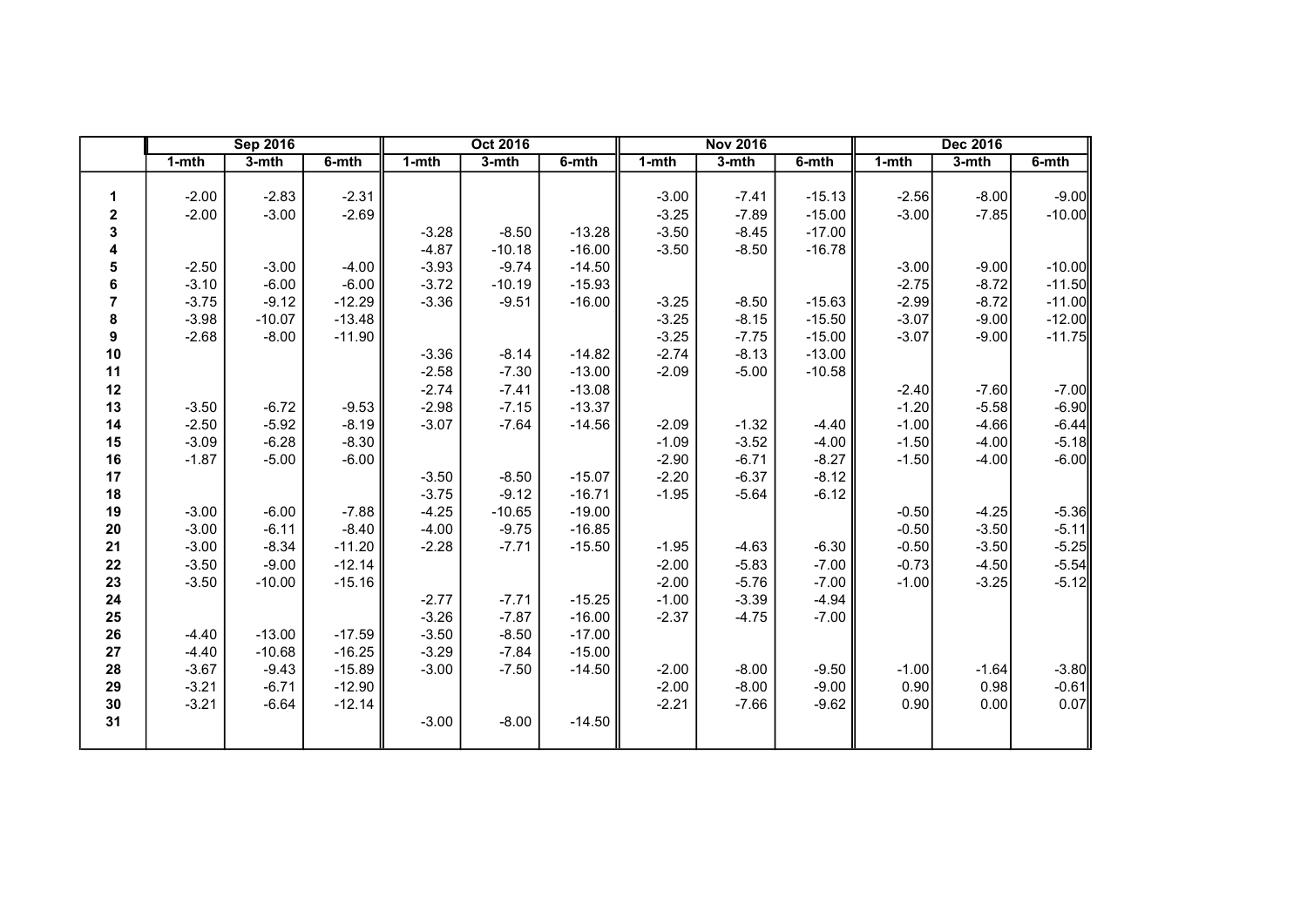|                |           | <b>Jan 2015</b> |          |           | <b>Feb 2015</b> |       |           | <b>Mar 2015</b> |          |           | Apr 2015 |          |
|----------------|-----------|-----------------|----------|-----------|-----------------|-------|-----------|-----------------|----------|-----------|----------|----------|
|                | $1 - mth$ | $3-mth$         | $6-$ mth | $1 - mth$ | $3-$ mth        | 6-mth | $1 - mth$ | $3-$ mth        | $6-$ mth | $1 - mth$ | $3-$ mth | $6-$ mth |
|                |           |                 |          |           |                 |       |           |                 |          |           |          |          |
| 1              |           |                 |          |           |                 |       |           |                 |          | 8.74      | 27.49    | 54.43    |
| $\mathbf 2$    | 6.94      | 16.00           | 25.72    | 5.00      | 15.64           | 27.23 | 7.30      | 20.00           | 39.99    | 9.24      | 26.41    | 51.78    |
| 3              |           |                 |          | 4.55      | 14.93           | 26.79 | 6.75      | 19.93           | 39.36    |           |          |          |
| 4              |           |                 |          | 4.25      | 15.00           | 25.52 | 6.75      | 21.00           | 40.56    |           |          |          |
| 5              | 6.84      | 22.12           | 30.51    | 4.59      | 16.00           | 27.00 | 6.79      | 23.00           | 43.15    |           |          |          |
| 6              | 6.07      | 17.99           | 28.68    | 4.75      | 16.00           | 27.57 | 7.00      | 21.79           | 43.15    |           |          |          |
| $\overline{7}$ | 4.91      | 14.82           | 23.42    |           |                 |       |           |                 |          | 9.85      | 27.58    | 51.69    |
| 8              | 5.12      | 16.83           | 25.59    |           |                 |       |           |                 |          | 9.85      | 25.74    | 50.23    |
| 9              | 5.00      | 15.00           | 27.28    | 5.20      | 17.45           | 29.25 | 8.18      | 24.50           | 47.25    | 8.71      | 24.31    | 46.83    |
| 10             |           |                 |          | 5.15      | 17.59           | 29.50 | 8.63      | 28.48           | 51.20    | 8.08      | 22.90    | 43.20    |
| 11             |           |                 |          | 5.00      | 17.78           | 27.71 | 8.48      | 26.79           | 47.98    |           |          |          |
| 12             | 5.00      | 15.00           | 26.00    | 4.75      | 17.25           | 30.53 | 8.04      | 25.09           | 43.84    |           |          |          |
| 13             | 4.22      | 15.34           | 25.67    | 5.22      | 17.75           | 31.84 | 8.00      | 24.15           | 45.78    | 8.08      | 21.50    | 43.02    |
| 14             | 4.25      | 15.15           | 24.36    |           |                 |       |           |                 |          | 7.22      | 20.00    | 39.20    |
| 15             | 4.22      | 14.40           | 22.66    |           |                 |       |           |                 |          | 6.21      | 17.35    | 34.71    |
| 16             | 2.06      | 7.77            | 11.89    | 5.13      | 17.60           | 32.67 | 9.43      | 28.00           | 54.69    | 4.82      | 15.20    | 30.33    |
| 17             |           |                 |          | 5.51      | 19.19           | 34.52 | 7.50      | 28.00           | 48.73    | 4.72      | 14.67    | 30.73    |
| 18             |           |                 |          | 6.75      | 21.33           | 38.22 | 8.44      | 27.94           | 51.20    |           |          |          |
| 19             | 2.42      | 7.06            | 15.06    |           |                 |       | 7.78      | 27.48           | 51.63    |           |          |          |
| 20             | 3.32      | 10.18           | 20.36    |           |                 |       | 7.78      | 30.00           | 58.02    | 6.13      | 17.75    | 36.61    |
| 21             | 3.00      | 8.00            | 17.44    |           |                 |       |           |                 |          | 7.41      | 19.67    | 41.00    |
| 22             | 2.90      | 8.46            | 16.41    |           |                 |       |           |                 |          | 7.00      | 18.48    | 39.82    |
| 23             | 2.75      | 8.68            | 16.26    | 7.35      | 22.73           | 46.70 | 9.18      | 30.00           | 62.00    | 6.70      | 18.39    | 37.07    |
| 24             |           |                 |          | 6.96      | 24.33           | 47.07 | 8.31      | 29.58           | 56.85    | 6.13      | 17.20    | 34.62    |
| 25             |           |                 |          | 6.91      | 22.54           | 41.92 | 8.21      | 28.00           | 56.05    |           |          |          |
| 26             | 2.75      | 9.29            | 17.95    | 6.51      | 20.58           | 37.57 | 8.50      | 28.38           | 56.00    |           |          |          |
| 27             | 3.01      | 10.97           | 19.82    | 6.50      | 20.33           | 40.16 | 8.26      | 27.31           | 51.45    | 6.00      | 17.47    | 34.00    |
| 28             | 6.31      | 18.17           | 28.31    |           |                 |       |           |                 |          | 6.25      | 18.50    | 35.69    |
| 29             | 6.39      | 16.76           | 27.62    |           |                 |       |           |                 |          | 6.65      | 19.00    | 37.70    |
| 30             | 5.00      | 14.33           | 24.70    |           |                 |       | 9.00      | 27.31           | 53.52    | 7.19      | 19.50    | 38.70    |
| 31             |           |                 |          |           |                 |       | 10.50     | 28.25           | 56.05    |           |          |          |

Source: ABS Benchmarks Administration Co Pte Ltd

Note: '-' = discount. These forward swap points are the average of buying and selling of the fixing rates.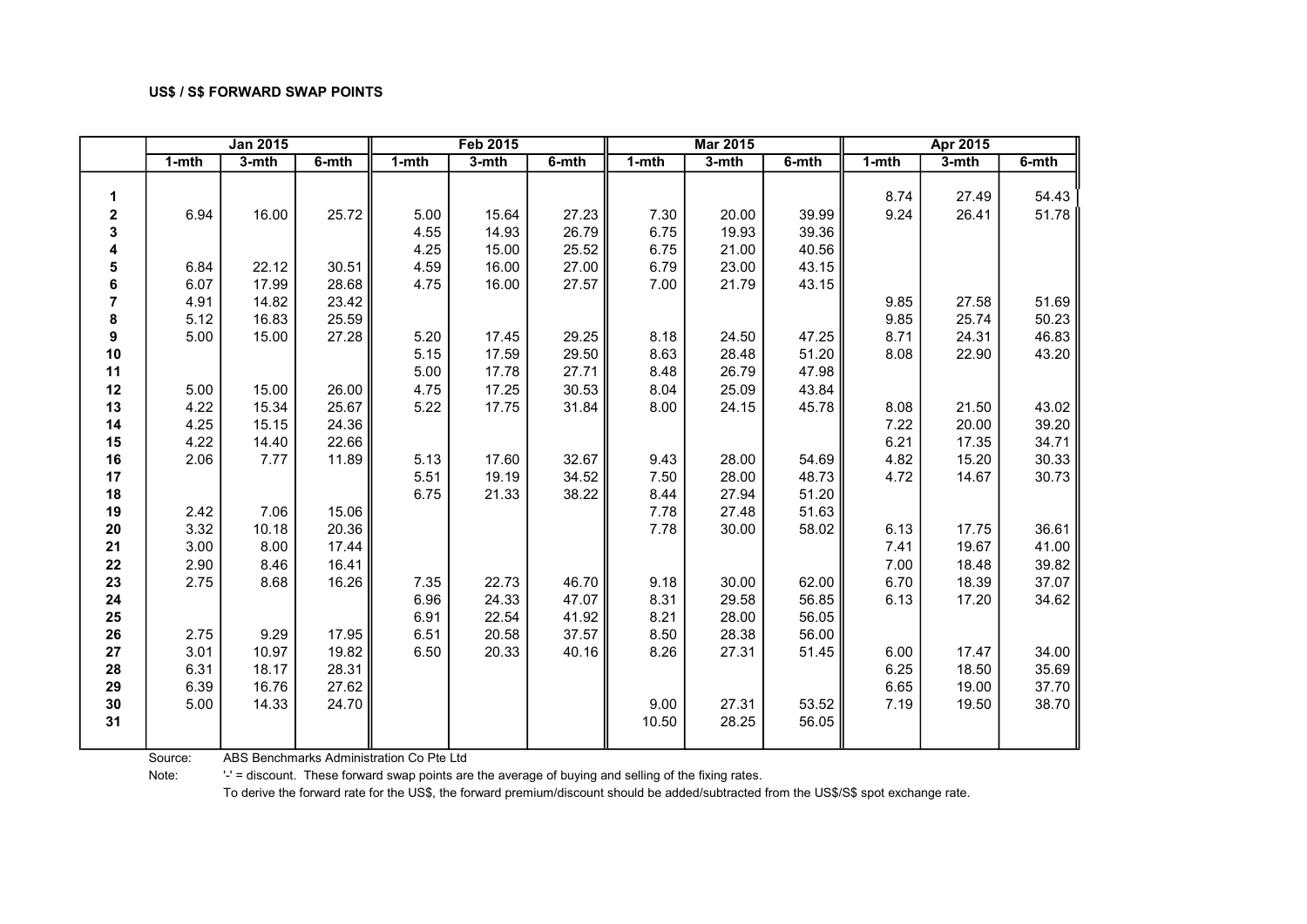|                         |           | <b>May 2015</b> |       |           | <b>Jun 2015</b> |       |       | <b>Jul 2015</b> |       |           | Aug 2015 |       |
|-------------------------|-----------|-----------------|-------|-----------|-----------------|-------|-------|-----------------|-------|-----------|----------|-------|
|                         | $1 - mth$ | $3-$ mth        | 6-mth | $1 - mth$ | $3-$ mth        | 6-mth | 1-mth | 3-mth           | 6-mth | $1 - mth$ | $3-$ mth | 6-mth |
|                         |           |                 |       |           |                 |       |       |                 |       |           |          |       |
| 1                       |           |                 |       |           |                 |       | 7.37  | 17.16           | 33.02 |           |          |       |
| $\overline{\mathbf{c}}$ |           |                 |       | 7.00      | 18.85           | 37.47 | 7.50  | 17.92           | 34.79 |           |          |       |
| 3                       |           |                 |       | 7.24      | 19.74           | 38.14 | 8.04  | 18.00           | 34.81 | 8.35      | 23.27    | 41.00 |
| 4                       |           |                 |       | 7.00      | 19.71           | 40.00 |       |                 |       | 8.75      | 23.46    | 42.37 |
| 5                       | 9.52      | 25.41           | 45.94 | 6.36      | 19.14           | 39.24 |       |                 |       | 9.03      | 24.04    | 43.00 |
| 6                       | 8.00      | 21.12           | 42.18 |           |                 |       | 6.95  | 17.10           | 33.50 | 9.25      | 24.04    | 43.44 |
| $\overline{7}$          | 8.39      | 22.52           | 43.72 |           |                 |       | 5.96  | 14.96           | 30.90 |           |          |       |
| 8                       | 7.49      | 18.43           | 39.46 | 6.50      | 20.00           | 39.93 | 5.50  | 15.50           | 30.00 |           |          |       |
| $\boldsymbol{9}$        |           |                 |       | 6.33      | 19.67           | 40.09 | 5.53  | 15.82           | 31.35 |           |          |       |
| 10                      |           |                 |       | 5.83      | 18.21           | 37.12 | 5.50  | 16.00           | 30.00 |           |          |       |
| 11                      | 6.79      | 18.00           | 37.75 | 4.74      | 16.50           | 33.38 |       |                 |       | 10.06     | 26.62    | 47.00 |
| 12                      | 6.56      | 18.22           | 38.90 | 4.39      | 15.00           | 32.37 |       |                 |       | 11.01     | 30.88    | 57.07 |
| 13                      | 6.11      | 18.22           | 36.45 |           |                 |       | 5.67  | 16.00           | 30.59 | 8.92      | 28.00    | 51.46 |
| 14                      | 4.75      | 14.54           | 31.73 |           |                 |       | 6.50  | 18.42           | 33.09 | 9.58      | 28.26    | 51.00 |
| 15                      | 5.00      | 15.00           | 29.00 | 5.45      | 15.50           | 32.00 | 6.28  | 17.45           | 32.50 |           |          |       |
| 16                      |           |                 |       | 5.49      | 15.50           | 34.00 | 6.50  | 18.38           | 33.96 |           |          |       |
| 17                      |           |                 |       | 5.20      | 15.75           | 32.68 |       |                 |       | 9.50      | 30.00    | 55.00 |
| 18                      | 4.84      | 14.33           | 28.10 | 4.39      | 14.21           | 30.68 |       |                 |       | 9.69      | 29.36    | 56.04 |
| 19                      | 5.00      | 15.62           | 30.59 | 4.83      | 16.00           | 32.75 |       |                 |       | 9.05      | 28.03    | 55.13 |
| $20\,$                  | 5.91      | 17.50           | 32.69 |           |                 |       | 7.10  | 18.50           | 34.83 | 9.73      | 28.17    | 53.53 |
| 21                      | 5.97      | 17.00           | 32.94 |           |                 |       | 8.00  | 19.20           | 36.55 | 10.88     | 30.89    | 58.35 |
| 22                      | 5.62      | 16.00           | 31.50 | 6.00      | 17.17           | 34.05 | 7.99  | 18.90           | 36.55 |           |          |       |
| 23                      |           |                 |       | 6.40      | 17.50           | 34.94 | 7.95  | 19.50           | 36.17 |           |          |       |
| 24                      |           |                 |       | 6.28      | 16.13           | 33.00 | 8.40  | 21.51           | 37.53 | 17.47     | 35.81    | 69.26 |
| 25                      |           |                 |       | 5.93      | 17.12           | 33.29 |       |                 |       | 17.06     | 37.92    | 68.95 |
| 26                      | 6.11      | 17.28           | 33.82 | 6.15      | 17.15           | 34.98 |       |                 |       | 15.41     | 37.88    | 64.92 |
| 27                      | 7.19      | 18.54           | 35.97 |           |                 |       | 9.00  | 21.69           | 40.55 | 14.11     | 34.25    | 59.48 |
| 28                      | 6.00      | 18.23           | 35.06 |           |                 |       | 8.99  | 23.50           | 41.00 | 14.27     | 37.42    | 66.20 |
| 29                      | 6.00      | 18.23           | 35.00 | 7.64      | 17.15           | 35.29 | 8.53  | 22.21           | 39.75 |           |          |       |
| 30                      |           |                 |       | 7.55      | 16.50           | 32.39 | 8.64  | 22.88           | 41.19 |           |          |       |
| 31                      |           |                 |       |           |                 |       | 8.68  | 23.69           | 42.86 |           |          |       |
|                         |           |                 |       |           |                 |       |       |                 |       |           |          |       |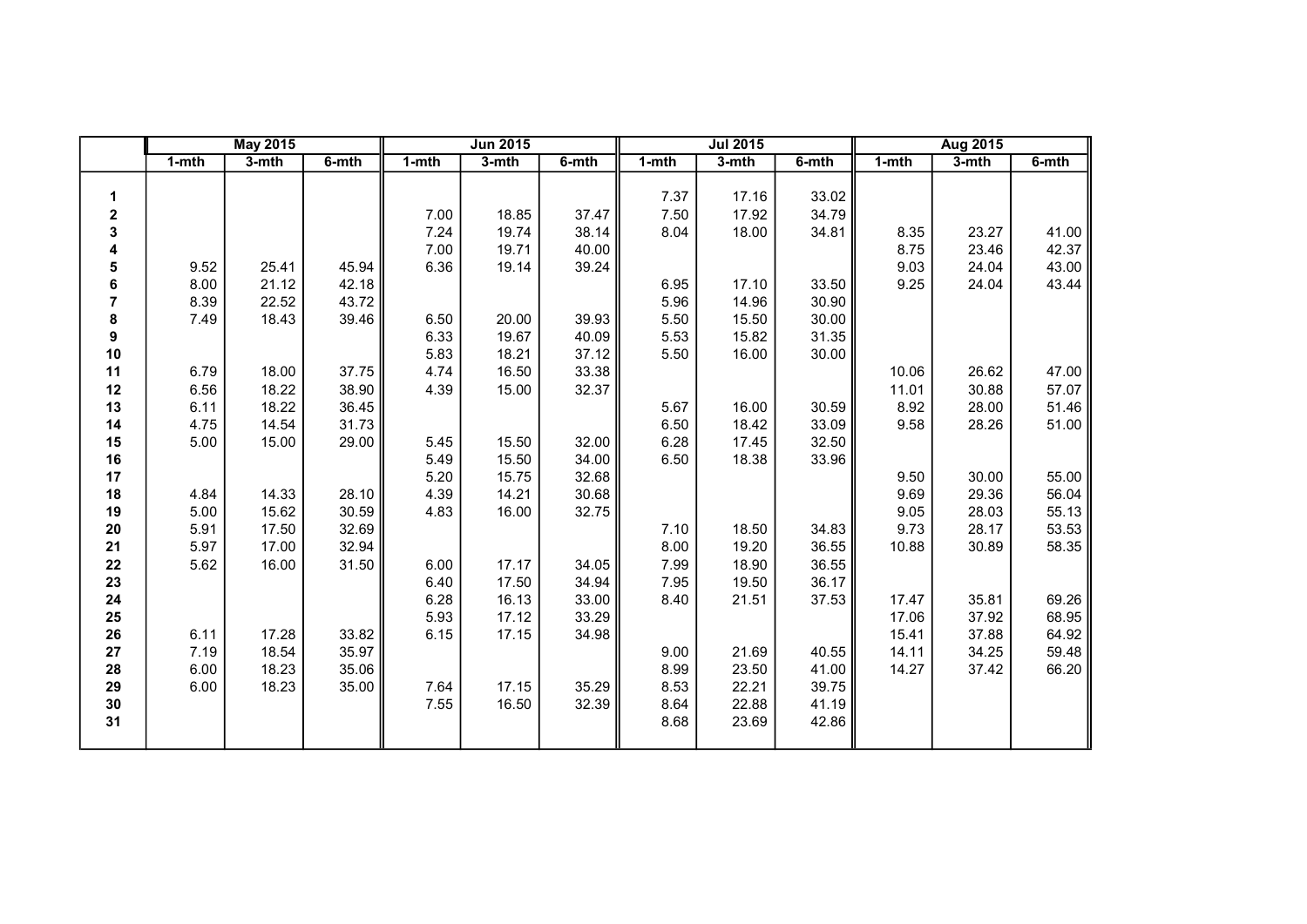|                |       | <b>Sep 2015</b> |       |       | Oct 2015 |       |       | <b>Nov 2015</b> |       |       | Dec 2015 |       |
|----------------|-------|-----------------|-------|-------|----------|-------|-------|-----------------|-------|-------|----------|-------|
|                | 1-mth | 3-mth           | 6-mth | 1-mth | 3-mth    | 6-mth | 1-mth | 3-mth           | 6-mth | 1-mth | 3-mth    | 6-mth |
|                |       |                 |       |       |          |       |       |                 |       |       |          |       |
| 1              | 15.01 | 42.11           | 75.82 | 12.45 | 35.92    | 69.50 |       |                 |       | 13.50 | 36.43    | 62.24 |
| $\mathbf 2$    | 14.85 | 43.02           | 78.73 | 13.00 | 37.00    | 70.70 | 13.70 | 37.93           | 65.35 | 13.50 | 34.35    | 61.13 |
| 3              | 14.07 | 41.22           | 74.48 |       |          |       | 13.43 | 35.62           | 63.20 | 12.61 | 34.00    | 62.67 |
| 4              | 12.58 | 39.00           | 71.00 |       |          |       | 12.00 | 35.50           | 61.75 | 13.00 | 33.00    | 62.67 |
| 5              |       |                 |       | 13.13 | 34.00    | 64.70 | 12.52 | 35.00           | 61.50 |       |          |       |
| 6              |       |                 |       | 11.88 | 32.74    | 60.05 | 13.50 | 34.39           | 62.35 |       |          |       |
| $\overline{7}$ | 14.00 | 41.73           | 78.83 | 11.52 | 33.74    | 59.24 |       |                 |       | 12.59 | 33.00    | 62.00 |
| 8              | 14.89 | 43.61           | 80.00 | 11.00 | 33.11    | 60.07 |       |                 |       | 12.52 | 33.31    | 64.00 |
| 9              | 12.76 | 39.61           | 76.45 | 8.98  | 29.41    | 57.14 | 15.00 | 40.29           | 71.15 | 11.00 | 30.66    | 57.95 |
| $10$           | 13.11 | 40.74           | 78.64 |       |          |       |       |                 |       | 10.86 | 30.99    | 59.32 |
| 11             |       |                 |       |       |          |       | 14.29 | 40.48           | 69.82 | 12.00 | 34.55    | 60.92 |
| 12             |       |                 |       | 7.27  | 23.50    | 49.29 | 13.35 | 39.52           | 69.83 |       |          |       |
| 13             |       |                 |       | 7.20  | 23.72    | 49.62 | 13.88 | 38.39           | 66.80 |       |          |       |
| 14             | 14.40 | 42.88           | 82.00 | 7.93  | 27.61    | 49.15 |       |                 |       | 14.51 | 37.48    | 67.83 |
| 15             | 14.78 | 40.58           | 78.40 | 4.68  | 19.52    | 42.52 |       |                 |       | 14.00 | 37.00    | 66.00 |
| 16             | 13.50 | 36.92           | 70.75 | 5.97  | 21.77    | 47.36 | 13.82 | 38.00           | 68.50 | 15.03 | 37.53    | 69.00 |
| 17             | 12.03 | 34.39           | 67.96 |       |          |       | 14.03 | 38.06           | 67.00 | 14.19 | 37.53    | 67.41 |
| 18             | 11.35 | 33.46           | 66.08 |       |          |       | 13.98 | 39.80           | 68.50 | 13.50 | 36.38    | 66.39 |
| 19             |       |                 |       | 9.07  | 25.90    | 52.15 | 13.50 | 38.00           | 67.50 |       |          |       |
| 20             |       |                 |       | 9.07  | 27.00    | 52.31 | 12.11 | 37.21           | 66.00 |       |          |       |
| 21             | 13.15 | 38.00           | 70.25 | 9.50  | 30.03    | 57.20 |       |                 |       | 12.56 | 36.38    | 62.00 |
| 22             | 13.83 | 41.31           | 75.36 | 10.27 | 29.76    | 60.12 |       |                 |       | 13.23 | 34.75    | 62.00 |
| 23             | 14.89 | 40.36           | 78.20 | 10.10 | 32.50    | 60.07 | 14.29 | 37.00           | 66.00 | 13.03 | 35.91    | 64.00 |
| 24             |       |                 |       |       |          |       | 14.29 | 36.97           | 65.02 | 13.00 | 37.00    | 64.00 |
| 25             | 14.60 | 41.20           | 79.25 |       |          |       | 14.50 | 36.90           | 63.84 |       |          |       |
| 26             |       |                 |       | 13.42 | 35.00    | 65.00 | 12.50 | 35.00           | 63.26 |       |          |       |
| 27             |       |                 |       | 13.84 | 34.07    | 62.08 | 14.00 | 34.22           | 60.86 |       |          |       |
| 28             | 13.35 | 37.50           | 74.29 | 13.04 | 36.00    | 64.29 |       |                 |       |       |          |       |
| 29             | 12.93 | 38.00           | 75.76 | 14.11 | 38.40    | 70.00 |       |                 |       | 13.33 | 37.77    | 67.00 |
| 30             | 11.59 | 33.26           | 69.10 | 13.78 | 38.25    | 69.10 | 13.50 | 36.19           | 62.50 | 14.00 | 37.16    | 67.93 |
| 31             |       |                 |       |       |          |       |       |                 |       | 14.00 | 38.00    | 69.00 |
|                |       |                 |       |       |          |       |       |                 |       |       |          |       |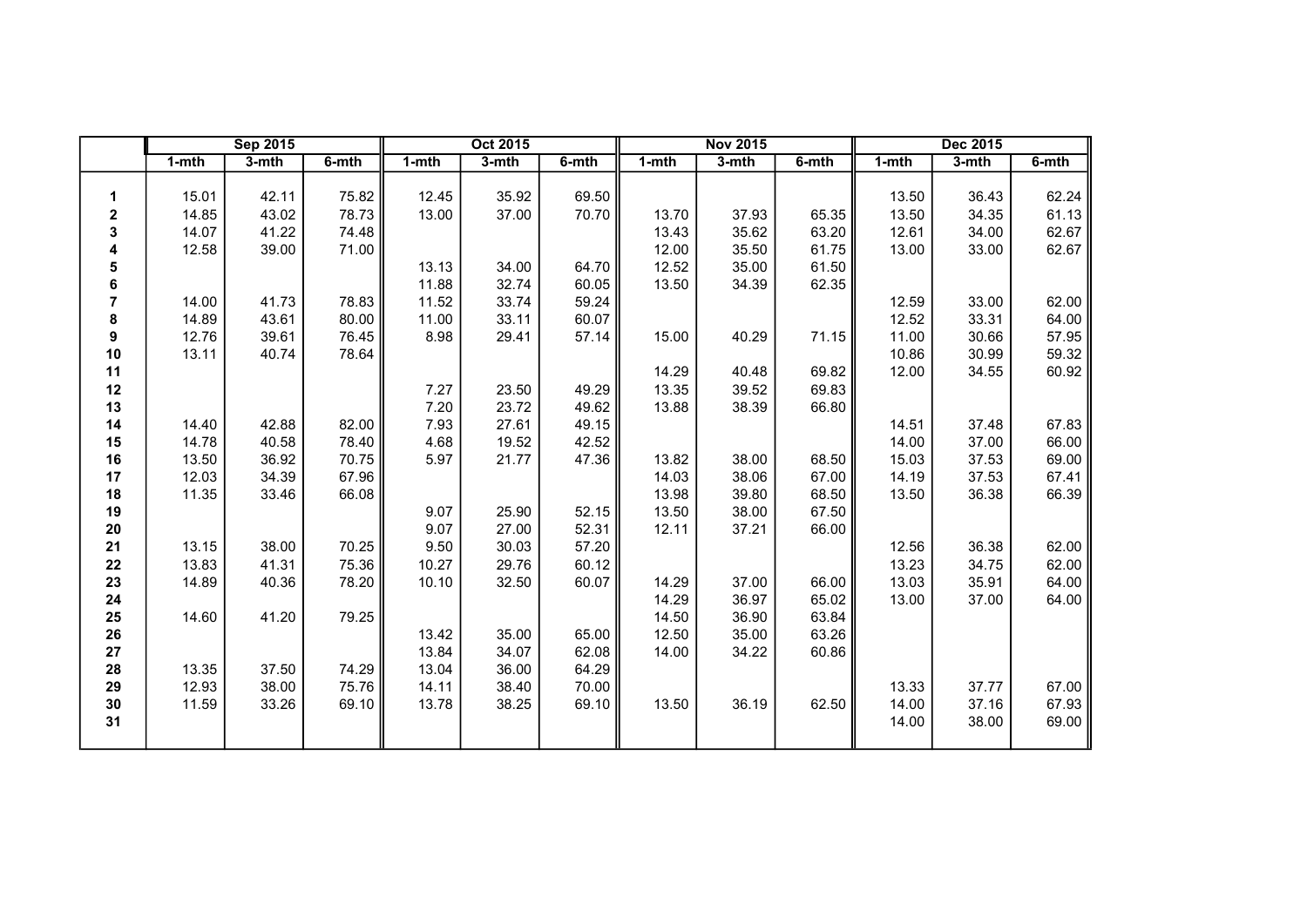|                  |           | <b>Jan 2014</b> |         |           | <b>Feb 2014</b> |         |           | <b>Mar 2014</b> |         |           | <b>Apr 2014</b> |         |
|------------------|-----------|-----------------|---------|-----------|-----------------|---------|-----------|-----------------|---------|-----------|-----------------|---------|
|                  | $1 - mth$ | 3-mth           | 6-mth   | $1 - mth$ | 3-mth           | 6-mth   | $1 - mth$ | $3-$ mth        | 6-mth   | $1 - mth$ | 3-mth           | 6-mth   |
|                  |           |                 |         |           |                 |         |           |                 |         |           |                 |         |
| $\mathbf{1}$     |           |                 |         |           |                 |         |           |                 |         | $-0.29$   | $-0.88$         | $-2.94$ |
| $\boldsymbol{2}$ | $-0.17$   | $-0.70$         | $-4.13$ |           |                 |         |           |                 |         | $-0.25$   | $-0.90$         | $-2.73$ |
| 3                | $-0.24$   | $-0.84$         | $-4.16$ | $-0.20$   | $-0.80$         | $-3.10$ | $-0.18$   | $-0.67$         |         | $-0.24$   | $-0.90$         | $-2.66$ |
| 4                |           |                 |         | $-0.20$   | $-0.95$         | $-3.50$ | $-0.18$   | $-0.76$         | $-3.15$ | $-0.20$   | $-0.81$         | $-2.40$ |
| 5                |           |                 |         | $-0.35$   | $-1.06$         | $-4.00$ | $-0.18$   | $-0.76$         | $-3.16$ |           |                 |         |
| $\bf 6$          | $-0.15$   | $-0.80$         | $-4.16$ | $-0.29$   | $-0.91$         | $-3.66$ | $-0.18$   | $-0.85$         | $-3.12$ |           |                 |         |
| $\overline{7}$   | $-0.19$   | $-0.85$         | $-3.90$ | $-0.25$   | $-0.90$         | $-3.75$ | $-0.20$   | $-0.85$         | $-3.23$ | $-0.20$   | $-0.85$         | $-2.40$ |
| 8                | $-0.19$   | $-0.75$         | $-3.89$ |           |                 |         |           |                 |         | $-0.27$   | $-0.85$         | $-2.50$ |
| 9                | $-0.17$   | $-0.83$         | $-3.93$ |           |                 |         |           |                 |         | $-0.38$   | $-1.00$         | $-2.90$ |
| 10               | $-0.30$   | $-0.85$         | $-4.20$ | $-0.25$   | $-0.91$         | $-3.75$ | $-0.15$   | $-0.85$         | $-3.23$ | $-0.35$   | $-0.95$         | $-2.69$ |
| 11               |           |                 |         | $-0.23$   | $-0.80$         | $-3.60$ | $-0.14$   | $-0.70$         | $-2.90$ | $-0.35$   | $-0.90$         | $-2.69$ |
| 12               |           |                 |         | $-0.24$   | $-0.82$         | $-3.42$ | $-0.10$   | $-0.65$         | $-2.70$ |           |                 |         |
| 13               | $-0.11$   | $-0.80$         | $-3.87$ | $-0.20$   | $-0.88$         | $-3.45$ | $-0.10$   | $-0.65$         | $-2.70$ |           |                 |         |
| 14               | $-0.18$   | $-0.80$         | $-3.87$ | $-0.20$   | $-0.80$         | $-3.65$ | $-0.14$   | $-0.68$         | $-2.96$ | $-0.32$   | $-0.80$         | $-2.68$ |
| 15               | $-0.18$   | $-0.73$         | $-3.84$ |           |                 |         |           |                 |         | $-0.31$   | $-0.77$         |         |
| 16               | $-0.19$   | $-0.70$         | $-3.58$ |           |                 |         |           |                 |         | $-0.30$   | $-0.66$         | $-2.25$ |
| 17               | $-0.12$   | $-0.60$         | $-3.20$ | $-0.20$   | $-0.80$         | $-3.65$ | $-0.14$   | $-0.85$         | $-2.68$ | $-0.32$   | $-0.70$         | $-2.25$ |
| 18               |           |                 |         | $-0.18$   | $-0.80$         | $-3.50$ | $-0.10$   | $-0.60$         | $-2.68$ |           |                 |         |
| 19               |           |                 |         | $-0.11$   | $-0.80$         | $-3.30$ | $-0.13$   | $-0.62$         | $-2.50$ |           |                 |         |
| 20               | $-0.10$   | $-0.60$         | $-2.90$ | $-0.15$   | $-0.88$         | $-3.20$ | $-0.12$   | $-0.61$         | $-2.58$ |           |                 |         |
| 21               | $-0.10$   | $-0.59$         | $-3.29$ | $-0.15$   | $-0.80$         | $-3.20$ | $-0.10$   | $-0.65$         | $-2.54$ |           |                 |         |
| 22               | $-0.15$   | $-0.50$         | $-3.34$ |           |                 |         |           |                 |         | $-0.22$   | $-0.62$         | $-2.00$ |
| 23               | $-0.14$   | $-0.68$         | $-3.22$ |           |                 |         |           |                 |         | $-0.20$   | $-0.53$         | $-2.06$ |
| 24               | $-0.25$   | $-0.66$         | $-3.40$ | $-0.18$   | $-0.90$         | $-3.34$ | 0.02      | $-0.42$         | $-1.99$ | $-0.04$   | $-0.40$         | $-1.80$ |
| 25               |           |                 |         | $-0.15$   | $-0.80$         | $-3.20$ | 0.03      | $-0.43$         | $-2.22$ | $-0.09$   | $-0.49$         | $-2.09$ |
| 26               |           |                 |         | $-0.17$   | $-0.78$         | $-3.20$ | 0.08      | $-0.35$         | $-1.85$ |           |                 |         |
| 27               | $-0.18$   | $-0.66$         | $-3.40$ | $-0.16$   | $-0.80$         | $-3.09$ | 0.10      | $-0.26$         | $-2.11$ |           |                 |         |
| 28               | $-0.12$   | $-0.73$         | $-3.10$ | $-0.10$   | $-0.70$         | $-2.90$ | 0.17      | $-0.30$         | $-1.80$ | $-0.13$   | $-0.60$         | $-2.25$ |
| 29               | $-0.06$   | $-0.75$         | $-3.25$ |           |                 |         |           |                 |         | $-0.12$   | $-0.60$         | $-2.20$ |
| 30               |           |                 | $-3.10$ |           |                 |         |           |                 |         | 0.03      | $-0.30$         | $-1.80$ |
| 31               |           |                 |         |           |                 |         | $-0.30$   | $-0.41$         | $-2.30$ |           |                 |         |
|                  |           |                 |         |           |                 |         |           |                 |         |           |                 |         |

Source: ABS Benchmarks Administration Co Pte Ltd

Note: '-' = discount. These forward swap points are the average of buying and selling of the fixing rates.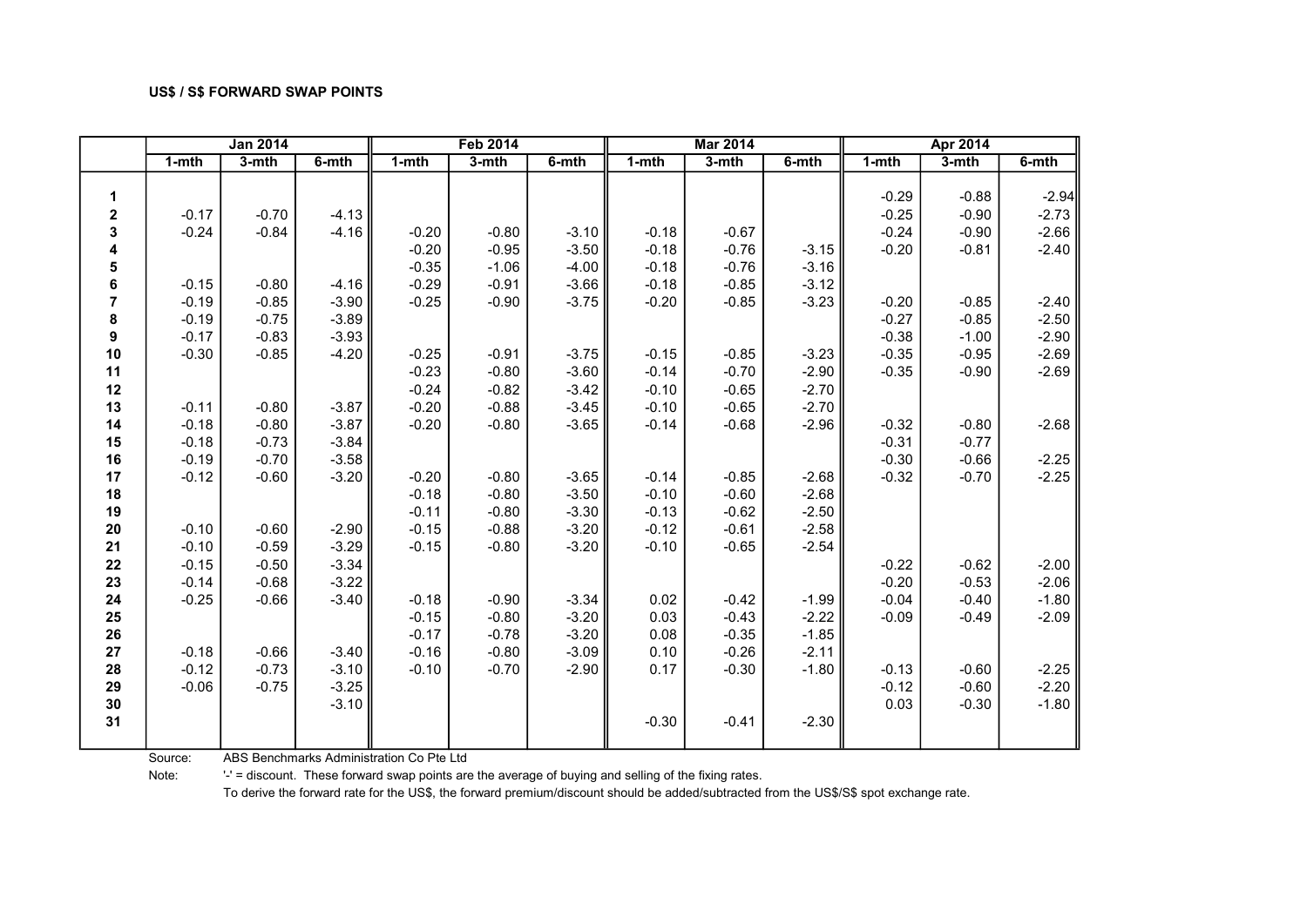|                |           | <b>May 2014</b> |         |         | <b>Jun 2014</b> |         |         | <b>Jul 2014</b> |         |           | <b>Aug 2014</b> |         |
|----------------|-----------|-----------------|---------|---------|-----------------|---------|---------|-----------------|---------|-----------|-----------------|---------|
|                | $1 - mth$ | $3-$ mth        | 6-mth   | $1-mth$ | 3-mth           | 6-mth   | 1-mth   | 3-mth           | 6-mth   | $1 - mth$ | $3-mth$         | 6-mth   |
| 1              |           |                 |         |         |                 |         | $-0.04$ | $-0.47$         | $-2.05$ | $-0.05$   | $-0.40$         | $-1.81$ |
| 2              | 0.05      | $-0.40$         | $-2.20$ | 0.00    | $-0.50$         | $-2.08$ | $-0.02$ | $-0.42$         | $-2.02$ |           |                 |         |
| 3              |           |                 |         | $-0.11$ | $-0.58$         | $-2.20$ | $-0.02$ | $-0.42$         | $-2.02$ |           |                 |         |
| 4              |           |                 |         | $-0.16$ | $-0.64$         | $-2.20$ | $-0.15$ | $-0.60$         | $-2.12$ | 0.00      | $-0.40$         | $-1.81$ |
| 5              |           |                 |         | $-0.20$ | $-0.64$         | $-2.35$ |         |                 |         | $-0.02$   | $-0.45$         | $-2.09$ |
| 6              | $-0.10$   | $-0.60$         | $-2.30$ | $-0.20$ | $-0.71$         | $-2.58$ |         |                 |         | $-0.10$   | $-0.50$         | $-2.08$ |
| $\overline{7}$ | $-0.07$   | $-0.53$         | $-2.10$ |         |                 |         | $-0.17$ | $-0.60$         | $-2.05$ | $-0.12$   | $-0.49$         | $-1.89$ |
| 8              | $-0.07$   | $-0.45$         | $-1.95$ |         |                 |         | $-0.22$ | $-0.70$         | $-2.28$ | $-0.04$   | $-0.42$         | $-1.80$ |
| 9              | $-0.07$   | $-0.46$         | $-1.95$ | $-0.20$ | $-0.52$         | $-2.46$ | $-0.24$ | $-0.65$         | $-2.31$ |           |                 |         |
| 10             |           |                 |         | $-0.20$ | $-0.55$         | $-2.30$ | $-0.21$ | $-0.65$         | $-2.31$ |           |                 |         |
| 11             |           |                 |         | $-0.23$ | $-0.55$         | $-2.33$ | $-0.21$ | $-0.59$         | $-2.05$ | 0.00      | $-0.42$         | $-1.85$ |
| 12             | 0.00      | $-0.40$         | $-1.82$ | $-0.20$ | $-0.55$         | $-2.21$ |         |                 |         | 0.01      | $-0.44$         | $-1.72$ |
| 13             |           |                 |         | $-0.16$ | $-0.50$         | $-2.00$ |         |                 |         | 0.01      | $-0.37$         | $-1.73$ |
| 14             | $-0.10$   | $-0.40$         | $-1.82$ |         |                 |         | $-0.21$ | $-0.59$         | $-1.93$ | 0.03      | $-0.25$         | $-1.61$ |
| 15             | $-0.01$   | $-0.42$         | $-1.90$ |         |                 |         | $-0.16$ | $-0.47$         | $-1.93$ | 0.02      | $-0.32$         | $-1.62$ |
| 16             | $-0.05$   | $-0.39$         | $-1.72$ | $-0.14$ | $-0.55$         | $-2.49$ | $-0.10$ | $-0.45$         | $-1.93$ |           |                 |         |
| 17             |           |                 |         | $-0.16$ | $-0.71$         | $-2.74$ | $-0.13$ | $-0.45$         | $-2.00$ |           |                 |         |
| 18             |           |                 |         | $-0.20$ | $-0.68$         | $-2.75$ | $-0.07$ | $-0.46$         | $-1.83$ | 0.02      | $-0.32$         | $-1.62$ |
| 19             | $-0.12$   | $-0.54$         | $-2.10$ | $-0.15$ | $-0.60$         | $-2.52$ |         |                 |         | 0.05      | $-0.40$         | $-1.77$ |
| 20             | $-0.11$   | $-0.52$         | $-2.02$ | $-0.05$ | $-0.40$         | $-2.14$ |         |                 |         | 0.04      | $-0.33$         | $-1.61$ |
| 21             | $-0.09$   | $-0.42$         | $-1.83$ |         |                 |         | $-0.05$ | $-0.40$         | $-1.92$ | 0.08      | $-0.29$         | $-1.60$ |
| 22             | $-0.06$   | $-0.43$         | $-1.92$ |         |                 |         | $-0.06$ | $-0.50$         | $-2.17$ | 0.08      | $-0.29$         | $-1.60$ |
| 23             | $-0.06$   | $-0.46$         | $-1.89$ | 0.00    | $-0.49$         | $-2.25$ | $-0.14$ | $-0.50$         | $-2.17$ |           |                 |         |
| 24             |           |                 |         | $-0.04$ | $-0.40$         | $-2.13$ | $-0.15$ | $-0.50$         | $-2.12$ |           |                 |         |
| 25             |           |                 |         | $-0.06$ | $-0.39$         | $-2.10$ | $-0.15$ | $-0.45$         | $-2.00$ |           |                 |         |
| 26             |           |                 |         | $-0.09$ | $-0.51$         | $-2.20$ |         |                 |         | 0.06      | $-0.24$         | $-1.50$ |
| 27             | $-0.10$   | $-0.51$         | $-2.00$ | $-0.07$ | $-0.50$         | $-2.25$ |         |                 |         | 0.15      | $-0.14$         | $-1.33$ |
| 28             | $-0.05$   | $-0.47$         | $-2.00$ |         |                 |         |         |                 |         | 0.12      | $-0.17$         | $-1.20$ |
| 29             | 0.00      | $-0.48$         | $-2.00$ |         |                 |         | $-0.15$ | $-0.52$         | $-2.02$ | 0.09      | $-0.15$         | $-1.20$ |
| 30             | 0.00      | $-0.44$         | $-1.92$ | $-0.09$ | $-0.50$         | $-2.10$ | $-0.11$ | $-0.39$         | $-1.93$ |           |                 |         |
| 31             |           |                 |         |         |                 |         | $-0.04$ | $-0.35$         | $-1.90$ |           |                 |         |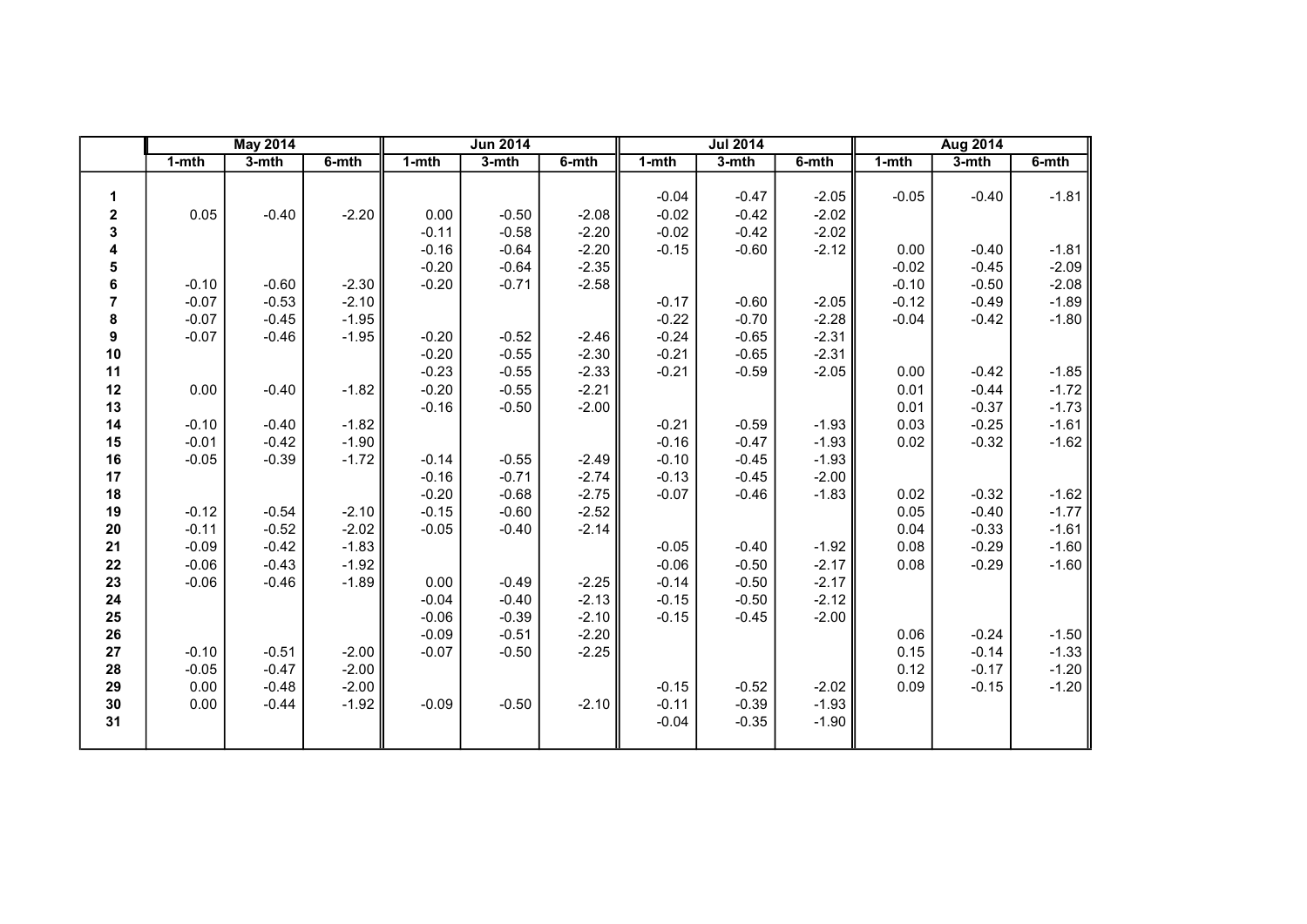|                |           | <b>Sep 2014</b> |         |           | <b>Oct 2014</b> |         |       | <b>Nov 2014</b> |           |           | <b>Dec 2014</b> |           |
|----------------|-----------|-----------------|---------|-----------|-----------------|---------|-------|-----------------|-----------|-----------|-----------------|-----------|
|                | $1 - mth$ | $3-$ mth        | 6-mth   | $1 - mth$ | 3-mth           | 6-mth   | 1-mth | 3-mth           | $6 - mth$ | $1 - mth$ | 3-mth           | $6 - mth$ |
|                |           |                 |         |           |                 |         |       |                 |           |           |                 |           |
| 1              | 0.10      | $-0.15$         | $-1.20$ | 0.20      | 0.27            | $-0.45$ |       |                 |           | 3.00      | 5.93            | 7.00      |
| $\mathbf 2$    | 0.11      | $-0.07$         | $-1.20$ | 0.21      | 0.30            | $-0.54$ |       |                 |           | 3.25      | 5.65            | 6.88      |
| 3              | 0.11      | $-0.07$         | $-1.20$ | 0.13      | 0.18            | $-0.60$ | 0.21  | 0.40            | 0.45      | 4.25      | 6.66            | 7.96      |
| 4              | 0.09      | $-0.15$         | $-1.26$ |           |                 |         | 0.50  | 0.65            | 0.20      | 4.25      | 6.66            | 11.27     |
| 5              | 0.08      | $-0.27$         | $-1.30$ |           |                 |         | 1.20  | 0.74            | 0.87      | 5.00      | 9.00            | 10.83     |
| 6              |           |                 |         |           |                 |         | 2.02  | 2.82            | 2.60      |           |                 |           |
| $\overline{7}$ |           |                 |         | 0.10      | 0.12            | $-0.35$ | 2.02  | 1.75            | 2.50      |           |                 |           |
| 8              | 0.03      | $-0.27$         | $-1.30$ | 0.00      | 0.09            | $-0.65$ |       |                 |           | 4.00      | 9.00            | 8.94      |
| 9              | 0.04      | $-0.25$         | $-1.28$ | 0.03      | $-0.02$         | $-0.50$ |       |                 |           | 3.50      | 9.00            | 8.07      |
| 10             | 0.05      | $-0.30$         | $-1.28$ | 0.09      | 0.06            | $-0.36$ | 1.88  | 1.88            | 1.60      | 3.00      | 7.23            | 8.14      |
| 11             | 0.06      | $-0.30$         | $-1.30$ |           |                 |         | 1.85  | 1.96            | 2.50      | 2.33      | 6.00            | 7.33      |
| 12             | 0.21      | $-0.05$         | $-1.09$ |           |                 |         | 1.17  | 1.69            | 2.00      | 2.00      | 5.00            | 7.33      |
| 13             |           |                 |         | 0.07      | 0.00            | $-0.60$ | 1.00  | 1.00            | 1.36      |           |                 |           |
| 14             |           |                 |         | 0.10      | 0.20            | $-0.40$ | 1.14  | 1.40            | 1.70      |           |                 |           |
| 15             | 0.46      | $-0.05$         | 1.37    | 0.20      | 0.54            | $-0.02$ |       |                 |           | 2.60      | 5.50            | 7.74      |
| 16             | 0.50      | 0.58            | $-0.05$ | 0.19      | 0.40            | $-0.10$ |       |                 |           | 2.82      | 6.00            | 7.74      |
| 17             | 0.10      | 0.00            | $-0.79$ | 0.18      | 0.42            | $-0.20$ | 1.60  | 1.85            | 2.20      | 3.50      | 6.50            | 11.53     |
| 18             | 0.35      | 0.00            | $-0.47$ |           |                 |         | 1.98  | 1.85            | 2.20      | 4.23      | 10.77           | 16.75     |
| 19             | 0.25      | 0.02            | $-0.50$ |           |                 |         | 1.80  | 2.32            | 2.46      | 6.56      | 14.43           | 22.00     |
| $20\,$         |           |                 |         | 0.09      | 0.36            | $-0.40$ | 1.86  | 2.32            | 2.90      |           |                 |           |
| 21             |           |                 |         | 0.10      | 0.24            | $-0.15$ | 1.81  | 3.00            | 3.50      |           |                 |           |
| 22             | 0.12      | 0.02            | $-0.47$ |           |                 |         |       |                 |           | 5.58      | 13.73           | 22.00     |
| 23             | 0.00      | 0.10            | $-0.50$ | 0.10      | 0.20            | $-0.42$ |       |                 |           | 6.00      | 14.31           | 21.00     |
| 24             | 0.08      | 0.08            | $-0.46$ | 0.09      | 0.20            | $-0.30$ | 2.50  | 4.40            | 5.42      | 5.50      | 14.31           | 20.00     |
| 25             | 0.38      | 0.50            | $-0.01$ |           |                 |         | 2.50  | 4.40            | 5.25      |           |                 |           |
| 26             | 0.25      | 0.32            | $-0.32$ |           |                 |         | 4.40  | 5.52            | 6.28      |           |                 |           |
| 27             |           |                 |         | 0.09      | 0.28            | $-0.30$ | 4.40  | 5.52            | 8.00      |           |                 |           |
| 28             |           |                 |         | 0.11      | 0.35            | $-0.15$ | 3.00  | 5.93            | 6.26      |           |                 |           |
| 29             | 0.30      | 0.32            | $-0.50$ | 0.15      | 0.30            | 0.00    |       |                 |           | 5.75      | 13.20           | 20.00     |
| 30             | 0.20      | 0.29            | $-0.50$ | 0.15      | 0.30            | 0.00    |       |                 |           | 5.64      | 15.64           | 22.10     |
| 31             |           |                 |         | 0.21      | 0.40            | 0.00    |       |                 |           | 5.00      | 15.64           | 24.00     |
|                |           |                 |         |           |                 |         |       |                 |           |           |                 |           |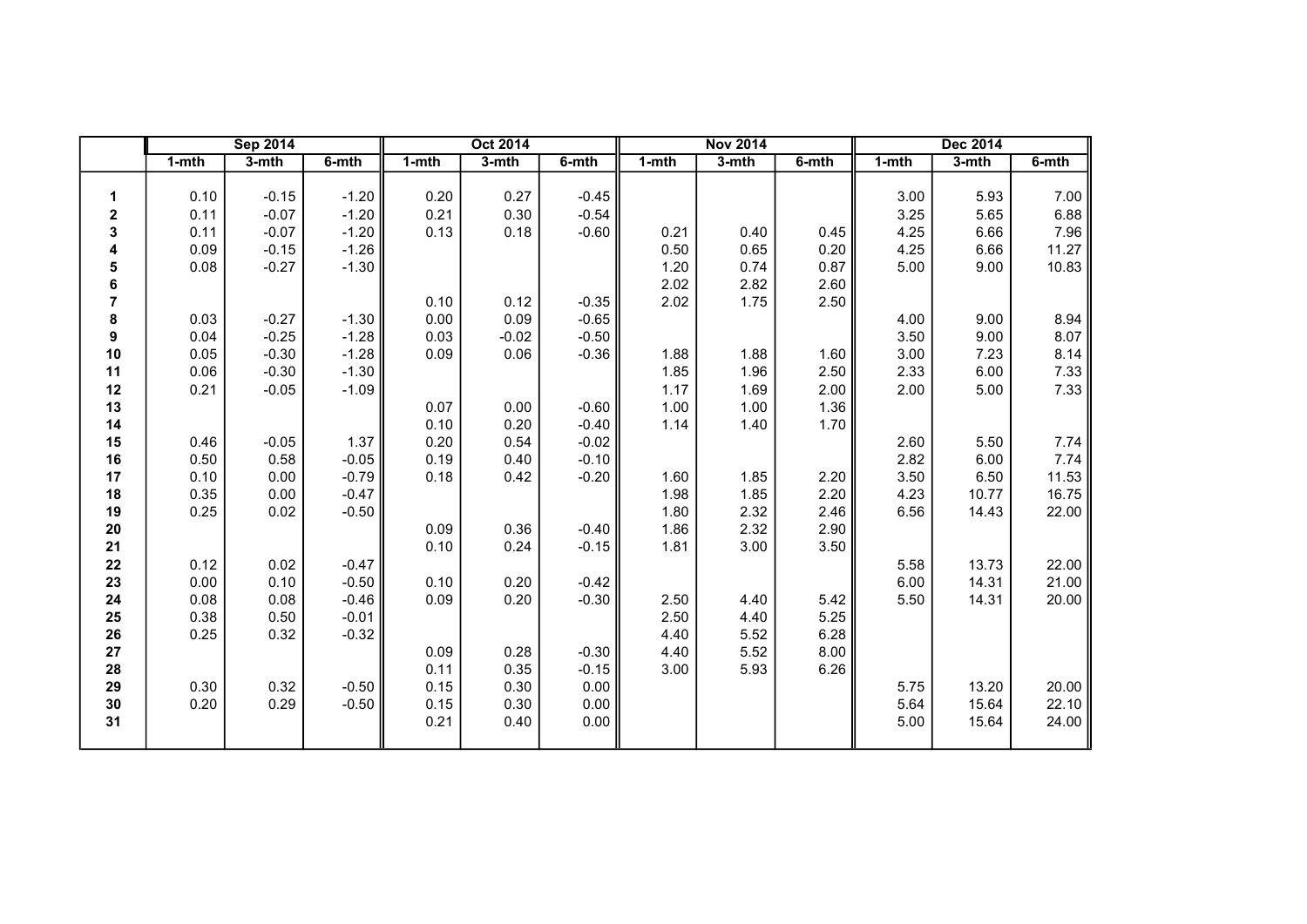|                |           | <b>Jan 2013</b> |         |         | <b>Feb 2013</b> |         |           | <b>Mar 2013</b> |         |           | Apr 2013 |         |
|----------------|-----------|-----------------|---------|---------|-----------------|---------|-----------|-----------------|---------|-----------|----------|---------|
|                | $1 - mth$ | 3-mth           | 6-mth   | 1-mth   | 3-mth           | 6-mth   | $1 - mth$ | 3-mth           | 6-mth   | $1 - mth$ | 3-mth    | 6-mth   |
|                |           |                 |         |         |                 |         |           |                 |         |           |          |         |
| 1              |           |                 |         | 0.73    | 0.62            | 0.32    | $-0.10$   | $-0.10$         | $-1.00$ | $-0.42$   | $-2.23$  | $-6.00$ |
| $\mathbf 2$    | 0.90      | 0.70            | $-0.75$ |         |                 |         |           |                 |         | $-0.10$   | $-1.50$  | $-5.47$ |
| 3              | 0.50      | 0.40            | $-0.51$ |         |                 |         |           |                 |         | 0.00      | $-1.24$  | $-4.54$ |
| 4              | 0.95      | 1.00            | 0.49    | 3.27    | 0.32            | 0.31    | 0.00      | $-0.16$         | $-1.17$ | $-0.20$   | $-1.00$  | $-5.00$ |
| 5              |           |                 |         | 0.10    | 0.20            | $-0.66$ | $-0.10$   | $-0.14$         | $-1.29$ | $-0.30$   | $-1.59$  | $-6.13$ |
| 6              |           |                 |         | 0.00    | $-0.10$         | $-1.63$ | $-0.18$   | $-0.40$         | $-1.96$ |           |          |         |
| $\overline{7}$ | 1.24      | 1.20            | 0.62    | $-0.10$ | $-0.50$         | $-2.00$ | $-0.20$   | $-0.49$         | $-2.46$ |           |          |         |
| 8              |           |                 |         | 0.00    | 0.00            | $-1.00$ | $-0.29$   | $-1.09$         | $-3.21$ | $-0.20$   | $-0.65$  | $-5.00$ |
| 9              |           |                 |         |         |                 |         |           |                 |         | 0.00      | $-0.16$  | $-3.02$ |
| 10             |           |                 |         |         |                 |         |           |                 |         | 0.00      | $-0.14$  | $-2.55$ |
| 11             |           |                 |         |         |                 |         | $-0.30$   | $-0.64$         | $-2.75$ | 0.00      | $-0.27$  | $-2.28$ |
| 12             |           |                 |         |         |                 |         | $-0.20$   | $-0.78$         | $-2.43$ | $-0.20$   | $-1.01$  | $-3.32$ |
| 13             |           |                 |         | 0.10    | 0.10            | $-0.70$ | $-0.30$   | $-0.80$         | $-2.79$ |           |          |         |
| 14             | 0.80      | 0.74            | 0.24    | 0.20    | 0.23            | 0.00    | $-0.40$   | $-1.28$         | $-3.45$ |           |          |         |
| 15             | 0.61      | 0.70            | $-0.18$ | 0.31    | 0.40            | 0.00    | $-0.70$   | $-2.52$         | $-6.52$ | $-0.20$   | $-1.00$  | $-3.92$ |
| 16             | 0.49      | 0.31            | $-1.38$ |         |                 |         |           |                 |         | $-0.25$   | $-1.00$  | $-4.00$ |
| 17             | 0.20      | 0.22            | $-0.92$ |         |                 |         |           |                 |         | $-0.20$   | $-1.20$  | $-4.46$ |
| 18             | 0.56      | 0.40            | $-1.08$ | 0.35    | 0.33            | 0.00    | $-0.60$   | $-2.03$         | $-6.03$ | $-0.23$   | $-1.07$  | $-3.81$ |
| 19             |           |                 |         | 0.40    | 0.46            | 0.36    | $-0.10$   | $-0.61$         | $-4.40$ | $-0.06$   | $-0.70$  | $-3.42$ |
| 20             |           |                 |         | 0.30    | 0.50            | 0.00    | $-0.23$   | $-1.06$         | $-6.28$ |           |          |         |
| 21             | 0.61      | 0.70            | $-0.24$ | 0.40    | 0.38            | 0.10    | $-0.10$   | $-1.03$         | $-5.14$ |           |          |         |
| 22             | 1.00      | 1.27            | 1.00    | 0.30    | 0.21            | $-0.72$ | 0.00      | $-0.70$         | $-5.01$ | $-0.10$   | $-0.60$  | $-3.13$ |
| 23             | 0.90      | 0.93            | 0.33    |         |                 |         |           |                 |         | $-0.23$   | $-0.95$  | $-4.10$ |
| 24             | 0.60      | 0.62            | 0.13    |         |                 |         |           |                 |         | $-0.30$   | $-0.84$  | $-3.85$ |
| 25             | 0.50      | 0.50            | $-0.41$ | 0.20    | 0.12            | $-1.19$ | 0.00      | $-0.80$         | $-5.00$ | $-0.30$   | $-1.00$  | $-3.70$ |
| 26             |           |                 |         | $-0.08$ | $-0.09$         | $-1.53$ | $-0.10$   | $-1.20$         | $-5.00$ | $-0.34$   | $-0.90$  | $-3.28$ |
| 27             |           |                 |         | $-0.10$ | $-0.10$         | $-1.25$ | $-0.30$   | $-1.73$         | $-5.75$ |           |          |         |
| 28             | 0.60      | 0.62            | 0.07    | 0.00    | $-0.05$         | $-1.00$ | $-0.60$   | $-2.57$         | $-6.78$ |           |          |         |
| 29             | 0.49      | 0.58            | 0.24    |         |                 |         |           |                 |         | $-0.10$   | $-0.70$  | $-2.93$ |
| 30             | 0.50      | 0.57            | 0.11    |         |                 |         |           |                 |         | $-0.10$   | $-0.68$  | $-3.01$ |
| 31             | 0.60      | 0.69            | $-0.05$ |         |                 |         |           |                 |         |           |          |         |
|                |           |                 |         |         |                 |         |           |                 |         |           |          |         |

Source: ABS Benchmarks Administration Co Pte Ltd

Note: '-' = discount. These forward swap points are the average of buying and selling of the fixing rates.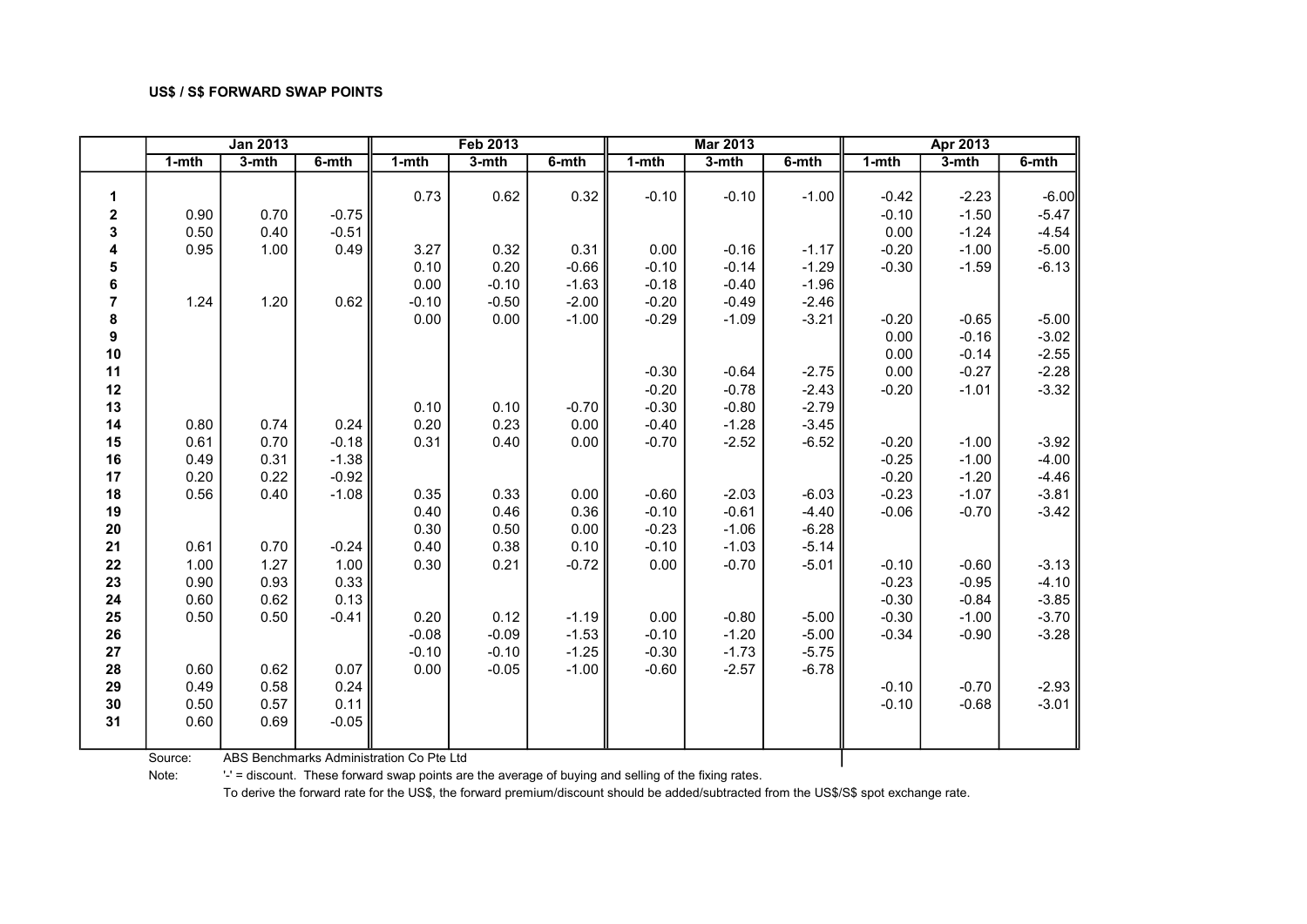|                  |           | <b>May 2013</b> |         |           | <b>Jun 2013</b> |         |           | <b>Jul 2013</b> |         |           | Aug 2013 |         |
|------------------|-----------|-----------------|---------|-----------|-----------------|---------|-----------|-----------------|---------|-----------|----------|---------|
|                  | $1 - mth$ | $3-$ mth        | 6-mth   | $1 - mth$ | 3-mth           | 6-mth   | $1 - mth$ | 3-mth           | 6-mth   | $1 - mth$ | $3-mth$  | 6-mth   |
|                  |           |                 |         |           |                 |         |           |                 |         |           |          |         |
| 1                |           |                 |         |           |                 |         | $-0.53$   | $-1.95$         | $-3.74$ | $-0.13$   | $-0.91$  | $-3.13$ |
| $\mathbf 2$      | 0.00      | $-0.50$         | $-2.50$ |           |                 |         | $-0.67$   | $-1.98$         | $-4.00$ | $-0.20$   | $-0.79$  | $-2.75$ |
| 3                | 0.20      | $-0.17$         | $-2.82$ | $-0.10$   | $-0.69$         | $-3.55$ | $-0.50$   | $-1.80$         | $-3.95$ |           |          |         |
| 4                |           |                 |         | $-0.40$   | $-0.98$         | $-4.50$ | $-0.50$   | $-1.50$         | $-3.20$ |           |          |         |
| 5                |           |                 |         | $-0.41$   | $-1.46$         | $-4.74$ | $-0.62$   | $-1.96$         | $-4.13$ | $-0.20$   | $-0.80$  | $-3.02$ |
| 6                | 0.04      | $-0.42$         | $-3.23$ | $-0.90$   | $-2.52$         | $-6.50$ |           |                 |         | $-0.35$   | $-1.30$  | $-4.10$ |
| $\overline{7}$   | $-0.10$   | $-0.50$         | $-3.20$ | $-0.80$   | $-2.20$         | $-6.31$ |           |                 |         | $-0.30$   | $-1.08$  | $-3.72$ |
| 8                | $-0.02$   | $-0.68$         | $-3.21$ |           |                 |         | $-0.51$   | $-2.00$         | $-4.24$ |           |          |         |
| $\boldsymbol{9}$ | $-0.20$   | $-0.73$         | $-3.02$ |           |                 |         | $-0.59$   | $-1.90$         | $-4.20$ |           |          |         |
| 10               | $-0.20$   | $-0.70$         | $-3.49$ | $-0.80$   | $-2.40$         | $-5.72$ | $-0.50$   | $-2.01$         | $-4.59$ |           |          |         |
| 11               |           |                 |         | $-0.50$   | $-1.79$         | $-4.58$ | $-0.50$   | $-1.71$         | $-4.20$ |           |          |         |
| 12               |           |                 |         | $-0.60$   | $-1.69$         | $-4.49$ | $-0.50$   | $-1.91$         | $-4.64$ | $-0.30$   | $-0.95$  | $-3.74$ |
| 13               | $-0.10$   | $-0.50$         | $-2.74$ | $-0.80$   | $-2.30$         | $-6.31$ |           |                 |         | $-0.28$   | $-0.80$  | $-3.47$ |
| 14               | $-0.19$   | $-0.69$         | $-2.86$ | $-0.71$   | $-2.17$         | $-5.99$ |           |                 |         | $-0.30$   | $-0.85$  | $-3.57$ |
| 15               | $-0.30$   | $-0.73$         | $-3.37$ |           |                 |         | $-0.59$   | $-2.00$         | $-4.57$ | $-0.10$   | $-0.90$  | $-3.73$ |
| 16               | $-0.16$   | $-0.76$         | $-3.00$ |           |                 |         | $-0.45$   | $-1.79$         | $-4.09$ | $-0.20$   | $-0.93$  | $-3.75$ |
| 17               | $-0.05$   | $-0.50$         | $-2.08$ | $-0.50$   | $-1.30$         | $-3.87$ | $-0.38$   | $-1.33$         | $-3.65$ |           |          |         |
| 18               |           |                 |         | $-0.50$   | $-1.40$         | $-4.43$ | $-0.38$   | $-1.49$         | $-4.04$ |           |          |         |
| 19               |           |                 |         | $-0.70$   | $-1.73$         | $-4.14$ | $-0.30$   | $-1.29$         | $-3.25$ | $-0.11$   | $-0.83$  | $-3.71$ |
| 20               | 0.00      | $-0.45$         | $-1.75$ | $-0.60$   | $-1.50$         | $-3.37$ |           |                 |         | $-0.22$   | $-1.25$  | $-4.00$ |
| 21               | 0.00      | $-0.30$         | $-1.89$ | 0.00      | $-0.87$         | $-1.50$ |           |                 |         | $-0.20$   | $-1.16$  | $-4.00$ |
| 22               | 0.10      | 0.00            | $-1.50$ |           |                 |         | $-0.30$   | $-1.10$         | $-3.25$ | $-0.01$   | $-0.72$  | $-3.50$ |
| 23               | 0.30      | $-0.04$         | $-1.69$ |           |                 |         | $-0.30$   | $-1.20$         | $-3.66$ | 0.00      | $-0.50$  | $-2.81$ |
| 24               |           |                 |         | $-0.10$   | $-0.70$         | $-1.46$ | $-0.10$   | $-0.84$         | $-2.75$ |           |          |         |
| 25               |           |                 |         | $-0.10$   | $-0.78$         | $-2.00$ | $-0.10$   | $-0.67$         | $-2.74$ |           |          |         |
| 26               |           |                 |         | $-0.40$   | $-1.20$         | $-3.00$ | $-0.10$   | $-0.77$         | $-3.00$ | $-0.01$   | $-0.79$  | $-3.28$ |
| 27               | 0.20      | $-0.08$         | $-1.75$ | $-0.38$   | $-1.75$         | $-4.00$ |           |                 |         | $-0.20$   | $-0.90$  | $-3.50$ |
| 28               | 0.20      | $-0.10$         | $-1.94$ | $-0.60$   | $-1.71$         | $-4.00$ |           |                 |         | $-0.30$   | $-1.10$  | $-4.53$ |
| 29               | 0.00      | $-0.48$         | $-3.00$ |           |                 |         | $-0.20$   | $-0.88$         | $-3.46$ | $-0.30$   | $-1.26$  | $-4.69$ |
| 30               | 0.00      | $-0.55$         | $-3.46$ |           |                 |         | $-0.20$   | $-0.90$         | $-3.25$ | $-0.30$   | $-1.30$  | $-4.71$ |
| 31               | $-0.16$   | $-0.50$         | $-3.50$ |           |                 |         | $-0.20$   | $-0.70$         | $-2.74$ |           |          |         |
|                  |           |                 |         |           |                 |         |           |                 |         |           |          |         |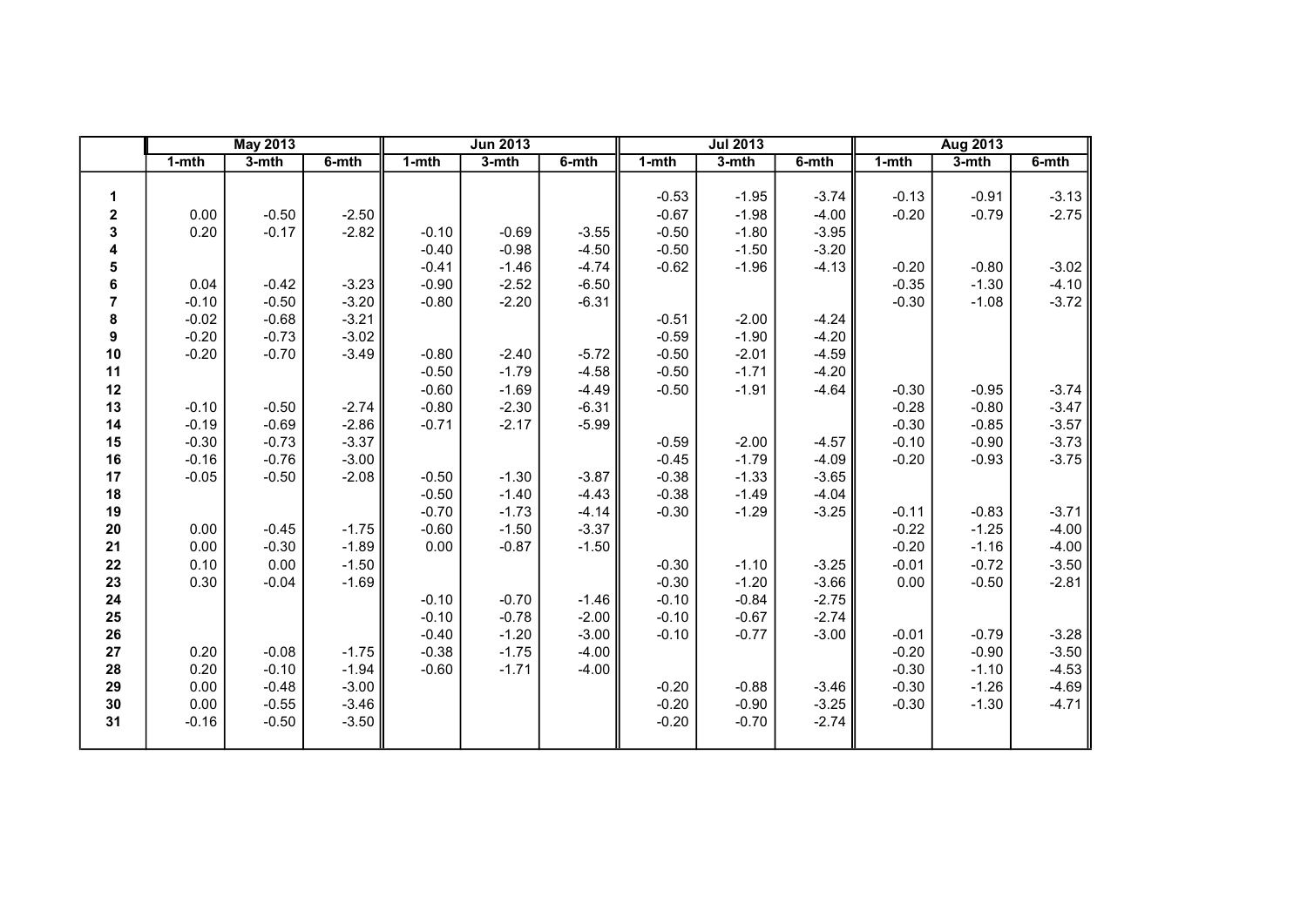|                  |           | <b>Sep 2013</b> |         |           | <b>Oct 2013</b> |         |         | <b>Nov 2013</b> |         |           | <b>Dec 2013</b> |         |
|------------------|-----------|-----------------|---------|-----------|-----------------|---------|---------|-----------------|---------|-----------|-----------------|---------|
|                  | $1 - mth$ | $3-$ mth        | 6-mth   | $1 - mth$ | 3-mth           | 6-mth   | 1-mth   | 3-mth           | 6-mth   | $1 - mth$ | 3-mth           | 6-mth   |
|                  |           |                 |         |           |                 |         |         |                 |         |           |                 |         |
| 1                |           |                 |         | $-0.28$   | $-1.05$         | $-4.50$ | $-0.29$ | $-1.10$         | $-4.05$ |           |                 |         |
| 2                | $-0.30$   | $-1.60$         | $-4.75$ | $-0.20$   | $-0.90$         | $-4.14$ |         |                 |         | $-0.19$   | $-1.20$         | $-4.35$ |
| 3                | $-0.30$   | $-1.77$         | $-4.97$ | $-0.23$   | $-1.01$         | $-4.03$ |         |                 |         | $-0.15$   | $-1.11$         | $-4.38$ |
| 4                | $-0.35$   | $-1.90$         | $-4.96$ | $-0.14$   | $-0.86$         | $-3.85$ | $-0.20$ | $-1.10$         | $-4.24$ | $-0.11$   | $-1.07$         | $-4.30$ |
| 5                | $-0.40$   | $-1.70$         | $-4.75$ |           |                 |         | $-0.25$ | $-1.14$         | $-4.52$ | 0.00      | $-0.85$         | $-4.28$ |
| 6                | $-0.20$   | $-1.40$         | $-4.63$ |           |                 |         | $-0.31$ | $-1.23$         | $-4.50$ |           | $-0.98$         | $-4.45$ |
| $\overline{7}$   |           |                 |         | 0.02      | $-0.69$         | $-3.90$ | $-0.40$ | $-1.40$         | $-4.50$ |           |                 |         |
| 8                |           |                 |         | 0.05      | $-0.55$         | $-3.74$ | $-0.25$ | $-1.25$         | $-4.40$ |           |                 |         |
| $\boldsymbol{9}$ | $-0.24$   | $-1.21$         | $-4.37$ | $-0.27$   | $-1.32$         | $-4.98$ |         |                 |         | $-0.15$   | $-1.16$         | $-4.76$ |
| 10               | $-0.20$   | $-1.50$         | $-4.75$ | $-0.38$   | $-1.04$         | $-5.00$ |         |                 |         | $-0.16$   | $-1.14$         | $-5.00$ |
| 11               | $-0.24$   | $-1.58$         | $-4.99$ | $-0.26$   | $-1.48$         | $-5.00$ | $-0.21$ | $-1.06$         | $-4.24$ | $-0.15$   | $-1.10$         | $-4.90$ |
| 12               | $-0.25$   | $-1.56$         | $-4.83$ |           |                 |         | 0.01    | $-0.74$         | $-3.68$ | $-0.19$   | $-1.01$         | $-4.65$ |
| 13               | $-0.29$   | $-1.60$         | $-4.72$ |           |                 |         | $-0.02$ | $-0.80$         | $-3.97$ |           | $-1.07$         | $-4.65$ |
| 14               |           |                 |         | $-0.38$   | $-1.50$         | $-4.37$ | $-0.14$ | $-1.00$         | $-4.00$ |           |                 |         |
| 15               |           |                 |         |           |                 |         | $-0.17$ | $-1.21$         | $-4.25$ |           |                 |         |
| 16               | $-0.25$   | $-1.24$         | $-4.01$ | $-0.50$   | $-1.50$         | $-4.74$ |         |                 |         | $-0.35$   | $-1.71$         | $-5.51$ |
| 17               | $-0.30$   | $-1.57$         | $-4.65$ | $-0.22$   | $-1.09$         | $-4.50$ |         |                 |         | $-0.33$   | $-1.55$         | $-5.50$ |
| 18               | $-0.35$   | $-1.60$         | $-4.70$ | $-0.15$   | $-1.20$         | $-4.50$ | $-0.10$ | $-1.00$         | $-4.00$ | $-0.34$   | $-1.25$         | $-5.14$ |
| 19               | $-0.40$   | $-1.80$         | $-5.28$ |           |                 |         | 0.02    | $-0.74$         | $-4.00$ | $-0.25$   | $-0.96$         | $-4.30$ |
| 20               | $-0.30$   | $-1.70$         | $-5.31$ |           |                 |         | $-0.08$ | $-0.99$         | $-4.00$ | $-0.25$   | $-0.70$         | $-4.51$ |
| 21               |           |                 |         | $-0.25$   | $-1.30$         | $-4.25$ | $-0.19$ | $-1.11$         | $-4.20$ |           |                 |         |
| 22               |           |                 |         | $-0.25$   | $-1.20$         | $-3.91$ | $-0.18$ | $-1.14$         | $-4.20$ |           |                 |         |
| 23               | $-0.26$   | $-1.51$         | $-4.59$ | $-0.25$   | $-1.40$         | $-4.63$ |         |                 |         | $-0.07$   | $-0.89$         | $-4.45$ |
| 24               | $-0.24$   | $-1.09$         | $-3.75$ | $-0.50$   | $-1.58$         | $-4.70$ |         |                 |         | $-0.07$   | $-0.90$         | $-4.63$ |
| 25               | $-0.30$   | $-1.30$         | $-4.63$ | $-0.41$   | $-1.40$         | $-4.76$ | $-0.15$ | $-1.10$         | $-4.30$ |           |                 |         |
| 26               | $-0.35$   | $-1.46$         | $-4.73$ |           |                 |         | $-0.10$ | $-1.00$         | $-4.16$ |           |                 |         |
| 27               | $-0.35$   | $-1.30$         | $-4.51$ |           |                 |         | $-0.11$ |                 | $-4.10$ | $-0.24$   | $-0.90$         | $-4.63$ |
| 28               |           |                 |         | $-0.25$   | $-1.14$         | $-4.30$ | $-0.15$ | $-1.18$         | $-4.25$ |           |                 |         |
| 29               |           |                 |         | $-0.21$   | $-1.11$         | $-4.00$ | $-0.25$ | $-1.18$         | $-4.35$ |           |                 |         |
| 30               | $-0.24$   | $-1.20$         | $-4.50$ | $-0.25$   | $-1.13$         | $-4.70$ |         |                 |         | $-0.26$   | $-0.90$         | $-4.30$ |
| 31               |           |                 |         | $-0.30$   | $-1.18$         | $-4.46$ |         |                 |         | $-0.26$   | $-0.90$         | $-4.36$ |
|                  |           |                 |         |           |                 |         |         |                 |         |           |                 |         |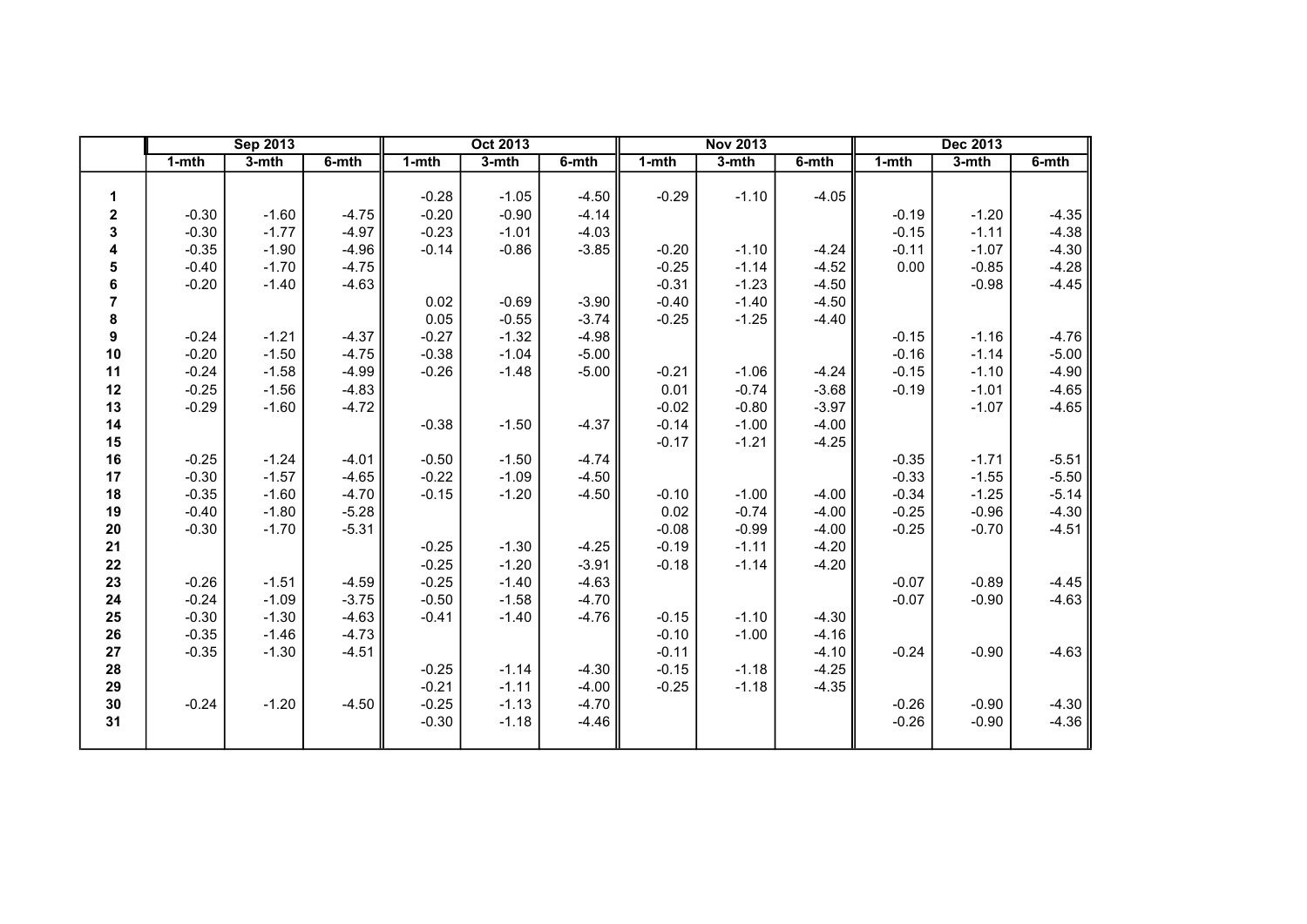|                                       |           | <b>Jan 2012</b> |          |         | <b>Feb 2012</b> |          |           | <b>Mar 2012</b> |          |           | Apr 2012 |          |
|---------------------------------------|-----------|-----------------|----------|---------|-----------------|----------|-----------|-----------------|----------|-----------|----------|----------|
|                                       | $1 - mth$ | 3-mth           | 6-mth    | 1-mth   | 3-mth           | 6-mth    | $1 - mth$ | $3-$ mth        | 6-mth    | $1 - mth$ | 3-mth    | 6-mth    |
|                                       |           |                 |          |         |                 |          |           |                 |          |           |          |          |
| $\mathbf{1}$                          |           |                 |          | 0.30    | $-3.93$         | $-20.77$ | $-0.05$   | $-2.30$         | $-12.61$ |           |          |          |
| $\mathbf{2}$                          |           |                 |          | $-0.11$ | $-4.79$         | $-22.89$ | 0.03      | $-2.36$         | $-12.14$ | $-0.06$   | $-3.23$  | $-12.46$ |
| 3                                     | 1.04      | $-2.00$         | $-15.33$ | $-0.10$ | $-4.30$         | $-20.50$ |           |                 |          | $-0.39$   | $-3.89$  | $-13.25$ |
| 4                                     | 0.55      | $-2.22$         | $-17.50$ |         |                 |          |           |                 |          | $-0.34$   | $-3.54$  | $-12.00$ |
| 5                                     | 0.89      | $-1.89$         | $-15.00$ |         |                 |          | 0.20      | $-1.50$         | $-10.00$ | $-0.20$   | $-3.63$  | $-12.79$ |
| $\begin{array}{c} 6 \\ 7 \end{array}$ | 1.30      | $-1.39$         | $-14.94$ | $-0.13$ | $-4.50$         | $-19.36$ | 0.17      | $-1.39$         | $-10.44$ |           |          |          |
|                                       |           |                 |          | 0.00    | $-3.69$         | $-18.22$ | 0.15      | $-1.20$         | $-9.22$  |           |          |          |
| $\pmb{8}$                             |           |                 |          | $-0.10$ | $-3.81$         | $-18.78$ | 0.15      | $-1.71$         | $-10.00$ |           |          |          |
| 9                                     | 1.30      | $-1.22$         | $-14.50$ | $-0.19$ | $-4.29$         | $-19.28$ | 0.11      | $-1.50$         | $-11.00$ | $-0.20$   | $-3.70$  | $-13.89$ |
| 10                                    | 0.70      | $-1.80$         | $-16.00$ | $-0.19$ | $-3.70$         | $-17.56$ |           |                 |          | $-0.30$   | $-3.90$  | $-15.31$ |
| 11                                    | 0.70      | $-2.03$         | $-17.00$ |         |                 |          |           |                 |          | $-0.25$   | $-4.05$  | $-16.06$ |
| 12                                    | 0.42      | $-2.37$         | $-18.11$ |         |                 |          | 0.05      | $-1.61$         | $-10.50$ | $-0.48$   | $-4.91$  | $-18.58$ |
| 13                                    | $-0.38$   | $-3.95$         | $-23.06$ | 0.10    | $-3.24$         | $-16.00$ | 0.08      | $-2.03$         | $-11.61$ | $-0.30$   | $-4.15$  | $-16.97$ |
| 14                                    |           |                 |          | 0.20    | $-2.28$         | $-14.97$ | 0.10      | $-2.13$         | $-9.50$  |           |          |          |
| 15                                    |           |                 |          | 0.01    | $-2.80$         | $-16.54$ | 0.16      | $-2.10$         | $-10.06$ |           |          |          |
| 16                                    | $-0.03$   | $-3.24$         | $-20.00$ | 0.11    | $-2.43$         | $-15.00$ | 0.25      | $-1.80$         | $-9.50$  | $-0.15$   | $-3.43$  | $-14.03$ |
| 17                                    | 0.30      | $-3.30$         | $-19.50$ | $-0.14$ | $-2.72$         | $-15.78$ |           |                 |          | $-0.14$   | $-3.23$  | $-14.38$ |
| 18                                    | 0.04      | $-3.79$         | $-19.39$ |         |                 |          |           |                 |          | $-0.33$   | $-3.55$  | $-14.98$ |
| 19                                    | 0.13      | $-3.84$         | $-19.63$ |         |                 |          | 0.37      | $-1.70$         | $-9.93$  | $-0.33$   | $-3.64$  | $-14.58$ |
| 20                                    | 0.10      | $-4.00$         | $-20.89$ | $-0.19$ | $-3.29$         | $-17.28$ | 0.54      | $-1.31$         | $-8.50$  | $-0.34$   | $-3.86$  | $-16.03$ |
| 21                                    |           |                 |          | $-0.16$ | $-3.01$         | $-16.10$ | 0.50      | $-1.20$         | $-7.64$  |           |          |          |
| 22                                    |           |                 |          | $-0.10$ | $-2.80$         | $-14.94$ | 0.39      | $-1.00$         | $-7.58$  |           |          |          |
| 23                                    |           |                 |          | $-0.23$ | $-3.13$         | $-15.38$ | 0.40      | $-1.17$         | $-7.50$  | $-0.43$   | $-4.04$  | $-15.61$ |
| 24                                    |           |                 |          | $-0.19$ | $-2.70$         | $-14.11$ |           |                 |          | $-0.54$   | $-4.56$  | $-17.30$ |
| 25                                    | $-0.10$   | $-4.56$         | $-21.88$ |         |                 |          |           |                 |          | $-0.40$   | $-3.74$  | $-16.10$ |
| 26                                    | $-0.10$   | $-5.40$         | $-23.00$ |         |                 |          | 0.50      | $-1.00$         | $-7.35$  | $-0.44$   | $-4.27$  | $-16.50$ |
| 27                                    | $-0.10$   | $-5.78$         | $-24.33$ | 0.00    | $-2.06$         | $-13.00$ | 0.40      | $-1.49$         | $-7.81$  | $-0.49$   | $-4.08$  | $-15.50$ |
| 28                                    |           |                 |          | 0.00    | $-2.00$         | $-13.28$ | 0.08      | $-2.92$         | $-10.00$ |           |          |          |
| 29                                    |           |                 |          | $-0.20$ | $-2.16$         | $-14.36$ | $-0.26$   | $-3.68$         | $-12.94$ |           |          |          |
| 30                                    | 0.20      | $-5.19$         | $-23.19$ |         |                 |          | $-0.24$   | $-3.77$         | $-13.97$ | $-0.23$   | $-3.80$  | $-15.69$ |
| 31                                    | 0.18      | $-4.97$         | $-22.67$ |         |                 |          |           |                 |          |           |          |          |
|                                       |           |                 |          |         |                 |          |           |                 |          |           |          |          |

Source: ABS Benchmarks Administration Co Pte Ltd

Note: '-' = discount. These forward swap points are the average of buying and selling of the fixing rates.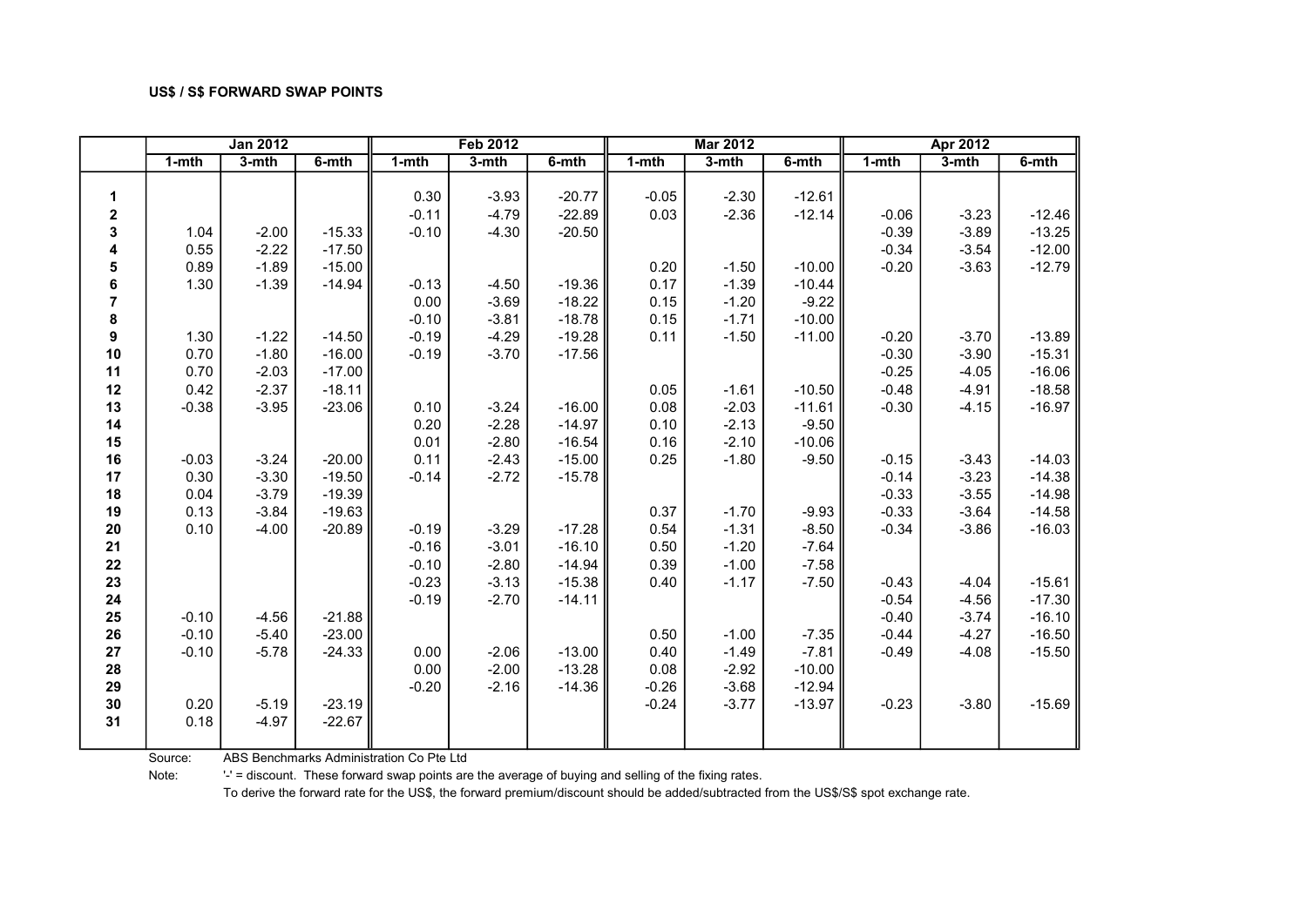|                |           | <b>May 2012</b> |          |           | <b>Jun 2012</b> |          |         | <b>Jul 2012</b> |          |           | <b>Aug 2012</b> |          |
|----------------|-----------|-----------------|----------|-----------|-----------------|----------|---------|-----------------|----------|-----------|-----------------|----------|
|                | $1 - mth$ | $3-$ mth        | 6-mth    | $1 - mth$ | 3-mth           | 6-mth    | 1-mth   | 3-mth           | 6-mth    | $1 - mth$ | $3-mth$         | 6-mth    |
|                |           |                 |          |           |                 |          |         |                 |          |           |                 |          |
| 1              |           |                 |          | $-0.96$   | $-5.47$         | $-19.00$ |         |                 |          | 0.16      | $-3.31$         | $-14.89$ |
| 2              | $-0.11$   | $-3.30$         | $-14.73$ |           |                 |          | 0.20    | $-2.70$         | $-12.79$ | 0.00      | $-3.23$         | $-14.31$ |
| 3              | $-0.04$   | $-2.72$         | $-12.98$ |           |                 |          | 0.08    | $-2.91$         | $-13.40$ | $-0.09$   | $-3.29$         | $-13.68$ |
| 4              | 0.06      | $-2.28$         | $-11.34$ | $-2.00$   | $-8.36$         | $-32.81$ | $-0.06$ | $-3.35$         | $-14.55$ |           |                 |          |
| 5              |           |                 |          | $-0.94$   | $-4.91$         | $-20.56$ | $-0.04$ | $-3.07$         | $-14.22$ | 0.00      | 0.00            | 0.00     |
| 6              |           |                 |          | $-0.23$   | $-4.08$         | $-18.76$ | 0.06    | $-2.92$         | $-13.77$ | 0.00      | $-2.80$         | $-12.35$ |
| $\overline{7}$ | 0.07      | $-2.47$         | $-10.38$ | $-0.09$   | $-4.10$         | $-18.06$ |         |                 |          | $-0.06$   | $-2.04$         | $-11.50$ |
| 8              | $-0.07$   | $-2.80$         | $-11.83$ | 0.12      | $-3.71$         | $-17.06$ |         |                 |          | 0.26      | $-1.36$         | $-10.45$ |
| 9              | $-0.10$   | $-2.87$         | $-11.33$ |           |                 |          | 0.24    | $-2.31$         | $-12.03$ |           |                 |          |
| 10             | $-0.23$   | $-3.07$         | $-11.88$ |           |                 |          | 0.20    | $-1.75$         | $-11.19$ | 0.15      | $-1.71$         | $-11.34$ |
| 11             | $-0.20$   | $-2.80$         | $-11.00$ | 0.27      | $-3.00$         | $-15.22$ | 0.11    | $-1.90$         | $-11.50$ |           |                 |          |
| 12             |           |                 |          | 0.01      | $-3.89$         | $-16.08$ | 0.06    | $-2.41$         | $-12.00$ |           |                 |          |
| 13             |           |                 |          | 0.10      | $-3.49$         | $-15.79$ | 0.00    | $-3.50$         | $-14.75$ | 0.00      | $-2.08$         | $-12.50$ |
| 14             | $-0.13$   | $-2.30$         | $-9.98$  | $-0.02$   | $-3.80$         | $-18.05$ |         |                 |          | 0.19      | $-1.50$         | $-9.60$  |
| 15             | $-0.12$   | $-2.50$         | $-10.50$ | 0.00      | $-4.50$         | $-21.19$ |         |                 |          | 0.07      | $-1.70$         | $-10.32$ |
| 16             | $-0.20$   | $-2.74$         | $-12.00$ |           |                 |          | 0.00    | $-4.00$         | $-16.41$ | 0.17      | $-1.30$         | $-9.65$  |
| 17             | $-0.19$   | $-2.58$         | $-10.51$ |           |                 |          | $-0.10$ | $-4.55$         | $-17.25$ | 0.05      | $-2.21$         | $-12.00$ |
| 18             | $-0.03$   | $-1.70$         | $-9.44$  | 0.12      | $-3.41$         | $-18.55$ | $-0.09$ | $-4.08$         | $-16.50$ |           |                 |          |
| 19             |           |                 |          | 0.34      | $-2.58$         | $-15.65$ | $-0.10$ | $-4.50$         | $-17.75$ |           |                 |          |
| 20             |           |                 |          | 0.60      | $-2.02$         | $-14.81$ | 0.00    | $-4.29$         | $-17.38$ |           |                 |          |
| 21             | $-0.20$   | $-2.07$         | $-10.48$ | 0.20      | $-1.97$         | $-15.53$ |         |                 |          | 0.10      | $-1.74$         | $-11.71$ |
| 22             | $-0.24$   | $-2.00$         | $-10.77$ | 0.10      | $-3.14$         | $-15.91$ |         |                 |          | 0.10      | $-2.00$         | $-12.31$ |
| 23             | $-0.21$   | $-2.00$         | $-10.57$ |           |                 |          | 0.00    | $-3.58$         | $-16.44$ | 0.20      | $-1.97$         | $-12.00$ |
| 24             | $-0.25$   | $-2.23$         | $-10.25$ |           |                 |          | 0.00    | $-3.33$         | $-15.00$ | 0.25      | $-1.30$         | $-10.50$ |
| 25             | $-0.23$   | $-2.00$         | $-9.99$  | 0.20      | $-2.54$         | $-14.78$ | 0.00    | $-3.54$         | $-15.56$ |           |                 |          |
| 26             |           |                 |          | 0.19      | $-2.24$         | $-12.25$ | $-0.09$ | $-3.20$         | $-14.47$ |           |                 |          |
| 27             |           |                 |          | 0.26      | $-2.14$         | $-11.66$ | 0.00    | $-3.06$         | $-14.14$ | 0.30      | $-1.10$         | $-9.50$  |
| 28             | $-0.25$   | $-1.80$         | $-10.00$ | 0.08      | $-3.12$         | $-13.22$ |         |                 |          | 0.40      | $-1.05$         | $-9.66$  |
| 29             | $-0.22$   | $-2.08$         | $-10.00$ | 0.40      | $-2.62$         | $-13.10$ |         |                 |          | 0.25      | $-1.10$         | $-9.10$  |
| 30             | $-0.25$   | $-2.16$         | $-10.29$ |           |                 |          | 0.10    | $-2.54$         | $-14.00$ | 0.30      | $-0.83$         | $-8.50$  |
| 31             | $-0.30$   | $-2.81$         | $-12.10$ |           |                 |          | 0.16    | $-2.46$         | $-13.10$ | 0.40      | $-0.74$         | $-7.00$  |
|                |           |                 |          |           |                 |          |         |                 |          |           |                 |          |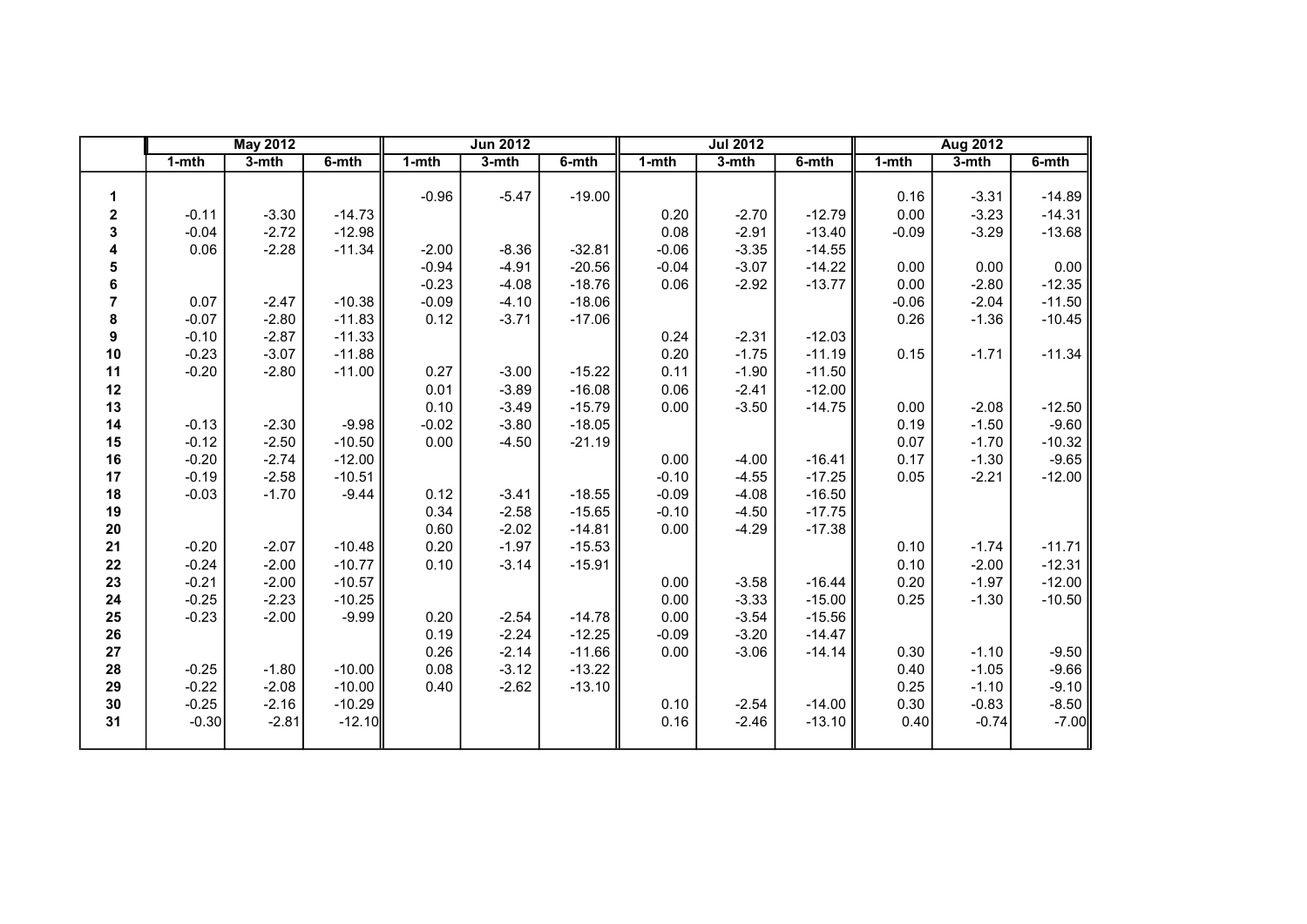|                  |           | <b>Sep 2012</b> |         |           | <b>Oct 2012</b> |         |       | <b>Nov 2012</b> |         |         | <b>Dec 2012</b> |         |
|------------------|-----------|-----------------|---------|-----------|-----------------|---------|-------|-----------------|---------|---------|-----------------|---------|
|                  | $1 - mth$ | $3-mth$         | 6-mth   | $1 - mth$ | 3-mth           | 6-mth   | 1-mth | 3-mth           | 6-mth   | 1-mth   | 3-mth           | 6-mth   |
|                  |           |                 |         |           |                 |         |       |                 |         |         |                 |         |
| 1                |           |                 |         | 0.55      | 0.29            | $-2.00$ | 0.40  | $-0.10$         | $-3.95$ |         |                 |         |
| $\mathbf 2$      |           |                 |         | 0.25      | $-0.49$         | $-4.50$ | 0.50  | 0.01            | $-3.50$ |         |                 |         |
| 3                | 0.30      | $-0.81$         | $-8.00$ | 0.02      | $-0.61$         | $-4.74$ |       |                 |         | 0.20    | 0.00            | $-0.50$ |
| 4                | 0.40      | $-0.87$         | $-7.67$ | 0.10      | $-0.51$         | $-4.67$ |       |                 |         | 0.29    | $-0.29$         | $-0.78$ |
| 5                | 0.40      | $-0.65$         | $-6.00$ | 0.10      | $-0.23$         | $-4.00$ | 0.50  | 0.21            | $-2.47$ | 0.30    | $-0.37$         | $-0.50$ |
| 6                | 0.40      | $-0.51$         | $-6.00$ |           |                 |         | 0.20  | 0.10            | $-2.50$ | 0.10    | $-0.70$         | $-1.76$ |
| $\overline{7}$   | 0.33      | $-0.78$         | $-6.38$ |           |                 |         | 0.10  | $-0.19$         | $-3.50$ | $-0.40$ | $-2.29$         | $-4.28$ |
| 8                |           |                 |         | 0.20      | $-0.40$         | $-4.00$ | 0.00  | $-0.22$         | $-3.00$ |         |                 |         |
| $\boldsymbol{9}$ |           |                 |         | 0.20      | $-0.26$         | $-3.50$ | 0.20  | 0.18            | $-2.50$ |         |                 |         |
| 10               | 0.28      | $-0.83$         | $-5.69$ | 0.20      | $-0.39$         | $-3.25$ |       |                 |         | $-0.08$ | $-1.71$         | $-3.00$ |
| 11               | 0.47      | $-0.20$         | $-3.50$ | 0.30      | 0.00            | $-3.00$ |       |                 |         | $-0.10$ | $-1.38$         | $-2.84$ |
| 12               | 0.20      | $-0.87$         | $-5.00$ | 0.00      | $-0.70$         | $-4.81$ | 0.30  | 0.12            | $-2.28$ | 0.00    | $-0.67$         | $-2.61$ |
| 13               | 0.30      | $-0.80$         | $-4.50$ |           |                 |         |       |                 |         | 0.20    | 0.00            | $-1.86$ |
| 14               | 0.26      | $-1.19$         | $-6.00$ |           |                 |         | 0.30  | 0.32            | $-1.61$ | 0.69    | 0.51            | $-1.00$ |
| 15               |           |                 |         | 0.00      | $-0.70$         | $-4.50$ | 0.40  | 0.28            | $-1.64$ |         |                 |         |
| 16               |           |                 |         | 0.00      | $-0.40$         | $-4.48$ | 0.86  | 0.80            | 0.00    |         |                 |         |
| 17               | 0.30      | $-0.50$         | $-4.00$ | 0.00      | $-0.63$         | $-5.21$ |       |                 |         | 1.00    | 0.90            | $-0.62$ |
| 18               | 0.30      | $-0.30$         | $-3.00$ | 0.00      | $-0.89$         | $-5.50$ |       |                 |         | 1.29    | 1.15            | $-0.29$ |
| 19               | 0.34      | $-0.33$         | $-2.84$ | $-0.34$   | $-1.59$         | $-6.63$ | 1.18  | 1.00            | 0.89    | 0.90    | 0.89            | $-0.79$ |
| 20               | 0.15      | $-0.56$         | $-3.89$ |           |                 |         | 1.00  | 0.70            | 0.67    | 1.10    | 1.00            | $-0.68$ |
| 21               | 0.18      | $-0.90$         | $-5.00$ |           |                 |         | 1.20  | 1.42            | 1.27    | 1.09    | 1.06            | $-0.64$ |
| 22               |           |                 |         | $-0.22$   | $-1.50$         | $-5.58$ | 1.21  | 1.17            | 1.26    |         |                 |         |
| 23               |           |                 |         | 0.10      | $-0.01$         | $-3.33$ | 1.00  | 1.02            | 0.59    |         |                 |         |
| 24               | 0.05      | $-1.02$         | $-5.00$ | 0.26      | $-0.04$         | $-3.22$ |       |                 |         | 1.54    | 1.50            | $-0.27$ |
| 25               | 0.50      | $-0.10$         | $-2.50$ | 0.20      | $-0.18$         | $-4.00$ |       |                 |         |         |                 |         |
| 26               | 0.54      | 0.11            | $-2.00$ |           |                 |         | 0.70  | 0.50            | $-0.06$ | 1.80    | 1.80            | 0.20    |
| 27               | 2.88      | 1.56            | 1.50    |           |                 |         | 0.50  | 0.51            | 0.00    | 0.00    | 1.79            | 0.48    |
| 28               | 0.50      | 0.10            | $-2.50$ |           |                 |         | 0.11  | $-0.10$         | $-0.68$ | 1.52    | 1.03            | 0.04    |
| 29               |           |                 |         | 0.08      | $-0.50$         | $-4.50$ | 0.20  | 0.00            | $-0.49$ |         |                 |         |
| 30               |           |                 |         | 0.41      | $-0.19$         | $-4.00$ | 0.10  | $-0.11$         | $-0.67$ |         |                 |         |
| 31               |           |                 |         | 0.40      | 0.10            | $-3.79$ |       |                 |         | 1.09    | 0.93            | 0.00    |
|                  |           |                 |         |           |                 |         |       |                 |         |         |                 |         |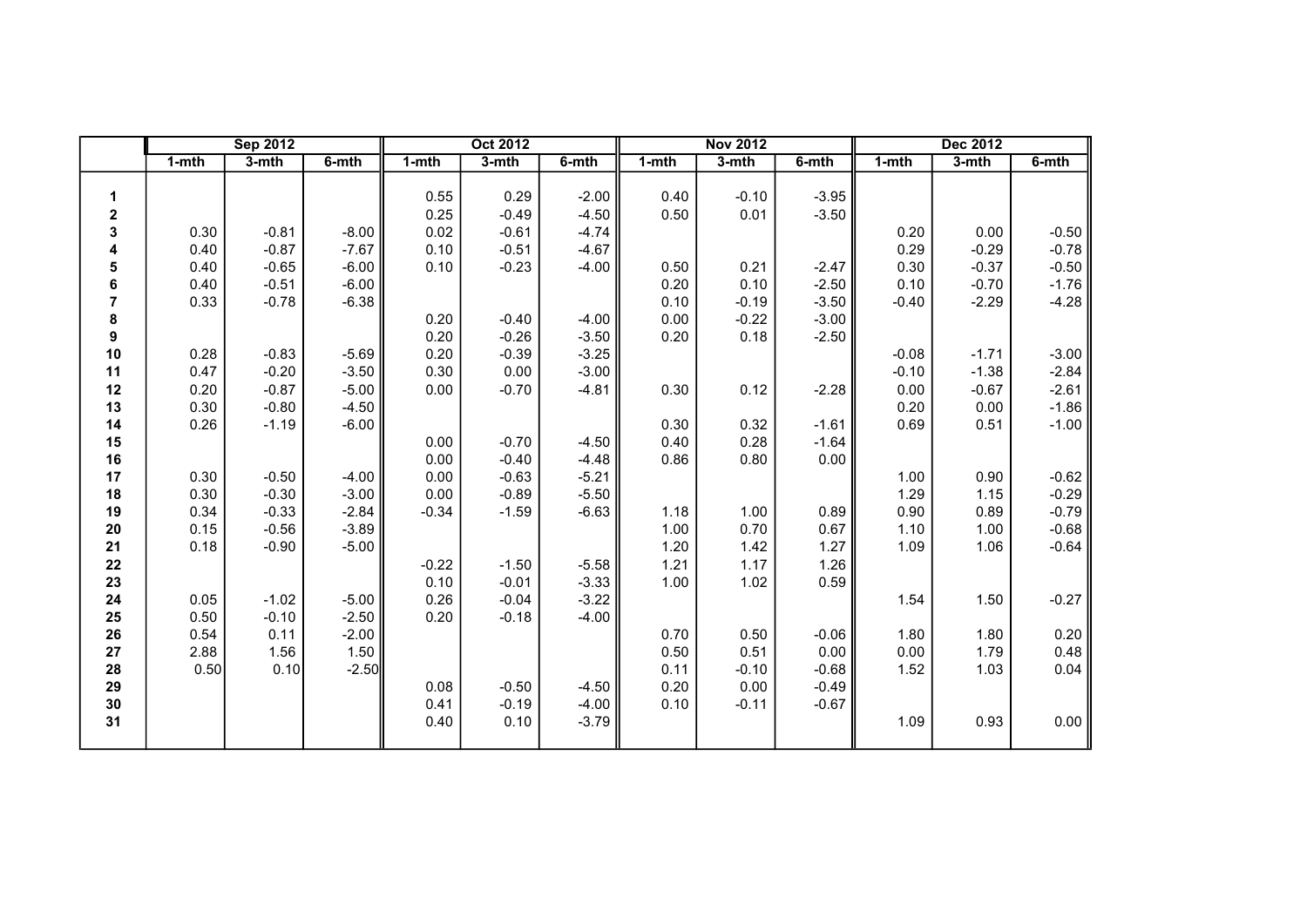|                  | <b>Jan 2011</b> |          |          |           | <b>Feb 2011</b> |          |           | <b>Mar 2011</b> |          |           | <b>Apr 2011</b> |          |
|------------------|-----------------|----------|----------|-----------|-----------------|----------|-----------|-----------------|----------|-----------|-----------------|----------|
|                  | $1 - mth$       | $3-$ mth | $6-$ mth | $1 - mth$ | $3-$ mth        | $6-$ mth | $1 - mth$ | $3-$ mth        | $6-$ mth | $1 - mth$ | $3-mth$         | $6-$ mth |
|                  |                 |          |          |           |                 |          |           |                 |          |           |                 |          |
| 1                |                 |          |          | $-0.70$   | $-2.21$         | $-4.40$  | $-2.40$   | $-7.50$         | $-15.54$ | 0.00      | $-1.30$         | $-4.62$  |
| $\mathbf 2$      |                 |          |          | $-0.93$   | $-2.84$         | $-4.99$  | $-2.19$   | $-7.09$         | $-14.00$ |           |                 |          |
| 3                | $-0.20$         | $-0.37$  | $-0.50$  |           |                 |          | $-2.00$   | $-6.70$         | $-13.62$ |           |                 |          |
| 4                | $-0.54$         | $-0.76$  | $-0.94$  |           |                 |          | $-1.87$   | $-6.24$         | $-12.89$ | $-0.10$   | $-1.47$         | $-4.50$  |
| 5                | $-0.59$         | $-0.85$  | $-1.00$  |           |                 |          |           |                 |          | $-0.71$   | $-2.71$         | $-6.94$  |
| 6                | $-0.99$         | $-1.21$  | $-1.53$  |           |                 |          |           |                 |          | $-0.90$   | $-3.00$         | $-7.00$  |
| $\overline{7}$   | $-0.78$         | $-1.23$  | $-1.29$  | $-0.90$   | $-2.70$         | $-5.19$  | $-1.78$   | $-5.79$         | $-12.00$ | $-0.58$   | $-2.50$         | $-6.23$  |
| $\pmb{8}$        |                 |          |          | $-1.20$   | $-2.84$         | $-5.57$  | $-1.60$   | $-5.13$         | $-10.51$ | $-0.60$   | $-2.20$         | $-5.44$  |
| $\boldsymbol{9}$ |                 |          |          | $-1.44$   | $-3.97$         | $-7.11$  | $-1.41$   | $-4.88$         | $-9.97$  |           |                 |          |
| 10               | $-0.70$         | $-1.00$  | $-1.46$  | $-1.54$   | $-4.12$         | $-7.41$  | $-1.43$   | $-5.00$         | $-10.08$ |           |                 |          |
| 11               | $-0.56$         | $-0.90$  | $-1.47$  | $-1.51$   | $-4.30$         | $-8.98$  | $-1.33$   | $-4.47$         | $-9.07$  | $-0.80$   | $-2.80$         | $-6.50$  |
| 12               | $-0.70$         | $-1.20$  | $-1.70$  |           |                 |          |           |                 |          | $-0.63$   | $-2.17$         | $-5.88$  |
| 13               | $-0.75$         | $-1.30$  | $-1.80$  |           |                 |          |           |                 |          | $-0.20$   | $-1.21$         | $-4.06$  |
| 14               | $-0.70$         | $-1.31$  | $-2.49$  | $-1.39$   | $-4.03$         | $-8.70$  | $-1.40$   | $-4.30$         | $-8.59$  | 0.00      | $-0.50$         | $-3.02$  |
| 15               |                 |          |          | $-1.35$   | $-4.10$         | $-8.40$  | $-1.30$   | $-4.30$         | $-8.76$  | $-0.50$   | $-2.04$         | $-5.39$  |
| 16               |                 |          |          | $-1.70$   | $-5.50$         | $-10.31$ | $-1.20$   | $-4.30$         | $-8.72$  |           |                 |          |
| 17               | $-0.71$         | $-1.40$  | $-2.41$  | $-1.90$   | $-5.72$         | $-11.54$ | $-1.40$   | $-4.54$         | $-9.03$  |           |                 |          |
| 18               | $-0.74$         | $-1.41$  | $-2.46$  | $-2.00$   | $-6.20$         | $-13.43$ | $-1.60$   | $-5.00$         | $-10.28$ | $-0.70$   | $-2.58$         | $-5.94$  |
| 19               | $-0.90$         | $-1.64$  | $-2.83$  |           |                 |          |           |                 |          | $-0.70$   | $-2.58$         | $-5.94$  |
| ${\bf 20}$       | $-1.00$         | $-1.90$  | $-3.44$  |           |                 |          |           |                 |          | $-0.40$   | $-1.57$         | $-4.95$  |
| 21               | $-0.80$         | $-1.90$  | $-3.00$  | $-2.13$   | $-6.30$         | $-13.50$ | $-1.80$   | $-5.51$         | $-11.56$ | $-0.22$   | $-1.33$         | $-4.58$  |
| 22               |                 |          |          | $-2.13$   | $-6.43$         | $-13.63$ | $-1.70$   | $-5.23$         | $-11.00$ |           |                 |          |
| 23               |                 |          |          | $-2.20$   | $-7.10$         | $-14.11$ | $-1.40$   | $-5.00$         | $-10.32$ |           |                 |          |
| 24               | $-0.89$         | $-1.97$  | $-3.40$  | $-2.60$   | $-7.62$         | $-16.66$ | $-1.40$   | $-4.48$         | $-9.62$  |           |                 |          |
| 25               | $-0.92$         | $-2.51$  | $-4.53$  | $-1.88$   | $-6.00$         | $-12.40$ | $-1.28$   | $-4.30$         | $-9.30$  | $-0.10$   | $-1.17$         | $-4.04$  |
| 26               | $-1.01$         | $-2.34$  | $-4.34$  |           |                 |          |           |                 |          | 0.50      | 0.33            | $-1.19$  |
| 27               | $-0.81$         | $-2.38$  | $-4.49$  |           |                 |          |           |                 |          | 0.33      | 0.00            | $-1.31$  |
| 28               | $-0.85$         | $-2.30$  | $-4.20$  | $-1.70$   | $-5.79$         | $-12.50$ | $-1.23$   | $-4.30$         | $-8.88$  | 0.03      | $-0.64$         | $-3.56$  |
| 29               |                 |          |          |           |                 |          | $-0.80$   | $-3.00$         | $-7.17$  | 0.10      | $-0.40$         | $-3.79$  |
| 30               |                 |          |          |           |                 |          | $-0.76$   | $-2.51$         | $-6.45$  |           |                 |          |
| 31               | $-0.50$         | $-1.82$  | $-3.52$  |           |                 |          | $-0.20$   | $-1.88$         | $-5.12$  |           |                 |          |
|                  |                 |          |          |           |                 |          |           |                 |          |           |                 |          |

Source: ABS Benchmarks Administration Co Pte Ltd

Note: '-' = discount. These forward swap points are the average of buying and selling of the fixing rates.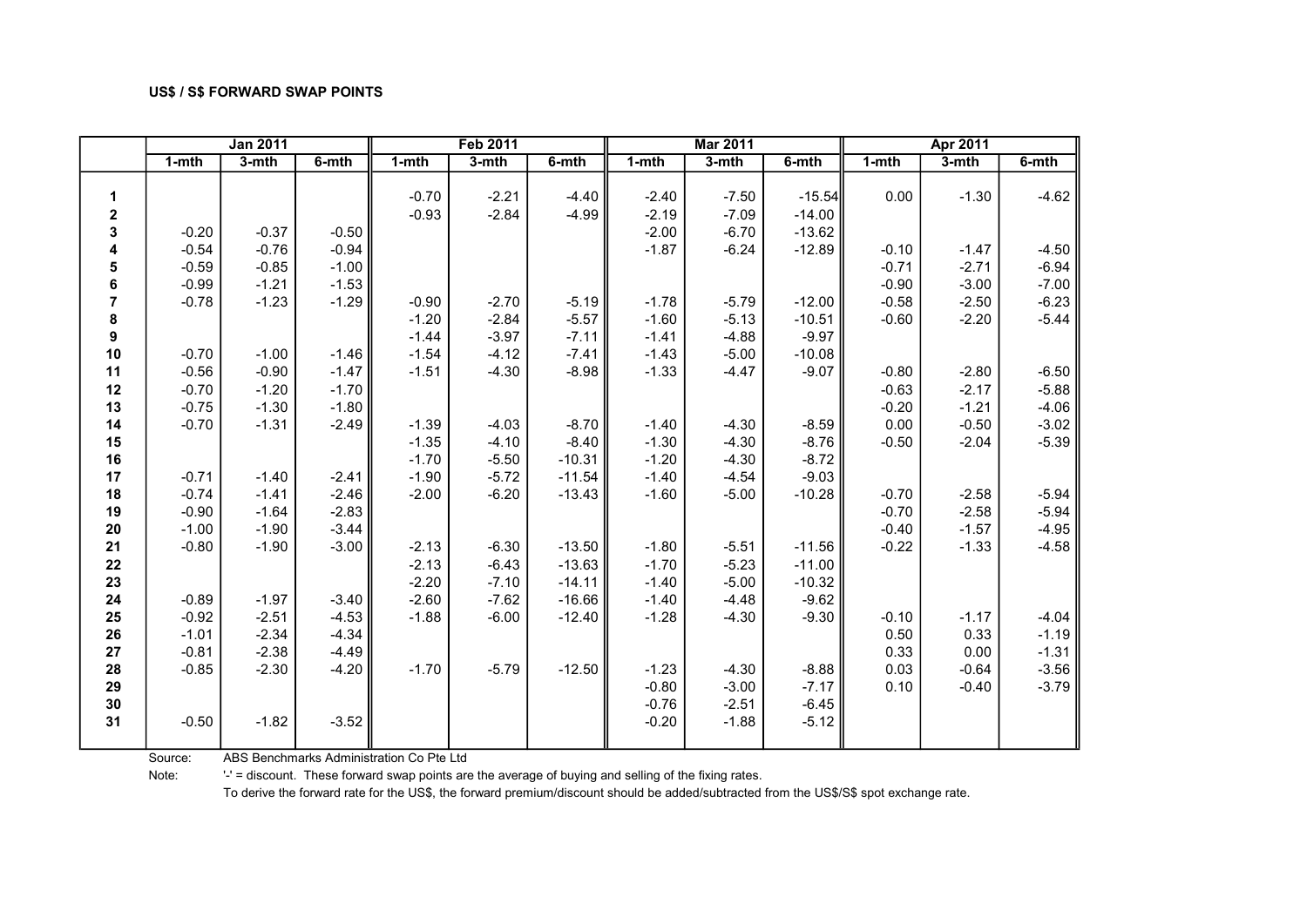| $1 - mth$<br>$3-$ mth<br>$1 - mth$<br>$1 - mth$<br>$3-$ mth<br>6-mth<br>3-mth<br>6-mth<br>3-mth<br>6-mth<br>$1 - mth$<br>$-0.84$<br>$-6.70$<br>$-0.10$<br>$-2.65$<br>$-0.10$<br>$-1.50$<br>$-0.40$<br>$-1.62$<br>1<br>0.00<br>$-0.50$<br>$-2.44$<br>$-0.30$<br>$-1.70$<br>2<br>3<br>$-0.42$<br>$-0.67$<br>$-2.66$<br>$-0.19$<br>$-1.53$<br>0.10<br>$-3.48$<br>$-0.12$<br>$-0.29$<br>$-0.23$<br>$-0.35$<br>0.00<br>$-2.99$<br>$-6.50$<br>$-2.00$<br>4<br>$-1.60$<br>$-0.25$<br>$-0.20$<br>$-0.90$<br>$-3.97$<br>$-2.34$<br>5<br>$-1.53$<br>$-6.73$<br>$-0.47$<br>$-0.15$<br>6<br>$-0.07$<br>$-0.40$<br>$-0.16$<br>$-0.87$<br>$-2.92$<br>$-1.23$<br>$-6.00$<br>$-3.00$<br>$\overline{7}$<br>$-0.20$<br>$-0.99$<br>$-3.00$<br>$-0.15$<br>$-7.02$<br>$-1.49$<br>8<br>$-0.22$<br>$-3.50$<br>$-0.20$<br>$-6.79$<br>$-1.01$<br>$-1.50$<br>$-0.97$<br>$-4.84$<br>9<br>$-0.08$<br>$-0.50$<br>$-3.23$<br>$-0.35$<br>$-3.50$<br>$-1.40$<br>10<br>0.00<br>$-0.42$<br>$-2.99$<br>$-0.30$<br>$-1.64$<br>$-4.16$<br>$-2.00$<br>$-9.00$<br>0.23<br>0.01<br>$-9.67$<br>$-30.22$<br>11<br>$-2.50$<br>$-0.30$<br>$-7.17$<br>$-1.50$<br>0.23<br>$-0.07$<br>$-0.25$<br>$-1.80$<br>12<br>$-2.67$<br>$-7.78$<br>$-3.00$<br>$-20.11$<br>0.40<br>0.22<br>$-4.36$<br>$-0.40$<br>13<br>$-2.32$<br>$-0.30$<br>$-1.71$<br>$-2.40$<br>$-8.70$<br>$-0.22$<br>14<br>$-1.00$<br>$-3.40$<br>$-0.35$<br>$-2.25$<br>$-9.36$<br>$-1.00$<br>$-3.46$<br>$-0.13$<br>$-1.80$<br>$-8.61$<br>$-0.10$<br>$-1.44$<br>$-9.44$<br>15<br>0.40<br>$-0.10$<br>$-4.01$<br>$-1.00$<br>$-10.78$<br>16<br>0.40<br>$-1.98$<br>$-1.00$<br>$-0.20$<br>$-1.51$<br>$-5.09$<br>$-2.00$<br>17<br>$-14.78$<br>$-1.78$<br>0.50<br>$-0.15$<br>$-1.70$<br>18<br>0.40<br>$-1.80$<br>$-9.00$<br>$-14.44$<br>0.06<br>0.02<br>$-0.20$<br>$-2.47$<br>$-1.90$<br>$-9.50$<br>$-0.50$<br>19<br>$-4.67$<br>$-0.30$<br>20<br>$-0.13$<br>$-0.39$<br>$-2.86$<br>$-0.25$<br>$-1.70$<br>$-5.41$<br>$-1.80$<br>$-9.48$<br>$-0.24$<br>$-5.50$<br>21<br>$-1.58$<br>$-0.14$<br>$-1.48$<br>$-8.16$<br>22<br>$-0.20$<br>$-6.24$<br>$-0.10$<br>$-8.11$<br>0.00<br>$-6.00$<br>$-1.80$<br>$-1.20$<br>$-0.90$<br>$-6.17$<br>$-0.30$<br>$-3.14$<br>$-6.42$<br>$-0.50$<br>23<br>$-0.32$<br>$-1.78$<br>0.20<br>0.00<br>$-1.91$<br>$-0.30$<br>$-6.63$<br>$-0.92$<br>$-8.89$<br>24<br>$-1.80$<br>0.20<br>0.20<br>$-1.70$<br>$-0.26$<br>$-8.20$<br>$-1.00$<br>$-10.78$<br>25<br>$-1.50$<br>0.20<br>0.20<br>$-0.31$<br>$-1.09$<br>26<br>$-1.81$<br>$-1.66$<br>$-8.69$<br>$-8.92$<br>27<br>$-0.54$<br>$-2.33$<br>$-0.25$<br>$-7.00$<br>$-0.40$<br>$-2.43$<br>0.00<br>$-1.70$<br>$-10.00$<br>$-0.03$<br>$-3.27$<br>28<br>$-1.50$<br>$-6.59$<br>$-0.80$<br>$-11.00$<br>29<br>$-0.25$<br>$-2.04$<br>$-7.65$<br>$-0.85$<br>$-3.20$<br>$-0.97$<br>$-12.20$<br>$-8.87$<br>30<br>0.00<br>$-0.50$<br>$-2.04$<br>$-2.50$<br>$-0.15$<br>$-7.50$<br>31<br>$-0.50$<br>$-2.50$<br>0.00<br>$-1.00$<br>$-7.70$ |  | <b>May 2011</b> |  |  | <b>Jun 2011</b> |  | <b>Jul 2011</b> |  | Aug 2011 |          |
|------------------------------------------------------------------------------------------------------------------------------------------------------------------------------------------------------------------------------------------------------------------------------------------------------------------------------------------------------------------------------------------------------------------------------------------------------------------------------------------------------------------------------------------------------------------------------------------------------------------------------------------------------------------------------------------------------------------------------------------------------------------------------------------------------------------------------------------------------------------------------------------------------------------------------------------------------------------------------------------------------------------------------------------------------------------------------------------------------------------------------------------------------------------------------------------------------------------------------------------------------------------------------------------------------------------------------------------------------------------------------------------------------------------------------------------------------------------------------------------------------------------------------------------------------------------------------------------------------------------------------------------------------------------------------------------------------------------------------------------------------------------------------------------------------------------------------------------------------------------------------------------------------------------------------------------------------------------------------------------------------------------------------------------------------------------------------------------------------------------------------------------------------------------------------------------------------------------------------------------------------------------------------------------------------------------------------------------------------------------------------------------------------------------------------------------------------------------------------------------------------------------------------------------------------------------------------------------------------------------------------------------------------------------------------------------------------------------------------------------------------------------------------------------------------------------------------------------------------------------------------------------------|--|-----------------|--|--|-----------------|--|-----------------|--|----------|----------|
|                                                                                                                                                                                                                                                                                                                                                                                                                                                                                                                                                                                                                                                                                                                                                                                                                                                                                                                                                                                                                                                                                                                                                                                                                                                                                                                                                                                                                                                                                                                                                                                                                                                                                                                                                                                                                                                                                                                                                                                                                                                                                                                                                                                                                                                                                                                                                                                                                                                                                                                                                                                                                                                                                                                                                                                                                                                                                                |  |                 |  |  |                 |  |                 |  |          | 6-mth    |
|                                                                                                                                                                                                                                                                                                                                                                                                                                                                                                                                                                                                                                                                                                                                                                                                                                                                                                                                                                                                                                                                                                                                                                                                                                                                                                                                                                                                                                                                                                                                                                                                                                                                                                                                                                                                                                                                                                                                                                                                                                                                                                                                                                                                                                                                                                                                                                                                                                                                                                                                                                                                                                                                                                                                                                                                                                                                                                |  |                 |  |  |                 |  |                 |  |          |          |
|                                                                                                                                                                                                                                                                                                                                                                                                                                                                                                                                                                                                                                                                                                                                                                                                                                                                                                                                                                                                                                                                                                                                                                                                                                                                                                                                                                                                                                                                                                                                                                                                                                                                                                                                                                                                                                                                                                                                                                                                                                                                                                                                                                                                                                                                                                                                                                                                                                                                                                                                                                                                                                                                                                                                                                                                                                                                                                |  |                 |  |  |                 |  |                 |  |          | $-10.67$ |
|                                                                                                                                                                                                                                                                                                                                                                                                                                                                                                                                                                                                                                                                                                                                                                                                                                                                                                                                                                                                                                                                                                                                                                                                                                                                                                                                                                                                                                                                                                                                                                                                                                                                                                                                                                                                                                                                                                                                                                                                                                                                                                                                                                                                                                                                                                                                                                                                                                                                                                                                                                                                                                                                                                                                                                                                                                                                                                |  |                 |  |  |                 |  |                 |  |          | $-10.50$ |
|                                                                                                                                                                                                                                                                                                                                                                                                                                                                                                                                                                                                                                                                                                                                                                                                                                                                                                                                                                                                                                                                                                                                                                                                                                                                                                                                                                                                                                                                                                                                                                                                                                                                                                                                                                                                                                                                                                                                                                                                                                                                                                                                                                                                                                                                                                                                                                                                                                                                                                                                                                                                                                                                                                                                                                                                                                                                                                |  |                 |  |  |                 |  |                 |  |          | $-10.47$ |
|                                                                                                                                                                                                                                                                                                                                                                                                                                                                                                                                                                                                                                                                                                                                                                                                                                                                                                                                                                                                                                                                                                                                                                                                                                                                                                                                                                                                                                                                                                                                                                                                                                                                                                                                                                                                                                                                                                                                                                                                                                                                                                                                                                                                                                                                                                                                                                                                                                                                                                                                                                                                                                                                                                                                                                                                                                                                                                |  |                 |  |  |                 |  |                 |  |          | $-11.96$ |
|                                                                                                                                                                                                                                                                                                                                                                                                                                                                                                                                                                                                                                                                                                                                                                                                                                                                                                                                                                                                                                                                                                                                                                                                                                                                                                                                                                                                                                                                                                                                                                                                                                                                                                                                                                                                                                                                                                                                                                                                                                                                                                                                                                                                                                                                                                                                                                                                                                                                                                                                                                                                                                                                                                                                                                                                                                                                                                |  |                 |  |  |                 |  |                 |  |          | $-12.89$ |
|                                                                                                                                                                                                                                                                                                                                                                                                                                                                                                                                                                                                                                                                                                                                                                                                                                                                                                                                                                                                                                                                                                                                                                                                                                                                                                                                                                                                                                                                                                                                                                                                                                                                                                                                                                                                                                                                                                                                                                                                                                                                                                                                                                                                                                                                                                                                                                                                                                                                                                                                                                                                                                                                                                                                                                                                                                                                                                |  |                 |  |  |                 |  |                 |  |          |          |
|                                                                                                                                                                                                                                                                                                                                                                                                                                                                                                                                                                                                                                                                                                                                                                                                                                                                                                                                                                                                                                                                                                                                                                                                                                                                                                                                                                                                                                                                                                                                                                                                                                                                                                                                                                                                                                                                                                                                                                                                                                                                                                                                                                                                                                                                                                                                                                                                                                                                                                                                                                                                                                                                                                                                                                                                                                                                                                |  |                 |  |  |                 |  |                 |  |          |          |
|                                                                                                                                                                                                                                                                                                                                                                                                                                                                                                                                                                                                                                                                                                                                                                                                                                                                                                                                                                                                                                                                                                                                                                                                                                                                                                                                                                                                                                                                                                                                                                                                                                                                                                                                                                                                                                                                                                                                                                                                                                                                                                                                                                                                                                                                                                                                                                                                                                                                                                                                                                                                                                                                                                                                                                                                                                                                                                |  |                 |  |  |                 |  |                 |  |          | $-15.83$ |
|                                                                                                                                                                                                                                                                                                                                                                                                                                                                                                                                                                                                                                                                                                                                                                                                                                                                                                                                                                                                                                                                                                                                                                                                                                                                                                                                                                                                                                                                                                                                                                                                                                                                                                                                                                                                                                                                                                                                                                                                                                                                                                                                                                                                                                                                                                                                                                                                                                                                                                                                                                                                                                                                                                                                                                                                                                                                                                |  |                 |  |  |                 |  |                 |  |          |          |
|                                                                                                                                                                                                                                                                                                                                                                                                                                                                                                                                                                                                                                                                                                                                                                                                                                                                                                                                                                                                                                                                                                                                                                                                                                                                                                                                                                                                                                                                                                                                                                                                                                                                                                                                                                                                                                                                                                                                                                                                                                                                                                                                                                                                                                                                                                                                                                                                                                                                                                                                                                                                                                                                                                                                                                                                                                                                                                |  |                 |  |  |                 |  |                 |  |          | $-31.56$ |
|                                                                                                                                                                                                                                                                                                                                                                                                                                                                                                                                                                                                                                                                                                                                                                                                                                                                                                                                                                                                                                                                                                                                                                                                                                                                                                                                                                                                                                                                                                                                                                                                                                                                                                                                                                                                                                                                                                                                                                                                                                                                                                                                                                                                                                                                                                                                                                                                                                                                                                                                                                                                                                                                                                                                                                                                                                                                                                |  |                 |  |  |                 |  |                 |  |          | $-88.44$ |
|                                                                                                                                                                                                                                                                                                                                                                                                                                                                                                                                                                                                                                                                                                                                                                                                                                                                                                                                                                                                                                                                                                                                                                                                                                                                                                                                                                                                                                                                                                                                                                                                                                                                                                                                                                                                                                                                                                                                                                                                                                                                                                                                                                                                                                                                                                                                                                                                                                                                                                                                                                                                                                                                                                                                                                                                                                                                                                |  |                 |  |  |                 |  |                 |  |          | $-60.56$ |
|                                                                                                                                                                                                                                                                                                                                                                                                                                                                                                                                                                                                                                                                                                                                                                                                                                                                                                                                                                                                                                                                                                                                                                                                                                                                                                                                                                                                                                                                                                                                                                                                                                                                                                                                                                                                                                                                                                                                                                                                                                                                                                                                                                                                                                                                                                                                                                                                                                                                                                                                                                                                                                                                                                                                                                                                                                                                                                |  |                 |  |  |                 |  |                 |  |          |          |
|                                                                                                                                                                                                                                                                                                                                                                                                                                                                                                                                                                                                                                                                                                                                                                                                                                                                                                                                                                                                                                                                                                                                                                                                                                                                                                                                                                                                                                                                                                                                                                                                                                                                                                                                                                                                                                                                                                                                                                                                                                                                                                                                                                                                                                                                                                                                                                                                                                                                                                                                                                                                                                                                                                                                                                                                                                                                                                |  |                 |  |  |                 |  |                 |  |          |          |
|                                                                                                                                                                                                                                                                                                                                                                                                                                                                                                                                                                                                                                                                                                                                                                                                                                                                                                                                                                                                                                                                                                                                                                                                                                                                                                                                                                                                                                                                                                                                                                                                                                                                                                                                                                                                                                                                                                                                                                                                                                                                                                                                                                                                                                                                                                                                                                                                                                                                                                                                                                                                                                                                                                                                                                                                                                                                                                |  |                 |  |  |                 |  |                 |  |          | $-40.00$ |
|                                                                                                                                                                                                                                                                                                                                                                                                                                                                                                                                                                                                                                                                                                                                                                                                                                                                                                                                                                                                                                                                                                                                                                                                                                                                                                                                                                                                                                                                                                                                                                                                                                                                                                                                                                                                                                                                                                                                                                                                                                                                                                                                                                                                                                                                                                                                                                                                                                                                                                                                                                                                                                                                                                                                                                                                                                                                                                |  |                 |  |  |                 |  |                 |  |          | $-40.56$ |
|                                                                                                                                                                                                                                                                                                                                                                                                                                                                                                                                                                                                                                                                                                                                                                                                                                                                                                                                                                                                                                                                                                                                                                                                                                                                                                                                                                                                                                                                                                                                                                                                                                                                                                                                                                                                                                                                                                                                                                                                                                                                                                                                                                                                                                                                                                                                                                                                                                                                                                                                                                                                                                                                                                                                                                                                                                                                                                |  |                 |  |  |                 |  |                 |  |          | $-59.33$ |
|                                                                                                                                                                                                                                                                                                                                                                                                                                                                                                                                                                                                                                                                                                                                                                                                                                                                                                                                                                                                                                                                                                                                                                                                                                                                                                                                                                                                                                                                                                                                                                                                                                                                                                                                                                                                                                                                                                                                                                                                                                                                                                                                                                                                                                                                                                                                                                                                                                                                                                                                                                                                                                                                                                                                                                                                                                                                                                |  |                 |  |  |                 |  |                 |  |          | $-66.67$ |
|                                                                                                                                                                                                                                                                                                                                                                                                                                                                                                                                                                                                                                                                                                                                                                                                                                                                                                                                                                                                                                                                                                                                                                                                                                                                                                                                                                                                                                                                                                                                                                                                                                                                                                                                                                                                                                                                                                                                                                                                                                                                                                                                                                                                                                                                                                                                                                                                                                                                                                                                                                                                                                                                                                                                                                                                                                                                                                |  |                 |  |  |                 |  |                 |  |          | $-42.17$ |
|                                                                                                                                                                                                                                                                                                                                                                                                                                                                                                                                                                                                                                                                                                                                                                                                                                                                                                                                                                                                                                                                                                                                                                                                                                                                                                                                                                                                                                                                                                                                                                                                                                                                                                                                                                                                                                                                                                                                                                                                                                                                                                                                                                                                                                                                                                                                                                                                                                                                                                                                                                                                                                                                                                                                                                                                                                                                                                |  |                 |  |  |                 |  |                 |  |          |          |
|                                                                                                                                                                                                                                                                                                                                                                                                                                                                                                                                                                                                                                                                                                                                                                                                                                                                                                                                                                                                                                                                                                                                                                                                                                                                                                                                                                                                                                                                                                                                                                                                                                                                                                                                                                                                                                                                                                                                                                                                                                                                                                                                                                                                                                                                                                                                                                                                                                                                                                                                                                                                                                                                                                                                                                                                                                                                                                |  |                 |  |  |                 |  |                 |  |          |          |
|                                                                                                                                                                                                                                                                                                                                                                                                                                                                                                                                                                                                                                                                                                                                                                                                                                                                                                                                                                                                                                                                                                                                                                                                                                                                                                                                                                                                                                                                                                                                                                                                                                                                                                                                                                                                                                                                                                                                                                                                                                                                                                                                                                                                                                                                                                                                                                                                                                                                                                                                                                                                                                                                                                                                                                                                                                                                                                |  |                 |  |  |                 |  |                 |  |          | $-41.67$ |
|                                                                                                                                                                                                                                                                                                                                                                                                                                                                                                                                                                                                                                                                                                                                                                                                                                                                                                                                                                                                                                                                                                                                                                                                                                                                                                                                                                                                                                                                                                                                                                                                                                                                                                                                                                                                                                                                                                                                                                                                                                                                                                                                                                                                                                                                                                                                                                                                                                                                                                                                                                                                                                                                                                                                                                                                                                                                                                |  |                 |  |  |                 |  |                 |  |          | $-37.67$ |
|                                                                                                                                                                                                                                                                                                                                                                                                                                                                                                                                                                                                                                                                                                                                                                                                                                                                                                                                                                                                                                                                                                                                                                                                                                                                                                                                                                                                                                                                                                                                                                                                                                                                                                                                                                                                                                                                                                                                                                                                                                                                                                                                                                                                                                                                                                                                                                                                                                                                                                                                                                                                                                                                                                                                                                                                                                                                                                |  |                 |  |  |                 |  |                 |  |          | $-39.89$ |
|                                                                                                                                                                                                                                                                                                                                                                                                                                                                                                                                                                                                                                                                                                                                                                                                                                                                                                                                                                                                                                                                                                                                                                                                                                                                                                                                                                                                                                                                                                                                                                                                                                                                                                                                                                                                                                                                                                                                                                                                                                                                                                                                                                                                                                                                                                                                                                                                                                                                                                                                                                                                                                                                                                                                                                                                                                                                                                |  |                 |  |  |                 |  |                 |  |          | $-41.67$ |
|                                                                                                                                                                                                                                                                                                                                                                                                                                                                                                                                                                                                                                                                                                                                                                                                                                                                                                                                                                                                                                                                                                                                                                                                                                                                                                                                                                                                                                                                                                                                                                                                                                                                                                                                                                                                                                                                                                                                                                                                                                                                                                                                                                                                                                                                                                                                                                                                                                                                                                                                                                                                                                                                                                                                                                                                                                                                                                |  |                 |  |  |                 |  |                 |  |          | $-39.17$ |
|                                                                                                                                                                                                                                                                                                                                                                                                                                                                                                                                                                                                                                                                                                                                                                                                                                                                                                                                                                                                                                                                                                                                                                                                                                                                                                                                                                                                                                                                                                                                                                                                                                                                                                                                                                                                                                                                                                                                                                                                                                                                                                                                                                                                                                                                                                                                                                                                                                                                                                                                                                                                                                                                                                                                                                                                                                                                                                |  |                 |  |  |                 |  |                 |  |          |          |
|                                                                                                                                                                                                                                                                                                                                                                                                                                                                                                                                                                                                                                                                                                                                                                                                                                                                                                                                                                                                                                                                                                                                                                                                                                                                                                                                                                                                                                                                                                                                                                                                                                                                                                                                                                                                                                                                                                                                                                                                                                                                                                                                                                                                                                                                                                                                                                                                                                                                                                                                                                                                                                                                                                                                                                                                                                                                                                |  |                 |  |  |                 |  |                 |  |          |          |
|                                                                                                                                                                                                                                                                                                                                                                                                                                                                                                                                                                                                                                                                                                                                                                                                                                                                                                                                                                                                                                                                                                                                                                                                                                                                                                                                                                                                                                                                                                                                                                                                                                                                                                                                                                                                                                                                                                                                                                                                                                                                                                                                                                                                                                                                                                                                                                                                                                                                                                                                                                                                                                                                                                                                                                                                                                                                                                |  |                 |  |  |                 |  |                 |  |          | $-34.78$ |
|                                                                                                                                                                                                                                                                                                                                                                                                                                                                                                                                                                                                                                                                                                                                                                                                                                                                                                                                                                                                                                                                                                                                                                                                                                                                                                                                                                                                                                                                                                                                                                                                                                                                                                                                                                                                                                                                                                                                                                                                                                                                                                                                                                                                                                                                                                                                                                                                                                                                                                                                                                                                                                                                                                                                                                                                                                                                                                |  |                 |  |  |                 |  |                 |  |          |          |
|                                                                                                                                                                                                                                                                                                                                                                                                                                                                                                                                                                                                                                                                                                                                                                                                                                                                                                                                                                                                                                                                                                                                                                                                                                                                                                                                                                                                                                                                                                                                                                                                                                                                                                                                                                                                                                                                                                                                                                                                                                                                                                                                                                                                                                                                                                                                                                                                                                                                                                                                                                                                                                                                                                                                                                                                                                                                                                |  |                 |  |  |                 |  |                 |  |          | $-31.00$ |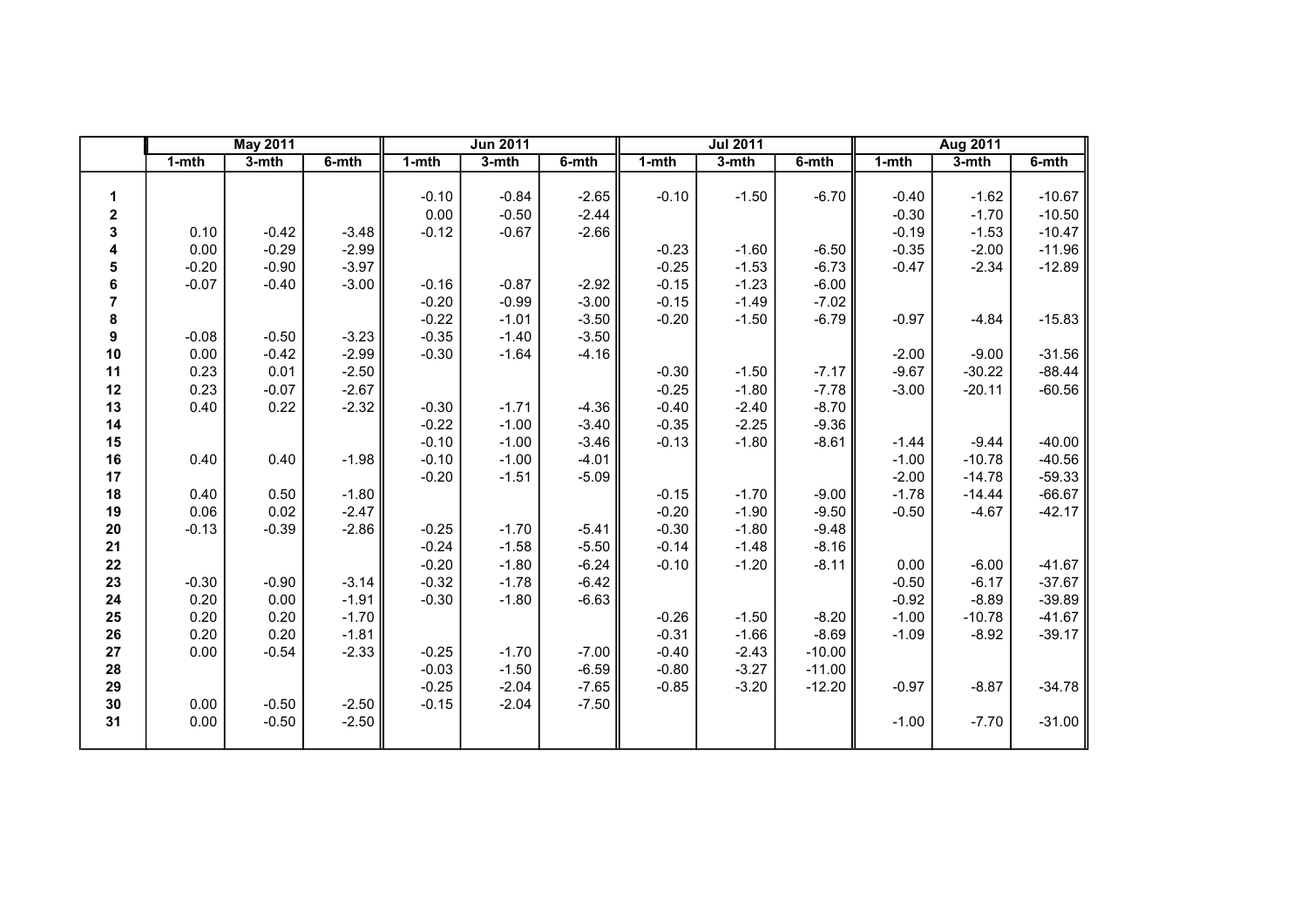|                         |           | <b>Sep 2011</b> |          |         | <b>Oct 2011</b> |          |           | <b>Nov 2011</b> |          |           | <b>Dec 2011</b> |          |
|-------------------------|-----------|-----------------|----------|---------|-----------------|----------|-----------|-----------------|----------|-----------|-----------------|----------|
|                         | $1 - mth$ | $3-$ mth        | $6-$ mth | $1-mth$ | $3-$ mth        | $6-$ mth | $1 - mth$ | $3 - mth$       | 6-mth    | $1 - mth$ | $3-mth$         | 6-mth    |
|                         |           |                 |          |         |                 |          |           |                 |          |           |                 |          |
| 1                       | $-1.36$   | $-9.00$         | $-31.44$ |         |                 |          | 0.40      | $-1.00$         | $-15.50$ | $-0.21$   | $-4.06$         | $-23.11$ |
| 2                       | $-1.50$   | $-11.61$        | $-41.11$ |         |                 |          | 0.50      | $-1.38$         | $-17.06$ | $-0.17$   | $-4.37$         | $-20.33$ |
| 3                       |           |                 |          | $-0.20$ | $-4.94$         | $-23.11$ | 0.14      | $-1.31$         | $-18.88$ |           |                 |          |
| 4                       |           |                 |          | 0.37    | $-4.42$         | $-24.11$ | $-0.04$   | $-2.14$         | $-22.17$ |           |                 |          |
| 5                       | $-1.90$   | $-14.06$        | $-47.50$ | 0.20    | $-5.88$         | $-27.39$ |           |                 |          | $-0.14$   | $-4.17$         | $-20.17$ |
| 6                       | $-2.00$   | $-16.00$        | $-50.50$ | $-0.30$ | $-7.00$         | $-30.11$ |           |                 |          | $-0.04$   | $-3.75$         | $-20.06$ |
| $\overline{\mathbf{r}}$ | $-1.70$   | $-12.00$        | $-40.44$ | $-0.59$ | $-7.50$         | $-31.50$ |           |                 |          | 0.10      | $-3.39$         | $-19.00$ |
| 8                       | $-1.10$   | $-11.00$        | $-38.33$ |         |                 |          | 0.00      | $-2.67$         | $-22.00$ | 0.39      | $-2.70$         | $-17.00$ |
| 9                       | $-0.70$   | $-7.00$         | $-30.56$ |         |                 |          | $-0.14$   | $-2.36$         | $-21.50$ | 0.50      | $-1.46$         | $-11.69$ |
| 10                      |           |                 |          | $-0.60$ | $-7.50$         | $-34.00$ | 0.12      | $-1.68$         | $-17.39$ |           |                 |          |
| 11                      |           |                 |          | $-0.80$ | $-7.50$         | $-33.00$ | 0.16      | $-1.77$         | $-19.00$ |           |                 |          |
| 12                      | $-0.15$   | $-4.00$         | $-25.63$ | $-0.50$ | $-7.00$         | $-30.61$ |           |                 |          | 0.33      | $-2.02$         | $-16.06$ |
| 13                      | $-0.40$   | $-5.00$         | $-29.63$ | $-0.75$ | $-7.30$         | $-32.00$ |           |                 |          | 0.70      | $-1.33$         | $-15.22$ |
| 14                      | $-0.50$   | $-9.00$         | $-40.56$ | $-0.78$ | $-6.94$         | $-32.78$ | $-0.21$   | $-1.99$         | $-19.00$ | 1.00      | $-0.60$         | $-10.44$ |
| 15                      | $-0.30$   | $-8.00$         | $-38.31$ |         |                 |          | $-0.31$   | $-2.01$         | $-20.11$ | 2.19      | 0.11            | $-10.56$ |
| 16                      | 0.00      | $-4.00$         | $-30.56$ |         |                 |          | 0.03      | $-2.50$         | $-20.33$ | 1.40      | $-0.73$         | $-15.21$ |
| 17                      |           |                 |          | $-0.30$ | $-6.50$         | $-30.22$ | $-0.23$   | $-5.08$         | $-28.11$ |           |                 |          |
| 18                      |           |                 |          | 0.01    | $-4.50$         | $-27.78$ | 0.31      | $-6.15$         | $-32.38$ |           |                 |          |
| 19                      | 0.00      | $-7.19$         | $-34.81$ | 0.19    | $-4.50$         | $-26.17$ |           |                 |          | 1.48      | $-0.81$         | $-15.00$ |
| 20                      | 0.34      | $-3.75$         | $-26.00$ | 0.10    | $-3.39$         | $-24.06$ |           |                 |          | 1.41      | $-0.65$         | $-15.60$ |
| 21                      | 0.10      | $-5.50$         | $-30.78$ | 0.18    | $-3.00$         | $-21.00$ | 0.50      | $-4.73$         | $-28.63$ | 0.97      | $-1.58$         | $-17.33$ |
| 22                      | 1.39      | 0.17            | $-15.00$ |         |                 |          | 1.50      | $-2.69$         | $-24.00$ | 0.98      | $-1.30$         | $-16.06$ |
| 23                      | 1.00      | $-0.33$         | $-16.72$ |         |                 |          | 0.73      | $-3.98$         | $-26.25$ | 1.53      | $-1.12$         | $-16.72$ |
| 24                      |           |                 |          | 0.10    | $-3.00$         | $-21.11$ | 0.20      | $-4.50$         | $-26.89$ |           |                 |          |
| 25                      |           |                 |          | 0.30    | $-2.50$         | $-21.13$ | 0.30      | $-5.00$         | $-25.56$ |           |                 |          |
| 26                      | 0.00      | $-4.33$         | $-26.56$ |         |                 |          |           |                 |          |           |                 |          |
| 27                      | 0.00      | $-7.00$         | $-31.33$ | 0.40    | $-2.26$         | $-20.00$ |           |                 |          | 1.24      | $-1.63$         | $-15.25$ |
| 28                      | $-1.20$   | $-8.00$         | $-31.00$ | 0.00    | $-2.94$         | $-21.06$ | 0.14      | $-4.72$         | $-25.50$ | 0.89      | $-1.90$         | $-17.94$ |
| 29                      | $-0.70$   | $-6.86$         | $-30.11$ |         |                 |          | 0.21      | $-4.57$         | $-23.22$ | 1.31      | $-1.94$         | $-17.00$ |
| 30                      | $-0.70$   | $-6.00$         | $-27.03$ |         |                 |          | $-0.02$   | $-4.70$         | $-24.17$ | 1.40      | $-1.11$         | $-14.11$ |
| 31                      |           |                 |          | 0.18    | $-1.80$         | $-18.83$ |           |                 |          |           |                 |          |
|                         |           |                 |          |         |                 |          |           |                 |          |           |                 |          |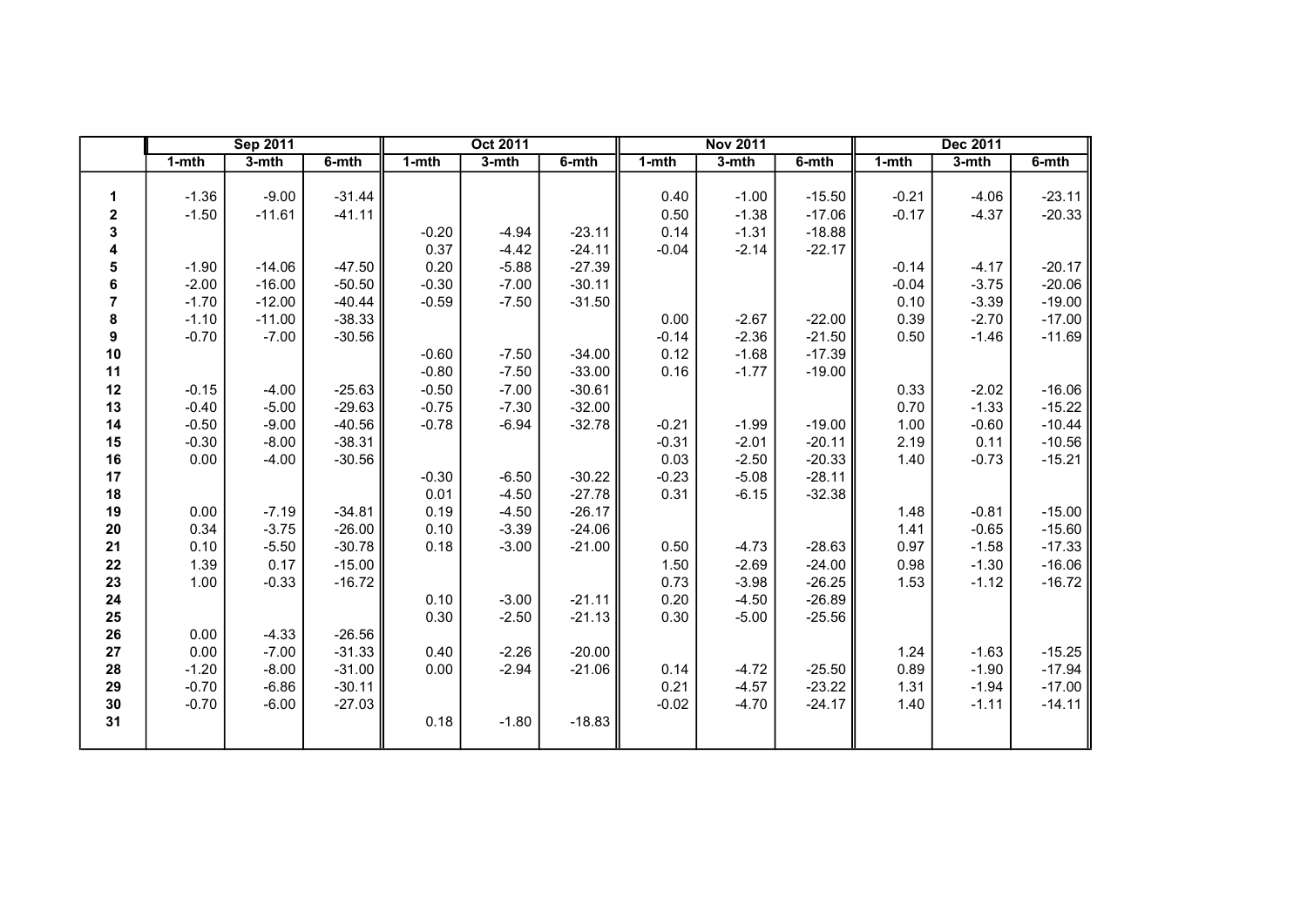|                  | <b>Jan 2010</b> |         |          |           | <b>Feb 2010</b> |          |           | <b>Mar 2010</b> |          |           | Apr 2010 |          |
|------------------|-----------------|---------|----------|-----------|-----------------|----------|-----------|-----------------|----------|-----------|----------|----------|
|                  | $1 - mth$       | $3-mth$ | $6-$ mth | $1 - mth$ | $3-mth$         | $6-$ mth | $1 - mth$ | $3-$ mth        | $6-$ mth | $1 - mth$ | $3-mth$  | $6-$ mth |
|                  |                 |         |          |           |                 |          |           |                 |          |           |          |          |
| 1                |                 |         |          | 2.60      | 9.68            | 16.38    | 2.69      | 7.00            | 13.50    | 1.88      | 6.00     | 12.32    |
| $\boldsymbol{2}$ |                 |         |          | 2.40      | 8.48            | 15.14    | 2.50      | 6.84            | 13.24    |           |          |          |
| 3                |                 |         |          | 2.33      | 8.00            | 14.24    | 2.20      | 6.95            | 13.40    |           |          |          |
| 4                | 4.40            | 12.00   | 20.75    | 2.59      | 8.20            | 14.28    | 1.97      | 6.06            | 12.76    |           |          |          |
| 5                | 4.11            | 11.50   | 19.34    | 2.50      | 8.33            | 14.04    | 1.91      | 5.74            | 11.82    | 1.96      | 6.28     | 12.50    |
| 6                | 3.90            | 11.49   | 19.50    |           |                 |          |           |                 |          | 2.04      | 6.30     | 12.14    |
| $\overline{7}$   | 3.86            | 11.00   | 19.39    |           |                 |          |           |                 |          | 2.07      | 6.11     | 12.24    |
| 8                | 3.73            | 11.06   | 19.10    | 2.41      | 8.24            | 13.82    | 2.00      | 5.98            | 11.34    | 1.88      | 5.89     | 12.19    |
| 9                |                 |         |          | 2.45      | 8.35            | 14.00    | 1.91      | 5.80            | 11.56    | 1.91      | 5.80     | 11.50    |
| 10               |                 |         |          | 2.40      | 8.00            | 13.88    | 1.69      | 5.40            | 10.96    |           |          |          |
| 11               | 4.29            | 11.00   | 18.74    | 2.30      | 7.75            | 13.80    | 1.50      | 5.20            | 10.45    |           |          |          |
| 12               | 3.80            | 10.50   | 18.03    | 1.93      | 6.50            | 12.50    | 1.60      | 5.40            | 11.43    | 1.50      | 5.29     | 10.00    |
| 13               | 4.10            | 10.71   | 18.33    |           |                 |          |           |                 |          | 1.75      | 5.54     | 10.13    |
| 14               | 3.46            | 10.00   | 18.00    |           |                 |          |           |                 |          | 1.19      | 2.59     | 3.98     |
| 15               | 3.16            | 9.50    | 17.03    |           |                 |          | 1.68      | 5.38            | 11.34    | 0.00      | 0.00     | $-1.25$  |
| 16               |                 |         |          |           |                 |          | 1.80      | 5.74            | 11.50    | 0.56      | 1.00     | 0.32     |
| 17               |                 |         |          | 1.95      | 6.25            | 12.00    | 1.71      | 5.70            | 11.50    |           |          |          |
| 18               | 3.60            | 10.00   | 17.74    | 1.70      | 5.76            | 11.76    | 1.44      | 5.39            | 11.26    |           |          |          |
| 19               |                 |         |          | 1.80      | 6.00            | 11.60    | 1.60      | 5.48            | 11.50    | 1.50      | 2.47     | 2.34     |
| 20               | 3.51            | 10.20   | 17.72    |           |                 |          |           |                 |          | 1.09      | 2.50     | 2.78     |
| 21               | 3.80            | 10.68   | 18.75    |           |                 |          |           |                 |          | 0.52      | 0.78     | 0.46     |
| 22               | 3.90            | 11.00   | 19.31    | 1.80      | 5.72            | 10.74    | 1.73      | 5.56            | 11.85    | 0.11      | 0.50     | 0.00     |
| 23               |                 |         |          | 2.00      | 6.20            | 11.64    | 1.80      | 5.74            | 11.74    | 0.00      | $-0.19$  | $-2.17$  |
| 24               |                 |         |          | 2.27      | 6.39            | 12.45    | 2.03      | 6.39            | 12.97    |           |          |          |
| 25               | 3.90            | 11.10   | 19.06    | 2.88      | 8.00            | 16.00    | 2.23      | 6.40            | 13.13    |           |          |          |
| 26               | 3.53            | 11.00   | 19.38    | 3.06      | 7.47            | 13.69    | 2.00      | 6.20            | 12.18    | $-0.22$   | $-0.26$  | $-2.36$  |
| 27               | 3.40            | 11.35   | 19.53    |           |                 |          |           |                 |          | 0.50      | 0.50     | 0.50     |
| 28               | 3.24            | 11.10   | 19.50    |           |                 |          |           |                 |          | 0.79      | 1.88     | 1.86     |
| 29               | 2.71            | 10.00   | 18.09    |           |                 |          | 1.77      | 5.91            | 12.25    | 0.91      | 1.79     | 1.90     |
| 30               |                 |         |          |           |                 |          | 1.85      | 5.77            | 12.00    | 0.25      | 0.30     | $-0.06$  |
| 31               |                 |         |          |           |                 |          | 1.90      | 5.90            | 12.26    |           |          |          |
|                  |                 |         |          |           |                 |          |           |                 |          |           |          |          |

Source: ABS Benchmarks Administration Co Pte Ltd

Note: '-' = discount. These forward swap points are the average of buying and selling of the fixing rates.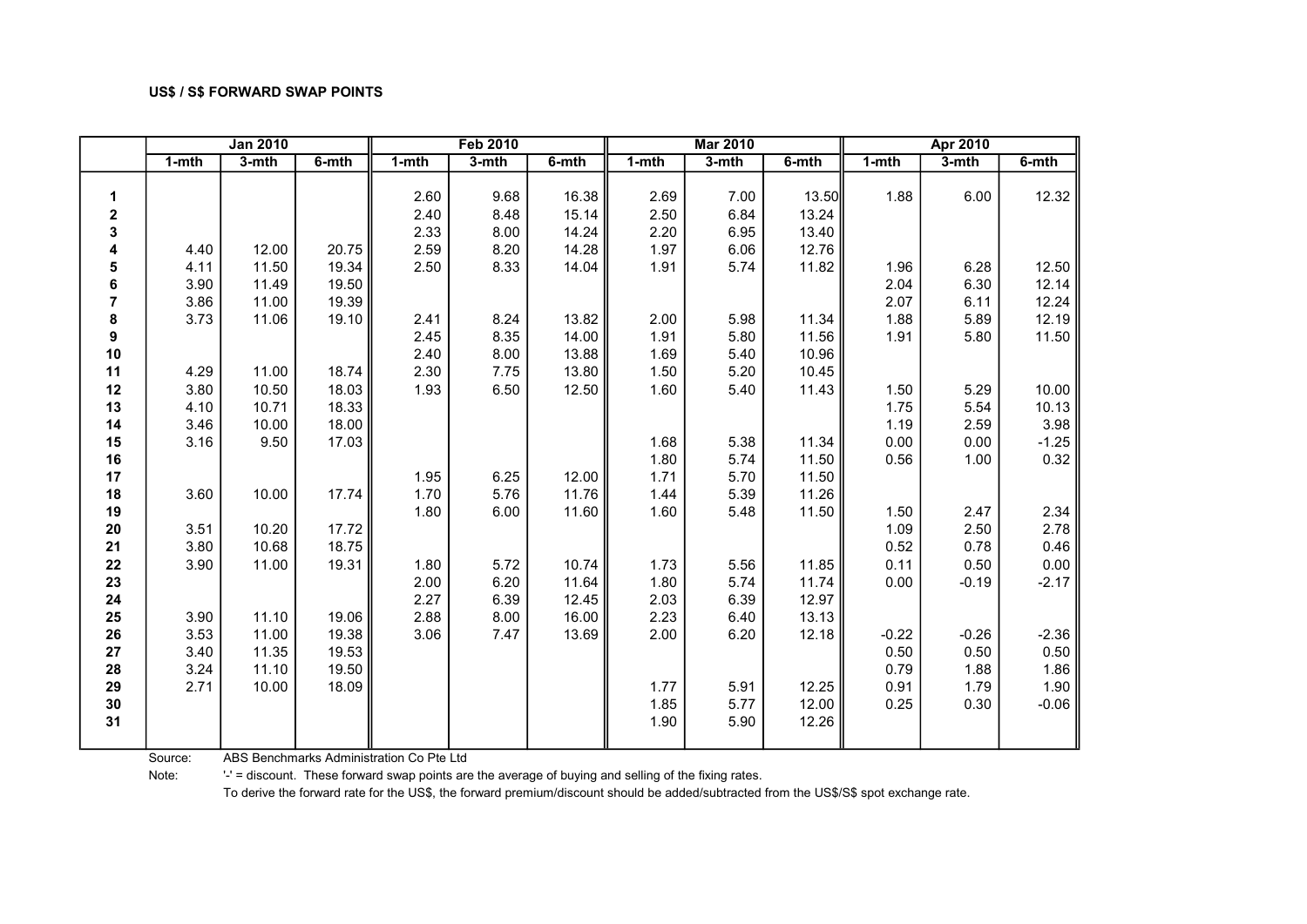|                |           | <b>May 2010</b> |         |         | <b>Jun 2010</b> |          |         | <b>Jul 2010</b> |          |           | <b>Aug 2010</b> |          |
|----------------|-----------|-----------------|---------|---------|-----------------|----------|---------|-----------------|----------|-----------|-----------------|----------|
|                | $1 - mth$ | $3-$ mth        | 6-mth   | $1-mth$ | 3-mth           | 6-mth    | 1-mth   | 3-mth           | 6-mth    | $1 - mth$ | $3-mth$         | 6-mth    |
|                |           |                 |         |         |                 |          |         |                 |          |           |                 |          |
| 1              |           |                 |         | $-0.41$ | $-2.50$         | $-4.50$  | $-2.00$ | $-6.70$         | $-14.11$ |           |                 |          |
| 2              |           |                 |         | $-1.00$ | $-3.50$         | $-6.46$  | $-1.98$ | $-6.70$         | $-13.74$ | $-0.79$   | $-3.39$         | $-9.09$  |
| 3              | 0.50      | 0.50            | 0.50    | $-1.40$ | $-5.14$         | $-8.53$  |         |                 |          | $-1.11$   | $-4.03$         | $-9.48$  |
| 4              | 0.80      | 0.89            | 0.83    | $-1.04$ | $-4.50$         | $-7.75$  |         |                 |          | $-1.48$   | $-4.61$         | $-10.92$ |
| 5              | 0.88      | 1.50            | 1.31    |         |                 |          | $-2.13$ | $-6.79$         | $-13.83$ | $-1.49$   | $-4.89$         | $-11.10$ |
| 6              | 1.20      | 2.04            | 1.99    |         |                 |          | $-2.08$ | $-6.80$         | $-13.89$ | $-1.40$   | $-4.52$         | $-11.00$ |
| $\overline{7}$ | 3.13      | 3.69            | 2.56    | $-0.83$ | $-4.12$         | $-7.56$  | $-1.98$ | $-6.73$         | $-13.65$ |           |                 |          |
| 8              |           |                 |         | $-0.21$ | $-3.66$         | $-6.50$  | $-1.81$ | $-6.68$         | $-13.67$ |           |                 |          |
| 9              |           |                 |         | $-0.25$ | $-3.53$         | $-6.70$  | $-1.60$ | $-6.10$         | $-13.21$ |           |                 |          |
| 10             | 1.00      | 1.50            | $-0.81$ | $-1.10$ | $-4.36$         | $-7.38$  |         |                 |          | $-1.40$   | $-4.42$         | $-10.91$ |
| 11             | 0.23      | 0.63            | $-1.11$ | $-1.02$ | $-4.72$         | $-8.00$  |         |                 |          | $-1.17$   | $-4.04$         | $-10.01$ |
| 12             | 0.57      | 0.72            | $-1.03$ |         |                 |          | $-1.58$ | $-5.63$         | $-12.00$ | $-0.83$   | $-3.30$         | $-9.19$  |
| 13             | 0.13      | 0.46            | $-2.21$ |         |                 |          | $-1.66$ | $-5.69$         | $-11.90$ | $-0.73$   | $-3.00$         | $-8.36$  |
| 14             | 0.13      | 0.50            | $-1.50$ | $-1.20$ | $-5.00$         | $-8.31$  | $-1.84$ | $-6.19$         | $-12.86$ |           |                 |          |
| 15             |           |                 |         | $-1.30$ | $-5.30$         | $-9.00$  | $-1.60$ | $-5.59$         | $-12.23$ |           |                 |          |
| 16             |           |                 |         | $-1.40$ | $-5.50$         | $-9.91$  | $-1.09$ | $-4.00$         | $-10.09$ | $-0.20$   | $-2.49$         | $-6.09$  |
| 17             | 0.20      | 0.70            | $-0.50$ | $-1.44$ | $-5.65$         | $-9.95$  |         |                 |          | $-0.20$   | $-2.13$         | $-5.53$  |
| 18             | $-0.04$   | 0.00            | $-1.31$ | $-1.40$ | $-5.30$         | $-10.23$ |         |                 |          | $-0.64$   | $-2.96$         | $-6.25$  |
| 19             | $-0.08$   | 0.00            | $-1.29$ |         |                 |          | $-1.17$ | $-3.76$         | $-10.52$ | $-0.70$   | $-3.00$         | $-6.70$  |
| 20             | $-0.43$   | $-0.50$         | $-2.74$ |         |                 |          | $-1.30$ | $-4.27$         | $-10.43$ | $-0.73$   | $-3.00$         | $-7.00$  |
| 21             | $-0.06$   | $-0.50$         | $-2.60$ | $-1.59$ | $-6.10$         | $-10.50$ | $-1.22$ | $-4.50$         | $-11.00$ |           |                 |          |
| 22             |           |                 |         | $-1.74$ | $-6.00$         | $-11.15$ | $-0.90$ | $-3.70$         | $-9.40$  |           |                 |          |
| 23             |           |                 |         | $-1.90$ | $-6.41$         | $-13.31$ | $-0.80$ | $-3.59$         | $-9.50$  | $-0.60$   | $-2.70$         | $-6.61$  |
| ${\bf 24}$     | $-0.09$   | $-0.30$         | $-2.50$ | $-2.01$ | $-6.56$         | $-12.84$ |         |                 |          | $-0.13$   | $-1.50$         | $-5.10$  |
| 25             | 0.24      | $-0.10$         | $-1.00$ | $-1.98$ | $-6.59$         | $-13.00$ |         |                 |          | 0.29      | $-0.50$         | $-3.50$  |
| 26             | 0.24      | $-0.01$         | $-1.42$ |         |                 |          | $-0.89$ | $-3.52$         | $-9.50$  | 0.30      | 0.12            | $-3.06$  |
| 27             | 0.00      | $-0.50$         | $-2.54$ |         |                 |          | $-1.13$ | $-4.48$         | $-10.72$ | 0.10      | 0.03            | $-3.20$  |
| 28             |           |                 |         | $-1.99$ | $-6.60$         | $-12.71$ | $-1.07$ | $-4.00$         | $-10.23$ |           |                 |          |
| 29             |           |                 |         | $-2.20$ | $-6.94$         | $-13.59$ | $-1.01$ | $-4.00$         | $-9.68$  |           |                 |          |
| 30             |           |                 |         | $-1.77$ | $-6.21$         | $-13.00$ | $-0.60$ | $-3.00$         | $-8.61$  | 0.26      | 0.10            | $-2.66$  |
| 31             | 0.00      | $-1.09$         | $-2.57$ |         |                 |          |         |                 |          | $-0.02$   | $-0.33$         | $-3.64$  |
|                |           |                 |         |         |                 |          |         |                 |          |           |                 |          |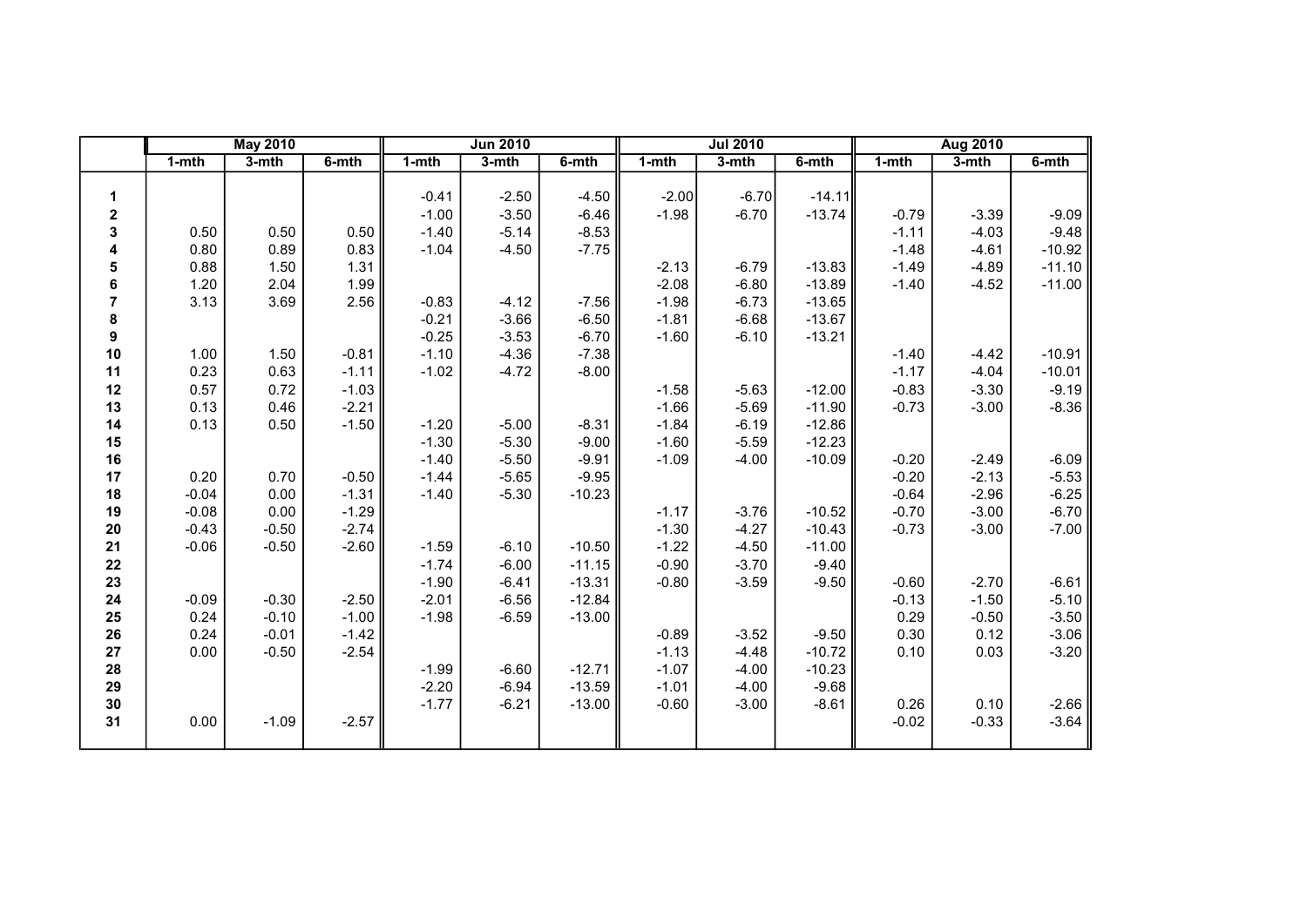|                |         | <b>Sep 2010</b> |         |           | <b>Oct 2010</b> |         |         | <b>Nov 2010</b> |         |           | <b>Dec 2010</b> |         |
|----------------|---------|-----------------|---------|-----------|-----------------|---------|---------|-----------------|---------|-----------|-----------------|---------|
|                | 1-mth   | $3-$ mth        | 6-mth   | $1 - mth$ | 3-mth           | 6-mth   | 1-mth   | 3-mth           | 6-mth   | $1 - mth$ | 3-mth           | 6-mth   |
|                |         |                 |         |           |                 |         |         |                 |         |           |                 |         |
| 1              | 0.10    | 0.00            | $-3.06$ | $-0.30$   | $-0.56$         | $-1.40$ | $-0.45$ | $-1.10$         | $-1.66$ | 0.30      | 0.40            | 0.53    |
| 2              | 0.30    | 0.12            | $-2.32$ |           |                 |         | $-0.48$ | $-1.24$         | $-1.70$ | $-0.15$   | $-0.03$         | $-0.19$ |
| 3              | 0.30    | 0.30            | $-1.46$ |           |                 |         | $-0.56$ | $-1.54$         | $-2.20$ | 0.06      | 0.03            | 0.04    |
| 4              |         |                 |         | $-0.40$   | $-0.90$         | $-1.66$ | $-0.40$ | $-1.20$         | $-2.00$ |           |                 |         |
| 5              |         |                 |         | $-0.37$   | $-0.60$         | $-1.50$ |         |                 |         |           |                 |         |
| 6              | 0.50    | 0.50            | $-1.09$ | $-0.20$   | $-0.53$         | $-1.49$ |         |                 |         | 0.00      | $-0.05$         | 0.49    |
| $\overline{7}$ | 0.30    | 0.30            | $-1.50$ | $-0.30$   | $-0.70$         | $-1.20$ |         |                 |         | 0.00      | 0.00            | 0.98    |
| 8              | 0.18    | 0.03            | $-1.50$ | $-0.29$   | $-0.50$         | $-1.34$ | $-0.30$ | $-1.00$         | $-1.67$ | 0.10      | 0.27            | 1.20    |
| 9              | 0.00    | $-0.91$         | $-2.89$ |           |                 |         | $-0.33$ | $-0.87$         | $-1.50$ | 0.26      | 0.40            | 1.21    |
| 10             |         |                 |         |           |                 |         | $-0.36$ | $-0.90$         | $-1.58$ | 0.20      | 0.29            | 0.81    |
| 11             |         |                 |         | $-0.12$   | $-0.18$         | $-0.43$ | $-0.43$ | $-0.99$         | $-1.69$ |           |                 |         |
| 12             |         |                 |         | 0.24      | 0.40            | 0.43    | $-0.50$ | $-0.90$         | $-1.53$ |           |                 |         |
| 13             | $-0.10$ | $-0.80$         | $-2.53$ | 0.00      | 0.20            | 0.49    |         |                 |         | 0.07      | 0.21            | 1.07    |
| 14             | 0.30    | $-0.36$         | $-1.56$ | $-0.43$   | $-1.28$         | $-3.43$ |         |                 |         | 0.07      | 0.14            | 1.10    |
| 15             | 0.46    | 0.22            | $-0.70$ | $-0.20$   | $-0.70$         | $-2.33$ | $-0.40$ | $-0.82$         | $-1.50$ | 0.00      | 0.19            | 1.00    |
| 16             | 0.44    | 0.60            | $-0.10$ |           |                 |         | $-0.35$ | $-0.69$         | $-0.87$ | $-0.13$   | $-0.10$         | 0.46    |
| 17             | 0.82    | 1.01            | 0.80    |           |                 |         |         |                 |         | $-0.10$   | $-0.10$         | 0.42    |
| 18             |         |                 |         | 0.32      | 0.14            | 0.00    | $-0.44$ | $-0.84$         | $-1.33$ |           |                 |         |
| 19             |         |                 |         | $-0.06$   | $-0.17$         | $-0.84$ | $-0.46$ | $-1.04$         | $-1.68$ |           |                 |         |
| 20             | 1.07    | 1.21            | 1.02    | 0.00      | $-0.28$         | $-0.65$ |         |                 |         | $-0.56$   | $-0.58$         | 0.00    |
| 21             | 1.11    | 1.50            | 1.95    | $-0.20$   | $-0.40$         | $-1.16$ |         |                 |         | $-0.67$   | $-0.67$         | 0.00    |
| 22             | 1.00    | 1.54            | 2.49    | $-0.27$   | $-0.53$         | $-0.70$ | $-0.44$ | $-1.07$         | $-1.83$ | $-0.55$   | $-0.50$         | $-0.39$ |
| 23             | 0.54    | 0.83            | 1.00    |           |                 |         | $-0.21$ | $-0.70$         | $-1.28$ | $-0.50$   | $-0.50$         | $-0.59$ |
| 24             | 0.21    | 0.46            | 0.95    |           |                 |         | 0.03    | 0.00            | 0.71    | $-0.50$   | $-0.54$         | $-0.70$ |
| 25             |         |                 |         | $-0.37$   | $-0.75$         | $-0.96$ | $-0.14$ | $-0.35$         | $-0.21$ |           |                 |         |
| 26             |         |                 |         | $-0.31$   | $-0.67$         | $-1.10$ | $-0.10$ | $-0.28$         | $-0.33$ |           |                 |         |
| 27             | 0.23    | 0.60            | 0.98    | $-0.24$   | $-0.59$         | $-0.91$ |         |                 |         | $-0.50$   | $-0.60$         | $-0.70$ |
| 28             | $-0.10$ | 0.00            | 0.50    | $-0.29$   | $-0.67$         | $-1.09$ |         |                 |         | $-0.60$   | $-0.89$         | $-0.90$ |
| 29             | $-0.12$ | 0.00            | $-0.46$ | $-0.40$   | $-0.94$         | $-1.20$ | 0.30    | 0.50            | 0.60    | $-0.70$   | $-0.90$         | $-0.98$ |
| 30             | $-0.15$ | $-0.40$         | $-0.68$ |           |                 |         | 0.30    | 0.38            | 0.63    | $-0.77$   | $-0.83$         | $-0.91$ |
| 31             |         |                 |         |           |                 |         |         |                 |         | $-0.21$   | $-0.30$         | $-0.44$ |
|                |         |                 |         |           |                 |         |         |                 |         |           |                 |         |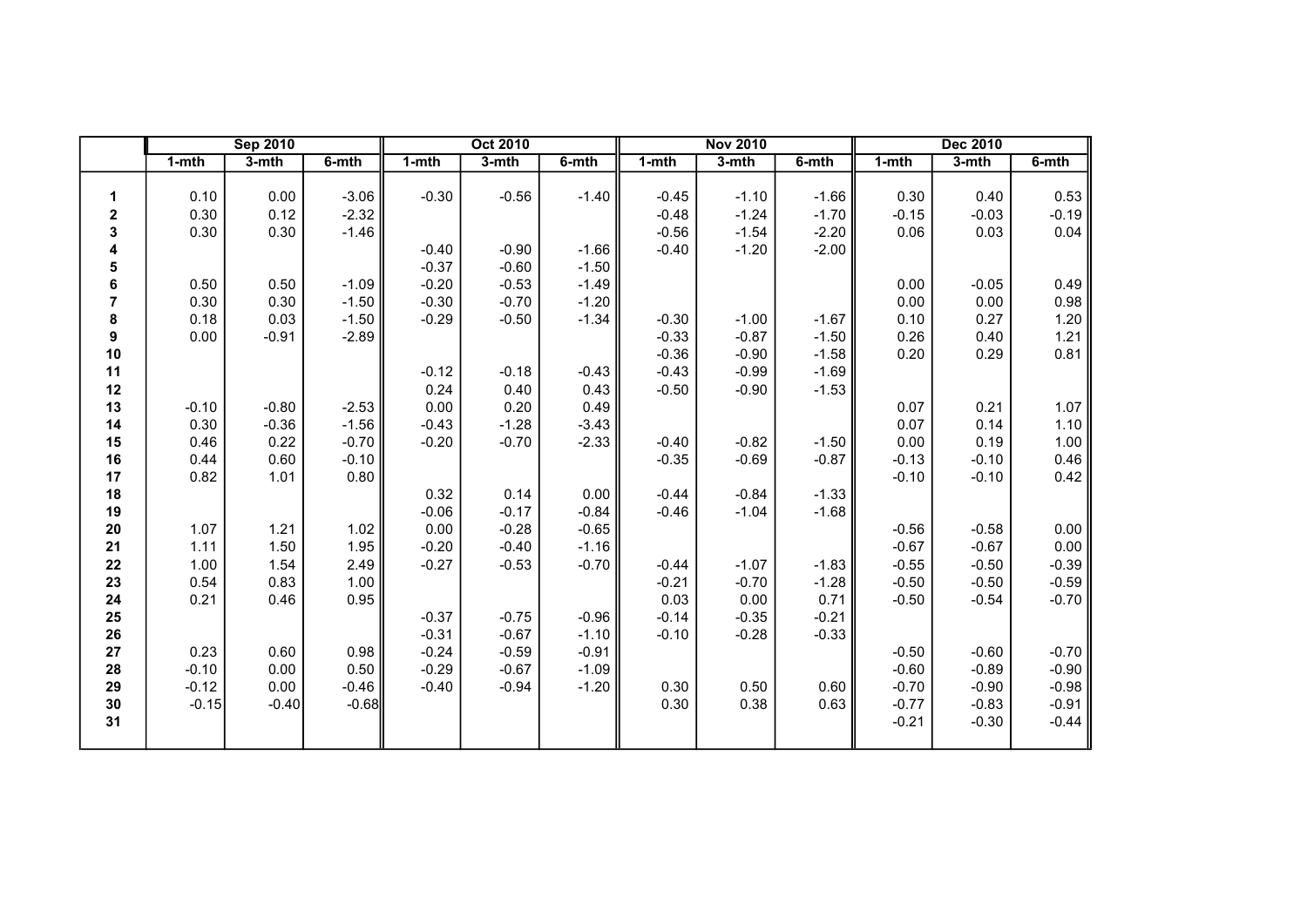|                  | <b>Jan 2009</b> |          |          |           | <b>Feb 2009</b> |          |           | <b>Mar 2009</b> |          |           | <b>Apr 2009</b> |          |
|------------------|-----------------|----------|----------|-----------|-----------------|----------|-----------|-----------------|----------|-----------|-----------------|----------|
|                  | $1 - mth$       | $3-mth$  | $6-$ mth | $1 - mth$ | $3-$ mth        | $6-$ mth | $1 - mth$ | $3-$ mth        | $6-$ mth | $1 - mth$ | $3-mth$         | $6-$ mth |
|                  |                 |          |          |           |                 |          |           |                 |          |           |                 |          |
| 1                |                 |          |          |           |                 |          |           |                 |          | $-3.88$   | $-5.00$         | $-6.69$  |
| $\mathbf 2$      | $-5.00$         | $-0.63$  | $-11.75$ | $-0.09$   | $-13.13$        | $-23.25$ | $-0.36$   | $-4.88$         | $-13.19$ | $-2.68$   | $-3.13$         | $-4.38$  |
| 3                |                 |          |          | $-0.63$   | $-13.63$        | $-22.25$ | $-0.33$   | $-5.25$         | $-13.00$ | $-1.00$   | $-0.25$         | $-0.25$  |
| 4                |                 |          |          | $-0.73$   | $-14.00$        | $-21.79$ | $-0.26$   | $-5.31$         | $-11.36$ |           |                 |          |
| 5                | $-4.32$         | $-0.21$  | $-12.86$ | $-0.99$   | $-13.00$        | $-22.14$ | $-0.11$   | $-5.50$         | $-10.63$ |           |                 |          |
| 6                | $-3.73$         | $-1.69$  | $-10.63$ | $-2.00$   | $-14.00$        | $-24.75$ | $-0.54$   | $-5.69$         | $-11.50$ | $-0.06$   | $-0.06$         | 0.00     |
| $\overline{7}$   | $-3.49$         | 0.00     | $-8.88$  |           |                 |          |           |                 |          | 0.48      | $-0.69$         | 0.00     |
| 8                | $-3.38$         | 0.00     | $-10.00$ |           |                 |          |           |                 |          | 0.35      | 0.00            | $-1.50$  |
| $\boldsymbol{9}$ | $-2.53$         | $-1.44$  | $-9.63$  | $-1.47$   | $-12.88$        | $-22.50$ | $-1.68$   | $-7.00$         | $-15.06$ | $-1.00$   | $-3.63$         | $-5.63$  |
| 10               |                 |          |          | $-1.46$   | $-13.00$        | $-21.63$ | $-2.40$   | $-9.36$         | $-18.71$ |           |                 |          |
| 11               |                 |          |          | $-1.00$   | $-11.56$        | $-20.00$ | $-2.73$   | $-10.00$        | $-19.19$ |           |                 |          |
| 12               | $-2.00$         | $-1.91$  | $-7.63$  | $-1.00$   | $-11.29$        | $-21.00$ | $-2.00$   | $-9.38$         | $-18.13$ |           |                 |          |
| 13               | $-1.94$         | $-1.31$  | $-4.41$  | $-0.94$   | $-12.00$        | $-19.75$ | $-1.10$   | $-5.50$         | $-13.75$ | $-1.00$   | $-4.93$         | $-5.63$  |
| 14               | $-1.45$         | $-2.00$  | $-4.56$  |           |                 |          |           |                 |          | $-0.91$   | $-4.21$         | $-9.93$  |
| 15               | $-0.80$         | $-3.00$  | $-8.00$  |           |                 |          |           |                 |          | 0.29      | $-2.50$         | $-5.94$  |
| 16               | $-1.25$         | $-7.88$  | $-15.44$ | $-1.48$   | $-11.50$        | $-24.63$ | $-0.50$   | $-5.00$         | $-10.00$ | 0.61      | $-2.31$         | $-4.50$  |
| 17               |                 |          |          | $-1.44$   | $-11.06$        | $-23.63$ | $-1.55$   | $-3.94$         | $-8.44$  | 0.03      | $-4.00$         | $-7.56$  |
| 18               |                 |          |          | $-0.91$   | $-11.69$        | $-21.50$ | $-3.88$   | $-3.00$         | $-2.00$  |           |                 |          |
| 19               | $-1.72$         | $-11.00$ | $-21.75$ | $-0.96$   | $-10.00$        | $-19.71$ | $-1.00$   | $-1.00$         | $-3.76$  |           |                 |          |
| 20               | $-1.11$         | $-10.14$ | $-22.57$ | $-0.71$   | $-9.88$         | $-19.06$ | $-1.00$   | $-3.00$         | $-4.75$  | 0.25      | $-3.19$         | $-6.50$  |
| 21               | $-0.14$         | $-10.00$ | $-21.69$ |           |                 |          |           |                 |          | 0.03      | $-3.38$         | $-6.00$  |
| 22               | $-1.47$         | $-15.50$ | $-32.38$ |           |                 |          |           |                 |          | 0.00      | $-4.00$         | $-7.00$  |
| 23               | $-1.09$         | $-14.75$ | $-27.00$ | $-0.11$   | $-10.00$        | $-18.00$ | $-0.41$   | $-4.00$         | $-6.63$  | $-0.47$   | $-4.75$         | $-9.56$  |
| 24               |                 |          |          | 0.00      | $-8.00$         | $-18.13$ | $-0.38$   | $-3.50$         | $-6.75$  | $-0.97$   | $-5.50$         | $-9.50$  |
| 25               |                 |          |          | $-0.61$   | $-8.63$         | $-19.88$ | $-1.20$   | $-2.19$         | $-4.88$  |           |                 |          |
| 26               |                 |          |          | $-0.29$   | $-8.75$         | $-18.69$ | $-2.22$   | $-0.13$         | $-1.00$  |           |                 |          |
| 27               |                 |          |          | $-0.03$   | $-8.00$         | $-16.31$ | $-3.50$   | $-2.13$         | $-2.75$  | $-1.48$   | $-5.94$         | $-10.75$ |
| 28               | $-0.19$         | $-14.75$ | $-25.00$ |           |                 |          |           |                 |          | $-1.23$   | $-5.31$         | $-9.13$  |
| 29               | $-1.03$         | $-12.25$ | $-20.50$ |           |                 |          |           |                 |          | $-1.46$   | $-5.44$         | $-9.94$  |
| 30               | $-1.50$         | $-10.00$ | $-18.00$ |           |                 |          | $-3.50$   | $-2.00$         | $-2.00$  | $-1.50$   | $-5.94$         | $-11.00$ |
| 31               |                 |          |          |           |                 |          | $-5.31$   | $-6.00$         | $-7.63$  |           |                 |          |

Source: ABS Benchmarks Administration Co Pte Ltd

Note: '-' = discount. These forward swap points are the average of buying and selling of the fixing rates.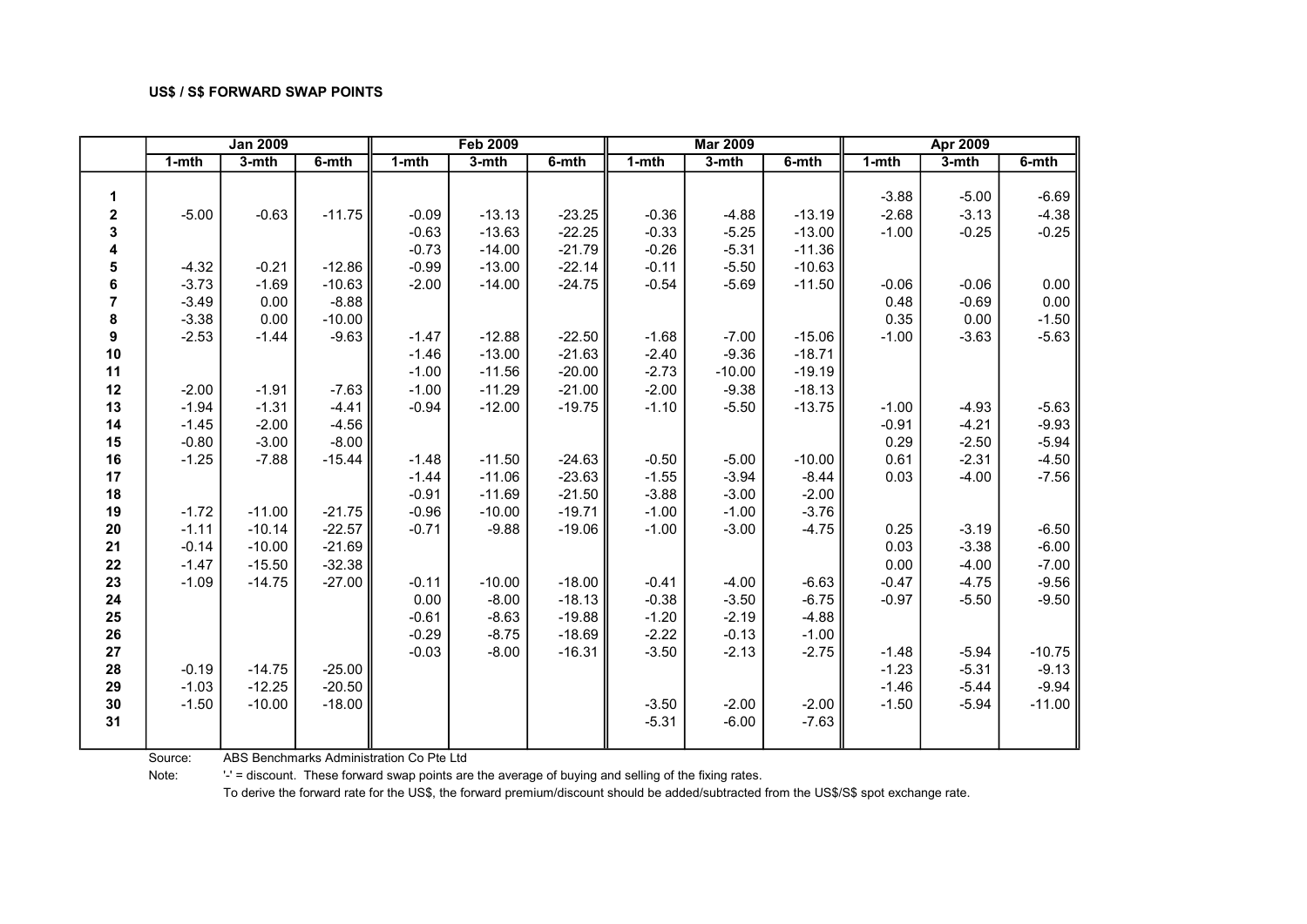|                |           | <b>May 2009</b> |          |           | <b>Jun 2009</b> |         |       | <b>Jul 2009</b> |       |           | <b>Aug 2009</b> |       |
|----------------|-----------|-----------------|----------|-----------|-----------------|---------|-------|-----------------|-------|-----------|-----------------|-------|
|                | $1 - mth$ | $3-$ mth        | 6-mth    | $1 - mth$ | $3-$ mth        | 6-mth   | 1-mth | 3-mth           | 6-mth | $1 - mth$ | $3-mth$         | 6-mth |
|                |           |                 |          |           |                 |         |       |                 |       |           |                 |       |
| 1              |           |                 |          | $-0.55$   | $-1.00$         | $-1.81$ | 1.00  | 2.00            | 3.19  |           |                 |       |
| 2              |           |                 |          | $-0.89$   | $-2.25$         | $-3.03$ | 0.71  | 1.71            | 2.63  |           |                 |       |
| 3              |           |                 |          | $-0.38$   | $-1.00$         | $-2.31$ | 0.79  | 2.06            | 3.19  | 2.13      | 4.00            | 5.63  |
| 4              | $-1.30$   | $-5.50$         | $-11.00$ | 0.89      | 1.00            | 0.06    |       |                 |       | 3.35      | 5.44            | 7.50  |
| 5              | $-1.01$   | $-4.65$         | $-9.00$  | 1.13      | 1.33            | 0.91    |       |                 |       | 3.20      | 5.19            | 6.60  |
| 6              | $-0.58$   | $-4.00$         | $-7.00$  |           |                 |         | 1.13  | 2.50            | 3.50  | 2.48      | 5.50            | 6.63  |
| $\overline{7}$ | $-0.36$   | $-3.50$         | $-5.00$  |           |                 |         | 1.10  | 2.83            | 3.44  | 2.46      | 5.00            | 6.50  |
| 8              | $-0.30$   | $-2.81$         | $-6.06$  | 0.50      | $-1.00$         | $-4.21$ | 1.10  | 3.00            | 3.88  |           |                 |       |
| 9              |           |                 |          | 0.80      | $-0.50$         | $-2.38$ | 1.21  | 2.88            | 3.14  |           |                 |       |
| 10             |           |                 |          | 1.00      | 1.00            | $-0.19$ | 1.23  | 2.76            | 3.23  |           |                 |       |
| 11             | $-0.64$   | $-3.00$         | $-4.94$  | 1.09      | 1.00            | 1.00    |       |                 |       | 2.69      | 5.56            | 7.88  |
| 12             | $-0.68$   | $-2.97$         | $-4.63$  | 0.50      | 1.00            | $-0.22$ |       |                 |       | 2.70      | 6.00            | 7.88  |
| 13             | $-0.57$   | $-2.00$         | $-3.78$  |           |                 |         | 1.26  | 3.00            | 4.25  | 2.08      | 5.06            | 6.38  |
| 14             | $-0.28$   | $-0.94$         | $-1.94$  |           |                 |         | 1.36  | 3.00            | 4.00  | 2.14      | 5.00            | 7.00  |
| 15             | $-0.69$   | $-1.50$         | $-2.94$  | 0.94      | 1.06            | 1.38    | 1.34  | 2.76            | 3.94  |           |                 |       |
| 16             |           |                 |          | 1.50      | 1.00            | 0.94    | 1.13  | 2.50            | 3.53  |           |                 |       |
| 17             |           |                 |          | 1.23      | 1.01            | 2.00    | 1.20  | 2.20            | 2.90  | 2.50      | 5.50            | 8.00  |
| 18             | $-0.56$   | $-1.43$         | $-1.57$  | 0.70      | 0.76            | 0.07    |       |                 |       | 2.50      | 5.50            | 7.56  |
| 19             | $-0.21$   | $-0.50$         | $-2.06$  | 1.23      | 1.00            | 0.59    |       |                 |       | 2.50      | 5.27            | 7.94  |
| 20             | $-0.22$   | $-0.81$         | $-1.56$  |           |                 |         | 1.04  | 2.00            | 2.81  | 2.66      | 5.82            | 8.26  |
| 21             | 0.39      | 0.28            | 0.19     |           |                 |         | 1.00  | 2.30            | 3.03  | 2.56      | 5.50            | 8.48  |
| 22             | 0.65      | 0.13            | 0.88     | 1.38      | 1.76            | 2.13    | 1.10  | 2.00            | 3.00  |           |                 |       |
| 23             |           |                 |          | 1.80      | 2.00            | 3.00    | 1.20  | 2.19            | 3.41  |           |                 |       |
| 24             |           |                 |          | 1.80      | 1.88            | 1.75    | 1.50  | 2.50            | 3.03  | 2.55      | 6.00            | 8.56  |
| 25             | 0.69      | 1.00            | 0.31     | 2.00      | 2.09            | 2.50    |       |                 |       | 2.80      | 6.50            | 8.66  |
| 26             | 0.49      | 1.00            | 1.50     | 2.10      | 2.33            | 2.63    |       |                 |       | 2.80      | 7.19            | 9.73  |
| 27             | $-0.16$   | $-0.13$         | $-1.31$  |           |                 |         | 1.30  | 2.50            | 3.50  | 3.04      | 7.50            | 10.19 |
| 28             | $-0.18$   | 0.00            | 1.06     |           |                 |         | 1.56  | 3.00            | 3.50  | 3.22      | 8.63            | 11.91 |
| 29             | $-0.48$   | $-0.39$         | $-0.63$  | 3.04      | 3.21            | 4.00    | 1.67  | 2.75            | 3.71  |           |                 |       |
| 30             |           |                 |          | 2.04      | 3.00            | 4.00    | 1.93  | 3.32            | 3.75  |           |                 |       |
| 31             |           |                 |          |           |                 |         | 2.00  | 4.00            | 5.00  | 3.50      | 9.00            | 14.50 |
|                |           |                 |          |           |                 |         |       |                 |       |           |                 |       |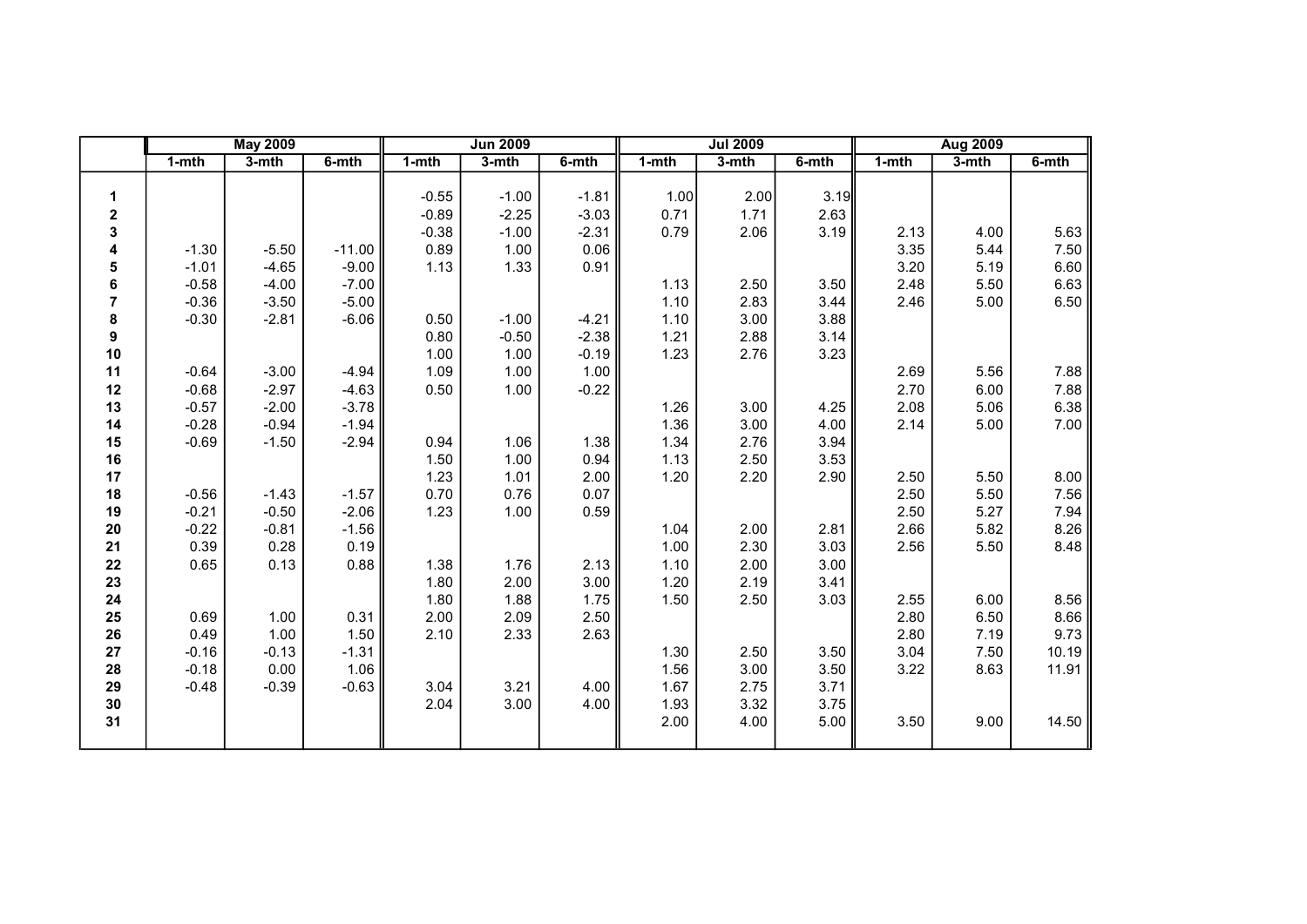|                         |           | <b>Sep 2009</b> |       |       | <b>Oct 2009</b> |       |       | <b>Nov 2009</b> |       |           | <b>Dec 2009</b> |       |
|-------------------------|-----------|-----------------|-------|-------|-----------------|-------|-------|-----------------|-------|-----------|-----------------|-------|
|                         | $1 - mth$ | $3-$ mth        | 6-mth | 1-mth | 3-mth           | 6-mth | 1-mth | 3-mth           | 6-mth | $1 - mth$ | 3-mth           | 6-mth |
|                         |           |                 |       |       |                 |       |       |                 |       |           |                 |       |
| 1                       | 3.15      | 8.03            | 13.00 | 2.96  | 7.54            | 13.64 |       |                 |       | 4.80      | 12.50           | 19.37 |
| $\mathbf 2$             | 2.88      | 8.13            | 13.00 | 2.90  | 7.00            | 13.00 | 3.82  | 9.84            | 14.57 | 4.20      | 11.00           | 18.00 |
| 3                       | 3.10      | 7.96            | 14.32 |       |                 |       | 3.90  | 9.63            | 14.94 | 3.71      | 10.03           | 16.81 |
| 4                       | 2.91      | 8.00            | 14.00 |       |                 |       | 4.06  | 11.47           | 15.84 | 4.10      | 10.50           | 16.38 |
| 5                       |           |                 |       | 2.75  | 6.56            | 12.25 | 3.51  | 9.76            | 14.00 |           |                 |       |
| 6                       |           |                 |       | 2.38  | 5.91            | 10.19 | 3.40  | 10.00           | 13.79 |           |                 |       |
| $\overline{\mathbf{7}}$ | 3.10      | 8.25            | 14.00 | 2.83  | 6.95            | 12.00 |       |                 |       | 3.80      | 10.00           | 14.78 |
| 8                       | 2.80      | 8.00            | 12.50 | 2.21  | 6.08            | 10.79 |       |                 |       | 3.10      | 9.07            | 13.59 |
| 9                       | 2.10      | 7.00            | 11.89 | 2.24  | 6.04            | 11.00 | 3.30  | 9.50            | 14.00 | 3.20      | 9.13            | 14.00 |
| $10$                    | 1.53      | 4.57            | 9.61  |       |                 |       | 3.22  | 10.14           | 13.89 | 2.79      | 8.90            | 14.00 |
| 11                      | 1.40      | 4.50            | 8.13  |       |                 |       | 3.50  | 10.70           | 14.37 | 2.89      | 8.94            | 13.50 |
| 12                      |           |                 |       | 2.54  | 6.41            | 11.63 | 3.20  | 10.83           | 15.38 |           |                 |       |
| 13                      |           |                 |       | 2.58  | 7.00            | 11.38 | 3.21  | 10.13           | 14.25 |           |                 |       |
| 14                      | 1.40      | 4.09            | 8.25  | 2.60  | 7.00            | 11.50 |       |                 |       | 3.20      | 9.26            | 14.50 |
| 15                      | 2.20      | 6.00            | 9.83  | 2.46  | 6.87            | 10.86 |       |                 |       | 2.79      | 9.00            | 14.50 |
| 16                      | 2.26      | 6.39            | 9.50  | 2.80  | 7.00            | 11.03 | 3.27  | 10.25           | 14.59 | 2.90      | 9.23            | 14.84 |
| 17                      | 2.11      | 5.64            | 9.06  |       |                 |       | 3.10  | 9.93            | 13.38 | 2.90      | 9.44            | 15.24 |
| 18                      | 2.20      | 5.93            | 10.00 |       |                 |       | 3.20  | 9.81            | 13.59 | 3.00      | 10.00           | 15.00 |
| 19                      |           |                 |       | 2.80  | 6.87            | 11.43 | 3.20  | 10.00           | 14.13 |           |                 |       |
| $20\,$                  |           |                 |       | 2.77  | 7.00            | 10.83 | 3.88  | 11.83           | 15.93 |           |                 |       |
| 21                      |           |                 |       | 2.73  | 7.00            | 11.00 |       |                 |       | 3.10      | 9.83            | 15.46 |
| 22                      | 2.50      | 7.00            | 12.29 | 3.00  | 7.15            | 11.38 |       |                 |       | 3.40      | 10.29           | 16.39 |
| 23                      | 3.20      | 8.00            | 14.94 | 2.91  | 7.21            | 11.47 | 4.10  | 11.50           | 16.29 | 3.43      | 10.50           | 17.56 |
| 24                      | 3.05      | 8.00            | 13.44 |       |                 |       | 4.11  | 11.20           | 16.93 | 3.50      | 10.84           | 18.00 |
| 25                      | 3.00      | 7.81            | 12.84 |       |                 |       | 4.30  | 12.19           | 17.50 |           |                 |       |
| 26                      |           |                 |       | 2.96  | 7.65            | 11.53 | 4.61  | 12.50           | 18.69 |           |                 |       |
| 27                      |           |                 |       | 3.11  | 8.00            | 12.38 |       |                 |       |           |                 |       |
| 28                      | 2.94      | 7.53            | 13.68 | 2.89  | 7.78            | 11.86 |       |                 |       | 3.71      | 11.13           | 18.38 |
| 29                      | 2.90      | 7.50            | 13.50 | 2.99  | 8.06            | 13.00 |       |                 |       | 4.20      | 12.03           | 18.94 |
| 30                      | 2.91      | 7.23            | 12.69 | 3.38  | 9.10            | 12.85 | 4.70  | 12.50           | 19.64 | 4.60      | 12.98           | 21.00 |
| 31                      |           |                 |       |       |                 |       |       |                 |       | 4.50      | 12.50           | 20.57 |
|                         |           |                 |       |       |                 |       |       |                 |       |           |                 |       |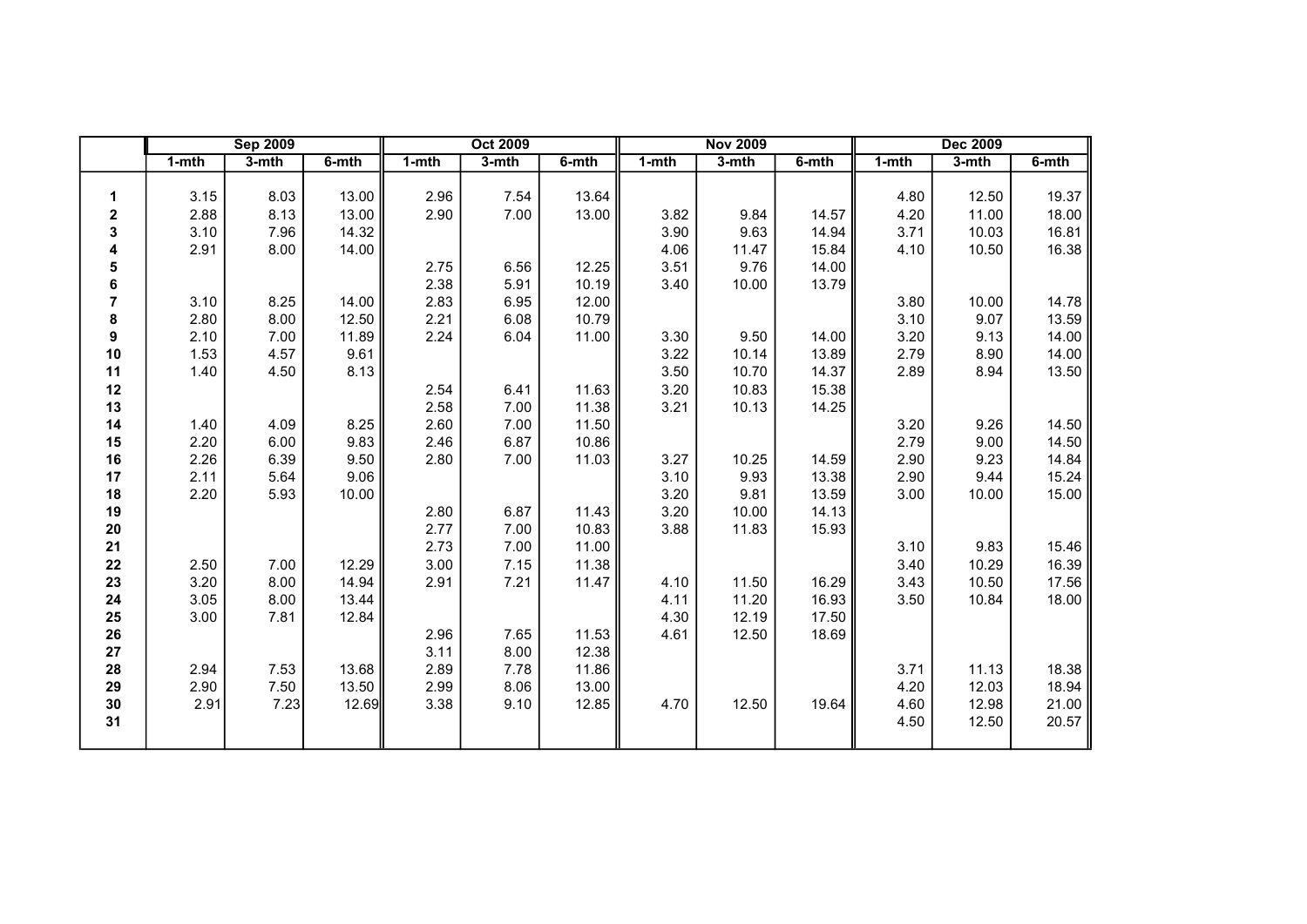|                |           | <b>Jan 2008</b> |           |           | <b>Feb 2008</b> |           |           | <b>Mar 2008</b> |          |           | <b>Apr 2008</b> |           |
|----------------|-----------|-----------------|-----------|-----------|-----------------|-----------|-----------|-----------------|----------|-----------|-----------------|-----------|
|                | $1 - mth$ | $3-$ mth        | $6-$ mth  | $1 - mth$ | $3-$ mth        | 6-mth     | $1 - mth$ | 3-mth           | $6-$ mth | $1 - mth$ | $3-mth$         | 6-mth     |
|                |           |                 |           |           |                 |           |           |                 |          |           |                 |           |
| 1              |           |                 |           | $-17.57$  | $-51.89$        | $-98.07$  |           |                 |          | $-21.07$  | $-47.93$        | $-76.43$  |
| 2              | $-33.81$  | $-81.06$        | $-147.06$ |           |                 |           |           |                 |          | $-21.47$  | $-49.22$        | $-79.25$  |
| 3              | $-38.88$  | $-85.13$        | $-149.31$ |           |                 |           | $-22.50$  | $-49.25$        | $-88.00$ | $-20.81$  | $-48.13$        | $-80.91$  |
| 4              | $-41.19$  | $-90.00$        | $-161.00$ | $-18.36$  | $-51.82$        | $-99.00$  | $-21.39$  | $-47.93$        | $-84.21$ | $-19.59$  | $-45.84$        | $-75.97$  |
| 5              |           |                 |           | $-21.09$  | $-57.28$        | $-105.69$ | $-20.21$  | $-47.29$        | $-84.14$ |           |                 |           |
| 6              |           |                 |           | $-20.34$  | $-53.17$        | $-105.69$ | $-23.21$  | $-51.68$        | $-90.71$ |           |                 |           |
| $\overline{7}$ | $-40.81$  | $-95.00$        | $-166.38$ |           |                 |           | $-23.50$  | $-53.29$        | $-92.86$ | $-19.38$  | $-44.31$        | $-72.94$  |
| 8              | $-39.00$  | $-96.13$        | $-166.31$ |           |                 |           |           |                 |          | $-21.03$  | $-42.78$        | $-70.75$  |
| 9              | $-37.00$  | $-95.00$        | $-163.88$ |           |                 |           |           |                 |          | $-22.19$  | $-45.66$        | $-77.50$  |
| 10             | $-36.63$  | $-92.00$        | $-160.13$ |           |                 |           | $-26.00$  | $-55.00$        | $-92.86$ | $-23.16$  | $-53.56$        | $-85.09$  |
| 11             | $-36.14$  | $-92.21$        | $-162.36$ | $-19.42$  | $-52.50$        | $-95.08$  | $-23.52$  | $-53.00$        | $-92.14$ | $-22.50$  | $-53.00$        | $-85.19$  |
| 12             |           |                 |           | $-18.36$  | $-49.93$        | $-93.71$  | $-23.77$  | $-55.71$        | $-95.50$ |           |                 |           |
| 13             |           |                 |           | $-20.64$  | $-52.93$        | $-94.86$  | $-23.39$  | $-55.29$        | $-95.50$ |           |                 |           |
| 14             | $-36.07$  | $-87.06$        | $-151.81$ | $-21.43$  | $-55.00$        | $-97.07$  | $-22.58$  | $-56.21$        | $-95.00$ | $-21.64$  | $-49.43$        | $-81.36$  |
| 15             | $-33.00$  | $-81.00$        | $-144.44$ | $-22.13$  | $-58.14$        | $-102.71$ |           |                 |          | $-22.24$  | $-47.00$        | $-77.06$  |
| 16             | $-33.14$  | $-81.29$        | $-141.14$ |           |                 |           |           |                 |          | $-22.89$  | $-47.39$        | $-79.79$  |
| 17             | $-31.79$  | $-78.06$        | $-137.81$ |           |                 |           | $-18.00$  | $-43.57$        | -68.43   | $-23.86$  | $-52.57$        | $-89.36$  |
| 18             | $-28.00$  | $-72.62$        | $-131.36$ | $-22.00$  | $-57.59$        | $-102.50$ | $-15.32$  | $-37.00$        | $-63.00$ | $-24.11$  | $-57.32$        | $-98.93$  |
| 19             |           |                 |           | $-24.00$  | $-58.88$        | $-104.56$ | $-17.61$  | $-43.39$        | $-75.00$ |           |                 |           |
| 20             |           |                 |           | $-22.06$  | $-57.94$        | $-105.25$ | $-17.21$  | $-40.71$        | $-71.14$ |           |                 |           |
| 21             | $-29.52$  | $-70.88$        | $-128.00$ | $-19.44$  | $-55.19$        | $-101.13$ |           |                 |          | $-23.12$  | $-55.69$        | $-98.94$  |
| 22             | $-28.69$  | $-70.59$        | $-125.56$ | $-20.60$  | $-55.72$        | $-102.13$ |           |                 |          | $-25.00$  | $-57.84$        | $-100.13$ |
| 23             | $-24.31$  | $-62.36$        | $-111.07$ |           |                 |           |           |                 |          | $-25.00$  | $-58.03$        | $-101.38$ |
| 24             | $-25.59$  | $-64.81$        | $-115.69$ |           |                 |           | $-19.58$  | $-43.25$        | $-75.58$ | $-22.59$  | $-57.00$        | $-98.13$  |
| 25             | $-24.72$  | $-65.00$        | $-119.00$ | $-21.06$  | $-55.44$        | $-103.00$ | $-19.68$  | $-45.50$        | $-79.97$ | $-19.06$  | $-53.00$        | $-90.81$  |
| 26             |           |                 |           | $-19.66$  | $-52.88$        | $-97.75$  | $-20.13$  | $-47.49$        | -79.62   |           |                 |           |
| 27             |           |                 |           | $-21.86$  | $-52.23$        | $-95.06$  | $-20.14$  | $-46.43$        | $-74.43$ |           |                 |           |
| 28             | $-20.28$  | $-60.56$        | $-113.25$ | $-22.20$  | $-53.94$        | $-96.00$  | $-20.63$  | $-46.78$        | $-74.50$ | $-17.07$  | $-47.94$        | $-87.50$  |
| 29             | $-18.94$  | $-57.66$        | $-111.44$ | $-22.47$  | $-53.00$        | $-94.00$  |           |                 |          | $-16.22$  | $-46.06$        | $-87.13$  |
| 30             | $-19.00$  | $-57.00$        | $-106.25$ |           |                 |           |           |                 |          | $-17.13$  | $-49.00$        | $-90.63$  |
| 31             | $-16.90$  | $-52.00$        | $-96.69$  |           |                 |           | $-19.55$  | $-47.22$        | $-76.66$ |           |                 |           |
|                |           |                 |           |           |                 |           |           |                 |          |           |                 |           |

Source: ABS Benchmarks Administration Co Pte Ltd

Note: '-' = discount. These forward swap points are the average of buying and selling of the fixing rates.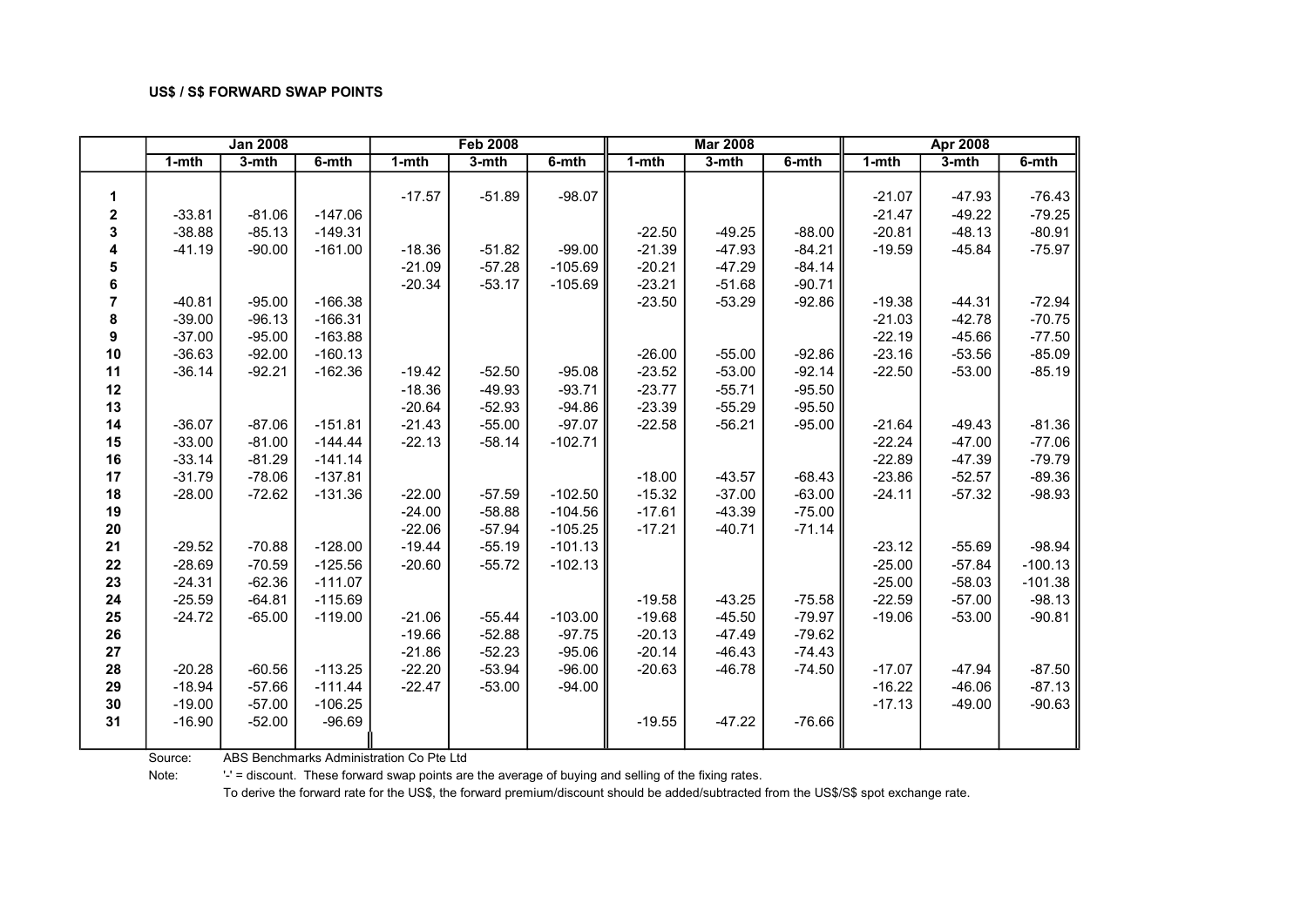|    |           | <b>May 2008</b> |          |           | <b>Jun 2008</b> |           |           | <b>Jul 2008</b> |           |           | <b>Aug 2008</b> |           |
|----|-----------|-----------------|----------|-----------|-----------------|-----------|-----------|-----------------|-----------|-----------|-----------------|-----------|
|    | $1 - mth$ | 3-mth           | 6-mth    | $1 - mth$ | 3-mth           | 6-mth     | $1 - mth$ | $3 - mth$       | $6 - mth$ | $1 - mth$ | 3-mth           | 6-mth     |
|    |           |                 |          |           |                 |           |           |                 |           |           |                 |           |
| 1  |           |                 |          |           |                 |           | $-19.63$  | $-56.00$        | $-108.90$ | $-22.01$  | $-62.94$        | $-114.56$ |
| 2  | $-18.17$  | $-50.00$        | $-91.19$ | $-18.51$  | $-47.07$        | $-88.50$  | $-19.91$  | $-55.00$        | $-106.64$ |           |                 |           |
| 3  |           |                 |          | $-19.00$  | $-49.00$        | $-90.57$  | $-20.64$  | $-56.19$        | $-107.88$ |           |                 |           |
| 4  |           |                 |          | $-18.83$  | $-49.21$        | $-90.00$  | $-20.78$  | $-56.81$        | $-109.25$ | $-23.26$  | $-62.03$        | $-115.75$ |
| 5  | $-20.03$  | $-51.94$        | $-90.38$ | $-18.47$  | $-46.00$        | $-83.71$  |           |                 |           | $-22.87$  | $-63.25$        | $-117.03$ |
| 6  | $-19.53$  | $-51.41$        | $-90.06$ | $-18.27$  | $-45.00$        | $-81.43$  |           |                 |           | $-22.10$  | $-65.28$        | $-119.00$ |
| 7  | $-17.81$  | $-48.69$        | $-85.25$ |           |                 |           | $-22.00$  | $-55.25$        | $-109.25$ | $-21.84$  | $-63.31$        | $-118.15$ |
| 8  | $-16.04$  | $-44.50$        | $-81.29$ |           |                 |           | $-20.79$  | $-55.46$        | $-109.00$ | $-20.50$  | $-60.50$        | $-111.63$ |
| 9  | $-16.69$  | $-44.38$        | $-82.63$ | $-18.00$  | $-45.79$        | $-82.43$  | $-20.74$  | $-57.57$        | $-108.79$ |           |                 |           |
| 10 |           |                 |          | $-18.32$  | $-47.21$        | $-86.79$  | $-20.18$  | $-55.00$        | $-104.00$ |           |                 |           |
| 11 |           |                 |          | $-17.09$  | $-47.09$        | $-86.94$  | $-20.55$  | $-55.56$        | $-104.88$ | $-19.66$  | $-56.97$        | $-107.94$ |
| 12 | $-15.90$  | $-41.19$        | $-78.50$ | $-16.56$  | $-46.31$        | $-86.00$  |           |                 |           | $-17.70$  | $-55.18$        | $-105.25$ |
| 13 | $-15.22$  | $-41.63$        | $-80.13$ | $-16.25$  | $-46.75$        | $-85.00$  |           |                 |           | $-18.88$  | $-57.38$        | $-109.03$ |
| 14 | $-15.50$  | $-45.91$        | $-86.25$ |           |                 |           | $-22.28$  | $-57.38$        | $-107.44$ | $-19.21$  | $-58.06$        | $-110.50$ |
| 15 | $-18.16$  | $-46.63$        | $-90.38$ |           |                 |           | $-21.63$  | $-57.50$        | $-109.63$ | $-18.03$  | $-55.63$        | $-105.69$ |
| 16 | $-20.64$  | $-48.21$        | $-93.86$ | $-17.16$  | $-47.69$        | $-85.69$  | $-21.00$  | $-58.69$        | $-109.00$ |           |                 |           |
| 17 |           |                 |          | $-19.91$  | $-53.56$        | $-96.56$  | $-21.25$  | $-59.00$        | $-110.06$ |           |                 |           |
| 18 |           |                 |          | $-20.50$  | $-55.00$        | $-100.88$ | $-20.91$  | $-58.81$        | $-109.19$ | $-19.80$  | $-57.38$        | $-108.13$ |
| 19 |           |                 |          | $-19.29$  | $-51.46$        | $-98.57$  |           |                 |           | $-20.61$  | $-58.53$        | $-114.33$ |
| 20 | $-19.96$  | $-50.00$        | $-96.29$ | $-19.83$  | $-56.50$        | $-104.69$ |           |                 |           | $-19.11$  | $-57.81$        | $-112.56$ |
| 21 | $-18.39$  | $-51.43$        | $-96.21$ |           |                 |           | $-22.00$  | $-58.00$        | $-110.00$ | $-18.13$  | $-55.28$        | $-106.28$ |
| 22 | $-16.75$  | $-48.00$        | $-92.36$ |           |                 |           | $-20.00$  | $-57.31$        | $-110.13$ | $-18.94$  | $-57.63$        | $-110.56$ |
| 23 | $-16.61$  | $-47.00$        | $-88.93$ | $-19.00$  | $-56.00$        | $-106.38$ | $-18.38$  | $-56.84$        | $-107.88$ |           |                 |           |
| 24 |           |                 |          | $-19.66$  | $-55.00$        | $-108.88$ | $-18.71$  | $-54.00$        | $-105.86$ |           |                 |           |
| 25 |           |                 |          | $-19.38$  | $-55.00$        | $-110.94$ | $-19.75$  | $-57.69$        | $-109.56$ | $-20.64$  | $-58.00$        | $-110.56$ |
| 26 | $-17.26$  | $-46.61$        | $-89.71$ | $-19.68$  | $-58.21$        | $-111.00$ |           |                 |           | $-20.13$  | $-57.38$        | $-110.00$ |
| 27 | $-15.64$  | $-44.93$        | $-83.50$ | $-20.00$  | $-57.66$        | $-110.19$ |           |                 |           | $-19.70$  | $-56.97$        | $-107.75$ |
| 28 | $-16.44$  | $-44.36$        | $-84.50$ |           |                 |           | $-19.59$  | $-58.47$        | $-111.81$ | $-19.18$  | $-56.00$        | $-109.00$ |
| 29 | $-17.04$  | $-45.00$        | $-84.00$ |           |                 |           | $-20.66$  | $-61.88$        | $-113.00$ | $-19.78$  | $-57.00$        | $-109.59$ |
| 30 | $-16.66$  | $-45.57$        | $-84.79$ | $-20.00$  | $-55.72$        | $-108.00$ | $-22.98$  | $-62.44$        | $-114.94$ |           |                 |           |
| 31 |           |                 |          |           |                 |           | $-22.19$  | $-62.25$        | $-115.69$ |           |                 |           |
|    |           |                 |          |           |                 |           |           |                 |           |           |                 |           |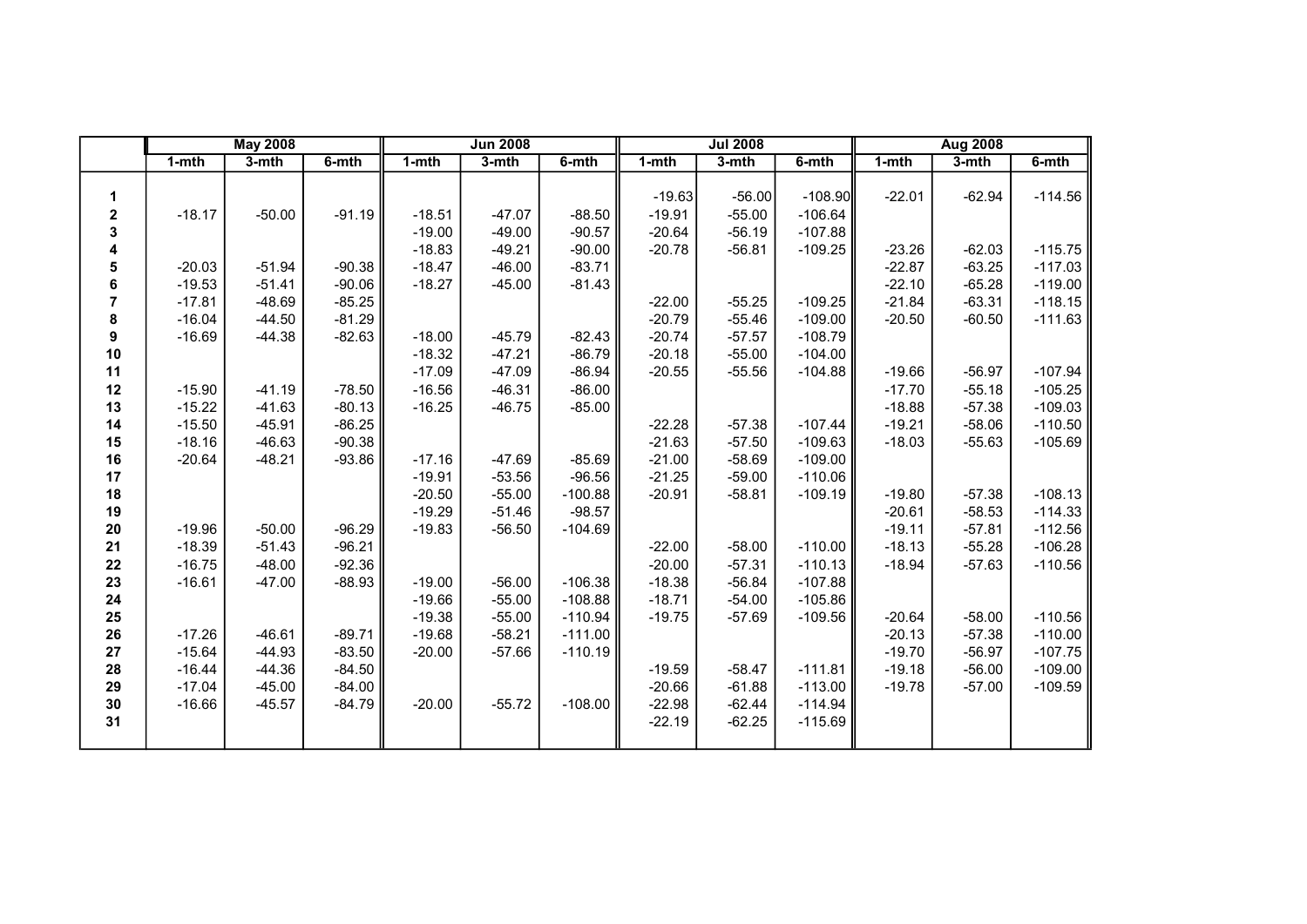|    |          | <b>Sep 2008</b> |           |          | <b>Oct 2008</b> |           |          | <b>Nov 2008</b> |           |           | <b>Dec 2008</b> |           |
|----|----------|-----------------|-----------|----------|-----------------|-----------|----------|-----------------|-----------|-----------|-----------------|-----------|
|    | 1-mth    | 3-mth           | $6-$ mth  | 1-mth    | 3-mth           | 6-mth     | 1-mth    | 3-mth           | 6-mth     | $1 - mth$ | 3-mth           | 6-mth     |
|    |          |                 |           |          |                 |           |          |                 |           |           |                 |           |
| 1. | $-20.14$ | $-58.04$        | $-111.64$ |          |                 |           |          |                 |           | $-11.00$  | $-52.43$        | $-112.71$ |
| 2  | $-21.82$ | $-58.66$        | $-112.84$ | $-29.13$ | $-83.13$        | $-156.50$ |          |                 |           | $-9.47$   | $-48.00$        | $-110.50$ |
| 3  | $-19.91$ | $-57.22$        | $-108.63$ | $-29.93$ | $-89.71$        | $-163.29$ | $-17.31$ | $-64.25$        | $-132.75$ | $-8.42$   | $-46.00$        | $-101.43$ |
| 4  | $-18.94$ | $-56.06$        | $-106.81$ |          |                 |           | $-17.00$ | $-65.86$        | $-137.43$ | $-8.31$   | $-40.25$        | $-93.75$  |
| 5  | $-18.44$ | $-55.35$        | $-105.66$ |          |                 |           | $-15.19$ | $-61.25$        | $-129.63$ | $-7.93$   | $-37.71$        | $-80.57$  |
| 6  |          |                 |           | $-34.38$ | $-92.69$        | $-160.00$ | $-15.56$ | $-60.69$        | $-129.63$ |           |                 |           |
| 7  |          |                 |           | $-33.25$ | $-92.81$        | $-151.88$ | $-14.56$ | $-57.63$        | $-128.00$ |           |                 |           |
| 8  | $-18.03$ | $-56.41$        | $-107.63$ | $-35.88$ | $-95.88$        | $-163.13$ |          |                 |           |           |                 |           |
| 9  | $-19.82$ | $-56.06$        | $-106.46$ | $-49.13$ | $-117.13$       | $-198.38$ |          |                 |           | $-8.00$   | $-39.21$        | $-88.00$  |
| 10 | $-19.14$ | $-56.00$        | $-106.00$ | $-48.88$ | $-140.00$       | $-224.13$ | $-12.41$ | $-57.13$        | $-126.13$ | $-3.91$   | $-29.81$        | $-62.44$  |
| 11 | $-18.16$ | $-55.69$        | $-105.38$ |          |                 |           | $-11.07$ | $-51.71$        | $-121.00$ | $-3.97$   | $-27.25$        | $-56.25$  |
| 12 | $-16.00$ | $-54.25$        | $-104.06$ |          |                 |           | $-6.06$  | $-45.63$        | $-104.63$ | $-3.50$   | $-29.00$        | $-63.17$  |
| 13 |          |                 |           | $-44.63$ | $-120.75$       | $-200.00$ | $-3.81$  | $-39.50$        | $-102.25$ |           |                 |           |
| 14 |          |                 |           | $-28.13$ | $-95.00$        | $-165.00$ | $-6.63$  | $-46.75$        | $-109.69$ |           |                 |           |
| 15 | $-16.53$ | $-53.21$        | $-104.61$ | $-30.00$ | $-100.63$       | $-159.38$ |          |                 |           | $-0.57$   | $-14.88$        | $-45.25$  |
| 16 | $-21.19$ | $-53.13$        | $-101.06$ | $-34.63$ | $-109.88$       | $-187.50$ |          |                 |           | $-0.05$   | $-15.14$        | $-42.88$  |
| 17 | $-24.25$ | $-65.00$        | $-120.00$ | $-34.63$ | $-109.88$       | $-187.50$ | $-7.56$  | $-48.75$        | $-117.38$ | $-1.00$   | $-7.44$         | $-24.75$  |
| 18 | $-45.19$ | $-93.81$        | $-148.88$ |          |                 |           | $-9.78$  | $-54.75$        | $-124.88$ | $-2.26$   | $-5.63$         | $-22.75$  |
| 19 | $-30.00$ | $-70.00$        | $-133.50$ |          |                 |           | $-8.69$  | $-53.38$        | $-120.38$ | $-3.72$   | $-4.31$         | $-20.38$  |
| 20 |          |                 |           | $-30.00$ | $-102.29$       | $-167.43$ | $-7.19$  | $-51.13$        | $-120.38$ |           |                 |           |
| 21 |          |                 |           | $-24.50$ | $-85.50$        | $-146.13$ | $-5.75$  | $-45.00$        | $-107.38$ |           |                 |           |
| 22 | $-23.00$ | $-66.13$        | $-124.88$ | $-20.88$ | $-83.38$        | $-144.25$ |          |                 |           | $-5.97$   | $-1.00$         | $-14.25$  |
| 23 | $-20.81$ | $-61.56$        | $-122.44$ | $-19.38$ | $-72.75$        | $-141.13$ |          |                 |           | $-9.09$   | $-5.13$         | $-2.38$   |
| 24 | $-22.00$ | $-65.25$        | $-132.88$ | $-17.57$ | $-71.57$        | $-152.14$ | $-7.64$  | $-49.29$        | $-110.86$ | $-9.00$   | $-3.00$         | $-6.75$   |
| 25 | $-24.75$ | $-78.88$        | $-156.25$ |          |                 |           | $-9.89$  | $-54.00$        | $-114.57$ |           |                 |           |
| 26 | $-18.19$ | $-65.63$        | $-127.88$ |          |                 |           | $-10.12$ | $-54.07$        | $-114.43$ | $-8.38$   | $-2.00$         | $-7.56$   |
| 27 |          |                 |           |          |                 |           | $-11.09$ | $-52.88$        | $-112.38$ |           |                 |           |
| 28 |          |                 |           | $-10.38$ | $-59.50$        | $-129.13$ | $-12.63$ | $-53.50$        | $-113.00$ |           |                 |           |
| 29 | $-21.64$ | $-68.00$        | $-128.07$ | $-12.36$ | $-61.21$        | $-128.86$ |          |                 |           | $-9.19$   | $-2.00$         | $-6.00$   |
| 30 | $-23.88$ | $-81.25$        | $-146.00$ | $-16.75$ | $-66.63$        | $-129.81$ |          |                 |           | $-7.14$   |                 | $-12.43$  |
| 31 |          |                 |           | $-20.13$ | $-68.50$        | $-138.25$ |          |                 |           | $-4.06$   | $-1.63$         | $-12.75$  |
|    |          |                 |           |          |                 |           |          |                 |           |           |                 |           |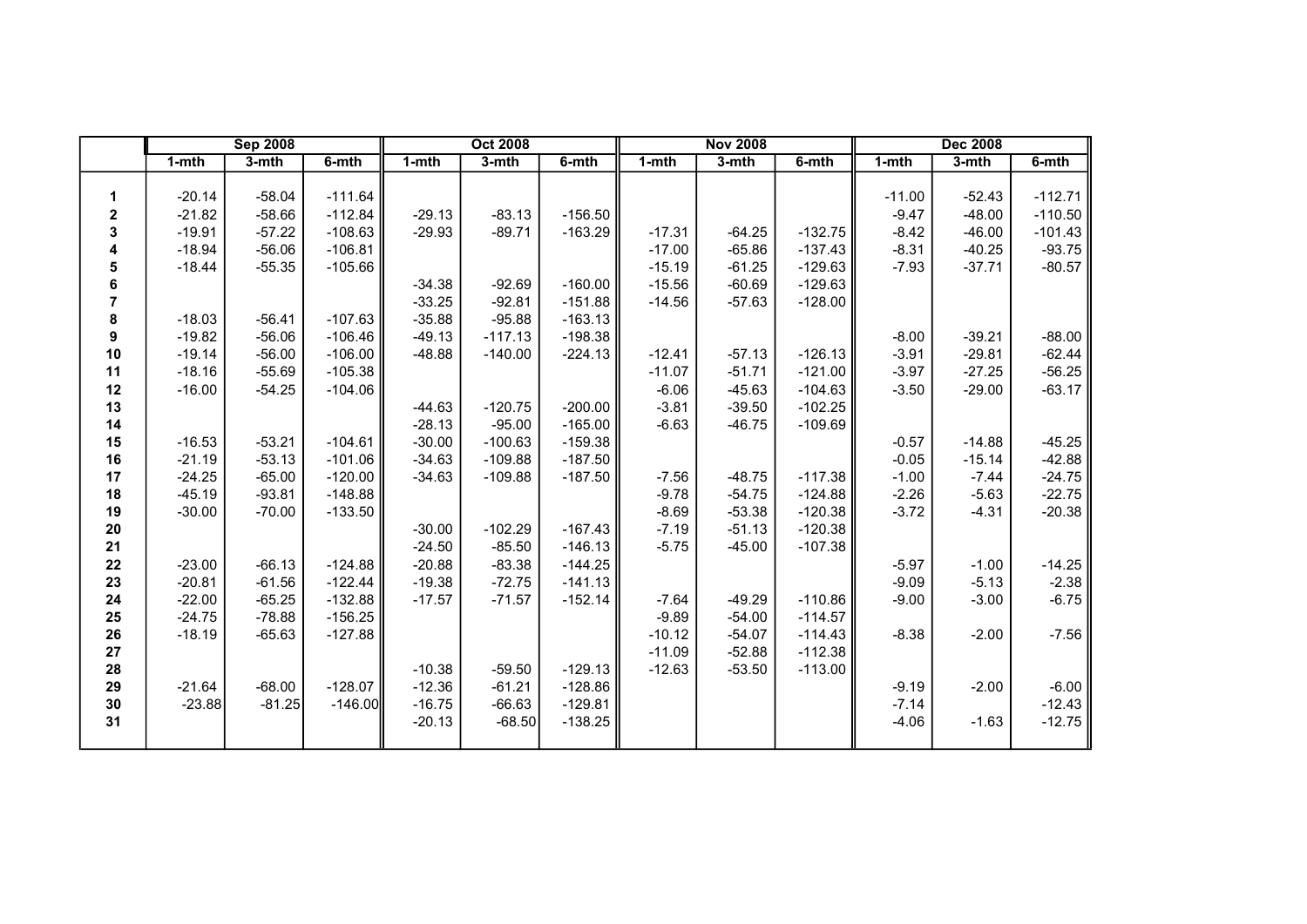|             |           | <b>Jan 2007</b> |           |           | <b>Feb 2007</b> |           |           | <b>Mar 2007</b> |           |           | <b>Apr 2007</b> |           |
|-------------|-----------|-----------------|-----------|-----------|-----------------|-----------|-----------|-----------------|-----------|-----------|-----------------|-----------|
|             | $1 - mth$ | $3-mth$         | $6-$ mth  | $1 - mth$ | $3-$ mth        | 6-mth     | $1 - mth$ | $3-mth$         | $6 - mth$ | $1 - mth$ | $3-$ mth        | 6-mth     |
|             |           |                 |           |           |                 |           |           |                 |           |           |                 |           |
| 1           |           |                 |           | $-21.54$  | $-71.60$        | $-143.31$ | $-24.53$  | $-73.04$        | $-143.89$ |           |                 |           |
| $\mathbf 2$ |           |                 |           | $-21.96$  | $-71.00$        | $-144.00$ | $-26.50$  | $-73.25$        | $-141.91$ | $-28.47$  | $-88.79$        | $-175.14$ |
| 3           | $-24.03$  | $-72.29$        | $-142.00$ |           |                 |           |           |                 |           | $-30.83$  | $-89.03$        | $-176.00$ |
| 4           | $-23.57$  | $-71.42$        | $-141.75$ |           |                 |           |           |                 |           | $-29.32$  | $-89.25$        | $-176.94$ |
| 5           | $-23.59$  | $-71.50$        | $-141.29$ | $-22.03$  | $-70.23$        | $-143.46$ | $-27.24$  | $-74.79$        | $-145.31$ | $-30.13$  | $-92.00$        | $-182.13$ |
| 6           |           |                 |           | $-22.12$  | $-70.65$        | $-144.00$ | $-29.01$  | $-79.43$        | $-154.86$ |           |                 |           |
| 7           |           |                 |           | $-21.99$  | $-70.50$        | $-144.00$ | $-28.64$  | $-81.29$        | $-154.43$ |           |                 |           |
| 8           | $-25.13$  | $-71.00$        | $-141.79$ | $-21.70$  | $-72.00$        | $-144.29$ | $-26.81$  | $-78.26$        | $-151.03$ |           |                 |           |
| 9           | $-24.64$  | $-70.64$        | $-141.96$ | $-21.33$  | $-69.69$        | $-142.00$ | $-27.50$  | $-78.55$        | $-151.81$ | $-30.39$  | $-92.86$        | $-184.29$ |
| 10          | $-23.04$  | $-69.50$        | $-140.67$ |           |                 |           |           |                 |           | $-32.00$  | $-92.34$        | $-183.81$ |
| 11          | $-23.44$  | $-70.27$        | $-141.00$ |           |                 |           |           |                 |           | $-32.04$  | $-93.31$        | $-188.13$ |
| 12          | $-23.70$  | $-70.06$        | $-140.13$ | $-21.06$  | $-69.11$        | $-142.13$ | $-31.45$  | $-82.00$        | $-158.44$ | $-31.36$  | $-93.50$        | $-185.81$ |
| 13          |           |                 |           | $-21.14$  | $-69.19$        | $-140.81$ | $-32.36$  | $-85.64$        | $-168.29$ | $-31.59$  | $-93.50$        | $-184.66$ |
| 14          |           |                 |           | $-21.62$  | $-70.20$        | $-143.25$ | $-31.79$  | $-92.36$        | $-174.79$ |           |                 |           |
| 15          | $-26.85$  | $-70.86$        | $-141.40$ | $-21.92$  | $-70.50$        | $-144.25$ | $-32.84$  | $-93.69$        | $-180.31$ |           |                 |           |
| 16          | $-26.51$  | $-71.27$        | $-142.13$ | $-22.30$  | $-70.54$        | $-144.12$ | $-29.57$  | $-89.79$        | $-172.14$ | $-31.79$  | $-93.54$        | $-185.13$ |
| 17          | $-26.01$  | $-71.50$        | $-143.36$ |           |                 |           |           |                 |           | $-36.13$  | $-98.88$        | $-196.38$ |
| 18          | $-24.11$  | $-71.40$        | $-142.71$ |           |                 |           |           |                 |           | $-37.21$  | $-104.14$       | $-206.04$ |
| 19          | $-24.18$  | $-71.00$        | $-142.14$ |           |                 |           | $-31.11$  | $-88.71$        | $-173.00$ | $-37.54$  | $-108.07$       | $-209.57$ |
| $20\,$      |           |                 |           |           |                 |           | $-30.18$  | $-88.00$        | $-175.42$ | $-34.34$  | $-102.94$       | $-202.81$ |
| 21          |           |                 |           | $-22.00$  | $-71.00$        | $-144.08$ | $-29.39$  | $-90.00$        | $-175.00$ |           |                 |           |
| 22          | $-26.13$  | $-72.43$        | $-145.00$ | $-21.97$  | $-72.92$        | $-144.12$ | $-29.62$  | $-90.36$        | $-178.00$ |           |                 |           |
| 23          | $-25.00$  | $-71.52$        | $-143.92$ | $-22.00$  | $-72.17$        | $-143.25$ | $-28.50$  | $-87.54$        | $-173.46$ | $-32.94$  | $-100.44$       | $-198.00$ |
| 24          | $-24.00$  | $-71.00$        | $-142.88$ |           |                 |           |           |                 |           | $-35.94$  | $-100.00$       | $-197.93$ |
| 25          | $-23.33$  | $-71.38$        | $-143.13$ |           |                 |           |           |                 |           | $-34.50$  | $-101.00$       | $-200.81$ |
| 26          | $-22.45$  | $-70.89$        | $-142.53$ | $-23.66$  | $-72.50$        | $-145.13$ | $-28.53$  | $-84.83$        | $-170.00$ | $-32.63$  | $-102.56$       | $-201.56$ |
| 27          |           |                 |           | $-25.50$  | $-73.41$        | $-148.50$ | $-29.32$  | $-86.86$        | $-172.71$ | $-35.96$  | $-100.63$       | $-199.13$ |
| 28          |           |                 |           | $-25.50$  | $-75.75$        | $-147.75$ | $-29.64$  | $-88.64$        | $-175.00$ |           |                 |           |
| 29          | $-21.28$  | $-70.01$        | $-142.15$ |           |                 |           | $-29.25$  | $-89.00$        | $-175.42$ |           |                 |           |
| $30\,$      | $-21.12$  | $-70.06$        | $-142.25$ |           |                 |           | $-28.00$  | $-87.00$        | $-173.43$ | $-35.04$  | $-101.28$       | $-202.00$ |
| 31          | $-21.24$  | $-70.00$        | $-142.69$ |           |                 |           |           |                 |           |           |                 |           |
|             |           |                 |           |           |                 |           |           |                 |           |           |                 |           |

Source: ABS Benchmarks Administration Co Pte Ltd

Note: '-' = discount. These forward swap points are the average of buying and selling of the fixing rates.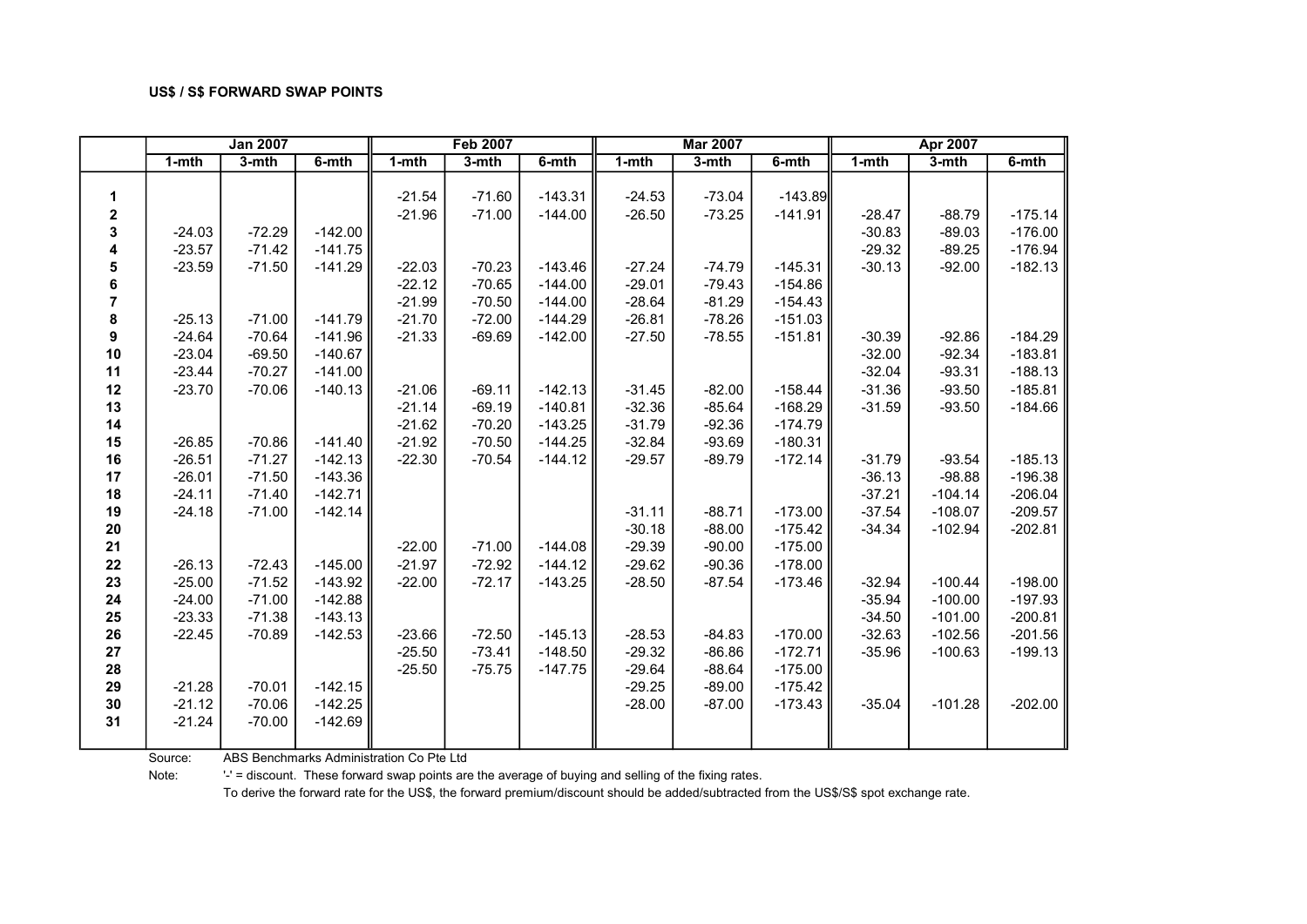|    |           | <b>May 2007</b> |           |           | <b>Jun 2007</b> |           |           | <b>Jul 2007</b> |           |           | Aug 2007  |           |
|----|-----------|-----------------|-----------|-----------|-----------------|-----------|-----------|-----------------|-----------|-----------|-----------|-----------|
|    | $1 - mth$ | $3-$ mth        | $6-$ mth  | $1 - mth$ | 3-mth           | 6-mth     | $1 - mth$ | 3-mth           | 6-mth     | $1 - mth$ | 3-mth     | 6-mth     |
|    |           |                 |           |           |                 |           |           |                 |           |           |           |           |
| 1  |           |                 |           | $-35.97$  | $-108.00$       | $-207.94$ |           |                 |           | $-36.75$  | $-105.81$ | $-194.81$ |
| 2  | $-35.19$  | $-104.00$       | $-202.50$ |           |                 |           | $-40.69$  | $-112.00$       | $-214.79$ | $-34.11$  | $-101.67$ | $-190.00$ |
| 3  | $-34.41$  | $-101.22$       | $-199.88$ |           |                 |           | $-40.41$  | $-112.00$       | $-214.81$ | $-35.31$  | $-102.00$ | $-196.88$ |
| 4  | $-34.50$  | $-101.63$       | $-202.06$ | $-36.18$  | $-110.79$       | $-212.00$ | $-37.64$  | $-113.57$       | $-211.21$ |           |           |           |
| 5  |           |                 |           | $-40.36$  | $-115.00$       | $-220.43$ | $-38.06$  | $-108.00$       | $-208.13$ |           |           |           |
| 6  |           |                 |           | $-38.82$  | $-115.50$       | $-220.29$ | $-37.10$  | $-108.67$       | $-207.58$ | $-38.00$  | $-104.00$ | $-194.06$ |
| 7  | $-37.49$  | $-103.78$       | $-202.56$ | $-37.63$  | $-114.58$       | $-219.00$ |           |                 |           | $-36.48$  | $-107.31$ | $-195.01$ |
| 8  | $-36.27$  | $-102.74$       | $-204.75$ | $-36.83$  | $-111.79$       | $-212.71$ |           |                 |           | $-36.69$  | $-105.00$ | $-197.19$ |
| 9  | $-34.43$  | $-104.13$       | $-203.31$ |           |                 |           | $-40.88$  | $-110.88$       | $-210.25$ |           |           |           |
| 10 | $-35.29$  | $-103.72$       | $-203.69$ |           |                 |           | $-39.59$  | $-110.31$       | $-211.75$ | $-38.06$  | $-107.06$ | $-197.13$ |
| 11 | $-35.99$  | $-104.93$       | $-205.00$ | $-36.50$  | $-109.94$       | $-209.50$ | $-37.70$  | $-111.50$       | $-208.69$ |           |           |           |
| 12 |           |                 |           | $-36.94$  | $-104.88$       | $-203.69$ | $-37.61$  | $-108.36$       | $-208.24$ |           |           |           |
| 13 |           |                 |           | $-36.00$  | $-106.19$       | $-204.88$ | $-37.81$  | $-108.36$       | $-207.71$ | $-40.00$  | $-107.25$ | $-197.00$ |
| 14 | $-38.50$  | $-105.97$       | $-206.97$ | $-35.49$  | $-105.44$       | $-204.13$ |           |                 |           | $-38.21$  | $-106.56$ | $-198.22$ |
| 15 | $-39.04$  | $-108.57$       | $-214.14$ | $-35.75$  | $-106.19$       | $-205.13$ |           |                 |           | $-35.83$  | $-105.65$ | $-193.81$ |
| 16 | $-38.78$  | $-113.03$       | $-216.31$ |           |                 |           | $-40.04$  | $-108.31$       | $-208.19$ | $-33.06$  | $-97.69$  | $-186.25$ |
| 17 | $-39.44$  | $-112.18$       | $-218.16$ |           |                 |           | $-39.22$  | $-109.19$       | $-211.44$ | $-33.65$  | $-98.06$  | $-186.75$ |
| 18 | $-39.94$  | $-113.29$       | $-221.64$ | $-36.16$  | $-108.56$       | $-208.13$ | $-37.61$  | $-109.53$       | $-207.56$ |           |           |           |
| 19 |           |                 |           | $-39.06$  | $-109.44$       | $-210.63$ | $-36.72$  | $-105.50$       | $-202.71$ |           |           |           |
| 20 |           |                 |           | $-37.43$  | $-110.00$       | $-209.29$ | $-36.13$  | $-104.69$       | $-200.38$ | $-36.43$  | $-100.06$ | $-186.25$ |
| 21 | $-43.00$  | $-114.99$       | $-224.25$ | $-37.43$  | $-105.56$       | $-205.75$ |           |                 |           | $-37.00$  | $-103.31$ | $-196.19$ |
| 22 | $-41.50$  | $-116.07$       | $-227.38$ | $-35.51$  | $-106.00$       | $-205.81$ |           |                 |           | $-37.16$  | $-105.81$ | $-194.09$ |
| 23 | $-38.03$  | $-115.56$       | $-221.50$ |           |                 |           | $-39.03$  | $-105.14$       | $-201.14$ | $-37.61$  | $-106.00$ | $-196.13$ |
| 24 | $-38.61$  | $-111.88$       | $-220.06$ |           |                 |           | $-37.71$  | $-106.44$       | $-202.00$ | $-37.31$  | $-104.79$ | $-192.86$ |
| 25 | $-39.00$  | $-113.43$       | $-221.07$ | $-36.43$  | $-108.00$       | $-208.36$ | $-36.68$  | $-108.56$       | $-202.13$ |           |           |           |
| 26 |           |                 |           | $-39.49$  | $-110.06$       | $-210.31$ | $-36.56$  | $-106.00$       | $-199.82$ |           |           |           |
| 27 |           |                 |           | $-39.05$  | $-107.75$       | $-211.06$ | $-36.03$  | $-104.49$       | $-195.94$ | $-35.00$  | $-101.81$ | $-188.19$ |
| 28 | $-37.51$  | $-113.57$       | $-220.79$ | $-38.59$  | $-110.18$       | $-210.21$ |           |                 |           | $-34.00$  | $-102.81$ | $-186.75$ |
| 29 | $-38.75$  | $-115.18$       | $-218.57$ | $-38.47$  | $-110.89$       | $-211.50$ |           |                 |           | $-33.71$  | $-102.13$ | $-186.38$ |
| 30 | $-37.91$  | $-110.00$       | $-214.63$ |           |                 |           | $-40.19$  | $-105.14$       | $-196.57$ | $-37.34$  | $-103.34$ | $-189.21$ |
| 31 |           |                 |           |           |                 |           | $-38.94$  | $-105.15$       | $-198.13$ | $-37.48$  | $-104.25$ | $-189.19$ |
|    |           |                 |           |           |                 |           |           |                 |           |           |           |           |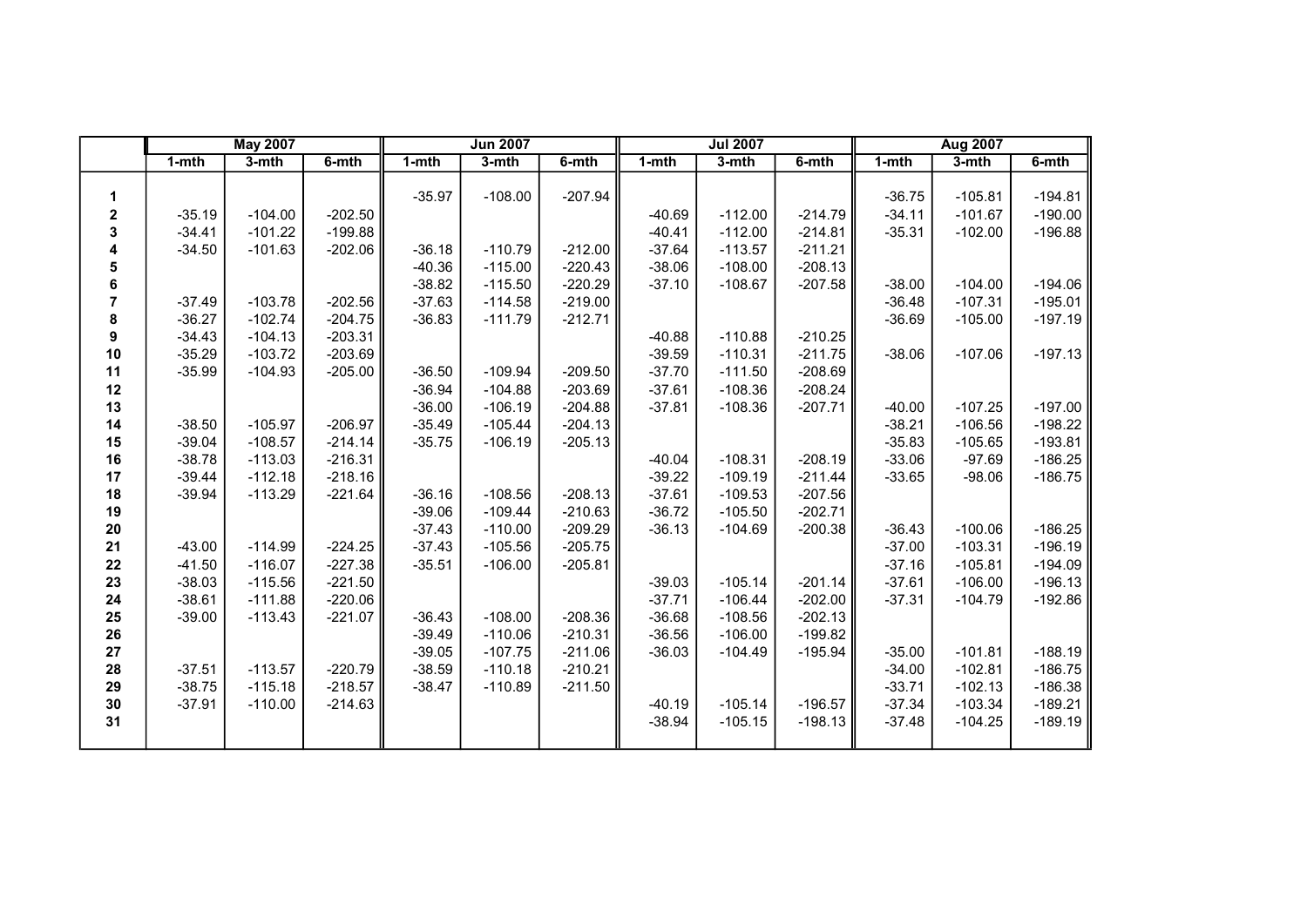|                |          | <b>Sep 2007</b> |           |           | <b>Oct 2007</b> |           |           | <b>Nov 2007</b> |           |           | <b>Dec 2007</b> |           |
|----------------|----------|-----------------|-----------|-----------|-----------------|-----------|-----------|-----------------|-----------|-----------|-----------------|-----------|
|                | 1-mth    | 3-mth           | 6-mth     | $1 - mth$ | 3-mth           | 6-mth     | $1 - mth$ | 3-mth           | 6-mth     | $1 - mth$ | 3-mth           | 6-mth     |
|                |          |                 |           |           |                 |           |           |                 |           |           |                 |           |
| 1              |          |                 |           | $-37.11$  | $-101.53$       | $-183.88$ | $-28.13$  | $-85.00$        | $-156.00$ |           |                 |           |
| $\mathbf 2$    |          |                 |           | $-36.74$  | $-102.94$       | $-186.31$ | $-26.65$  | $-82.44$        | $-152.53$ |           |                 |           |
| 3              | $-37.00$ | $-104.75$       | $-191.44$ | $-35.56$  | $-105.00$       | $-187.56$ |           |                 |           | $-44.50$  | $-92.57$        | $-160.64$ |
| 4              | $-42.56$ | $-107.75$       | $-194.13$ | $-34.66$  | $-101.53$       | $-186.06$ |           |                 |           | $-43.38$  | $-92.03$        | $-160.75$ |
| 5              | $-41.65$ | $-110.06$       | $-199.38$ | $-34.68$  | $-102.00$       | $-185.06$ | $-26.44$  | $-83.31$        | $-149.44$ | $-40.75$  | $-92.06$        | $-160.50$ |
| 6              | $-39.49$ | $-111.38$       | $-200.19$ |           |                 |           | $-29.28$  | $-84.69$        | $-153.75$ | $-40.94$  | $-91.69$        | $-159.00$ |
| $\overline{7}$ | $-38.50$ | $-110.38$       | $-200.25$ |           |                 |           | $-30.91$  | $-87.25$        | $-160.63$ | $-40.50$  | $-91.25$        | $-155.71$ |
| 8              |          |                 |           | $-38.24$  | $-102.34$       | $-186.06$ |           |                 |           |           |                 |           |
| 9              |          |                 |           | $-37.12$  | $-102.78$       | $-186.25$ | $-29.79$  | $-86.17$        | $-154.17$ |           |                 |           |
| 10             | $-37.61$ | $-107.94$       | $-194.56$ | $-35.38$  | $-103.75$       | $-187.66$ |           |                 |           | $-41.50$  | $-90.66$        | $-154.75$ |
| 11             | $-40.25$ | $-109.75$       | $-196.31$ | $-34.11$  | $-102.00$       | $-186.25$ |           |                 |           | $-40.49$  | $-91.00$        | $-155.57$ |
| 12             | $-39.22$ | $-109.00$       | $-197.75$ | $-33.97$  | $-100.94$       | $-183.69$ | $-28.60$  | $-82.81$        | $-151.66$ | $-39.00$  | $-89.44$        | $-155.00$ |
| 13             | $-38.39$ | $-111.09$       | $-200.21$ |           |                 |           | $-29.33$  | $-81.94$        | $-149.00$ | $-35.03$  | $-84.44$        | $-148.25$ |
| 14             | $-37.97$ | $-110.25$       | $-200.56$ |           |                 |           | $-29.88$  | $-85.60$        | $-151.25$ | $-30.71$  | $-82.14$        | $-145.07$ |
| 15             |          |                 |           | $-35.72$  | $-100.00$       | $-181.59$ | $-30.59$  | $-84.97$        | $-153.88$ |           |                 |           |
| 16             |          |                 |           | $-33.38$  | $-98.19$        | $-180.53$ | $-32.63$  | $-89.09$        | $-158.88$ |           |                 |           |
| 17             | $-37.63$ | $-110.00$       | $-199.94$ | $-30.49$  | $-96.63$        | $-178.88$ |           |                 |           | $-34.00$  | $-81.69$        | $-144.63$ |
| 18             | $-38.78$ | $-108.22$       | $-196.81$ | $-31.49$  | $-94.39$        | $-176.21$ |           |                 |           | $-32.56$  | $-87.19$        | $-147.56$ |
| 19             | $-36.00$ | $-100.63$       | $-188.50$ | $-31.00$  | $-95.94$        | $-177.44$ | $-32.03$  | $-89.61$        | $-160.64$ | $-37.00$  | $-88.41$        | $-150.81$ |
| 20             | $-34.00$ | $-99.88$        | $-182.71$ |           |                 |           | $-32.96$  | $-91.54$        | $-161.25$ |           |                 |           |
| 21             | $-32.00$ | $-97.38$        | $-178.56$ |           |                 |           | $-33.00$  | $-92.24$        | $-162.75$ | $-39.81$  | $-91.19$        | $-150.75$ |
| 22             |          |                 |           | $-32.30$  | $-91.88$        | $-168.19$ | $-31.15$  | $-88.04$        | $-155.58$ |           |                 |           |
| 23             |          |                 |           | $-32.30$  | $-91.88$        | $-167.25$ | $-30.36$  | $-84.38$        | $-151.94$ |           |                 |           |
| 24             | $-31.38$ | $-94.94$        | $-175.75$ | $-32.38$  | $-95.13$        | $-172.47$ |           |                 |           | $-39.12$  | $-90.00$        | $-152.42$ |
| 25             | $-33.58$ | $-95.34$        | $-175.63$ | $-32.58$  | $-93.00$        | $-170.32$ |           |                 |           |           |                 |           |
| 26             | $-34.61$ | $-97.81$        | $-179.75$ | $-32.27$  | $-93.50$        | $-169.00$ | $-31.07$  | $-85.71$        | $-153.86$ | $-38.14$  | $-89.00$        | $-155.11$ |
| 27             | $-32.81$ | $-98.17$        | $-180.31$ |           |                 |           | $-33.44$  | $-85.75$        | $-152.00$ | $-37.86$  | $-86.86$        | $-153.43$ |
| 28             | $-33.88$ | $-99.84$        | $-182.56$ |           |                 |           | $-35.56$  | $-87.97$        | $-155.50$ | $-38.29$  | $-84.57$        | $-149.14$ |
| 29             |          |                 |           | $-30.56$  | $-92.00$        | $-165.00$ | $-42.13$  | $-92.00$        | $-160.56$ |           |                 |           |
| 30             |          |                 |           | $-31.06$  | $-89.00$        | $-163.25$ | $-42.03$  | $-92.00$        | $-160.88$ |           |                 |           |
| 31             |          |                 |           | $-28.58$  | $-87.19$        | $-156.50$ |           |                 |           | $-34.04$  | $-81.56$        | $-146.63$ |
|                |          |                 |           |           |                 |           |           |                 |           |           |                 |           |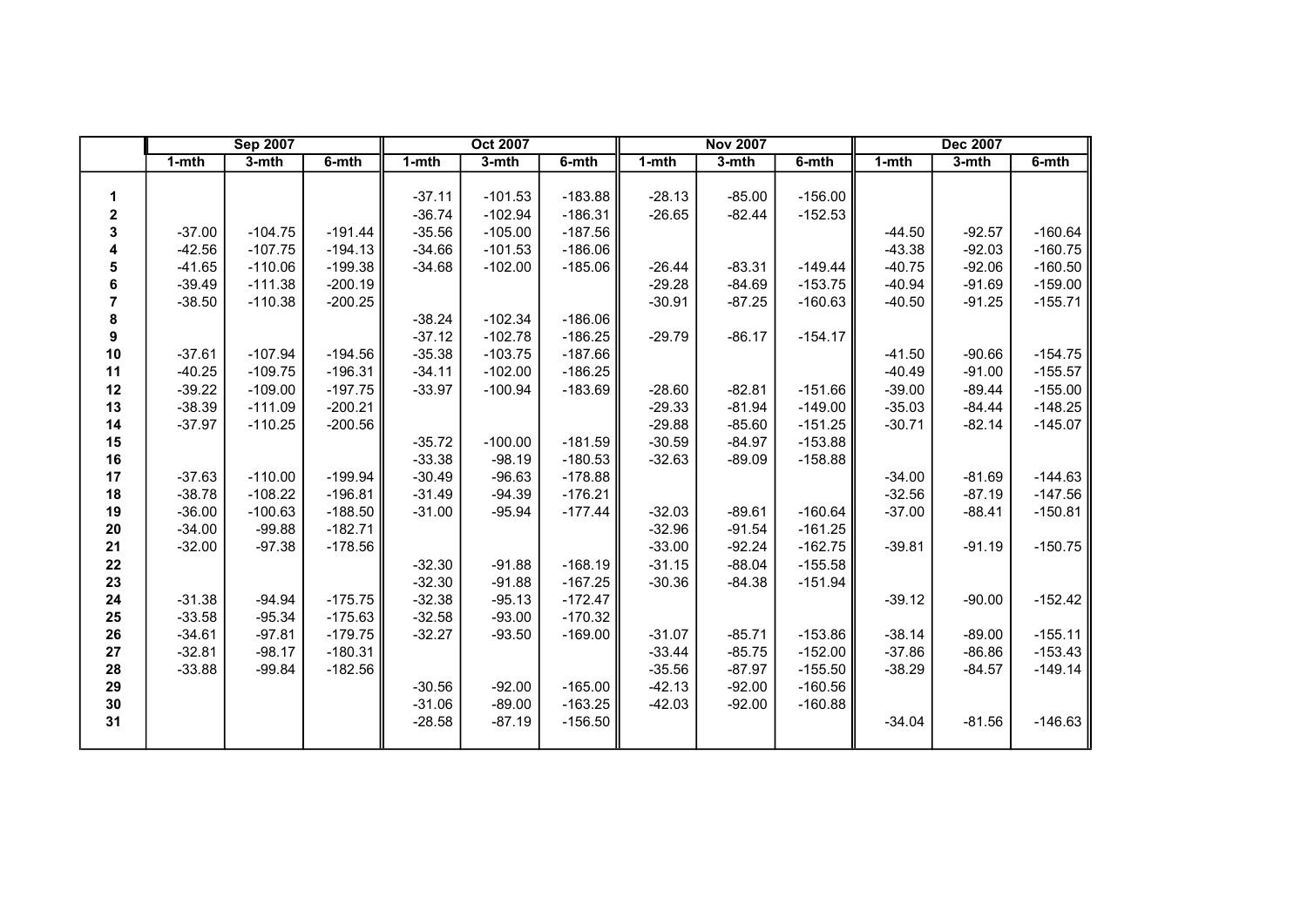|                        |           | <b>Jan 2006</b> |           |                                  | <b>Feb 2006</b>                  |                                     |                                  | <b>Mar 2006</b>                  |                                     |           | <b>Apr 2006</b> |           |
|------------------------|-----------|-----------------|-----------|----------------------------------|----------------------------------|-------------------------------------|----------------------------------|----------------------------------|-------------------------------------|-----------|-----------------|-----------|
|                        | $1 - mth$ | 3-mth           | 6-mth     | $1 - mth$                        | 3-mth                            | 6-mth                               | $1 - mth$                        | $3-$ mth                         | 6-mth                               | $1 - mth$ | 3-mth           | $6 - mth$ |
| 1<br>$\mathbf{2}$<br>3 | $-13.64$  | $-49.36$        | $-118.07$ | $-13.51$<br>$-12.81$<br>$-13.00$ | $-52.00$<br>$-51.19$<br>$-51.56$ | $-118.96$<br>$-119.65$<br>$-119.14$ | $-15.29$<br>$-14.56$<br>$-15.00$ | $-56.00$<br>$-52.81$<br>$-52.81$ | $-121.89$<br>$-115.56$<br>$-116.63$ | $-17.03$  | $-56.88$        | $-121.00$ |
| 4                      | $-11.25$  | $-46.38$        | $-107.08$ |                                  |                                  |                                     |                                  |                                  |                                     | $-18.50$  | $-58.06$        | $-123.44$ |
| 5                      | $-11.50$  | $-45.64$        | $-106.39$ |                                  |                                  |                                     |                                  |                                  |                                     | $-18.58$  | $-58.84$        | $-128.13$ |
| 6                      | $-15.65$  | $-50.13$        | $-114.00$ | $-13.00$                         | $-51.00$                         | $-118.56$                           | $-16.00$                         | $-52.28$                         | $-115.84$                           | $-19.18$  | $-61.06$        | $-129.73$ |
| 7                      |           |                 |           | $-13.00$                         | $-49.25$                         | $-117.33$                           | $-15.88$                         | $-52.88$                         | $-117.31$                           | $-19.19$  | $-61.00$        | $-129.88$ |
| 8                      |           |                 |           | $-14.00$                         | $-51.75$                         | $-119.65$                           | $-16.50$                         | $-56.79$                         | $-123.17$                           |           |                 |           |
| 9                      | $-17.00$  | $-53.13$        | $-116.63$ | $-14.25$                         | $-54.94$                         | $-122.99$                           | $-16.39$                         | $-55.75$                         | $-123.60$                           |           |                 |           |
| 10                     |           |                 |           | $-14.69$                         | $-55.00$                         | $-125.00$                           | $-18.00$                         | $-55.92$                         | $-122.83$                           | $-21.50$  | $-61.33$        | $-133.33$ |
| 11                     | $-15.50$  | $-51.21$        | $-115.07$ |                                  |                                  |                                     |                                  |                                  |                                     | $-19.98$  | $-60.34$        | $-130.00$ |
| 12                     | $-14.00$  | $-46.60$        | $-107.94$ |                                  |                                  |                                     |                                  |                                  |                                     | $-17.84$  | $-59.00$        | $-126.69$ |
| 13                     | $-15.00$  | $-49.38$        | $-110.06$ | $-14.50$                         | $-53.50$                         | $-124.00$                           | $-17.00$                         | $-55.00$                         | $-122.71$                           | $-18.00$  | $-59.00$        | $-127.74$ |
| 14                     |           |                 |           | $-15.59$                         | $-57.00$                         | $-129.19$                           | $-16.00$                         | $-54.41$                         | $-122.06$                           |           |                 |           |
| 15                     |           |                 |           | $-16.73$                         | $-59.38$                         | $-132.75$                           | $-15.75$                         | $-55.14$                         | $-120.29$                           |           |                 |           |
| 16                     | $-16.50$  | $-50.79$        | $-111.00$ | $-15.99$                         | $-58.75$                         | $-130.88$                           | $-16.18$                         | $-55.06$                         | $-121.03$                           |           |                 |           |
| 17                     | $-15.76$  | $-50.00$        | $-110.38$ | $-14.96$                         | $-57.00$                         | $-127.21$                           | $-16.84$                         | $-55.93$                         | $-120.89$                           | $-20.00$  | $-62.13$        | $-131.38$ |
| 18                     | $-16.50$  | $-51.70$        | $-113.45$ |                                  |                                  |                                     |                                  |                                  |                                     | $-21.69$  | $-62.00$        | $-132.94$ |
| 19                     | $-15.50$  | $-52.07$        | $-113.64$ |                                  |                                  |                                     |                                  |                                  |                                     | $-21.25$  | $-63.06$        | $-133.44$ |
| 20                     | $-15.18$  | $-50.84$        | $-113.00$ | $-14.48$                         | $-55.25$                         | $-127.00$                           | $-17.64$                         | $-57.00$                         | $-120.82$                           | $-20.03$  | $-63.19$        | $-134.13$ |
| 21                     |           |                 |           | $-13.47$                         | $-53.00$                         | $-121.00$                           | $-17.97$                         | $-57.94$                         | $-122.88$                           | $-20.14$  | $-63.71$        | $-133.71$ |
| 22                     |           |                 |           | $-12.88$                         | $-52.00$                         | $-121.36$                           | $-17.68$                         | $-59.57$                         | $-124.11$                           |           |                 |           |
| 23                     | $-16.00$  | $-50.64$        | $-113.57$ | $-13.21$                         | $-54.36$                         | $-123.79$                           | $-17.50$                         | $-57.38$                         | $-122.46$                           |           |                 |           |
| 24                     | $-16.82$  | $-53.00$        | $-118.07$ | $-15.77$                         | $-56.14$                         | $-125.36$                           | $-17.43$                         | $-57.33$                         | $-122.70$                           | $-21.50$  | $-65.00$        | $-137.66$ |
| 25                     | $-16.97$  | $-53.38$        | $-118.38$ |                                  |                                  |                                     |                                  |                                  |                                     | $-23.50$  | $-65.03$        | $-136.15$ |
| 26                     | $-15.37$  | $-54.13$        | $-120.19$ |                                  |                                  |                                     |                                  |                                  |                                     | $-22.82$  | $-64.93$        | $-136.64$ |
| 27                     | $-14.25$  | $-52.42$        | $-117.08$ | $-16.00$                         | $-54.50$                         | $-123.25$                           | $-17.22$                         | $-57.04$                         | $-122.57$                           | $-20.60$  | $-63.75$        | $-134.71$ |
| 28                     |           |                 |           | $-15.41$                         | $-53.25$                         | $-122.46$                           | $-17.00$                         | $-57.00$                         | $-122.59$                           | $-23.28$  | $-64.69$        | $-134.81$ |
| 29                     |           |                 |           |                                  |                                  |                                     | $-17.00$                         | $-58.06$                         | $-123.75$                           |           |                 |           |
| $30\,$<br>31           |           |                 |           |                                  |                                  |                                     | $-18.18$<br>$-17.50$             | $-58.56$<br>$-58.00$             | $-124.25$<br>$-123.25$              |           |                 |           |

Source: ABS Benchmarks Administration Co Pte Ltd

Note: '-' = discount. These forward swap points are the average of buying and selling of the fixing rates.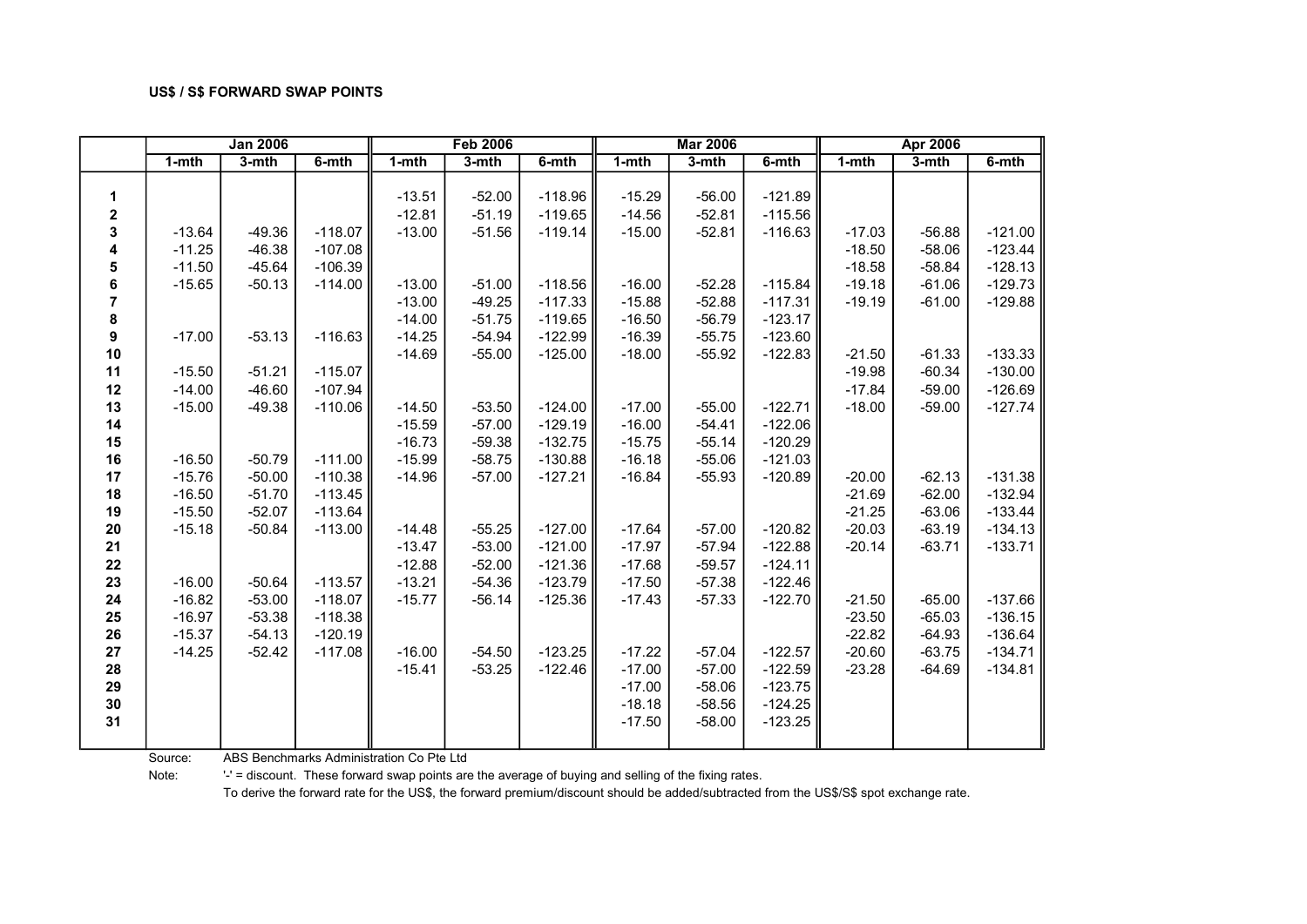|                  |           | <b>May 2006</b> |           |           | <b>Jun 2006</b> |           |          | <b>Jul 2006</b> |           |           | <b>Aug 2006</b> |           |
|------------------|-----------|-----------------|-----------|-----------|-----------------|-----------|----------|-----------------|-----------|-----------|-----------------|-----------|
|                  | $1 - mth$ | $3-mth$         | 6-mth     | $1 - mth$ | $3 - mth$       | 6-mth     | 1-mth    | 3-mth           | 6-mth     | $1 - mth$ | $3-mth$         | 6-mth     |
|                  |           |                 |           |           |                 |           |          |                 |           |           |                 |           |
| 1                |           |                 |           | $-22.41$  | $-71.38$        | $-149.44$ |          |                 |           | $-26.16$  | $-72.53$        | $-147.93$ |
| $\boldsymbol{2}$ | $-22.24$  | $-64.28$        | $-134.74$ | $-21.31$  | $-70.56$        | $-148.56$ |          |                 |           | $-24.33$  | $-72.64$        | $-143.76$ |
| 3                | $-22.00$  | $-65.00$        | $-134.82$ |           |                 |           | $-23.13$ | $-70.18$        | $-146.69$ | $-23.30$  | $-70.25$        | $-143.00$ |
| 4                | $-22.00$  | $-64.42$        | $-133.50$ |           |                 |           | $-23.93$ | $-72.52$        | $-152.34$ | $-24.30$  | $-72.93$        | $-146.16$ |
| 5                | $-21.50$  | $-64.29$        | $-133.93$ | $-20.64$  | $-68.50$        | $-143.42$ | $-23.37$ | $-75.36$        | $-152.43$ |           |                 |           |
| 6                |           |                 |           | $-21.75$  | $-69.21$        | $-142.64$ | $-22.12$ | $-70.88$        | $-149.00$ |           |                 |           |
| 7                |           |                 |           | $-22.01$  | $-72.00$        | $-147.00$ | $-22.50$ | $-70.75$        | $-149.38$ | $-25.56$  | $-74.44$        | $-150.25$ |
| 8                | $-23.00$  | $-64.06$        | $-133.43$ | $-22.70$  | $-72.38$        | $-149.75$ |          |                 |           | $-24.53$  | $-74.84$        | $-148.88$ |
| 9                | $-23.00$  | $-65.21$        | $-135.00$ | $-23.03$  | $-74.54$        | $-154.19$ |          |                 |           |           |                 |           |
| 10               | $-22.08$  | $-64.88$        | $-134.00$ |           |                 |           | $-24.00$ | $-70.69$        | $-146.94$ | $-24.61$  | $-74.40$        | $-149.79$ |
| 11               | $-21.78$  | $-64.56$        | $-133.56$ |           |                 |           | $-22.99$ | $-69.44$        | $-147.00$ | $-23.54$  | $-72.49$        | $-147.31$ |
| 12               |           |                 |           | $-23.25$  | $-74.00$        | $-153.93$ | $-22.24$ | $-71.00$        | $-146.44$ |           |                 |           |
| 13               |           |                 |           | $-23.41$  | $-71.71$        | $-150.21$ | $-22.36$ | $-70.49$        | $-145.13$ |           |                 |           |
| 14               |           |                 |           | $-22.59$  | $-72.94$        | $-150.88$ | $-22.50$ | $-70.53$        | $-144.98$ | $-25.00$  | $-72.06$        | $-148.00$ |
| 15               | $-23.50$  | $-64.36$        | $-134.00$ | $-20.82$  | $-71.75$        | $-150.53$ |          |                 |           | $-24.68$  | $-71.44$        | $-149.75$ |
| 16               | $-22.46$  | $-64.06$        | $-134.20$ | $-22.00$  | $-73.97$        | $-153.31$ |          |                 |           | $-23.84$  | $-73.88$        | $-150.06$ |
| 17               | $-22.58$  | $-65.06$        | $-134.00$ |           |                 |           | $-25.00$ | $-71.00$        | $-145.07$ | $-24.01$  | $-73.11$        | $-148.63$ |
| 18               | $-22.89$  | $-66.31$        | $-136.18$ |           |                 |           | $-24.64$ | $-71.00$        | $-146.13$ | $-24.09$  | $-73.00$        | $-147.38$ |
| 19               | $-23.03$  | $-66.11$        | $-136.00$ | $-21.61$  | $-73.50$        | $-154.00$ | $-23.05$ | $-70.56$        | $-145.00$ |           |                 |           |
| ${\bf 20}$       |           |                 |           | $-21.56$  | $-71.28$        | $-150.00$ | $-22.33$ | $-70.00$        | $-141.19$ |           |                 |           |
| 21               |           |                 |           | $-22.04$  | $-74.36$        | $-155.38$ | $-22.00$ | $-67.93$        | $-138.44$ | $-26.11$  | $-74.19$        | $-148.50$ |
| 22               | $-23.84$  | $-66.98$        | $-138.44$ | $-21.76$  | $-72.00$        | $-152.50$ |          |                 |           | $-25.13$  | $-73.54$        | $-149.44$ |
| 23               | $-23.32$  | $-66.81$        | $-140.46$ | $-21.71$  | $-72.31$        | $-152.59$ |          |                 |           | $-23.75$  | $-73.27$        | $-147.29$ |
| 24               | $-23.56$  | $-69.43$        | $-141.86$ |           |                 |           | $-24.17$ | $-69.04$        | $-139.38$ | $-22.18$  | $-70.58$        | $-145.94$ |
| 25               | $-22.76$  | $-68.53$        | $-141.96$ |           |                 |           | $-22.73$ | $-68.00$        | $-138.81$ | $-22.50$  | $-71.00$        | $-146.00$ |
| 26               | $-22.66$  | $-68.25$        | $-141.25$ | $-21.21$  | $-71.00$        | $-148.94$ | $-22.00$ | $-68.06$        | $-137.66$ |           |                 |           |
| 27               |           |                 |           | $-22.00$  | $-70.13$        | $-148.56$ | $-22.82$ | $-68.74$        | $-139.29$ |           |                 |           |
| 28               |           |                 |           | $-21.33$  | $-68.19$        | $-146.00$ | $-23.98$ | $-71.03$        | $-142.25$ | $-22.50$  | $-71.00$        | $-144.19$ |
| 29               | $-22.69$  | $-69.83$        | $-141.50$ | $-19.60$  | $-64.43$        | $-140.43$ |          |                 |           | $-21.86$  | $-70.84$        | $-143.06$ |
| $30\,$           | $-24.66$  | $-71.06$        | $-145.09$ | $-23.16$  | $-70.44$        | $-147.75$ |          |                 |           | $-23.86$  | $-71.00$        | $-144.44$ |
| 31               | $-23.28$  | $-73.93$        | $-148.50$ |           |                 |           | $-27.00$ | $-72.11$        | $-144.16$ | $-22.50$  | $-70.61$        | $-142.33$ |
|                  |           |                 |           |           |                 |           |          |                 |           |           |                 |           |